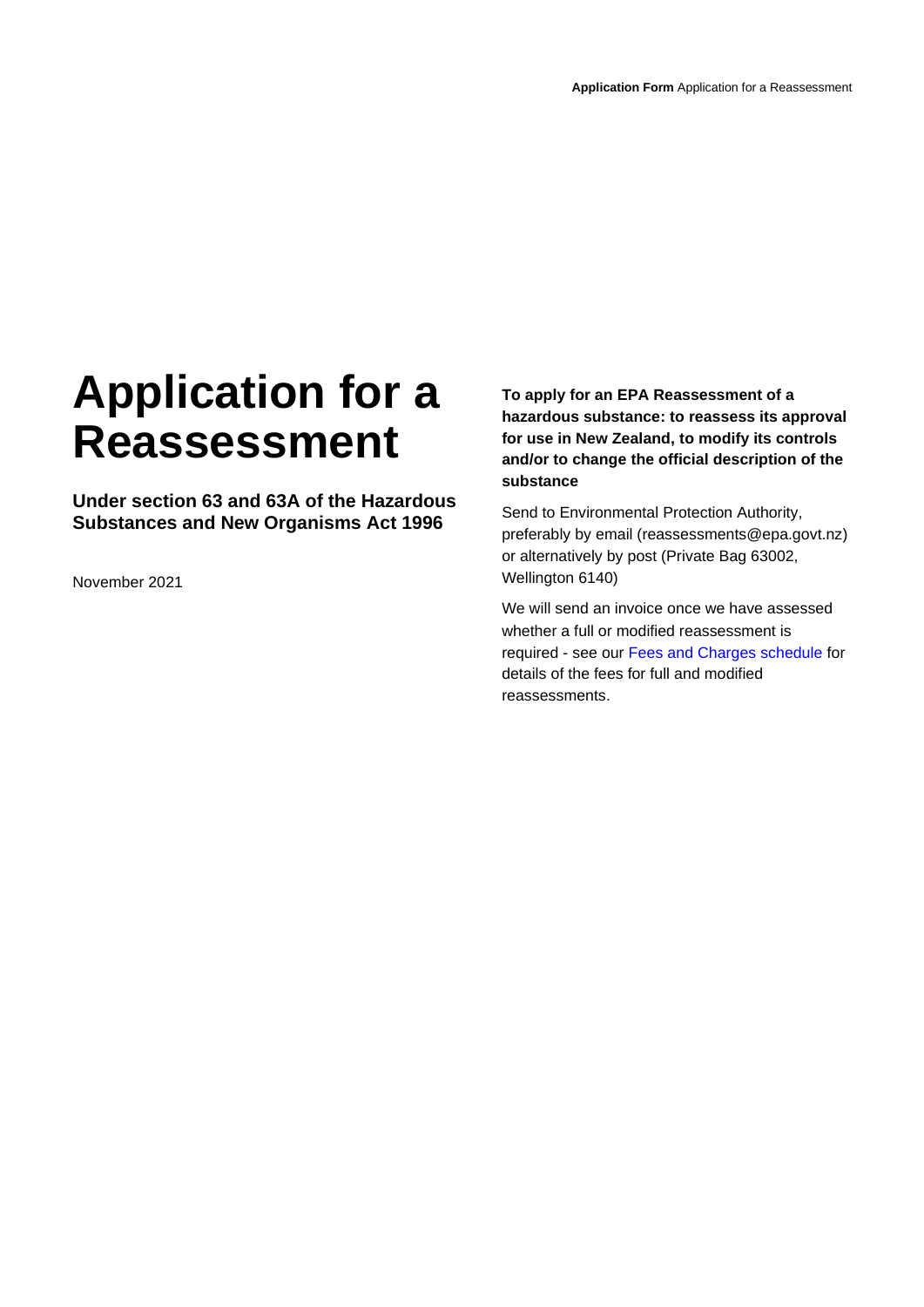## **Completing this application form**

## **Getting advice**

1. Contact an Advisor at the Environmental Protection Authority (EPA) as early as possible. We can help you with any questions during the preparation of your application, including assisting with on any consultation requirements. Please contact [reassessments@epa.govt.nz](mailto:reassessments@epa.govt.nz) for assistance.

## **Do you have the right form?**

- 2. Before you can apply for a reassessment, there must be a formal decision from the EPA that grounds for reassessment ('grounds') exist. If grounds have not been established, please complete and submit the [Grounds for Reassessment application form](https://www.epa.govt.nz/assets/Uploads/Documents/Hazardous-Substances/Forms/70552444c8/HS-grounds-for-reassessment-application-form.docx) on our [website](https://www.epa.govt.nz/industry-areas/hazardous-substances/chemical-reassessment-programme/apply/?accordion-anchor=864) - we will contact you if we need more information.
- 3. If the proposed change to the approval is minor in effect or corrects a technical error, please complete the [Minor Amendment](https://www.epa.govt.nz/assets/Uploads/Documents/Hazardous-Substances/Forms/d68df00737/HS-minor-amendment-application-form.docx) request form on our [website.](https://www.epa.govt.nz/industry-areas/hazardous-substances/chemical-reassessment-programme/apply/?accordion-anchor=864)

## **Types of reassessment and notifying the public and other parties**

- 4. A reassessment can be a 'full' reassessment (under section 63 of the HSNO Act) or a 'modified' reassessment (under section 63A of the HSNO Act). This form covers both types. We will determine which type of reassessment is most appropriate for the change that you wish to make after we receive your application and before we contact you to let you know that your application is formally received.
- 5. We may decide to process your application as a modified reassessment if we consider that a full reassessment of the hazardous substance is not appropriate. We generally make this decision if the reassessment will only involve a specific aspect of the substance's existing approval.
- 6. Applications for reassessments of hazardous substances are usually publicly notified this means we let the public know that we have received an application for the reassessment of a hazardous substance and they will be given a chance to submit relevant information for consideration during the decision-making process<sup>1</sup>.
- 7. We may opt for targeted notification if we are satisfied that your application meets the criteria under section 63A(5) of the HSNO Act, and if this is more practical and/or cost-effective than publicly notifying the application. During targeted notifications, we identify and consult with all affected parties and give them a reasonable opportunity to supply relevant information for consideration during the decision-making process.

<sup>1</sup> An application for a full reassessment (i.e. submitted under section 63 of the HSNO Act 1996) will be publicly notified, as is required under section 53 of the HSNO Act. An application for a modified reassessment (i.e. submitted under section 63A of the HSNO Act) will be publicly notified unless we are satisfied that it meets the criteria for targeted notification under section 63A(5).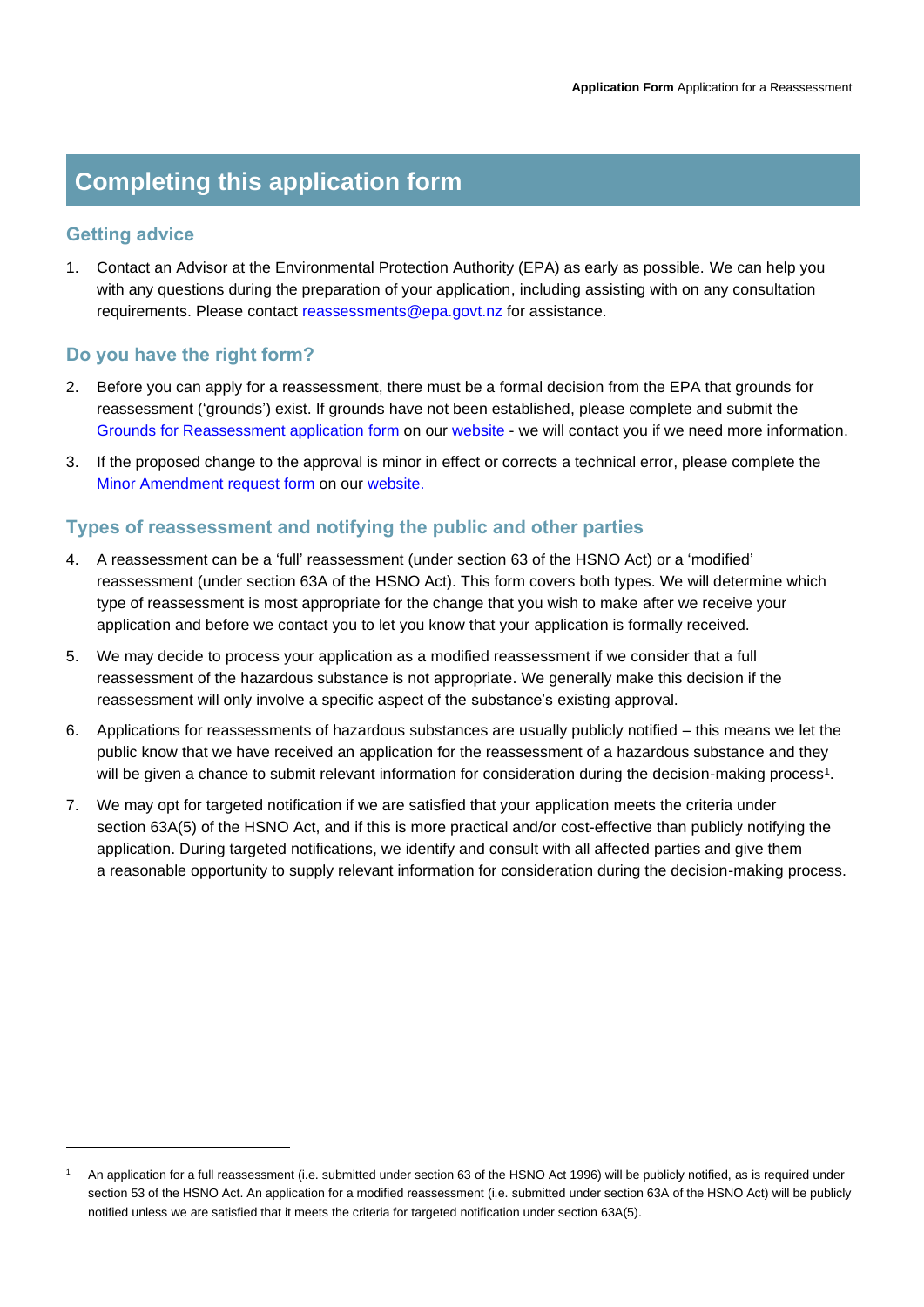## **Completing this form**

- 8. The EPA will use the information you provide in this form to consider your application for a reassessment, as covered by section 63 and 63A of the Hazardous Substances and New Organisms Act 1996.
- 9. If you are supplying information or data with this application that does not belong to you, please ensure that you have permission from the owner of the information or data.
- 10. Please complete all sections of this form, unless we indicate that they are optional. We cannot formally receive or process your application unless you provide all of the information requested in the mandatory sections of this form. If a section is not relevant to your application, please provide a comprehensive explanation why this does not apply. If you choose not to provide the requested information, you must apply for a waiver<sup>2</sup> by completing the section on the last page of this form.
- 11. This form is designed to gather the information needed to understand and assess your application, and for interested parties to understand the purpose of the application and how their interests may be affected. We may ask for additional information to help us understand the proposed change and the potential effects of the change. We will endeavour to identify these further information requirements before the application is formally received and publicly notified. Please note that we may request additional information from you or any other source at any time during the application process.
- 12. You must sign this application form (the EPA will accept electronically signed forms) and send it to us preferably by email [\(reassessments@epa.govt.nz\)](mailto:reassessments@epa.govt.nz) or alternatively by post (Private Bag 63002, Wellington 6140).
- 13. Once we have received your application, we will send you an acknowledgement by email with your assigned application number. We will then decide whether your application will proceed as a modified or full reassessment, and issue an invoice for the appropriate fee. Information about application fees is available on the EPA [website.](https://www.epa.govt.nz/applications-and-permits/fees-and-charges/)
- 14. We will email when we need to contact you about your application unless you ask otherwise.

## **Privacy**

- 15. You have the right to access and correct any personal information in connection with your application under the Privacy Act 1993.
- 16. Information provided as part of this application is collected by the EPA for the purpose of administering the application for a reassessment. This includes informing the public of applications. We may also contact you for feedback on the application process using a third party provider.

<sup>&</sup>lt;sup>2</sup> Section 59(3)(a)(ii) of the HSNO Act allows applicants to apply for the EPA to waive the need to supply information.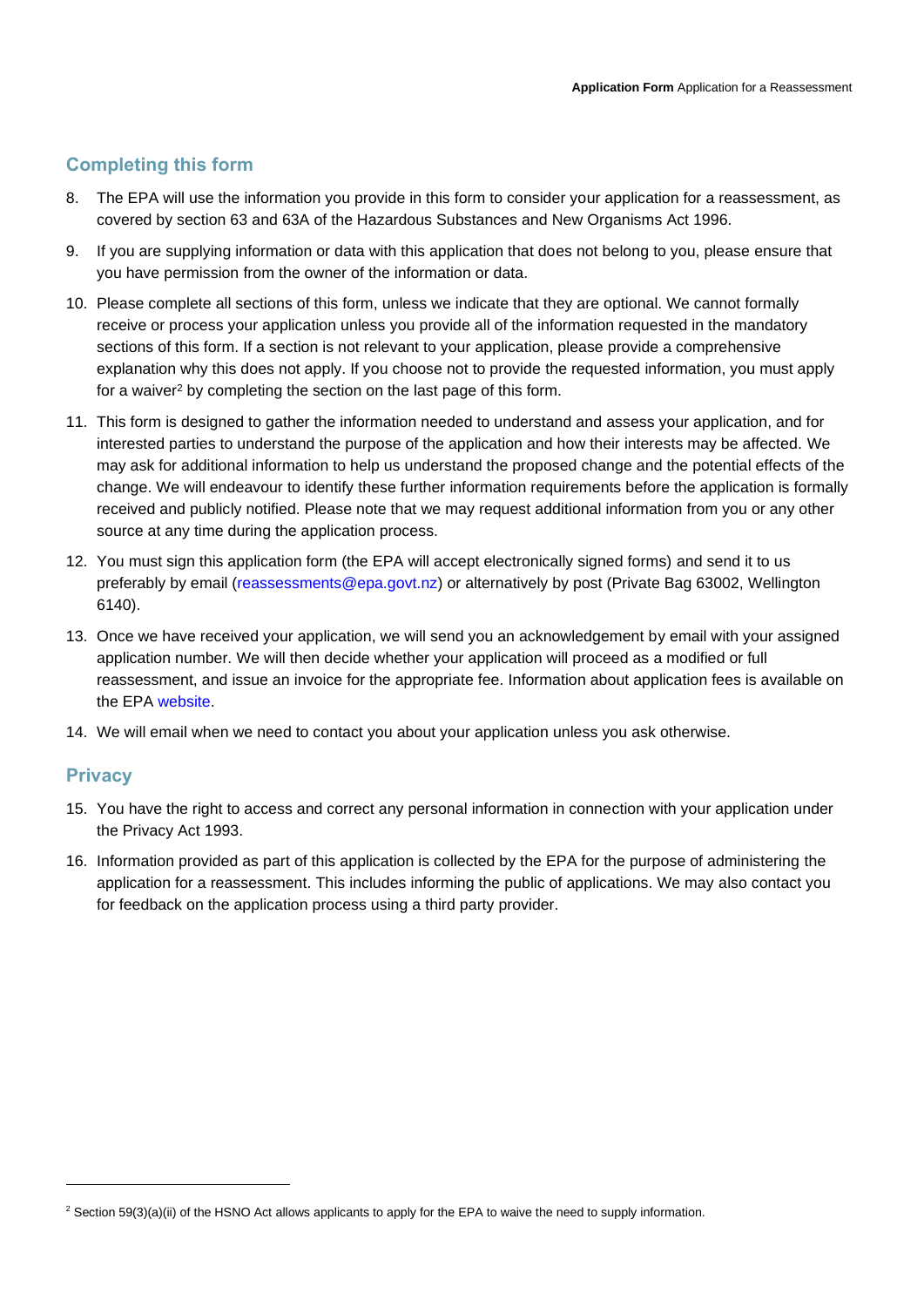## **Commercially sensitive information**

- 17. We strongly advise applicants to provide as much information as possible about the substance and its use. This information helps our assessment and informs the decision-makers.
- 18. To prevent delays in processing the application, all available information on the substance and active ingredient/s must be provided with your application form. We expect this information will be made publicly available with the application unless there is a genuine reason for it to be considered commercially sensitive.
- 19. Where scientific studies or other reports are provided and deemed commercially sensitive, a summary of each study or report, its methods and results should be provided as publicly-available information.
- 20. Commercially-sensitive information may be identified as confidential by placing it in an approved EPA [Confidential Appendix form](https://www.epa.govt.nz/assets/Uploads/Documents/Hazardous-Substances/Forms/e0a757d545/Confidential-Appendix-for-all-Hazardous-Substances-applications.docx) that is separate to this form (also available on our [website\)](https://www.epa.govt.nz/assets/Uploads/Documents/Hazardous-Substances/Forms/e0a757d545/Confidential-Appendix-for-all-Hazardous-Substances-applications.docx). Show this in the relevant section of this form by giving your detailed reasons for considering it to be commercially sensitive and cross referencing to where that information is located in an appended Confidential Appendix form. We will review the information you provide as confidential or commercially sensitive and assess whether it meets the criteria in section 57 of the HSNO Act. If we decide it does not, the information provided will be made publicly available with the rest of your application.
- 21. We will not release any information that you supply to us before the formal lodgement of your application (the date a completed application form is submitted) unless it has already been made publicly available as part of a consultation process. Following formal lodgement of your application, any information in the body of this application form and any non-confidential appendices will become publicly available.
- 22. After you have formally lodged your application with the EPA, any information that you have supplied to the EPA regarding your application is subject to the Official Information Act 1982 (OIA). If a request is made for the release of information that you consider to be confidential, your view will be considered in a manner consistent with the OIA and with section 57 of the HSNO Act. You may be required to provide further justification for your claim of confidentiality. Please see the guide on our [website: Supplying confidential](https://www.epa.govt.nz/assets/Uploads/Documents/Hazardous-Substances/Guidance/88d0ce39e6/Supplying-confidential-information-to-the-EPA-your-rights-and-our-obligations.pdf)  information to the EPA - [your rights and our obligations.](https://www.epa.govt.nz/assets/Uploads/Documents/Hazardous-Substances/Guidance/88d0ce39e6/Supplying-confidential-information-to-the-EPA-your-rights-and-our-obligations.pdf) Further information on the OIA is available at [www.ombudsman.parliament.nz/.](http://www.ombudsman.parliament.nz/)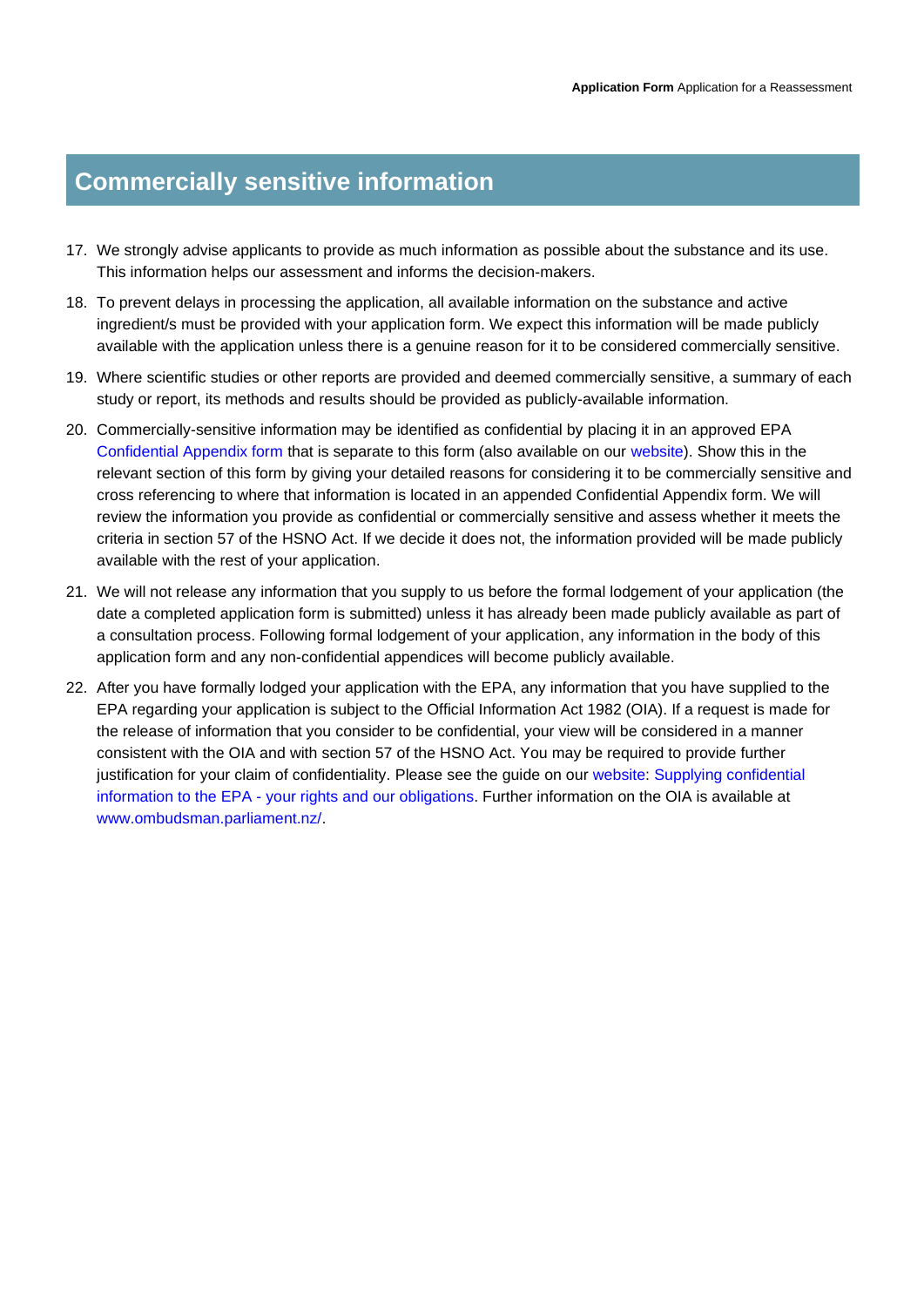# **Section 1: Applicant details**

## **1.1 Name and postal address of the organisation or person making the application:**

| Legal name of<br>organisation or<br>person:    | <b>Environmental Protection Authority</b>                           |
|------------------------------------------------|---------------------------------------------------------------------|
| NZBN:                                          | 9429041901977                                                       |
| <b>Postal Address:</b>                         | EPA, Level 10, 215 Lambton Quay, Private Bag 63002, Wellington 6140 |
| <b>Contact person</b><br>and role:             | Allan Freeth, Chief Executive                                       |
| Phone:                                         | 04 474 5403                                                         |
| Email:                                         | Allan.Freeth@epa.govt.nz                                            |
| <b>Email for our</b><br>invoice, if different: |                                                                     |

## **1.2 Applicant's contact details in New Zealand, if different from 1.1:**

| Legal name of<br>organisation or<br>person: | <b>Environmental Protection Authority</b>                                |
|---------------------------------------------|--------------------------------------------------------------------------|
| NZBN:                                       | 9429041901977                                                            |
| <b>Postal Address:</b>                      | EPA, Level 10, 215 Lambton Quay, Private Bag 63002, Wellington 6140      |
| <b>Contact person</b><br>and role:          | Christopher Hill, General Manager Hazardous Substances and New Organisms |
| <b>Phone</b>                                | 04 474 5403                                                              |
| Email:                                      | christopher.hill@epa.govt.nz                                             |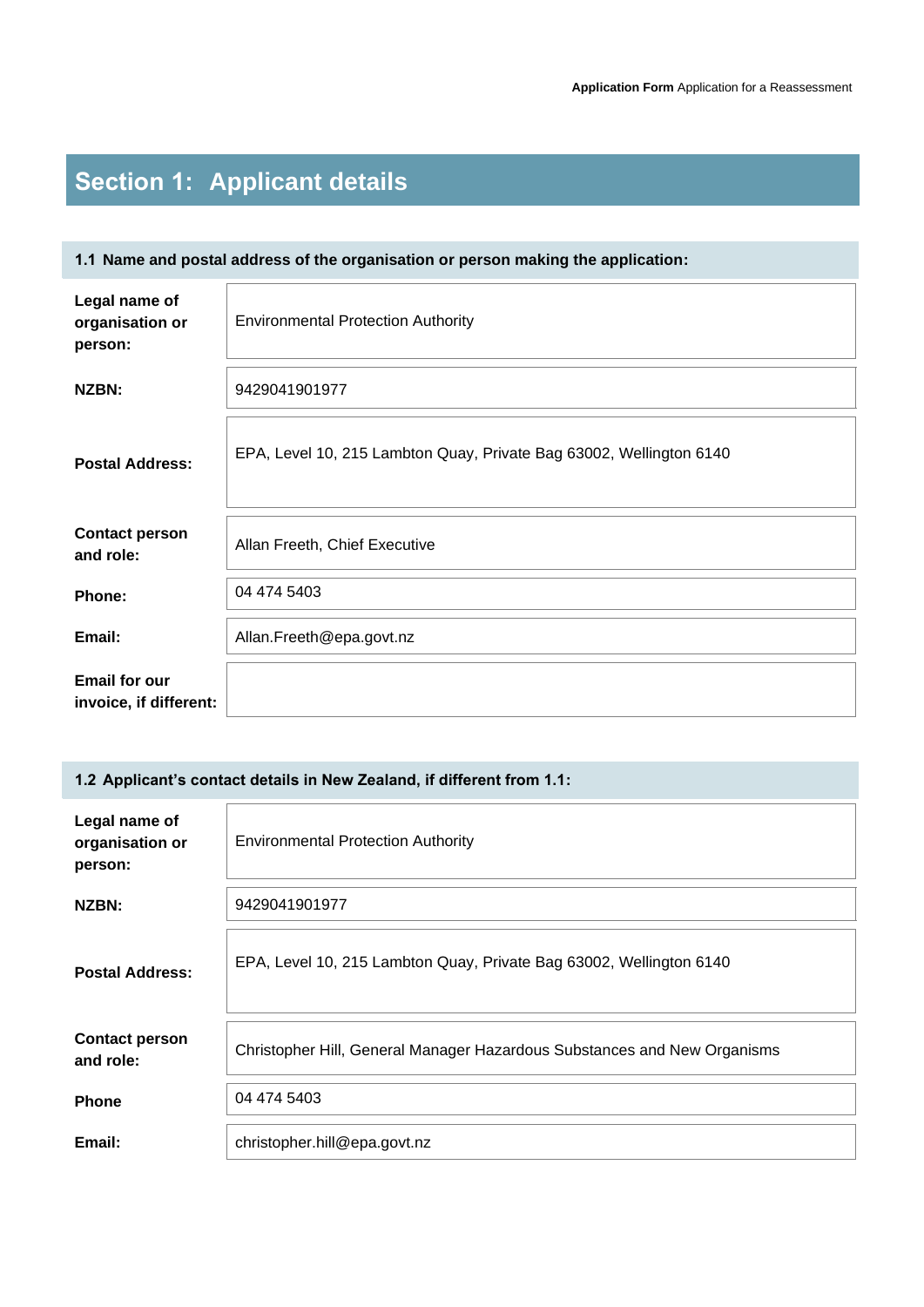## **Section 2: Summary of the application**

#### **2.1 Name for the reassessment:**

*Name of the substance(s) or generic name of the class of chemicals or products to be reassessed.*

Tebuconazole and propiconazole: A reassessment of a range of mixtures containing the active ingredients tebuconazole and propiconazole for which new information was obtained.

#### **2.2 Purpose statement of the application for the public register:**

*Please summarise the reason for this application in one concise sentence. You should include the description of the hazardous substance and/or HSNO approval(s) to be reassessed and the proposed change(s) For example: 'To reassess the active ingredient [name of active ingredient] and its formulations to increase the application rate from X to Y.'*

To reassess the classifications and controls of tebuconazole and propiconazole and the mixtures containing them.

#### **2.3 Executive summary of the application for the public register:**  *Please provide a clear and comprehensive summary of your application, including the specific amendments that you propose for this substance*

Significant new information was obtained for tebuconazole and propiconazole, suggesting an update in classification and associated controls of the substances is required.

This significant new information for tebuconazole was identified during the assessment of Scorpio (APP203305, application declined in 2019), where the applicant provided toxicological studies on reproductive toxicity. The EPA determined tebuconazole should be classified as suspected reproductive toxicity Category 2 based on its review of the study data. Classification changes for tebuconazole are also proposed for specific target organ toxicity.

Significant new information for propiconazole was identified in the non-renewal decision made by the European Union on 9 December 2016 which also adopted the classification for known or presumed reproductive toxicity Category 1 in addition to the existing classifications for the substance. Other classification changes regarding contact sensitization had been raised by applicants/enquiries to the EPA. Upon review of classifications in other regulatory agencies, other classification changes are also proposed for eye irritancy and specific target organ toxicity.

### **2.4 Grounds to conduct a reassessment**

 *Tell us the application number (APPXXXXXX) of the Grounds for Reassessment application for this substance. Note: grounds for reassessment must be obtained before you can use this form to apply for a reassessment. If you have not obtained grounds please complete and submit the Grounds for Reassessment application form first. This form is available on our website.*

Grounds for reassessment have been established as part of the grounds for reassessment application, APP204030. A Decision-making Committee determined that grounds exist to reassess these substances, and mixtures containing those substances.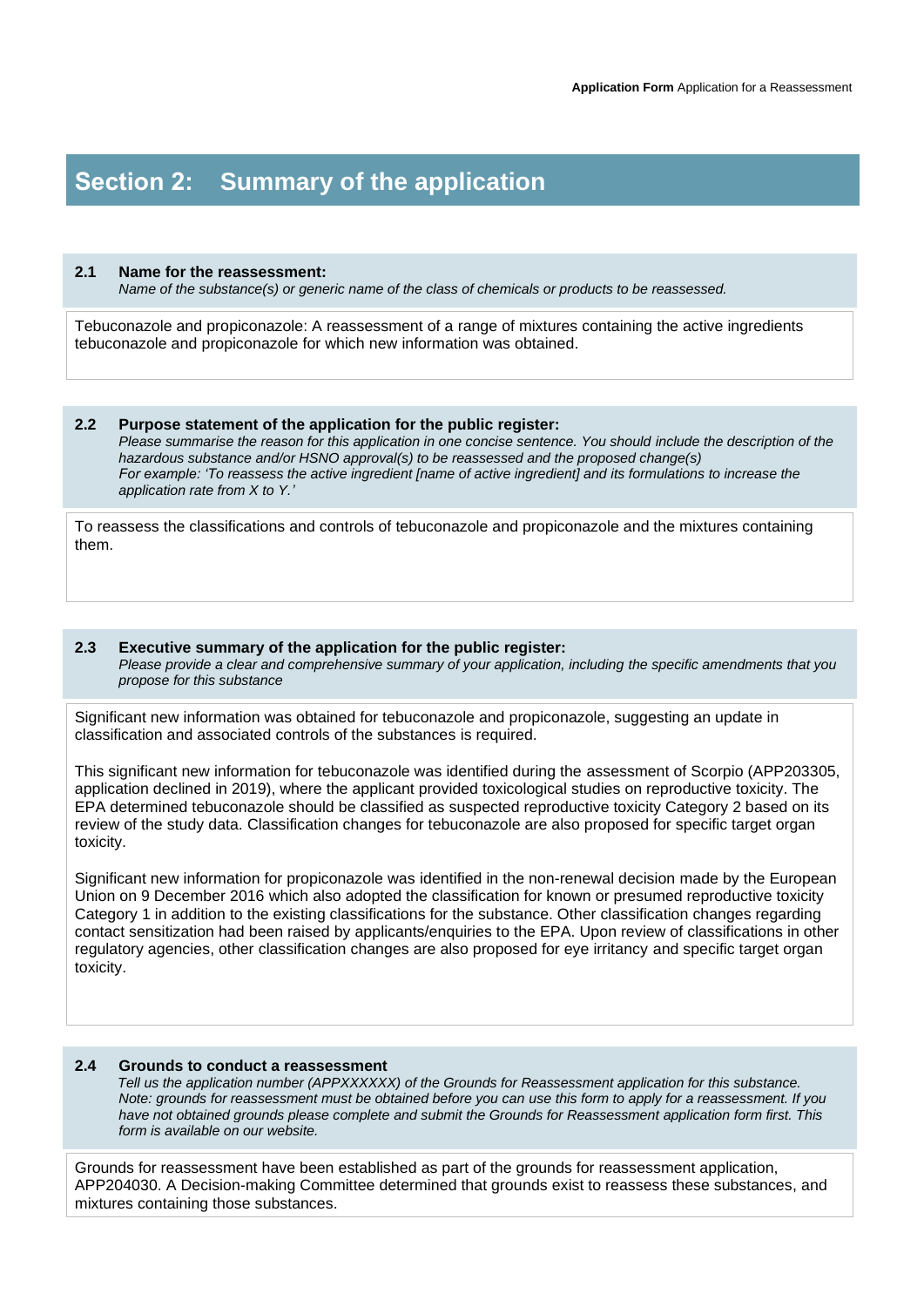## **2.5 Under which criteria were grounds for reassessment granted?**

## **To reassess the hazardous substance(s) because of (tick all that apply):**

 $\boxtimes$  significant new information becoming available

☐ another substance with similar or improved beneficial effects and reduced adverse effects has become available

 $\Box$  information showing a significant change of use, or a significant change in the quantity manufactured, imported, or developed has become available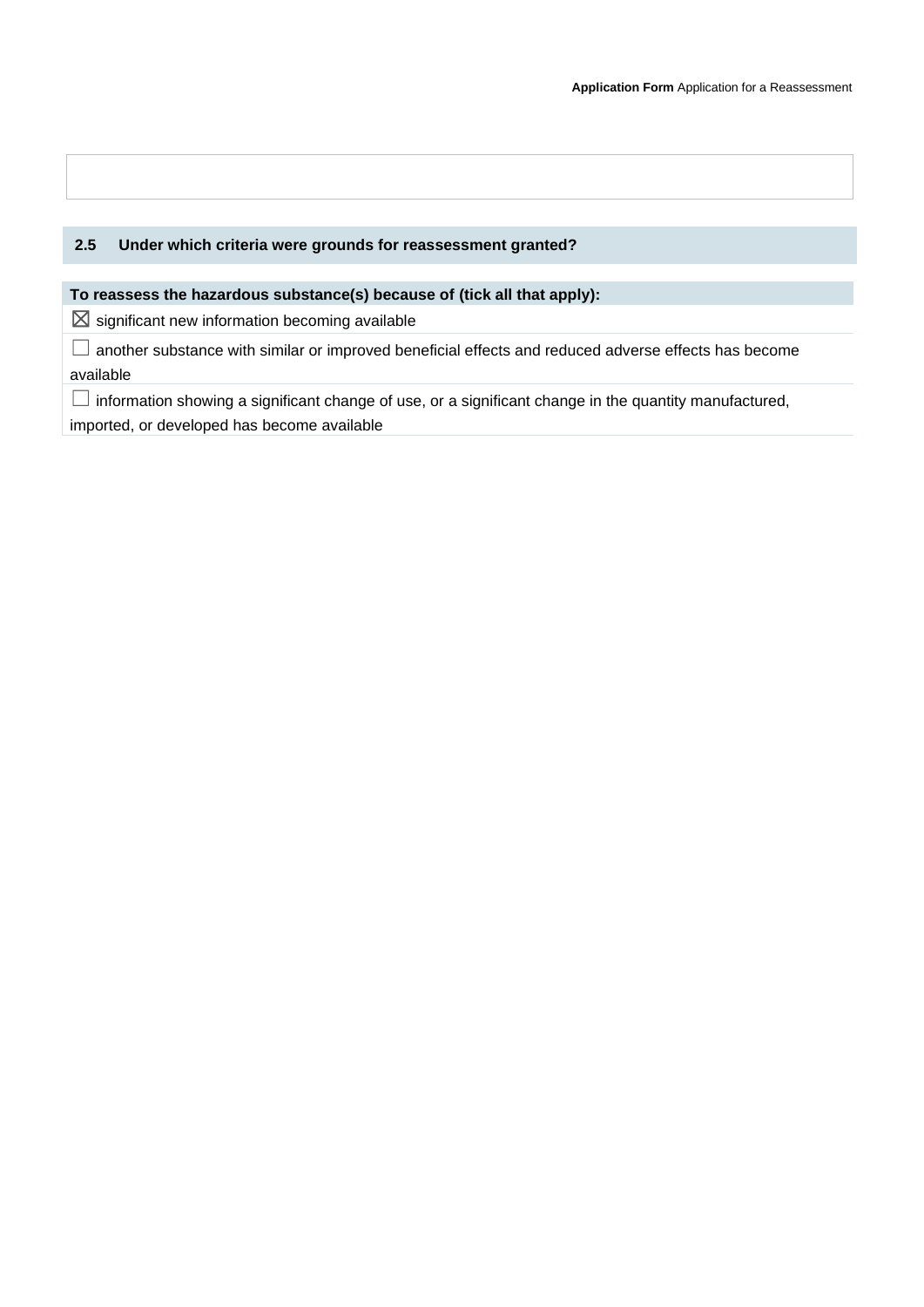## **Section 3: Substance(s) to be reassessed**

### **3.1 Which hazardous substance(s) approval(s) do you want to be reassessed?**

It is proposed that the substances, tebuconazole and propiconazole, be reassessed to update their current hazard classifications and associated controls and ensure they align with the most recent information. Approved products which contain these substances are included in the scope of this application and their hazard classifications and controls will also be updated to reflect the proposed classifications for the tebuconazole and propiconazole components. Full details can be found in Appendix 1.

Some approvals included in the scope of the reassessment contain synthetic pyrethroid components which have had their classifications reviewed during the preparatory work on another reassessment application following the same process. Those mixtures which have been affected by this are described in the footnotes of Appendix 2.

It is also important to note that some identification names of substances have changed recently. These changes were implemented on 1 May 2021 when the EPA changed hazard classifications systems to the globally harmonised system (GHS). Those mixtures which have been affected by this are described in the footnotes of Appendix 2.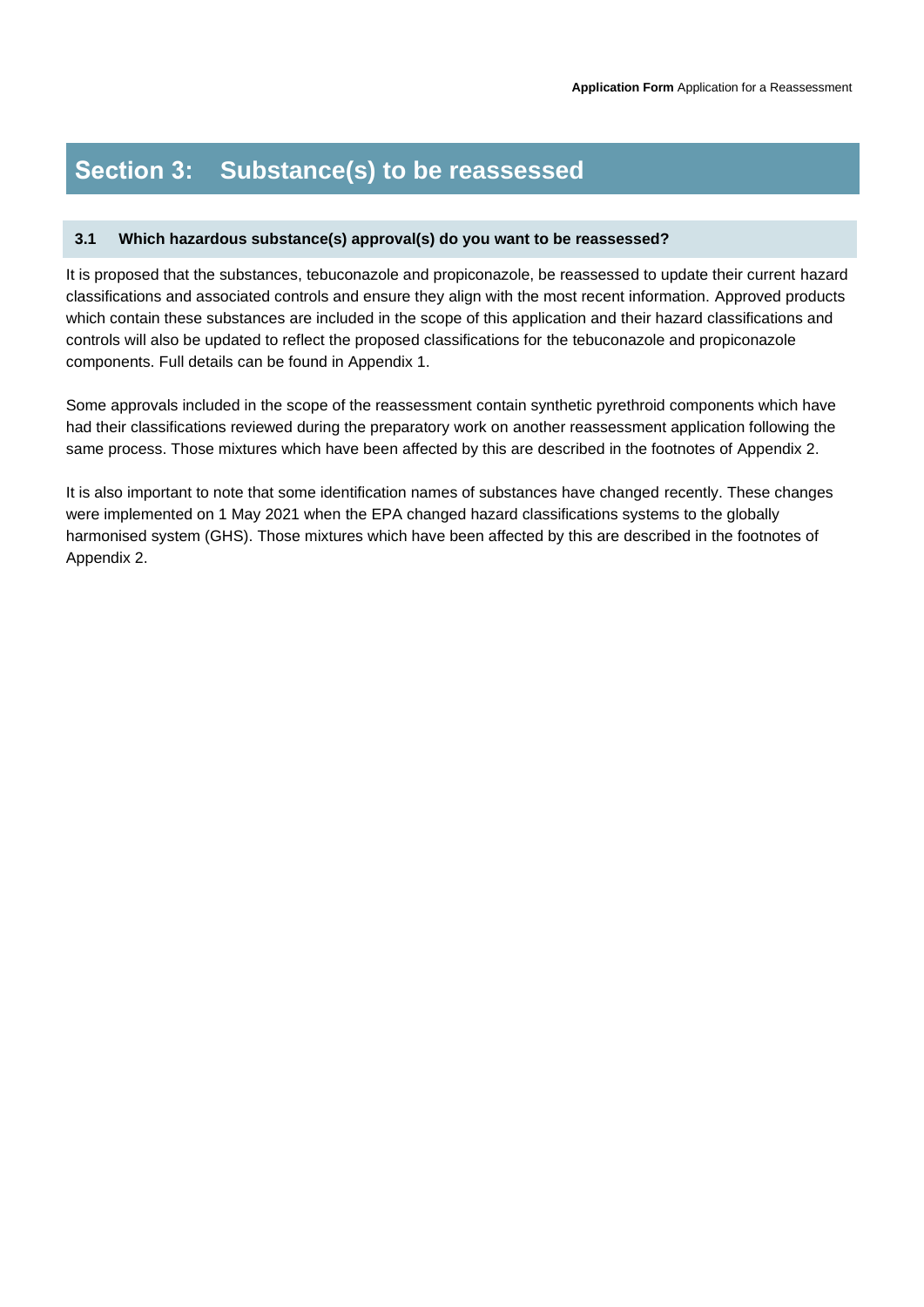### **3.2 Have any of the substance(s) or any of their components: been restricted, had their registrations not renewed, or their approvals revoked overseas?**

| <b>Overseas restrictions</b> |     |  |  |
|------------------------------|-----|--|--|
| IX                           | Yes |  |  |
|                              | Nο  |  |  |
|                              |     |  |  |

The European Union decided to not renew the approval for pesticides containing the fungicide propiconazole as an active ingredient as the approval criteria were not considered to be fulfilled (March 2019). The applicant for the approval in Europe was requested to provide information to support the renewal of the substance that showed the risks from the substance were negligible, it is essential for use, and it will not have a negative impact on society. The date at which this approval expires has been postponed until 31 December 2021 due to the applicant not providing sufficient data to carry out the evaluation.

## **3.3 Use profile of the substance(s)**

| Where is the substance intended to be used? |                                                                                                  |  |
|---------------------------------------------|--------------------------------------------------------------------------------------------------|--|
| 区                                           | Is this substance used in workplaces e.g. on commercial farms or by contractors?                 |  |
|                                             | Is this substance sold to or available to the general public e.g. for domestic or household use? |  |

|  | What is the intended use of the substance? |
|--|--------------------------------------------|
|  |                                            |

|             | Herbicide              | $\boxtimes$ | Timber treatment              |
|-------------|------------------------|-------------|-------------------------------|
| ⊠           | Fungicide              |             | Vertebrate poison             |
|             | Insecticide            | $\boxtimes$ | Antifouling paint             |
|             | Plant growth regulator |             | Fumigant                      |
| $\boxtimes$ | Seed treatment         |             | Industrial chemical           |
|             | Urban pest control     |             | <b>Other:</b> Please describe |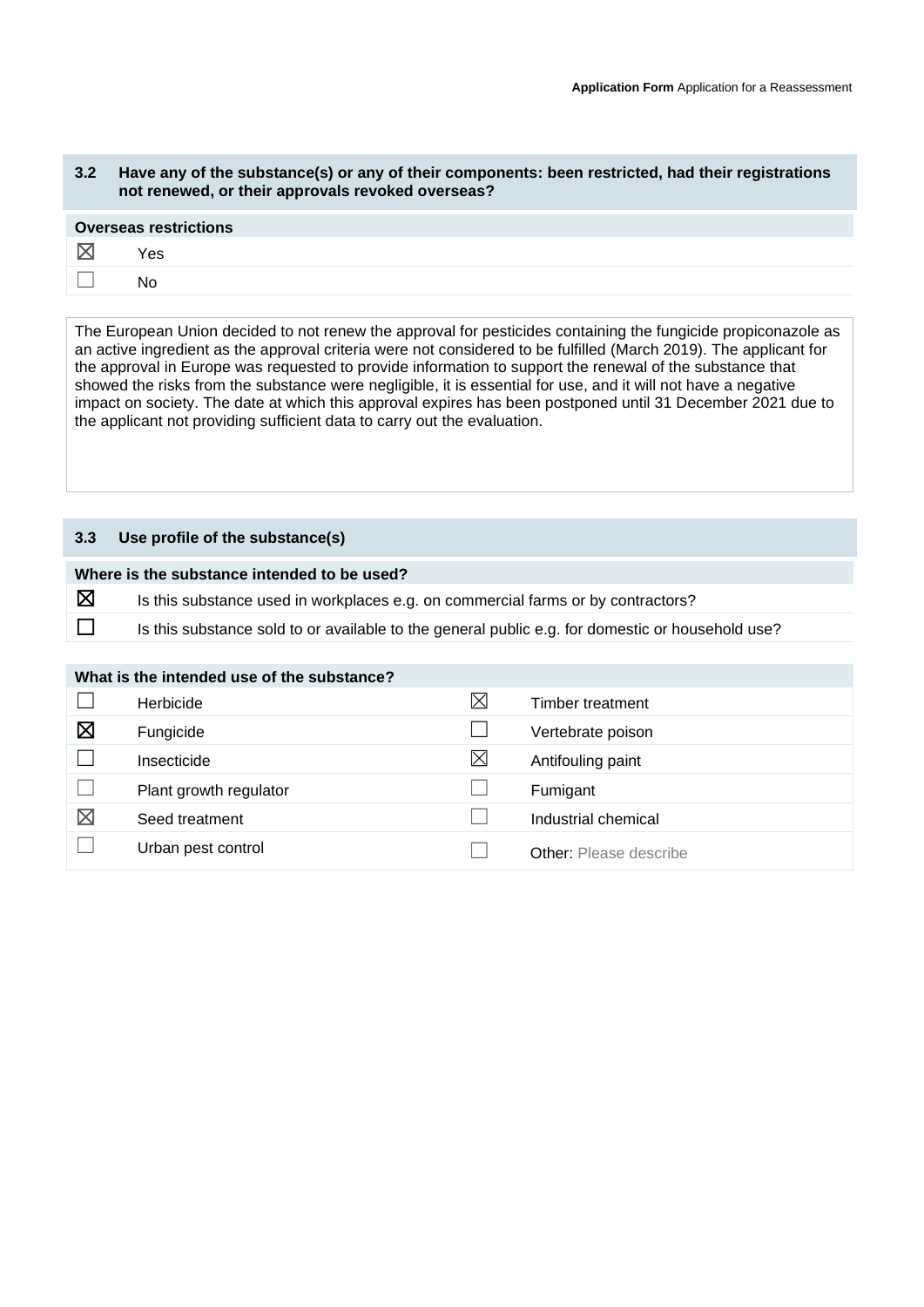#### **3.4 What is the current use pattern of the substance?**

 *Please use Table 1 and/or 2 below, as appropriate, for identifying the current use(s) of the substance(s) to be reassessed. You may use the same line for multiple substances or crops if the use pattern is the same. If this application is for multiple substances, you may substitute this section for a publicly-available appendix containing the relevant GAP table information and reference that appendix here.* 

Tebuconazole and propiconazole are active ingredients used as fungicides.

Currently 22 substances containing tebuconazole are approved for use under the HSNO act. Most products containing tebuconazole are used as timber treatments. However, 26 trade name products used as agricultural fungicides and are currently registered with the Ministry for Primary Industries' Agricultural Compounds and Veterinary Medicines group (ACVM). Products registered with ACVM are used on cereals (barley, wheat, oat, rye, corn, triticale), pasture and ryegrass, pome and stone fruits, kiwifruit, grapes, onion, pea, and ornamental plants.

Currently 79 substances containing propiconazole are approved under the HSNO Act. Most products containing propiconazole are timber treatments. However, six trade name products corresponding to five HSNO approved substances are used as agricultural fungicides and are currently registered with ACVM. These registered products are used on cereals (barley, wheat, oat), pasture and ryegrass, pome fruits, olive, kiwifruit, avocado, and turf.

#### **3.5 What is the proposed new use pattern of the substance?**

*Please use Table 3 and/or 4 below, as appropriate, for identifying the proposed new use(s) of the substance(s) to be reassessed. You may use the same line for multiple substances or crops if the use pattern is the same. If this application is for multiple substances you may substitute this section for a publicly available appendix containing the relevant GAP table information and reference that appendix here.* 

**The use pattern of the substances is not the subject of the proposed reassessment.**

## **Section 4: Your reassessment proposal**

**4.1 Would you like the Environmental Protection Authority to change the description(s) of the substance(s)? If yes, describe the change, evidence, and reason to support the change.**  *Identify the aspect of the substance description to be changed (substance name, formulation details, hazard classification, or any other aspect). Provide the reasons and evidence to support this proposed change.*

The hazard classifications of the substances listed in Appendix 1 are proposed to be updated to reflect their hazardous properties more accurately, based on new information (provided below). Therefore, controls on some substances need to be updated to manage the apparent risks as shown in Appendix 2.

Reasons for changes in classification:

**Tebuconazole:** Classification changes for tebuconazole are proposed based on toxicological studies provided to the EPA as part of application APP203305, which was declined in 2019. In the studies reviewed, tebuconazole was shown to have an impact on reproductive potential and was determined that it should be classified as reproductive toxicity Category 2.

Toxicological evaluations (Appendix 3) also found that for the classification specific target organ toxicity (repeated exposure) Category 2, of the toxicity studies reported, there was no significant or severe toxicities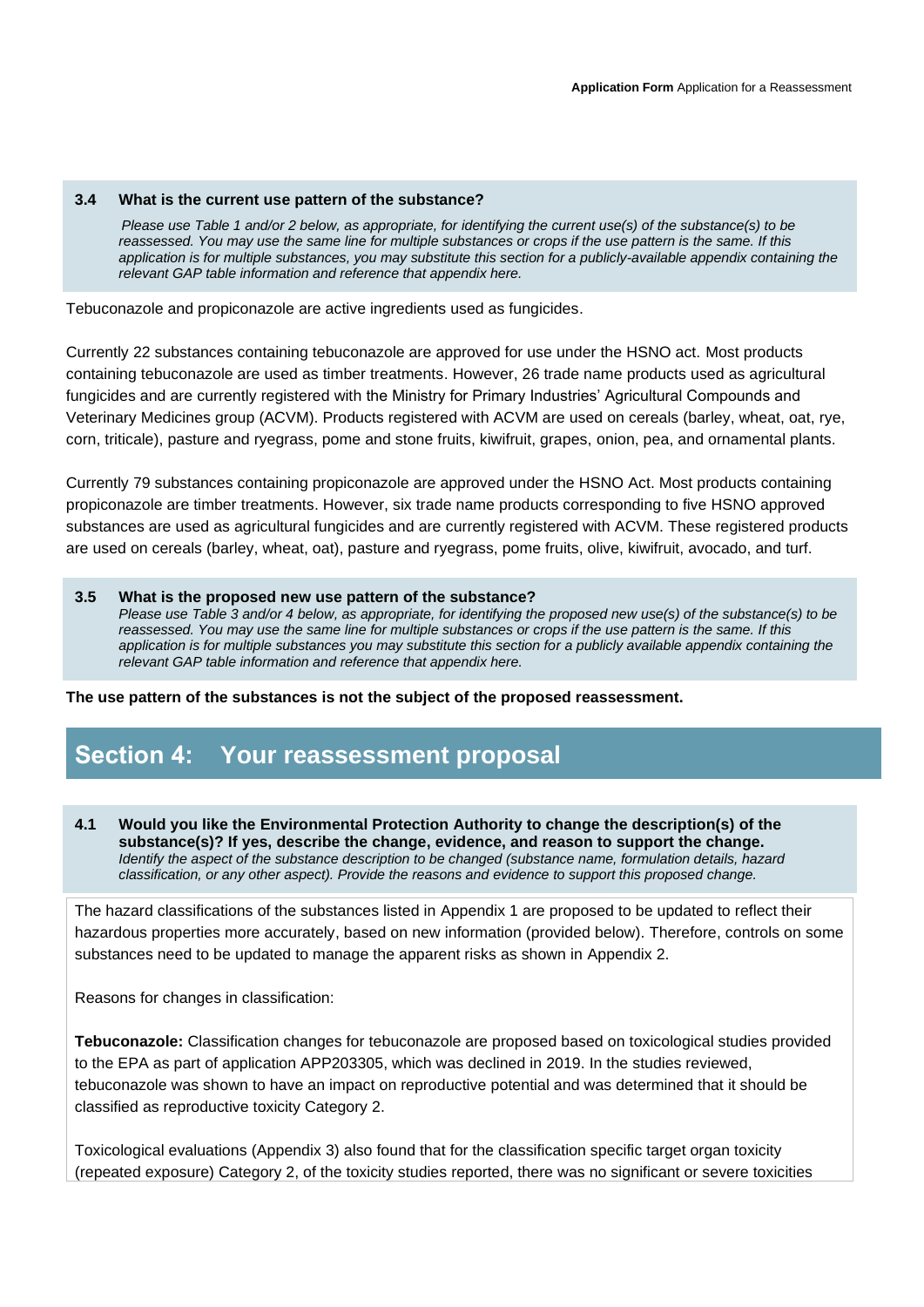observed. Therefore, it should no longer be classified as specific target organ toxicity (repeated exposure) Category 2.

**Propiconazole:** Based on information from the European Food Safety Authority (EFSA 2017) and EU (review report), the fungicide propiconazole should be classified as toxic for reproduction Category 1B. The EFSA document states that propiconazole should be classified as toxic for reproduction Category 1B due to observations of toxic effects to endocrine organs. Given this, it is suggested that the classification of toxic for reproduction Category 1B is added.

Toxicological evaluations (Appendix 3) conducted by the EPA determined that a contact sensitisation Category 1 should be applied to this substance as sensitisation was observed during a maximisation test. Toxicological evaluations also determined that propiconazole should no longer be classified as specific target organ toxicity (repeated exposure) Category 2 or eye irritation Category 2. It was noted for specific target organ toxicity (repeated exposure) Category 2 that the observed effects were not considered indicative of toxicologically relevant disturbances. It was also noted for eye irritation Category 2 that European studies suggested that it was a weak irritant, and no classification was required.

Based on ecotoxicological evaluations conducted by the EPA, it was determined that propiconazole should also be classified as hazardous to soil organisms. This is based on the lowest endpoint obtained from a seedling emergence study reviewed by ECHA in their assessment report of propiconazole (Regulation (EU) No. 528/2012).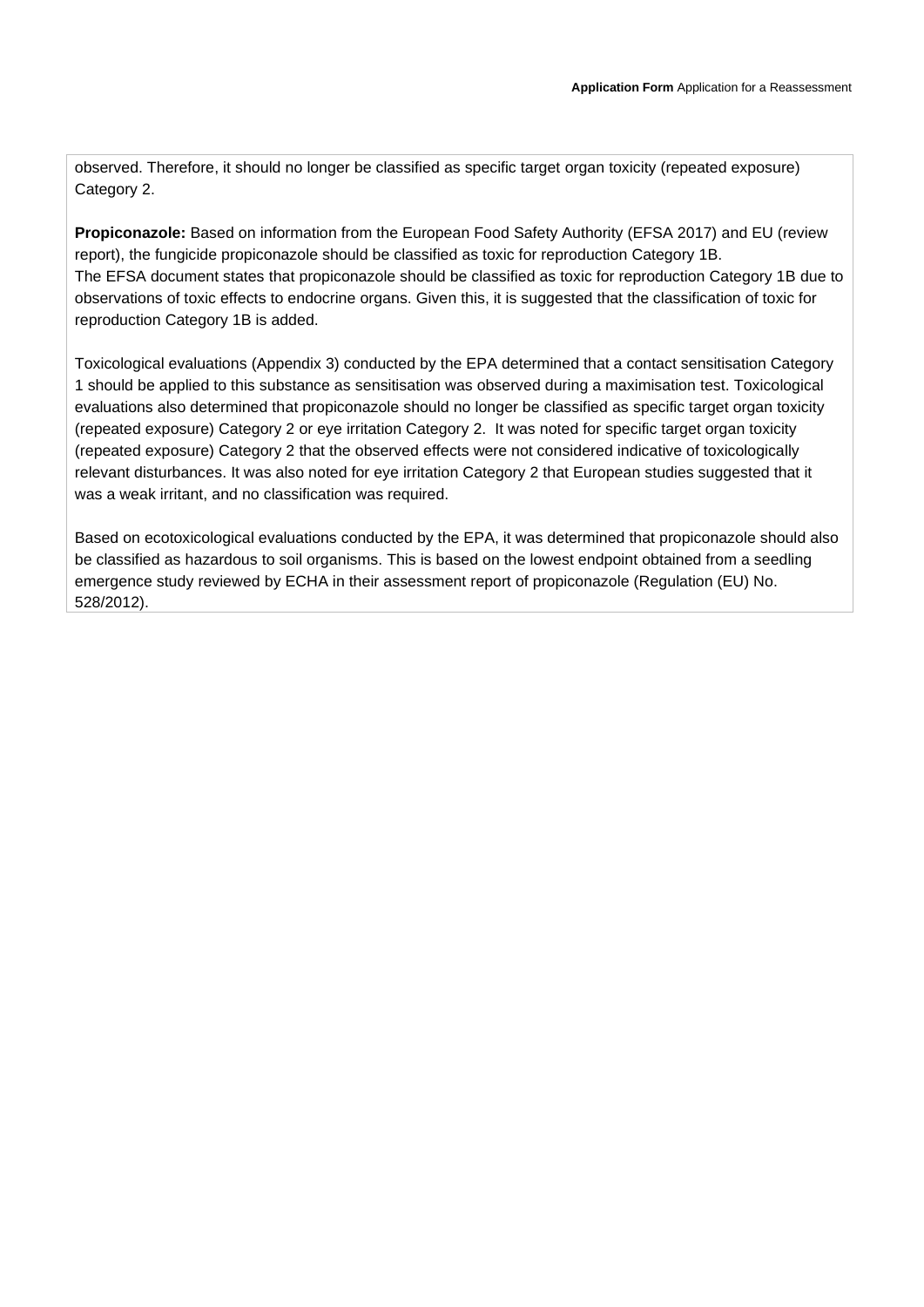#### **4.2 Would you like the Environmental Protection Authority to consider revoking the approval(s) of this substances(s)? If yes, provide evidence to support this proposal.**

 *Identify this evidence and the reason for this proposed revoking of the approval(s).* 

 *(Note: If the Authority decides to undertake a full reassessment it can consider revoking any approval included in the reassessment, whether it is part of the applicant's proposal or not)*

NA

**4.3 Would you like the Environmental Protection Authority to review or change one or more of the control(s) attached to this substance(s)?** *If yes, identify the control(s) to be changed, describe what needs to be changed or reviewed and the reasons and evidence to support the proposed change or review. Where practical, include the text of the control showing the proposed change. Supporting information, risk assessments, study reports or other supporting information or evidence can be included in an appendix and referenced in this section.*

Yes, see table 4.

**4.4 List and describe any other controls or aspects that may be affected by the proposed change(s).**  *For example, increasing the application rate of a pesticide may affect the size or need for a buffer zone, or personal protective equipment.*

NA

**4.5 Is there reasonable cause to believe that there is actual or imminent danger to human health or safety or the environment from the continued use of the substance(s)?** *If yes, please provide a description and evidence to support this claim.*

No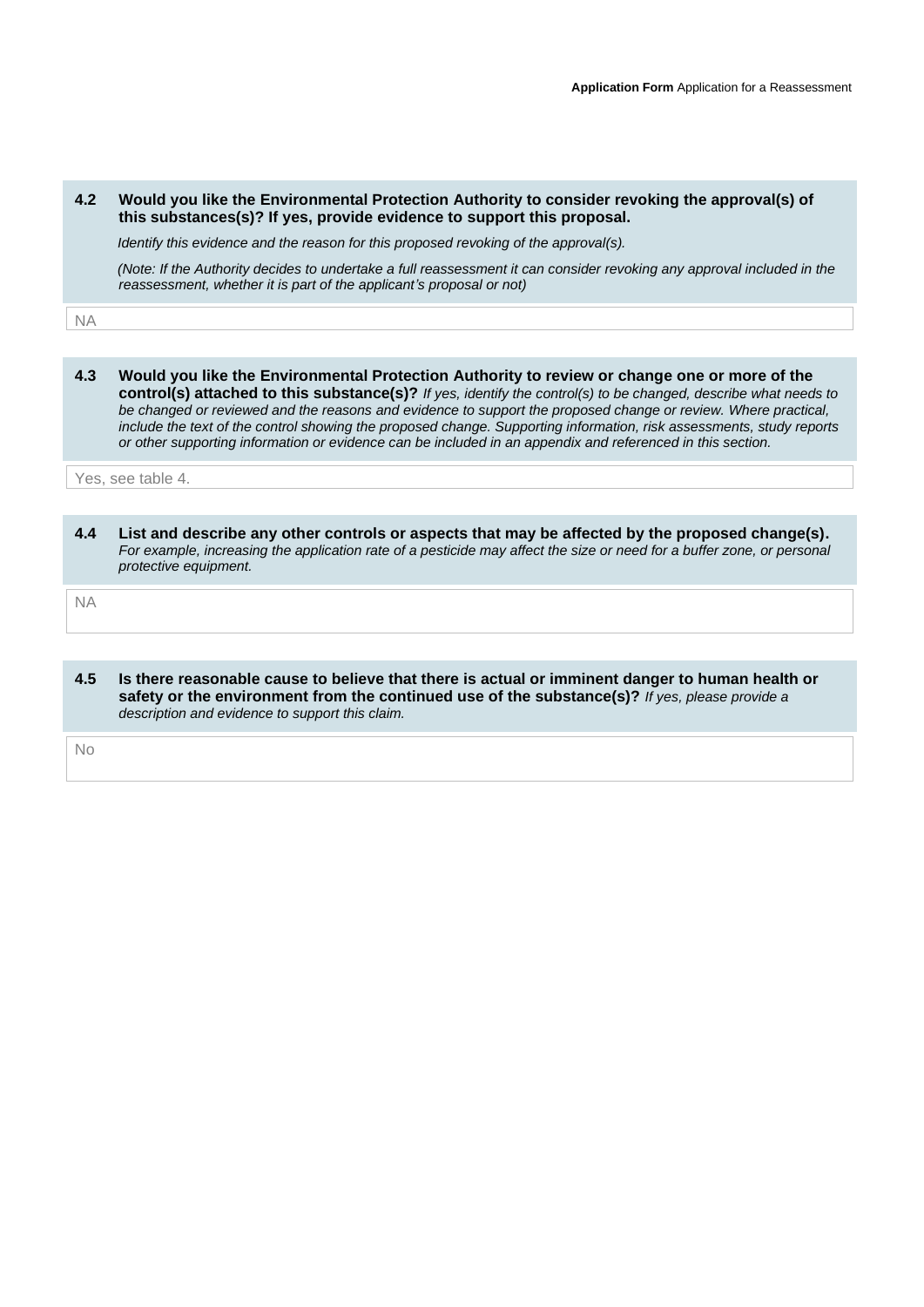## **Section 5: Effects of the reassessment**

Please provide a comprehensive assessment of the potential effects of the proposed change to the controls or the approval (an "effects assessment"). The size, scope and level of detail provided should be appropriate to the significance of the change proposed, and the effects or issues related to that change.

You may provide an effects assessment as a separate report: if you do, please provide an executive summary below. Your assessment should consider both positive effects (including a reduction in negative effects) and negative effects.

An effect is defined as:

- any potential or probable effect; and
- any temporary or permanent effect; and
- any past, present, or future effects; and
- any acute or chronic effect; and
- any cumulative effect which arises over time or in combination with other effects

The effects assessment should consider covering the following aspects (if there is no effect or the aspect is not relevant then your assessment should describe why this is the case):

- Effects on human health including worker and public health
- Environmental effects including impacts on native or valued species and/or ecosystems
- Economic benefits or costs of the proposed change
- Effects on the relationship of Māori and their culture and traditions with their ancestral lands, waters, historical sites, wāhi tapu, valued flora and fauna, and other taonga
- Effects on, or implications for, New Zealand's International Obligations

You must complete this section, referencing all supporting material used. You must describe the source of the information in this application, e.g. from in-house research, independent research, technical literature, community or other consultation, and provide that information with this application. Details of information sources can be listed in section 8 of this form.

The EPA conducted an assessment of the toxicological and ecotoxicological hazards of the substances. The outcome of this assessment can be found in Appendix 3. This identifies a number of changes that are required to the hazard classifications of the substances included in this reassessment application. Correctly identifying the hazards on product labels and documentation ensures that users are fully informed and appropriate measures are taken to protect human health and the environment.

The EPA considers that any potential costs to the industry of making changes to their labelling, packaging, and Safety Data Sheets to reflect the classification changes could be mitigated by providing a sufficient period of time to update the documentation related to the substances. The EPA noted that although we have recently undergone the adoption of a new hazard classification system (GHS), substances with an individual approval issued after 30 April 2021 must comply with the new classifications and notices immediately. Therefore, an implementation period of one year shall be recommended.

The EPA did not identify any further effects on society, the community, or the market economy associated with the change to the hazard classifications of the substances. The EPA therefore did not consider this further.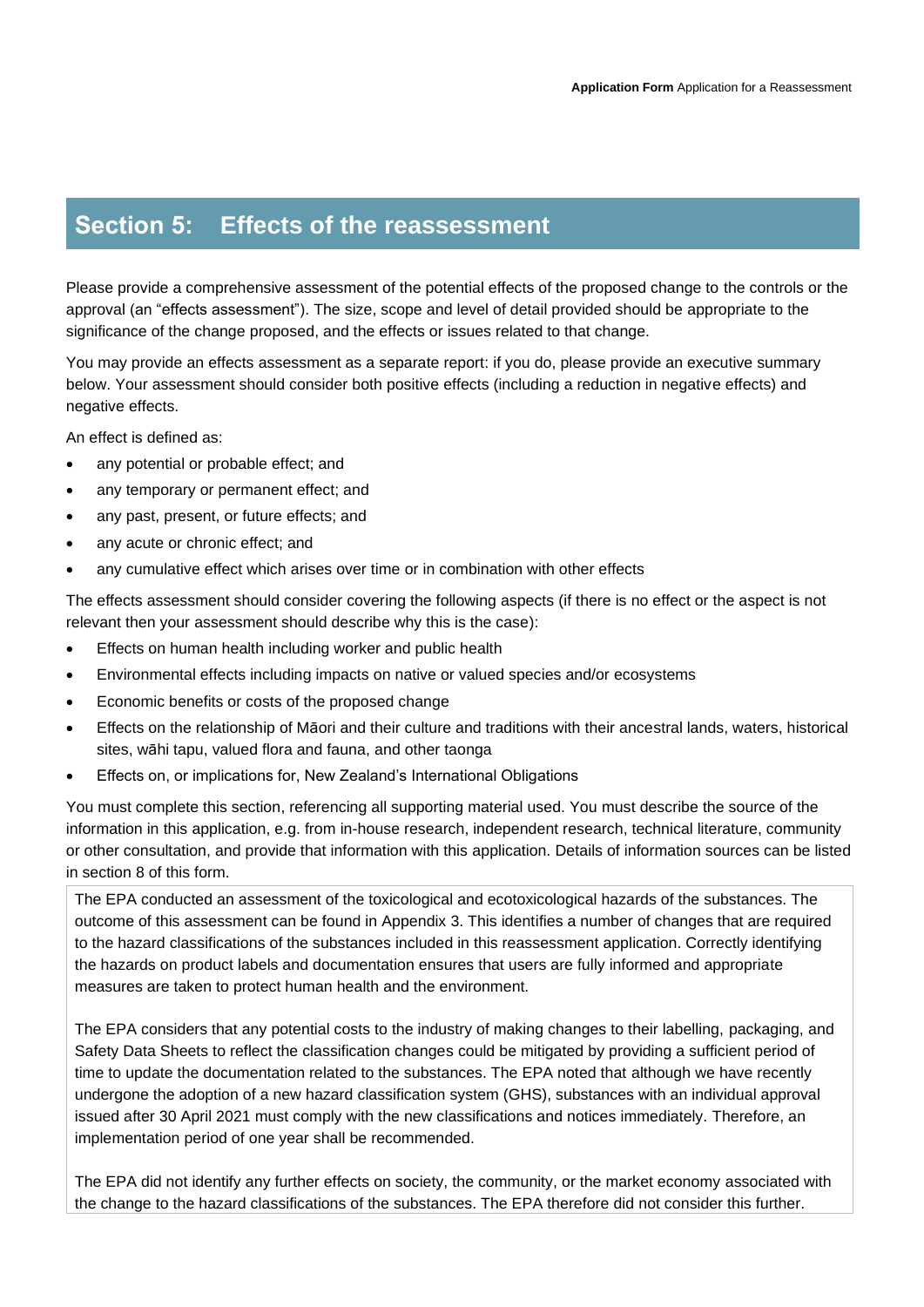The EPA considers that there will be no change to the effects of the substances on the relationship of Māori and their culture and traditions with their ancestral lands, water, sites, wāhi tapu, valued flora and fauna and other taonga, and therefore these risks will be unchanged from those identified when the substances were originally approved. The Māori impact assessment can be found in Appendix 4.

The EPA considers that there are some positive effects on New Zealand's international obligations associated with the proposed change to the hazard classifications of the substances in terms of harmonising chemical classifications with other major jurisdictions. No other effects on any other international obligations were identified.

Taking into account the effects identified above, the EPA considered that there was an overall positive effect in making the change to the hazard classifications of the approvals and noted that the classifications will more accurately represent the hazards of the substances compared to those identified in the current approvals.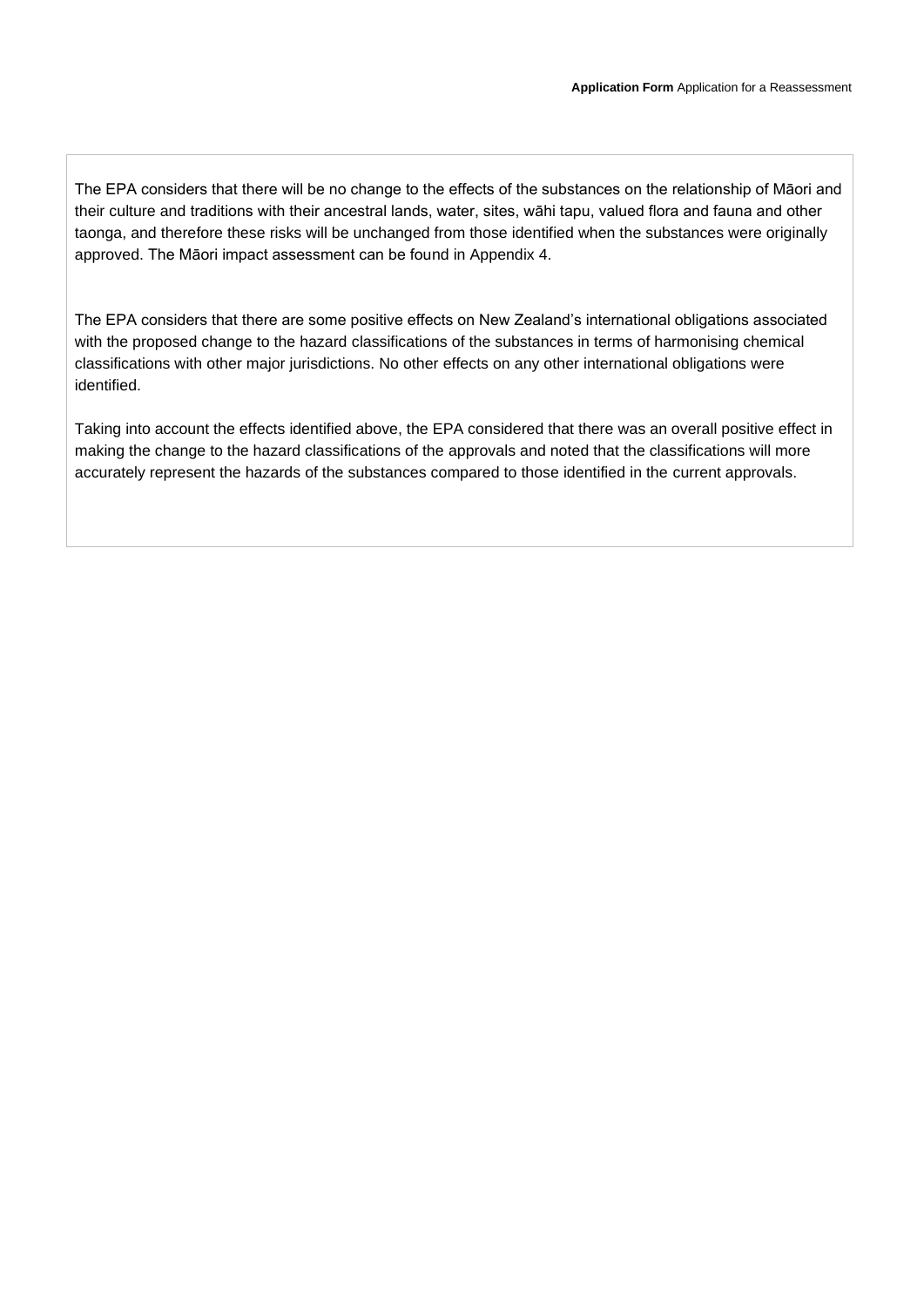# **Section 6: Best practice considerations**

| 6.1 | What are the industry or best New Zealand practices for the safe management of the |
|-----|------------------------------------------------------------------------------------|
|     | substance(s)?                                                                      |

NA

| 6.2       | Are there New Zealand standards or Codes of Practice that apply to the management of the<br>substance(s)? |
|-----------|-----------------------------------------------------------------------------------------------------------|
| <b>NA</b> |                                                                                                           |
|           |                                                                                                           |
| 6.3       | What are the international standards for the safe management of the substance(s)?                         |
| NА        |                                                                                                           |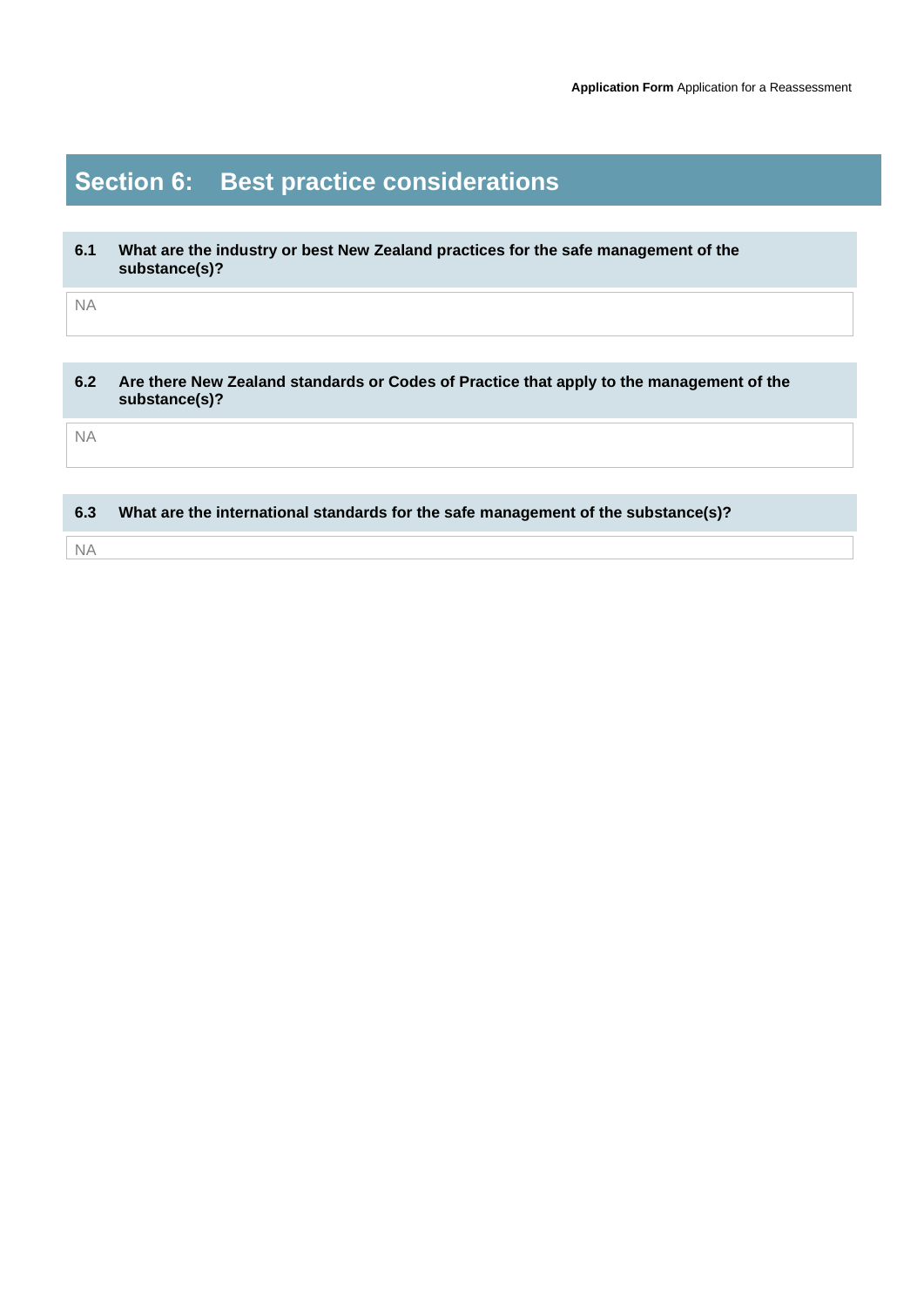## **Section 7: Additional Information (optional)**

## **7.1 Provide any additional information to support the proposal to change the approval here and indicate how or why it is relevant.**

 *For example, a letter of support from industry to indicate the need for the substance or proposed change.*

NA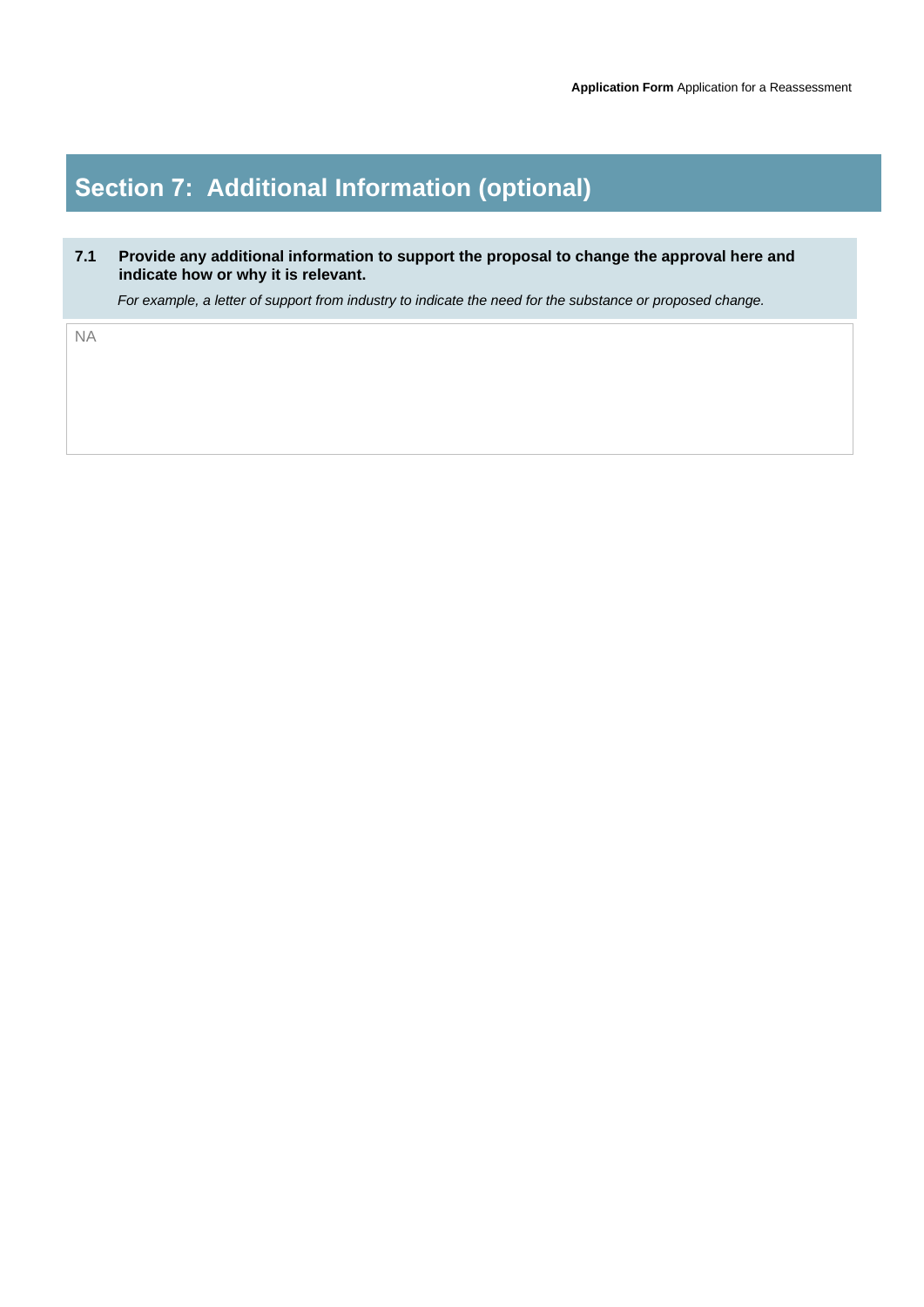## **Section 8: Source of supporting information**

#### **8.1 Please provide an index of your supporting information.**

 *Please list the documents, scientific articles and other information referenced in your application. These are considered as evidence to support your proposal. Please ensure that the supporting information listed here is discussed in one of the completed sections in this application form.* 

 *If you are seeking that a document be treated as confidential or commercially sensitive, please ensure that you indicate that in your reference list. If the reference is publicly available, e.g. an article in a scientific journal, then please provide a link or reference that allows external stakeholders to access the document. A copy of all supporting information must be supplied to the EPA with the application. You may provide this information in a separate appendix or a different format provided that you include the information specified in Table 5.*

#### **Table 5. Index of supporting information or references**

|   | Name or<br>reference<br>number of<br>report, study or<br>supporting<br>information | Description (e.g. acute oral toxicity study for<br>bees)                                                                                                                                                                                                                                                | <b>Source</b>                                                                             | <b>Confidential</b><br>information<br>(Y/N) |
|---|------------------------------------------------------------------------------------|---------------------------------------------------------------------------------------------------------------------------------------------------------------------------------------------------------------------------------------------------------------------------------------------------------|-------------------------------------------------------------------------------------------|---------------------------------------------|
| 1 | Tebuconazole                                                                       | European Food Safety Authority (EFSA).<br>(2014). Conclusion on the peer review of the<br>pesticide risk assessment of the active<br>substance tebuconazole                                                                                                                                             | https://www.efsa.europa.<br>eu/en/efsajournal/pub/34<br>85                                | $\mathsf{N}$                                |
| 2 | Tebuconazole                                                                       | European Chemicals Agency Risk Assessment<br>Committee (ECHA RAC). (2013). Opinion:<br>Proposing harmonised classification and<br>labelling at EU level of tebuconazole                                                                                                                                 | https://echa.europa.eu/do<br>cuments/10162/41e9d7a<br>a-4559-f904-9cb5-<br>0a0d5f0d6445   | $\mathsf{N}$                                |
| 3 | Tebuconazole                                                                       | Environmental Protection Authority (EPA).<br>(2017). Science Memorandum: App203305 -<br>Scorpio Ornamental Fungicide                                                                                                                                                                                    | APP203305-Science-<br>Memorandum.pdf<br>(epa.govt.nz)                                     | $\mathsf{N}$                                |
| 4 | Propiconazole                                                                      | European Food Safety Authority (EFSA).<br>(2016). Peer review of the pesticide risk<br>assessment of the active substance<br>propiconazole                                                                                                                                                              | https://www.efsa.europa.<br>eu/en/efsajournal/pub/48<br>87                                | $\mathsf{N}$                                |
| 5 | Propiconazole                                                                      | European Chemicals Agency Risk Assessment<br>Committee (ECHA RAC). (2016). Opinion:<br>Proposing harmonised classification and<br>labelling at EU level of propiconazole (ISO);<br>(2RS, 4RS; 2RS, 4SR) - 1 - {[2 - (2, 4 -<br>dichlorophenyl)-4-propyl-1,3-dioxolan-2-<br>yl]methyl}-1H-1,2,4-triazole | https://echa.europa.eu/do<br>cuments/10162/723fe08d<br>$-2ec7-105b-51aa-$<br>05064bd91ac3 | $\mathsf{N}$                                |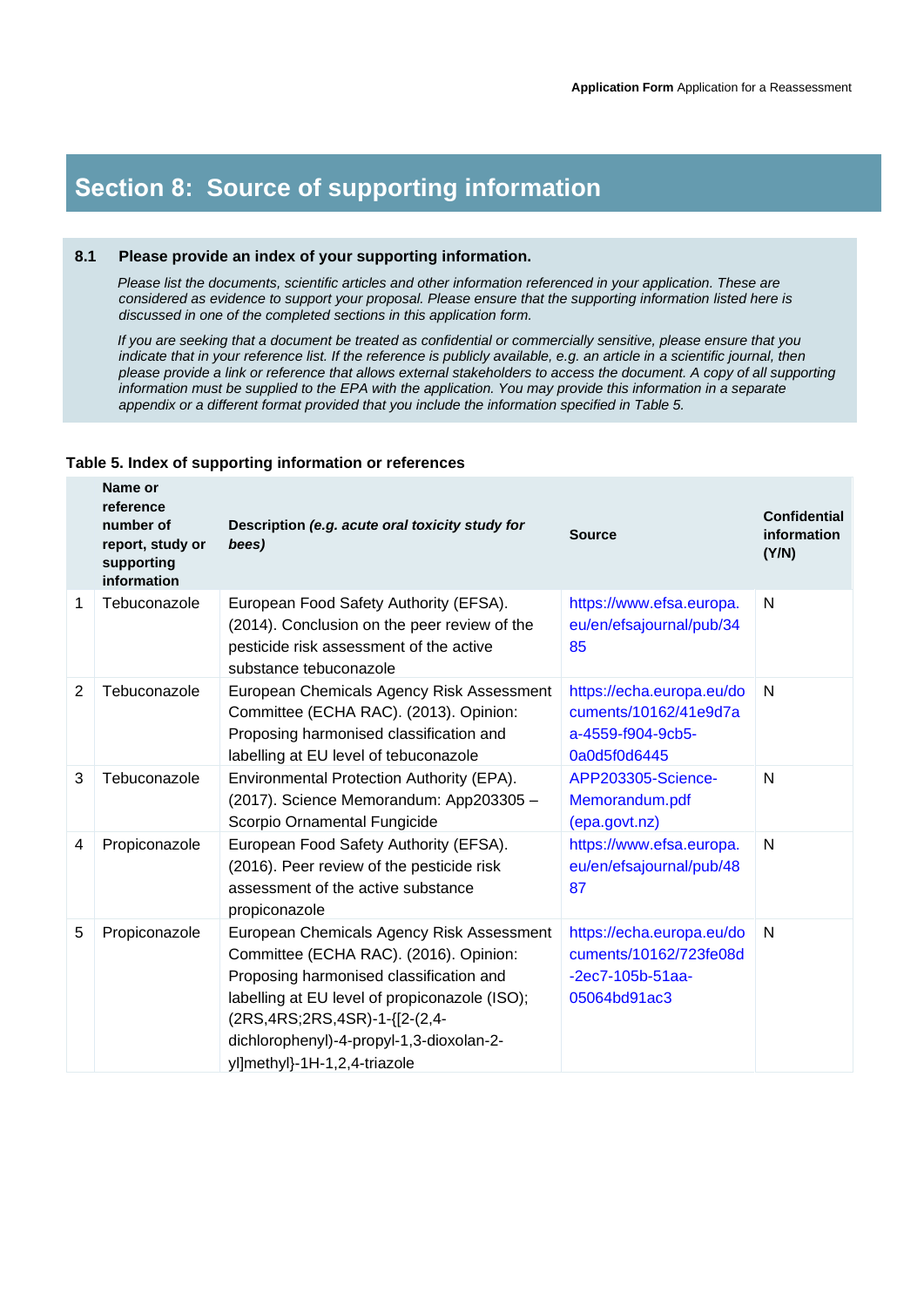## **Section 9: Before you submit: checklist**

**Please ensure that your application is complete**

| <b>Application</b>                                                                                                                                                                                                                                                                                                                                                     |                                                                                                  | <b>Comments/justifications</b> |
|------------------------------------------------------------------------------------------------------------------------------------------------------------------------------------------------------------------------------------------------------------------------------------------------------------------------------------------------------------------------|--------------------------------------------------------------------------------------------------|--------------------------------|
| All mandatory sections of the application form completed,<br>or you have requested an information waiver under<br>section 59 of the HSNO Act                                                                                                                                                                                                                           | $\boxtimes$ Yes $\Box$ No<br>(If No, please contact us<br>before you submit your<br>application) | Enter here                     |
| Any confidential or commercially sensitive data formatted<br>into the Confidential Appendix template and appended.<br>Please note the EPA strongly encourages applicants to<br>provide as much information as possible in the main body<br>of the application form unless there is a genuine reason for<br>it to be considered confidential or commercially sensitive. | $\boxtimes$ No<br>$\Box$ Yes                                                                     | Enter here                     |
| Supplementary optional information attached:                                                                                                                                                                                                                                                                                                                           |                                                                                                  |                                |
| Copies of additional references                                                                                                                                                                                                                                                                                                                                        | $\Box$ Yes $\boxtimes$ No                                                                        | Enter here                     |
| Letter(s) of access                                                                                                                                                                                                                                                                                                                                                    | $\Box$ Yes $\boxtimes$ No                                                                        | Enter here                     |
| Relevant correspondence<br>٠                                                                                                                                                                                                                                                                                                                                           | $\Box$ Yes $\boxtimes$ No                                                                        | Enter here                     |
| Draft label                                                                                                                                                                                                                                                                                                                                                            | $\Box$ Yes $\boxtimes$ No                                                                        | Enter here                     |
| Draft Safety Data Sheet (SDS)                                                                                                                                                                                                                                                                                                                                          | $\Box$ Yes $\boxtimes$ No                                                                        | Enter here                     |

## **Request for information waiver under section 59 of the HSNO Act**

□ I request for the Authority to waive any legislative information requirements (i.e. concerning the information that has been supplied in my application) that my application does not meet (tick if you are choosing to omit any mandatory information).

Please list below which section(s) of this form are relevant to the information waiver request:

NA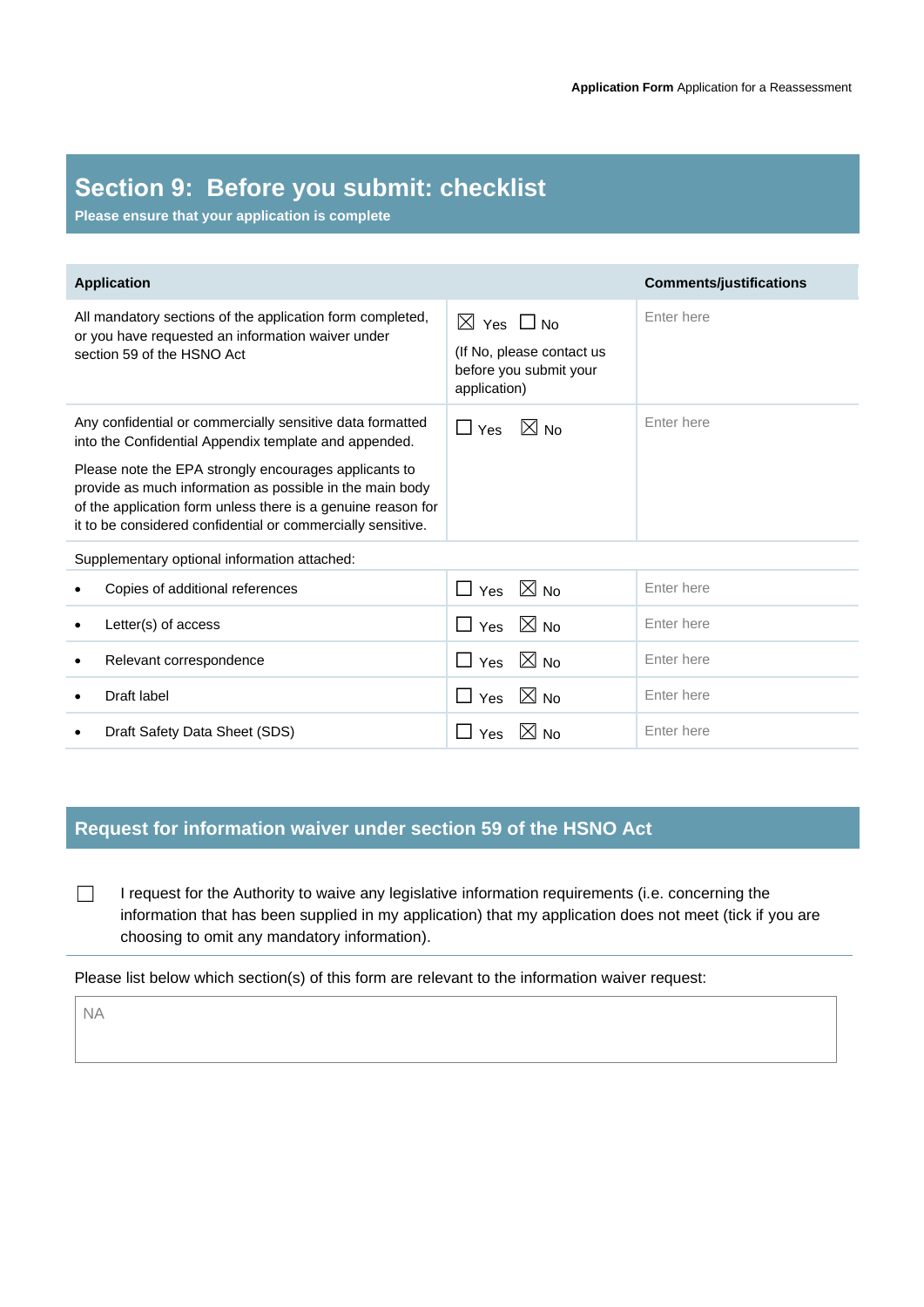## **Signature of applicant or person authorised to sign on behalf of applicant**

 $\boxtimes$  I am making this application, or am authorised to sign on behalf of the applicant or applicant organisation.

□ I have completed this reassessment application to the best of my ability and, as far as I am aware, the information I have provided in this application form is correct.

3/11/2021

Signature Date

**To submit an application for a reassessment, send to the EPA Hazardous Substances Reassessments team:**

- preferably by email to[: reassessments@epa.govt.nz](mailto:reassessments@epa.govt.nz)
- or by post to: Environmental Protection Authority, Private Bag 63002, Wellington 6140

*You will be invoiced once the reassessment application pathway is determined.* [See our website for information about fees and charges](https://www.epa.govt.nz/applications-and-permits/fees-and-charges/).

**For assistance with preparing your application, contact one of our Hazardous Substances Advisors:**

- by email: [reassessments@epa.govt.nz](mailto:reassessments@epa.govt.nz)
- Freephone (within New Zealand): 0800 429 7827 (0800 HAZSUBS)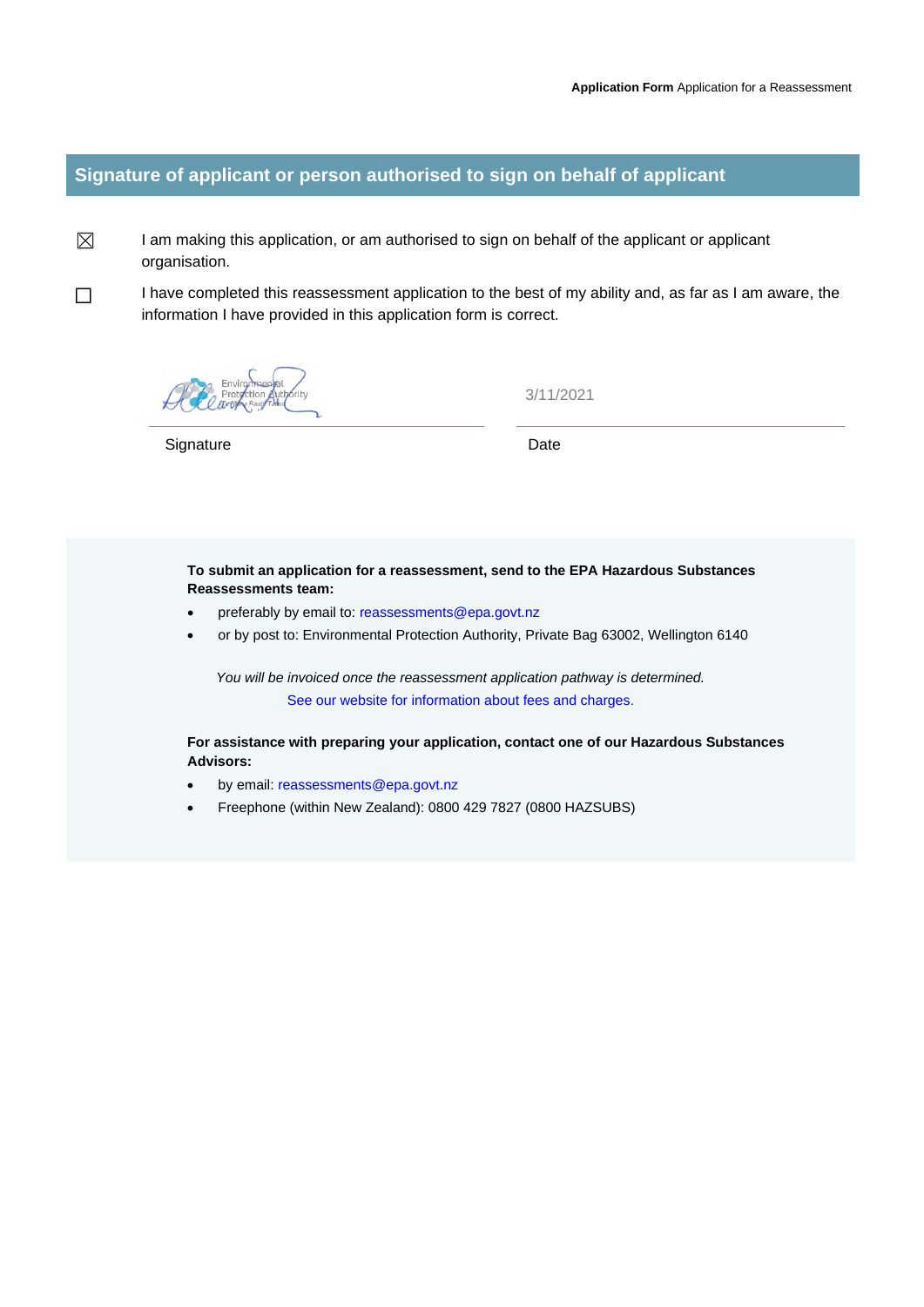## **Definitions**

| <b>Active ingredient</b>                          | Component of a formulated substance responsible for the pesticidal effect or veterinary<br>medicinal therapeutic effect                                                                                                                                                                                                                                                                                                                                                                                                                                                                                                                                                     |  |  |
|---------------------------------------------------|-----------------------------------------------------------------------------------------------------------------------------------------------------------------------------------------------------------------------------------------------------------------------------------------------------------------------------------------------------------------------------------------------------------------------------------------------------------------------------------------------------------------------------------------------------------------------------------------------------------------------------------------------------------------------------|--|--|
| <b>CAS Number</b>                                 | Chemical Abstracts Service number. This is a unique identifier for a chemical substance                                                                                                                                                                                                                                                                                                                                                                                                                                                                                                                                                                                     |  |  |
| <b>Hazardous properties</b>                       | This relates to the hazard classification of a substance and the properties that trigger any<br>threshold level for the substance to be hazardous                                                                                                                                                                                                                                                                                                                                                                                                                                                                                                                           |  |  |
| <b>Hazardous substance</b>                        | Any substance with one or more of the following intrinsic properties:<br>Explosiveness<br>$\bullet$<br>Flammability<br>$\bullet$<br>A capacity to oxidise<br>$\bullet$<br>Corrosiveness<br>$\bullet$<br>Toxicity (including chronic toxicity)<br>Ecotoxicity, with or without bioaccumulation, or<br>$\bullet$<br>which on contact with air or water (other than air or water where the temperature or pressure has<br>been artificially increased or decreased) generates a substance with any one or more of the<br>properties specified in this definition                                                                                                               |  |  |
| <b>Pesticide</b>                                  | Substance or mixture of substances intended to be used for preventing, controlling, repelling, or<br>mitigating any pest (including vertebrates) in areas such as, but not limited to, agriculture, home<br>and garden, rights of way or industrial areas                                                                                                                                                                                                                                                                                                                                                                                                                   |  |  |
| <b>Professional and</b><br>non-professional users | Professional users are using pesticides in the course of their job or business (such as farmers<br>and growers or amenity users). Professional use may include the use of formulated substances<br>in order to deliver services to business or private customers<br>Non-professional users are not using pesticides in the course of their job or business (such as<br>lifestyle block owners, general public using pesticides for domestic use, and so on)                                                                                                                                                                                                                 |  |  |
| <b>Substance</b>                                  | Any of the following:<br>Any element, defined mixture of elements, compounds or defined mixture of compounds,<br>$\bullet$<br>either naturally occurring or produced synthetically, or any mixtures thereof;<br>Any isotope, allotrope, isomer, congener, radical or ion of an element or compound which<br>$\bullet$<br>has been declared by the Authority, by notice in the Gazette, to be a different substance from<br>that element or compound;<br>Any mixtures or combinations of any of the above;<br>Any manufactured article containing, incorporating, or including any hazardous substance<br>$\bullet$<br>with explosive properties.<br>(section 2(1) HSNO Act) |  |  |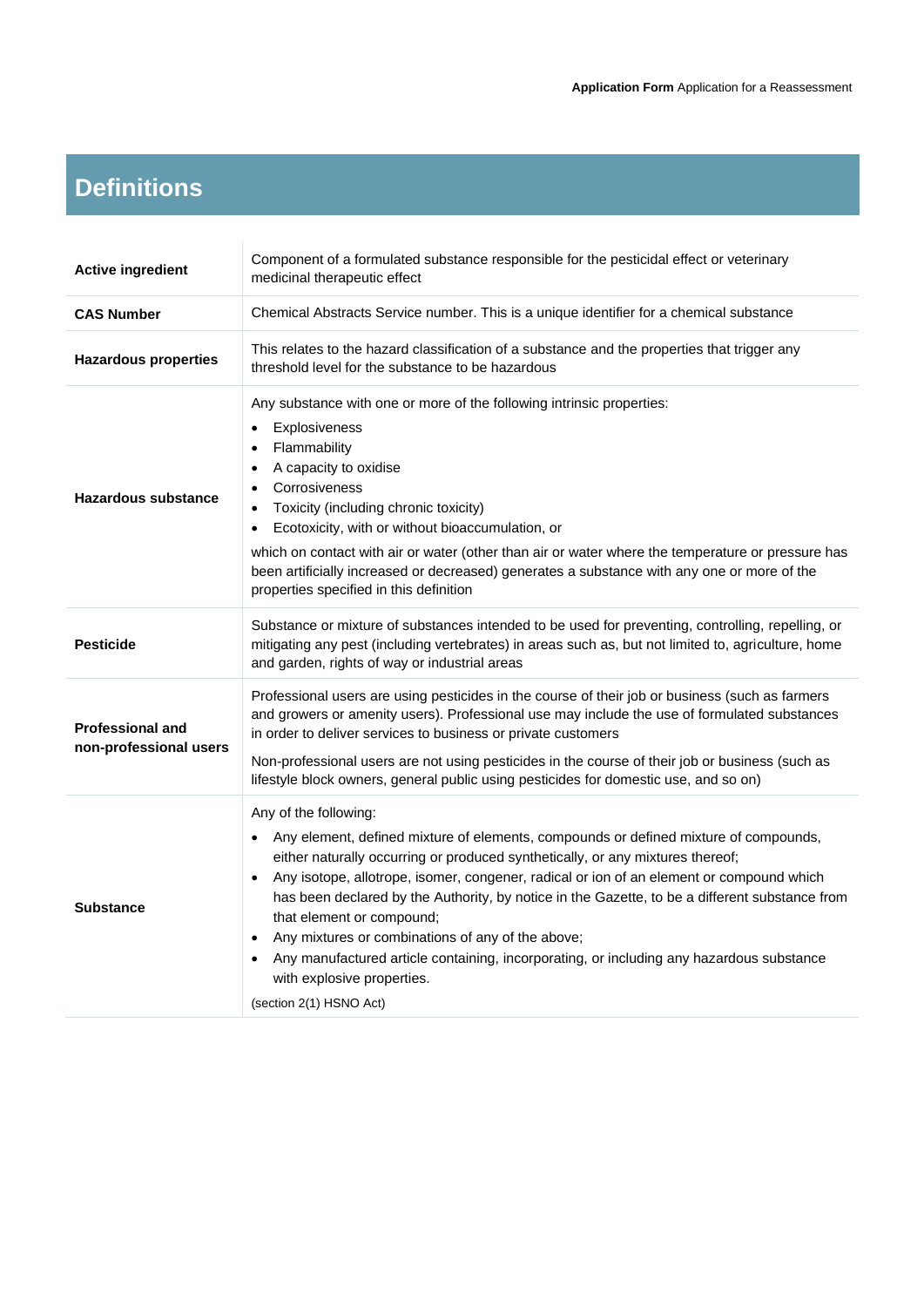## **Appendix 1. Individual components to be reassessed and the list of affected substances containing them**

## **Table 1. List of individual components to be reassessed.**

| Approval name | Approval Number<br>(e.g. HSRXXXXXX) | <b>CAS Number</b> | <b>Current Classification</b>                                                                                                                                                                                                                                                                    |
|---------------|-------------------------------------|-------------------|--------------------------------------------------------------------------------------------------------------------------------------------------------------------------------------------------------------------------------------------------------------------------------------------------|
| Tebuconazole  | HSR002879                           | 107534-96-3       | Acute oral toxicity Category 4, Specific<br>target organ toxicity (repeated exposure)<br>Category 2, Hazardous to terrestrial<br>vertebrates, Hazardous to the aquatic<br>environment acute Category 1, Hazardous<br>to the aquatic environment chronic<br>Category 1                            |
| Propiconazole | HSR003109                           | 60207-90-1        | Acute oral toxicity Category 4, Eye<br>irritation Category 2, Specific target organ<br>toxicity (repeated exposure) Category 2,<br>Hazardous to terrestrial vertebrates,<br>Hazardous to the aquatic environment<br>acute Category 1, Hazardous to the<br>aquatic environment chronic Category 1 |

|                             | Table 2. List of affected substances containing either tebuconazole or propiconazole |                                                                                                                         |                                               |  |  |
|-----------------------------|--------------------------------------------------------------------------------------|-------------------------------------------------------------------------------------------------------------------------|-----------------------------------------------|--|--|
| <b>Active</b><br>Ingredient | <b>CAS</b><br><b>Number</b>                                                          | <b>Approval Name</b>                                                                                                    | <b>Approval</b><br>Number (e.g.<br>HSRXXXXXX) |  |  |
| <b>Tebuconazole</b>         | 107534-96-3                                                                          | Water dispersible granule containing 250 g/kg tebuconazole                                                              | HSR000511                                     |  |  |
|                             |                                                                                      | Suspension containing 10 g/litre tebuconazole                                                                           | HSR000519                                     |  |  |
|                             |                                                                                      | Flowable concentrate containing 25 g/litre tebuconazole                                                                 | HSR000520                                     |  |  |
|                             |                                                                                      | Emulsion or suspension concentrate containing 250 - 430<br>g/litre tebuconazole                                         | HSR000751                                     |  |  |
|                             |                                                                                      | Emulsifiable concentrate containing 292 g/litre copper<br>carbonate, 64 g/litre boric acid and 6.4 g/litre tebuconazole | HSR000853                                     |  |  |
|                             |                                                                                      | Emulsifiable concentrate containing 8.65 g/litre tebuconazole<br>and 465 g/litre didecyl dimethyl ammonium chloride     | HSR000863                                     |  |  |
|                             |                                                                                      | Hornet 430SC                                                                                                            | <b>HSR007675</b>                              |  |  |
|                             |                                                                                      | Liquid containing 70 - 120 g/litre bi oric acid, 140 - 180 g/litre<br>copper carbonate and 1 - 10 g/litre tebuconazole  | HSR007733                                     |  |  |
|                             |                                                                                      | Axis Gold                                                                                                               | <b>HSR007767</b>                              |  |  |
|                             |                                                                                      | Myco-RF                                                                                                                 | HSR007810                                     |  |  |
|                             |                                                                                      | Prosaro                                                                                                                 | HSR007871                                     |  |  |
|                             |                                                                                      | <b>Folicur WG</b>                                                                                                       | <b>HSR007887</b>                              |  |  |
|                             |                                                                                      | <b>GELSEAL</b>                                                                                                          | HSR007920                                     |  |  |
|                             |                                                                                      | ORD-X370 plus TEB EC25 - Option 1                                                                                       | HSR007958                                     |  |  |
|                             |                                                                                      | ORD-X370 plus TEB EC25 - Option 2                                                                                       | HSR007959                                     |  |  |
|                             |                                                                                      | ORD-X370 plus TEB EC25 - Option 3                                                                                       | <b>HSR007960</b>                              |  |  |
|                             |                                                                                      | TEB EC25                                                                                                                | <b>HSR007961</b>                              |  |  |
|                             |                                                                                      | Eurogel                                                                                                                 | HSR100023                                     |  |  |
|                             |                                                                                      | Preventol A20-CT30                                                                                                      | HSR100041                                     |  |  |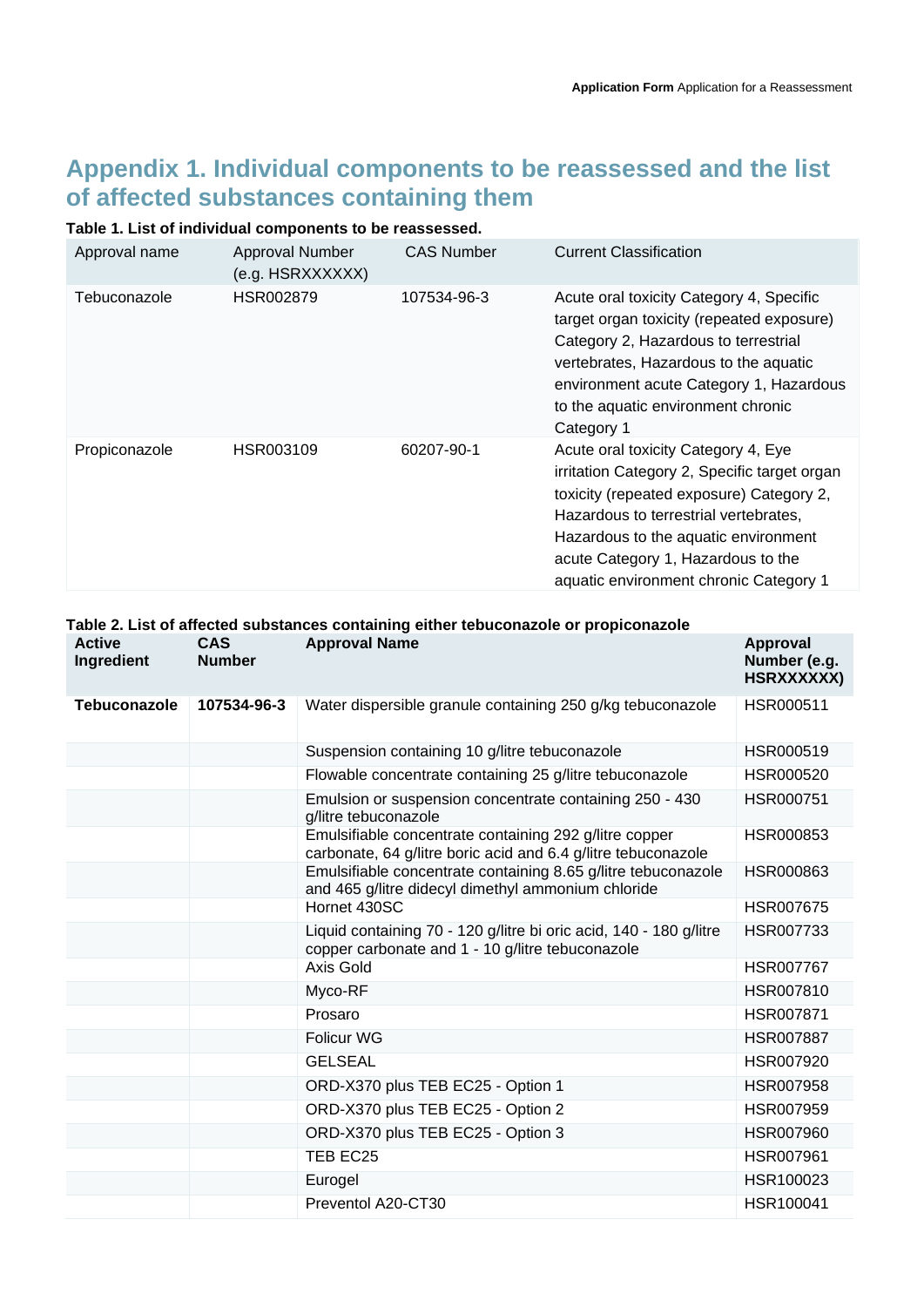| <b>Active</b><br>Ingredient | <b>CAS</b><br><b>Number</b> | <b>Approval Name</b>                                                                                                   | <b>Approval</b><br>Number (e.g.<br>HSRXXXXXX) |
|-----------------------------|-----------------------------|------------------------------------------------------------------------------------------------------------------------|-----------------------------------------------|
| <b>Tebuconazole</b>         | 107534-96-3                 | Preventol A20                                                                                                          | HSR100042                                     |
|                             |                             | Tebuconazole emulsifiable concentrate 50g/kg                                                                           | HSR100128                                     |
|                             |                             | <b>Greenseal Ultra</b>                                                                                                 | HSR100149                                     |
|                             |                             | StemCap KF-2                                                                                                           | HSR100345                                     |
|                             |                             | Envy                                                                                                                   | HSR100365                                     |
|                             |                             | Falcon                                                                                                                 | HSR100368                                     |
|                             |                             | J57.65A                                                                                                                | HSR100749                                     |
|                             |                             | J57.65B                                                                                                                | HSR100750                                     |
|                             |                             | ORD-X170 revised                                                                                                       | HSR100809                                     |
|                             |                             | Capri                                                                                                                  | HSR100862                                     |
|                             |                             | J57.67                                                                                                                 | HSR100930                                     |
|                             |                             | Raxil Ultra                                                                                                            | HSR100943                                     |
|                             |                             | <b>Gelseal Ultra</b>                                                                                                   | HSR101006                                     |
|                             |                             | Elito                                                                                                                  | HSR101009                                     |
|                             |                             | <b>ORD-X170S</b>                                                                                                       | HSR101093                                     |
|                             |                             | <b>Raxil Star</b>                                                                                                      | HSR101132                                     |
|                             |                             | Unicorn                                                                                                                | HSR101162                                     |
|                             |                             | Soluble Copper Azole                                                                                                   | HSR101208                                     |
|                             |                             | ORD-X46P                                                                                                               | HSR101272                                     |
|                             |                             | ORD-X46S                                                                                                               | HSR101275                                     |
|                             |                             | Kestrel                                                                                                                | HSR101293                                     |
|                             |                             | Prune Seal (new formulation)                                                                                           | HSR101311                                     |
|                             |                             | <b>BUZZ ULTRA 750 WG FUNGICIDE</b>                                                                                     | HSR101335                                     |
|                             |                             | GPFC-RTU 424                                                                                                           | HSR101395                                     |
|                             |                             | Custodia                                                                                                               | HSR101411                                     |
|                             |                             | Copper Naphthenate Formulation Type 3                                                                                  | HSR000128                                     |
|                             |                             | Copper Naphthenate Formulation Type 4                                                                                  | HSR000129                                     |
| Propiconazole               | 60207-90-1                  | Emulsifiable concentrate containing 250 g/litre propiconazole.<br>Also contains hydrocarbon liquids (Substance A)      | HSR000597                                     |
|                             |                             | Emulsifiable concentrate containing 250 g/litre propiconazole.<br>Also contains toluene                                | HSR000601                                     |
|                             |                             | Emulsifiable concentrate containing 250 g/litre propiconazole<br>(Substance B)                                         | HSR000721                                     |
|                             |                             | Soluble concentrate containing 500 g/litre benzalkonium<br>chloride, 50 g/litre iodocarb and 50 g/litre propiconazole  | <b>HSR000876</b>                              |
|                             |                             | Soluble concentrate containing 500 g/litre benzalkonium<br>chloride, 50 g/litre guazatine and 50 g/litre propiconazole | HSR000884                                     |
|                             |                             | Emulsifiable concentrate containing 100 g/litre propiconazole                                                          | HSR000894                                     |
|                             |                             | Procure                                                                                                                | HSR001740                                     |
|                             |                             | <b>STEMSHOT KF-1</b>                                                                                                   | HSR002471                                     |
|                             |                             | Spotless                                                                                                               | HSR007857                                     |
|                             |                             | Wocosen 15TK                                                                                                           | HSR100007                                     |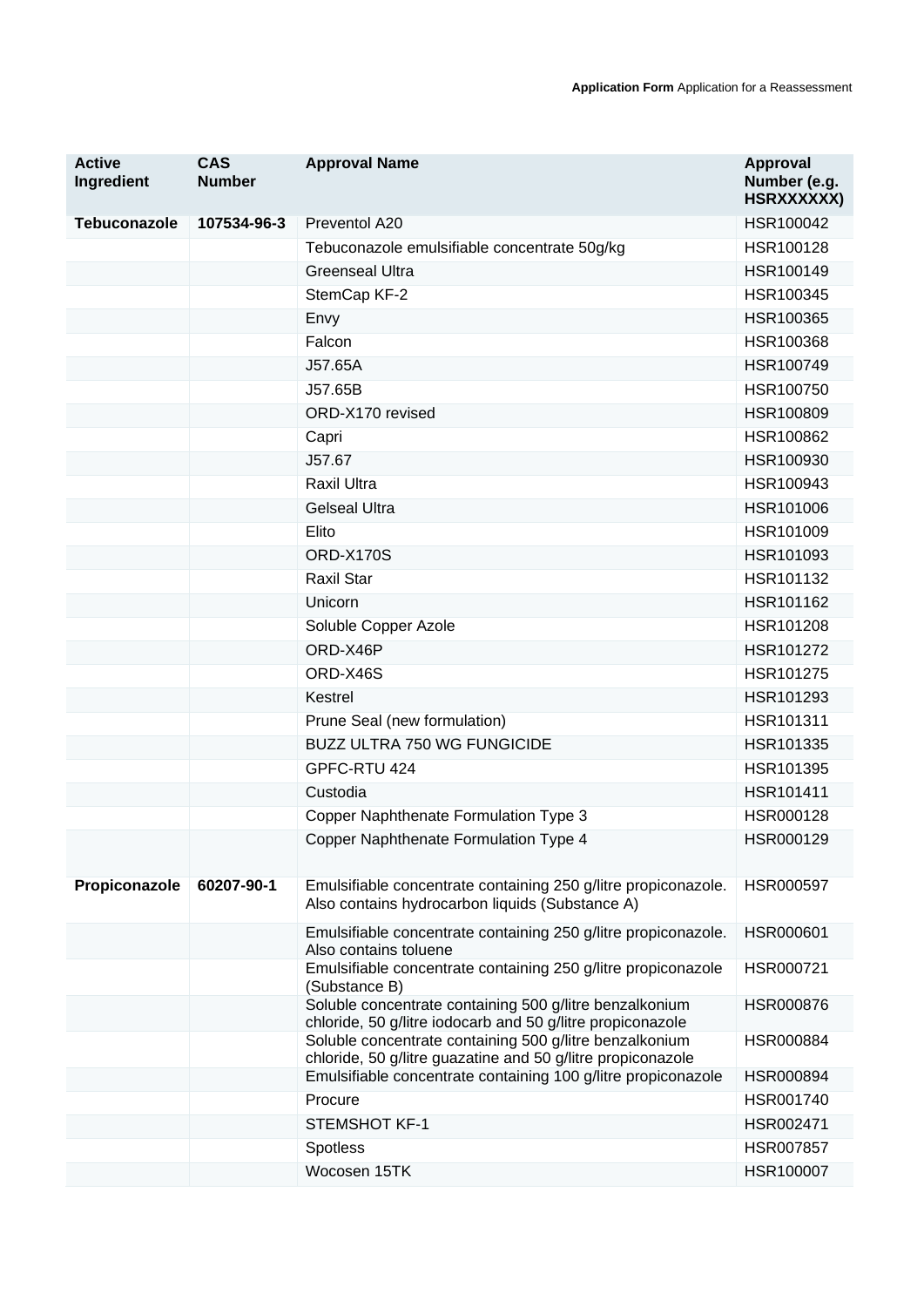| <b>Active</b><br>Ingredient | <b>CAS</b><br><b>Number</b> | <b>Approval Name</b>                                                                                               | Approval<br>Number (e.g.<br>HSRXXXXXX) |
|-----------------------------|-----------------------------|--------------------------------------------------------------------------------------------------------------------|----------------------------------------|
| Propiconazole               | 60207-90-1                  | Emulsifiable concentrate containing 250 g/litre propiconazole.<br>Also contains hydrocarbon liquids (Substance B)  | HSR000580                              |
|                             |                             | Emulsifiable concentrate containing 250 g/litre propiconazole<br>(Substance A)                                     | HSR000596                              |
|                             |                             | Liquid containing 450 - 550 g/litre propiconazole                                                                  | HSR100339                              |
|                             |                             | Emulsifiable concentrate containing 240 g/litre didecyl<br>dimethyl ammonium chloride and 48 g/litre propiconazole | <b>HSR000895</b>                       |
|                             |                             | Soluble concentrate containing 86 g/litre boric acid, 50.5<br>g/litre fenpropimorph and 24.8 g/litre propiconazole | HSR000896                              |
|                             |                             | Headway                                                                                                            | HSR100366                              |
|                             |                             | RotStop                                                                                                            | HSR100605                              |
|                             |                             | Prozole                                                                                                            | HSR101041                              |
|                             |                             | <b>Hylite NCF</b>                                                                                                  | HSR101201                              |
|                             |                             | Propistrong                                                                                                        | HSR101283                              |
|                             |                             |                                                                                                                    |                                        |

## **Table 3: List of affected substances containing both tebuconazole and propiconazole**

| <b>Approval name</b>                                                                       | <b>Approval</b><br>Number (e.g.<br>HSRXXXXXX) |
|--------------------------------------------------------------------------------------------|-----------------------------------------------|
| Emulsifiable concentrate containing 279 g/litre propiconazole and 279 g/litre tebuconazole | HSR000882                                     |
| <b>TF3 Substance A</b>                                                                     | HSR002459                                     |
| <b>TF3 Substance B</b>                                                                     | HSR002460                                     |
| J57.59                                                                                     | HSR100689                                     |
| J57.63                                                                                     | HSR100802                                     |
| Tnl 3215                                                                                   | HSR100987                                     |
| Protim Optimum                                                                             | <b>HSR000006</b>                              |
| Vacsol Azure                                                                               | HSR000007                                     |
| TimTech AZ                                                                                 | HSR000093                                     |
| <b>TimTech AZUS</b>                                                                        | HSR000132                                     |
| J57.10A                                                                                    | HSR000945                                     |
| J57.10B                                                                                    | HSR000955                                     |
| J57.10C                                                                                    | HSR000974                                     |
| Taratek 1995                                                                               | HSR001762                                     |
| Protim Optimum II                                                                          | HSR002441                                     |
| Protim Optimum III                                                                         | HSR002442                                     |
| J57.23I                                                                                    | <b>HSR007648</b>                              |
| J57.23K                                                                                    | HSR007650                                     |
| Wocosen ME-3WP                                                                             | HSR007772                                     |
| Protim Aquazole Concentrate                                                                | <b>HSR007777</b>                              |
| PROTIM Aquazole Ready-to-use                                                               | <b>HSR007778</b>                              |
| <b>TNL2436</b>                                                                             | HSR007948                                     |
| IV 64 WB Timber Concentrate                                                                | HSR100111                                     |
| Premix B                                                                                   | HSR100274                                     |
| <b>Premix BR</b>                                                                           | HSR100275                                     |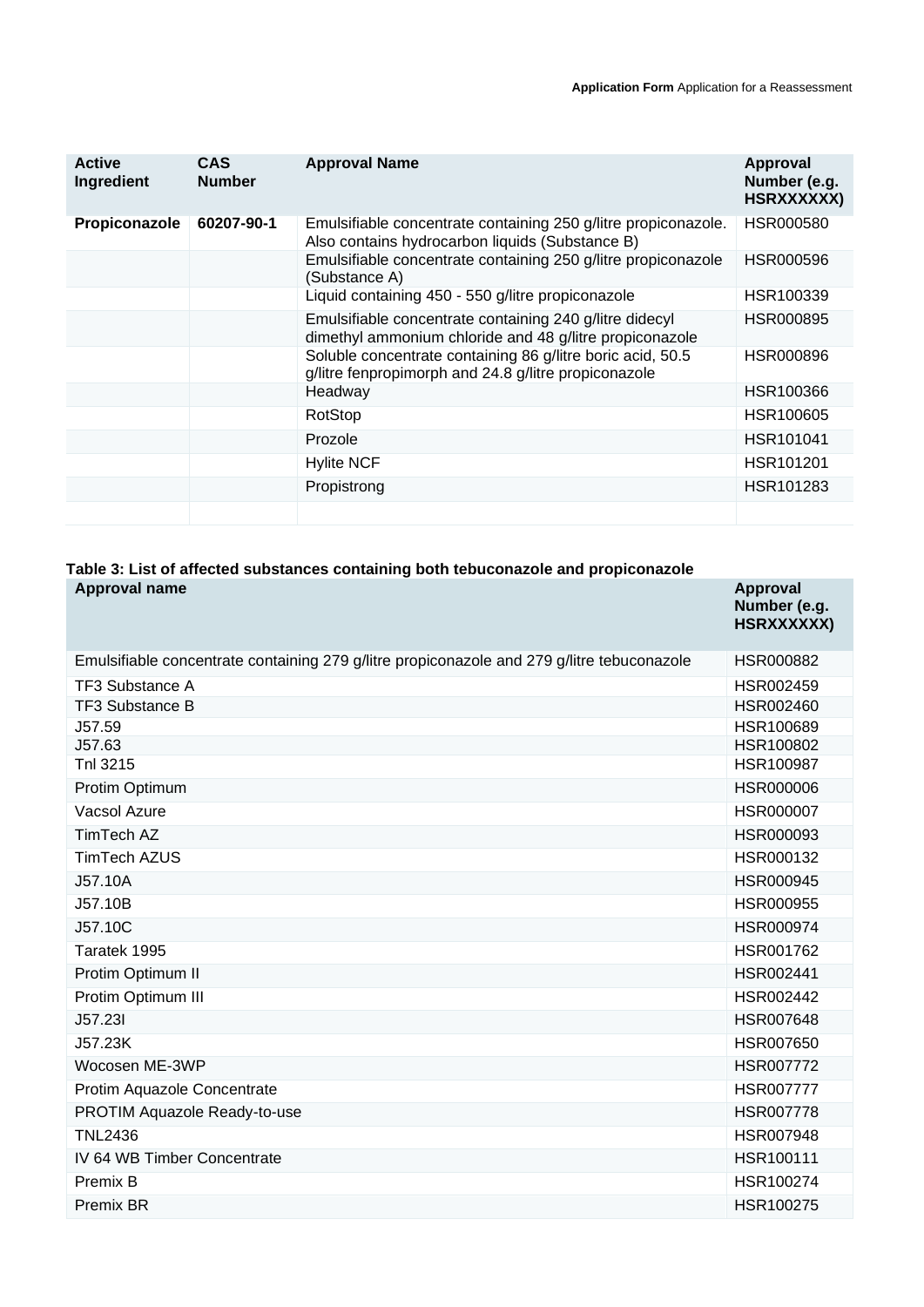| Approval name                                       | <b>Approval</b><br>Number (e.g.<br>HSRXXXXXX) |
|-----------------------------------------------------|-----------------------------------------------|
| J57.41                                              | HSR100280                                     |
| J57.47                                              | HSR100405                                     |
| J57.52                                              | HSR100482                                     |
| J57.48A Concentrate                                 | HSR100503                                     |
| <b>J57.48B-RTU</b>                                  | HSR100504                                     |
| J57.55                                              | HSR100582                                     |
| <b>XYLA Concentrate</b>                             | HSR100591                                     |
| J57.56                                              | HSR100617                                     |
| <b>WBA Concentrate</b>                              | HSR100640                                     |
| J57.58A                                             | HSR100656                                     |
| J57.58B                                             | HSR100657                                     |
| Osmose Protim Aquazole                              | HSR100940                                     |
| Protim Optimum CA                                   | HSR100985                                     |
| J57.74                                              | HSR101046                                     |
| Protim Optimum HF 0.6%                              | HSR101265                                     |
| Protim Optimum HFII 0.6%                            | HSR101305                                     |
| Protim Optimum HFII 2.0%                            | HSR101307                                     |
| Protim Optimum LO 0.6% and Protim Optimum LO 1.2%   | HSR101403                                     |
| Protim Optimum LO 2.0%                              | HSR101404                                     |
| J57.81                                              | HSR101394                                     |
| Protim Optimum PTB 0.6% and Protim Optimum PTB 1.2% | HSR101405                                     |
| Protim Optimum PTB 2%                               | HSR101406                                     |
| J57.23A                                             | HSR007640                                     |
| J57.23B                                             | HSR007641                                     |
| J57.23C                                             | HSR007642                                     |
| J57.23D                                             | HSR007643                                     |
| J57.23E                                             | HSR007644                                     |
| J57.23F                                             | HSR007645                                     |
| J57.23G                                             | HSR007646                                     |
| J57.23H                                             | HSR007647                                     |
| J57.23J                                             | HSR007649                                     |
| J57.23L                                             | HSR007651                                     |
| Protim Optimum HF Premix                            | HSR101473                                     |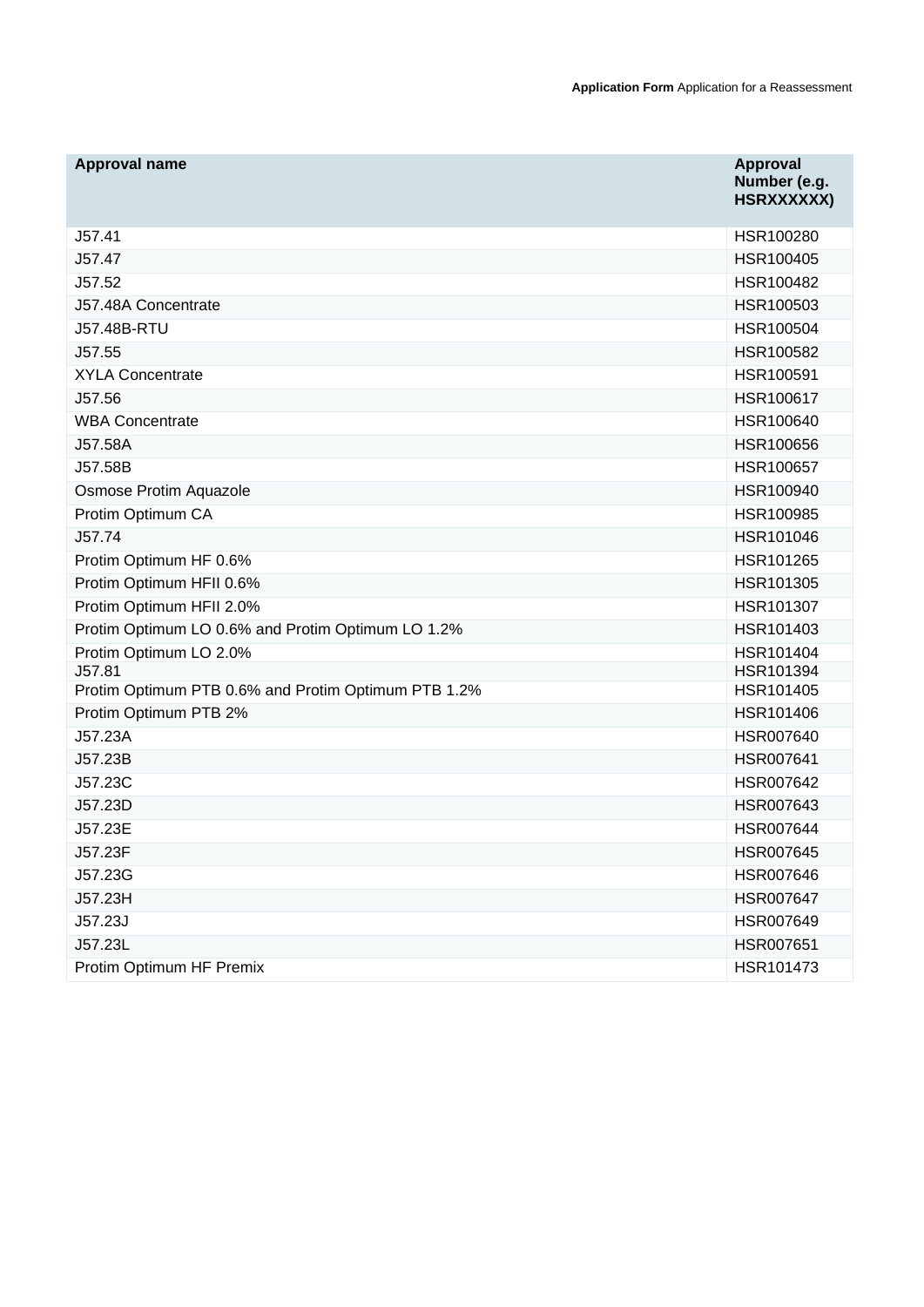## **Appendix 2. Approved substances with proposed changes**

Justifications for changes are included in the footnotes.

#### **Table 4. Approved substances with proposed changes to classifications and associated controls**

| <b>Name</b>   | Approval<br>number | <b>Current GHS Classifications</b>                                                                                                                                                                                                                                                                                                                                                                   | <b>Proposed GHS classifications</b>                                                                                                                                                                                                                                                                                                                                                                                                                 | <b>Effects on</b><br>controls |
|---------------|--------------------|------------------------------------------------------------------------------------------------------------------------------------------------------------------------------------------------------------------------------------------------------------------------------------------------------------------------------------------------------------------------------------------------------|-----------------------------------------------------------------------------------------------------------------------------------------------------------------------------------------------------------------------------------------------------------------------------------------------------------------------------------------------------------------------------------------------------------------------------------------------------|-------------------------------|
| Tebuconazole  | HSR002879          | Acute oral toxicity Category 4, Specific target organ<br>toxicity (repeated exposure) Category 2,<br>Hazardous to terrestrial vertebrates, Hazardous to<br>the aquatic environment acute Category 1,<br>Hazardous to the aquatic environment chronic<br>Category 1                                                                                                                                   | Acute oral toxicity Category 4, Reproductive toxicity<br>Category 2, Hazardous to terrestrial vertebrates,<br>Hazardous to the aquatic environment acute Category<br>1, Hazardous to the aquatic environment chronic<br>Category $13$                                                                                                                                                                                                               | No changes                    |
| Propiconazole | HSR003109          | Acute oral toxicity Category 4, Eye irritation<br>Category 2, Specific target organ toxicity (repeated<br>exposure) Category 2, Hazardous to terrestrial<br>vertebrates, Hazardous to the aquatic environment<br>acute Category 1, Hazardous to the aquatic<br>environment chronic Category 1                                                                                                        | Acute oral toxicity Category 4, Skin sensitisation<br>Category 1, Reproductive toxicity Category 1,<br>Hazardous to soil organisms, Hazardous to terrestrial<br>vertebrates, Hazardous to the aquatic environment<br>acute Category 1, Hazardous to the aquatic<br>environment chronic Category 14                                                                                                                                                  | No changes                    |
| Bazooka       | HSR000117          | Flammable liquid Category 4, Acute dermal toxicity<br>Category 4, Acute inhalation toxicity Category 4,<br>Skin irritation Category 2, Serious eye damage<br>Category 1, Reproductive toxicity Category 2,<br>Specific target organ toxicity (repeated exposure)<br>Category 2, Hazardous to the aquatic environment<br>acute Category 1, Hazardous to the aquatic<br>environment chronic Category 1 | Aspiration hazard Category 1, Flammable liquid<br>Category 4, Acute inhalation toxicity Category 4, Skin<br>irritation Category 2, Serious eye damage Category 1,<br>Reproductive toxicity Category 1, Specific target organ<br>toxicity (repeated exposure) Category 2, Hazardous to<br>terrestrial vertebrates, Hazardous to the aquatic<br>environment acute Category 1, Hazardous to the<br>aquatic environment chronic Category 1 <sup>5</sup> | Controls<br>removed:<br>HPC4C |

<sup>&</sup>lt;sup>3</sup> Classification changes for tebuconazole are proposed based on toxicological studies provided to the EPA as part of application APP203305. Tebuconazole was shown to have an impact on reproductive potential and was determined that it should be classified as reproductive toxicity Category 2.

<sup>&</sup>lt;sup>4</sup> The EFSA document states that propiconazole should be classified as toxic for reproduction Category 1B due to observations of toxic effects to endocrine organs. Toxicological evaluations conducted by the EPA determined that a contact sensitisation Category 1 should be applied to this substance as sensitization was observed during a maximisation test. Propiconazole should also be classified as hazardous to soil organisms. This is based on the lowest endpoint obtained from a seedling emergence study conducted by ECHA in their assessment report of propiconazole (Regulation (EU) No. 528/2012).

<sup>&</sup>lt;sup>5</sup> Changes based on changes to propiconazole. Some classifications usually triggered by aromatic hydrocarbon solvents have not been included in this proposed classification due to the unknown proportions of naphthalene in the solvent.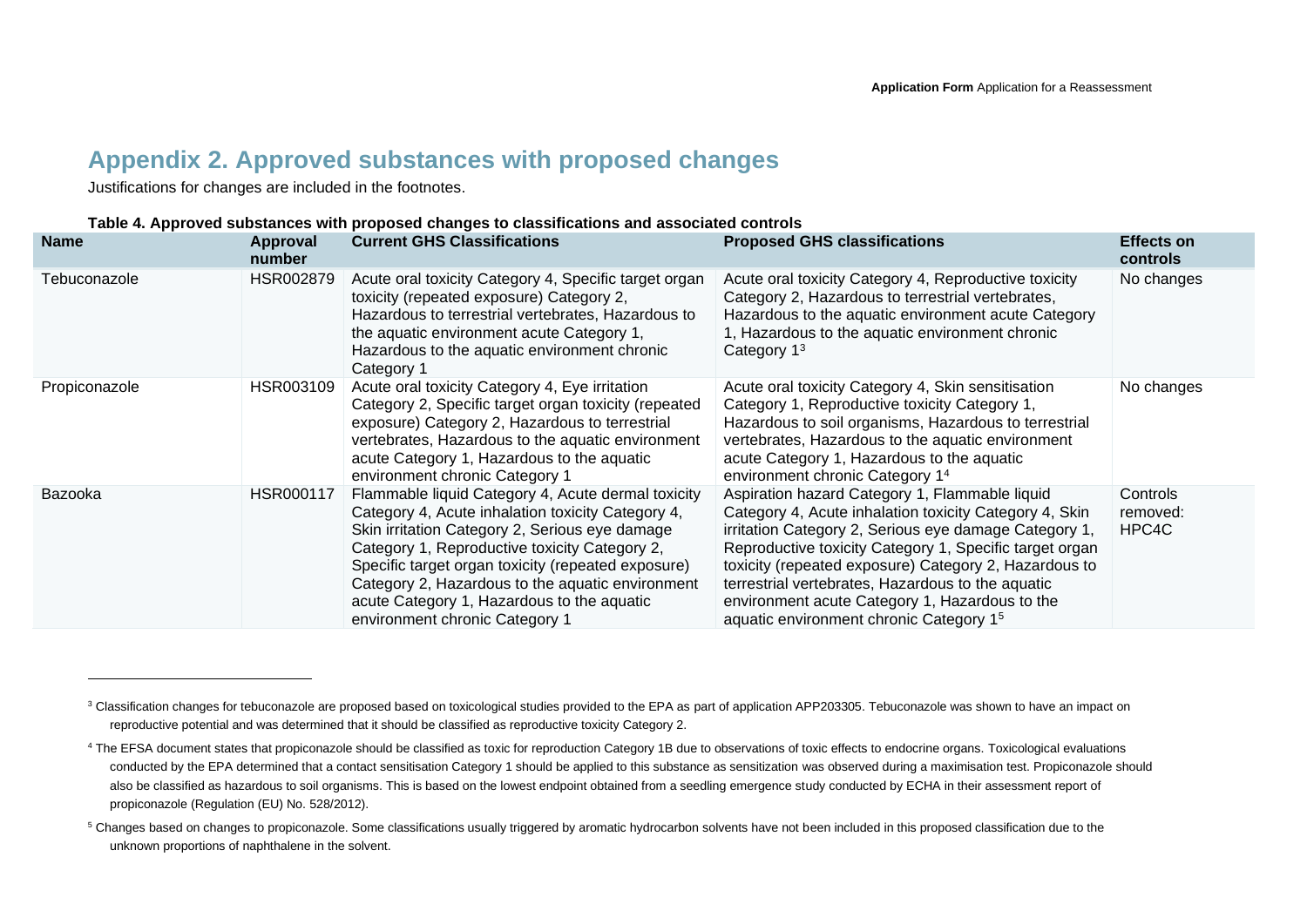| <b>Name</b>                                                                                                                | Approval<br>number | <b>Current GHS Classifications</b>                                                                                                                                                                                                                                                 | <b>Proposed GHS classifications</b>                                                                                                                                                                                                                                                                                                                                                                                               | <b>Effects on</b><br>controls                                                  |
|----------------------------------------------------------------------------------------------------------------------------|--------------------|------------------------------------------------------------------------------------------------------------------------------------------------------------------------------------------------------------------------------------------------------------------------------------|-----------------------------------------------------------------------------------------------------------------------------------------------------------------------------------------------------------------------------------------------------------------------------------------------------------------------------------------------------------------------------------------------------------------------------------|--------------------------------------------------------------------------------|
| Water dispersible granule<br>containing 250 g/kg<br>tebuconazole                                                           | HSR000511          | Skin sensitisation Category 1, Specific target organ<br>toxicity (repeated exposure) Category 2,<br>Hazardous to the aquatic environment acute<br>Category 1, Hazardous to the aquatic environment<br>chronic Category 1                                                           | Skin sensitisation Category 1, Reproductive toxicity<br>Category 2, Hazardous to the aquatic environment<br>acute Category 1, Hazardous to the aquatic<br>environment chronic Category 16                                                                                                                                                                                                                                         | No changes                                                                     |
| Suspension containing<br>10 g/litre tebuconazole                                                                           | HSR000519          | Hazardous to the aquatic environment chronic<br>Category 3                                                                                                                                                                                                                         | Reproductive toxicity Category 2, Hazardous to the<br>aquatic environment chronic Category 37                                                                                                                                                                                                                                                                                                                                     | Controls added:<br>HSW1, HSW2,<br>HSW3, HSW4,<br><b>HSW13, HSW16,</b><br>HSW17 |
| Flowable concentrate<br>containing 25 g/litre<br>tebuconazole                                                              | HSR000520          | Skin sensitisation Category 1, Specific target organ<br>toxicity (repeated exposure) Category 2,<br>Hazardous to the aquatic environment chronic<br>Category 3                                                                                                                     | Skin corrosion Category 1B, Serious eye damage<br>Category 1, Skin sensitisation Category 1,<br>Reproductive toxicity Category 2, Hazardous to<br>terrestrial vertebrates, Hazardous to the aquatic<br>environment chronic Category 3 <sup>8</sup>                                                                                                                                                                                | No changes                                                                     |
| Emulsifiable concentrate<br>containing 250 g/litre<br>propiconazole. Also<br>contains hydrocarbon<br>liquids (Substance B) | <b>HSR000580</b>   | Flammable liquid Category 4, Aspiration hazard<br>Category 1, Eye irritation Category 2, Specific<br>target organ toxicity (repeated exposure) Category<br>2, Hazardous to the aquatic environment acute<br>Category 1, Hazardous to the aquatic environment<br>chronic Category 1 | Aspiration hazard Category 1, Flammable liquid<br>Category 4, Serious eye damage Category 1, Skin<br>sensitisation Category 1, Reproductive toxicity<br>Category 1, Specific target organ toxicity (repeated<br>exposure) Category 2, Hazardous to soil organisms,<br>Hazardous to terrestrial vertebrates, Hazardous to the<br>aquatic environment acute Category 1, Hazardous to<br>the aquatic environment chronic Category 19 | Controls<br>removed:<br>HSW17                                                  |
| Emulsifiable concentrate<br>containing 250 g/litre<br>propiconazole<br>(Substance A)                                       | HSR000596          | Specific target organ toxicity (repeated exposure)<br>Category 2, Hazardous to the aquatic environment<br>acute Category 1, Hazardous to the aquatic<br>environment chronic Category 1                                                                                             | Skin sensitisation Category 1, Reproductive toxicity<br>Category 1, Hazardous to soil organisms, Hazardous to<br>the aquatic environment acute Category 1, Hazardous<br>to the aquatic environment chronic Category 1, <sup>10</sup>                                                                                                                                                                                              | No changes                                                                     |
| Emulsifiable concentrate<br>containing 250 g/litre<br>propiconazole. Also                                                  | <b>HSR000597</b>   | Flammable liquid Category 4, Acute oral toxicity<br>Category 4, Aspiration hazard Category 1, Skin<br>irritation Category 2, Eye irritation Category 2, Skin<br>sensitisation Category 1, Specific target organ                                                                    | Aspiration hazard Category 1, Flammable liquid<br>Category 4, Skin irritation Category 2, Eye irritation<br>Category 2, Skin sensitisation Category 1,<br>Reproductive toxicity Category 1, Hazardous to soil                                                                                                                                                                                                                     | No changes                                                                     |

<sup>6</sup> Changes based on changes to tebuconazole

<u> 1980 - Johann Barbara, martxa a</u>

<sup>10</sup> Changes based on changes to propiconazole

<sup>7</sup> Changes based on changes to tebuconazole

<sup>8</sup> Changes based on changes to tebuconazole and mixture rules

<sup>&</sup>lt;sup>9</sup> Changes based on changes to propiconazole and mixture rules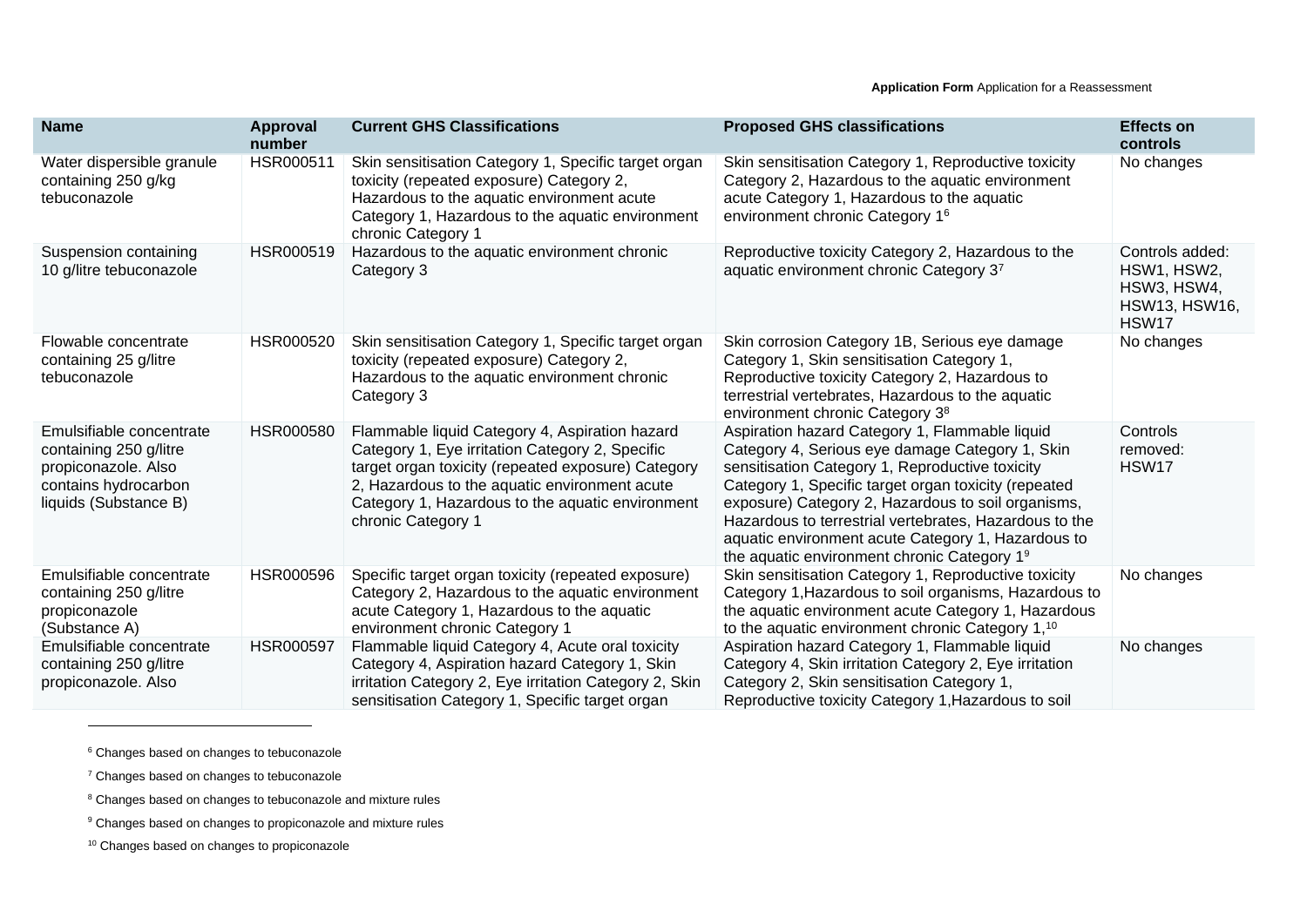| <b>Name</b>                                                                                                                      | <b>Approval</b><br>number | <b>Current GHS Classifications</b>                                                                                                                                                                                                                                                                                                                                                                                                      | <b>Proposed GHS classifications</b>                                                                                                                                                                                                                                                                                                                                                                                                                                         | <b>Effects on</b><br>controls |
|----------------------------------------------------------------------------------------------------------------------------------|---------------------------|-----------------------------------------------------------------------------------------------------------------------------------------------------------------------------------------------------------------------------------------------------------------------------------------------------------------------------------------------------------------------------------------------------------------------------------------|-----------------------------------------------------------------------------------------------------------------------------------------------------------------------------------------------------------------------------------------------------------------------------------------------------------------------------------------------------------------------------------------------------------------------------------------------------------------------------|-------------------------------|
| contains hydrocarbon<br>liquids (Substance A)                                                                                    |                           | toxicity (repeated exposure) Category 2,<br>Hazardous to terrestrial vertebrates, Hazardous to<br>the aquatic environment chronic Category 2                                                                                                                                                                                                                                                                                            | organisms, Hazardous to terrestrial vertebrates,<br>Hazardous to the aquatic environment acute Category<br>1, Hazardous to the aquatic environment chronic<br>Category 1 <sup>11</sup>                                                                                                                                                                                                                                                                                      |                               |
| Emulsifiable concentrate<br>containing 250 g/litre<br>propiconazole. Also<br>contains toluene                                    | HSR000601                 | Flammable liquid Category 2, Acute oral toxicity<br>Category 4, Acute inhalation toxicity Category 4,<br>Skin irritation Category 2, Eye irritation Category 2,<br>Reproductive toxicity Category 2, Specific target<br>organ toxicity (repeated exposure) Category 2,<br>Hazardous to terrestrial vertebrates, Hazardous to<br>the aquatic environment acute Category 1,<br>Hazardous to the aquatic environment chronic<br>Category 1 | Flammable liquid Category 2, Acute oral toxicity<br>Category 4, Skin irritation Category 2, Eye irritation<br>Category 2, Skin sensitisation Category 1,<br>Reproductive toxicity Category 1, Specific target organ<br>toxicity (repeated exposure) Category 2, Hazardous to<br>soil organisms, Hazardous to terrestrial vertebrates,<br>Hazardous to the aquatic environment acute Category<br>1, Hazardous to the aquatic environment chronic<br>Category 1 <sup>12</sup> | No changes                    |
| Emulsifiable concentrate<br>containing 250 g/litre<br>propiconazole<br>(Substance B)                                             | HSR000721                 | Acute oral toxicity Category 4, Specific target organ<br>toxicity (repeated exposure) Category 2,<br>Hazardous to the aquatic environment acute<br>Category 1, Hazardous to the aquatic environment<br>chronic Category 1                                                                                                                                                                                                               | Acute oral toxicity Category 4, Reproductive toxicity<br>Category 1, Hazardous to soil organisms, Hazardous<br>to the aquatic environment acute Category 1,<br>Hazardous to the aquatic environment chronic<br>Category 1 <sup>13</sup>                                                                                                                                                                                                                                     | No changes                    |
| Emulsion or suspension<br>concentrate containing 250<br>- 430 g/litre tebuconazole                                               | HSR000751                 | Acute oral toxicity Category 4, Eye irritation<br>Category 2, Specific target organ toxicity (repeated<br>exposure) Category 2, Hazardous to the aquatic<br>environment acute Category 1, Hazardous to the<br>aquatic environment chronic Category 1                                                                                                                                                                                    | Eye irritation Category 2, Reproductive toxicity<br>Category 2, Hazardous to terrestrial vertebrates,<br>Hazardous to the aquatic environment acute Category<br>1, Hazardous to the aquatic environment chronic<br>Category 1 <sup>14</sup>                                                                                                                                                                                                                                 | No changes                    |
| Emulsifiable concentrate<br>containing 292 g/litre<br>copper carbonate, 64 g/litre<br>boric acid and 6.4 g/litre<br>tebuconazole | HSR000853                 | Flammable liquid Category 4, Corrosive to metals<br>Category 1, Acute oral toxicity Category 4, Acute<br>inhalation toxicity Category 4, Skin corrosion<br>Category 1C, Serious eye damage Category 1,<br>Reproductive toxicity Category 1, Specific target<br>organ toxicity (repeated exposure) Category 2,<br>Hazardous to the aquatic environment acute                                                                             | Flammable liquid Category 4, Corrosive to metals<br>Category 1, Acute oral toxicity Category 4, Acute<br>inhalation toxicity Category 4, Skin corrosion Category<br>1C, Serious eye damage Category 1, Reproductive<br>toxicity Category 1, Specific target organ toxicity<br>(repeated exposure) Category 2, Specific target organ<br>toxicity (single exposure) Category 3 respiratory<br>irritation, Hazardous to the aquatic environment acute                          | No changes                    |

<sup>11</sup> Changes based on changes to propiconazole. Some classifications usually triggered by aromatic hydrocarbon solvents have not been included in this proposed classification due to the unknown proportions of naphthalene in the solvent.

<sup>12</sup> Changes based on changes to propiconazole and mixture rules

<sup>13</sup> Changes based on changes to propiconazole and mixture rules

<sup>14</sup> Changes based on changes to tebuconazole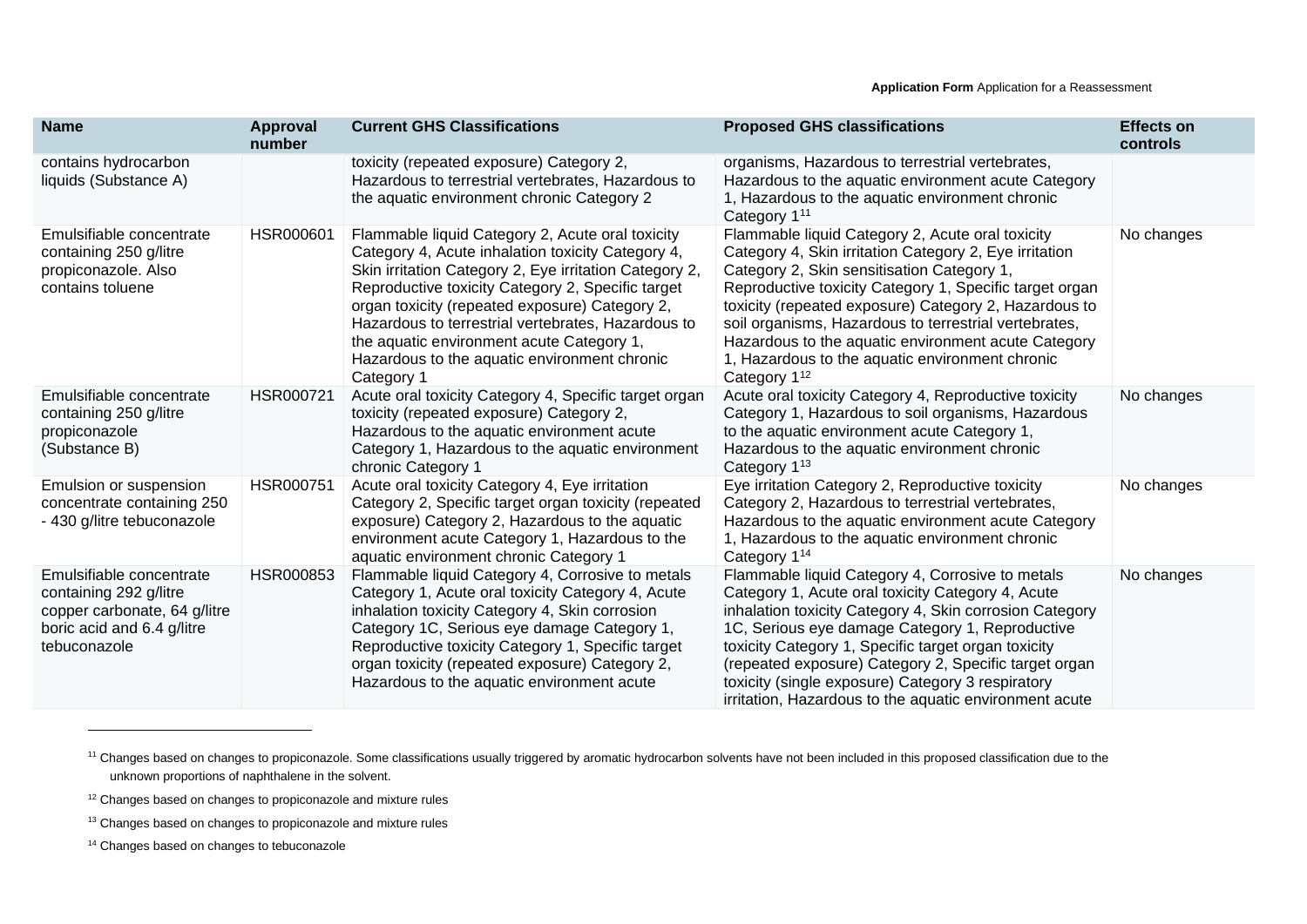| <b>Name</b>                                                                                                                     | <b>Approval</b><br>number | <b>Current GHS Classifications</b>                                                                                                                                                                                                                                                                                                                                                                   | <b>Proposed GHS classifications</b>                                                                                                                                                                                                                                                                                                                                                                                                                  | <b>Effects on</b><br>controls |
|---------------------------------------------------------------------------------------------------------------------------------|---------------------------|------------------------------------------------------------------------------------------------------------------------------------------------------------------------------------------------------------------------------------------------------------------------------------------------------------------------------------------------------------------------------------------------------|------------------------------------------------------------------------------------------------------------------------------------------------------------------------------------------------------------------------------------------------------------------------------------------------------------------------------------------------------------------------------------------------------------------------------------------------------|-------------------------------|
|                                                                                                                                 |                           | Category 1, Hazardous to the aquatic environment<br>chronic Category 1                                                                                                                                                                                                                                                                                                                               | Category 1, Hazardous to the aquatic environment<br>chronic Category 1 <sup>15</sup>                                                                                                                                                                                                                                                                                                                                                                 |                               |
| Emulsifiable concentrate<br>containing 8.65 g/litre<br>tebuconazole and 465<br>g/litre didecyl dimethyl<br>ammonium chloride    | HSR000863                 | Flammable liquid Category 3, Acute oral toxicity<br>Category 3, Skin corrosion Category 1B, Serious<br>eye damage Category 1, Skin sensitisation<br>Category 1, Hazardous to the aquatic environment<br>acute Category 1, Hazardous to the aquatic<br>environment chronic Category 3                                                                                                                 | Flammable liquid Category 3, Acute oral toxicity<br>Category 3, Skin corrosion Category 1B, Serious eye<br>damage Category 1, Skin sensitisation Category 1,<br>Reproductive toxicity Category 2, Hazardous to the<br>aquatic environment acute Category 1, Hazardous to<br>the aquatic environment chronic Category 3 <sup>16</sup>                                                                                                                 | Controls<br>removed:<br>HPC4C |
| Soluble concentrate<br>containing 500 g/litre<br>benzalkonium chloride,<br>50 g/litre iodocarb and<br>50 g/litre propiconazole  | <b>HSR000876</b>          | Acute oral toxicity Category 4, Acute dermal toxicity<br>Category 4, Skin corrosion Category 1B, Serious<br>eye damage Category 1, Skin sensitisation<br>Category 1, Specific target organ toxicity (repeated<br>exposure) Category 2, Hazardous to the aquatic<br>environment acute Category 1, Hazardous to the<br>aquatic environment chronic Category 1                                          | Acute dermal toxicity Category 4, Acute oral toxicity<br>Category 4, Skin corrosion Category 1B, Serious eye<br>damage Category 1, Skin sensitisation Category 1,<br>Reproductive toxicity Category 1, Specific target organ<br>toxicity (repeated exposure) Category 2, Hazardous to<br>the aquatic environment acute Category 1, Hazardous<br>to the aquatic environment chronic Category 1 <sup>17</sup>                                          | No changes                    |
| Emulsifiable concentrate<br>containing 279 g/litre<br>propiconazole and<br>279 g/litre tebuconazole                             | HSR000882                 | Flammable liquid Category 4, Acute oral toxicity<br>Category 4, Skin irritation Category 2, Eye irritation<br>Category 2, Skin sensitisation Category 1,<br>Reproductive toxicity Category 1, Specific target<br>organ toxicity (repeated exposure) Category 2,<br>Hazardous to the aquatic environment acute<br>Category 1, Hazardous to the aquatic environment<br>chronic Category 1              | Flammable liquid Category 4, Skin irritation Category<br>2, Eye irritation Category 2, Skin sensitisation<br>Category 1, Reproductive toxicity Category 1, Specific<br>target organ toxicity (single exposure) Category 3<br>respiratory irritation, Hazardous to the aquatic<br>environment acute Category 1, Hazardous to the<br>aquatic environment chronic Category 1 <sup>18</sup>                                                              | Controls<br>removed:<br>HPC4C |
| Soluble concentrate<br>containing 500 g/litre<br>benzalkonium chloride,<br>50 g/litre guazatine and<br>50 g/litre propiconazole | HSR000884                 | Acute oral toxicity Category 4, Acute dermal toxicity<br>Category 4, Acute inhalation toxicity Category 4,<br>Skin corrosion Category 1B, Serious eye damage<br>Category 1, Skin sensitisation Category 1, Specific<br>target organ toxicity (repeated exposure) Category<br>2, Hazardous to the aquatic environment acute<br>Category 1, Hazardous to the aquatic environment<br>chronic Category 1 | Acute dermal toxicity Category 4, Acute oral toxicity<br>Category 4, Acute inhalation toxicity Category 4, Skin<br>corrosion Category 1B, Serious eye damage Category<br>1, Skin sensitisation Category 1, Reproductive toxicity<br>Category 1, Specific target organ toxicity (repeated<br>exposure) Category 2, Hazardous to the aquatic<br>environment acute Category 1, Hazardous to the<br>aquatic environment chronic Category 1 <sup>19</sup> | No changes                    |

<sup>&</sup>lt;sup>15</sup> Changes based on changes to tebuconazole and mixture rules

<sup>19</sup> Changes based on changes to propiconazole

<sup>&</sup>lt;sup>16</sup> Changes based on changes to tebuconazole

<sup>&</sup>lt;sup>17</sup> Changes based on changes to tebuconazole

<sup>&</sup>lt;sup>18</sup> Changes based on changes to tebuconazole and propiconazole and mixture rules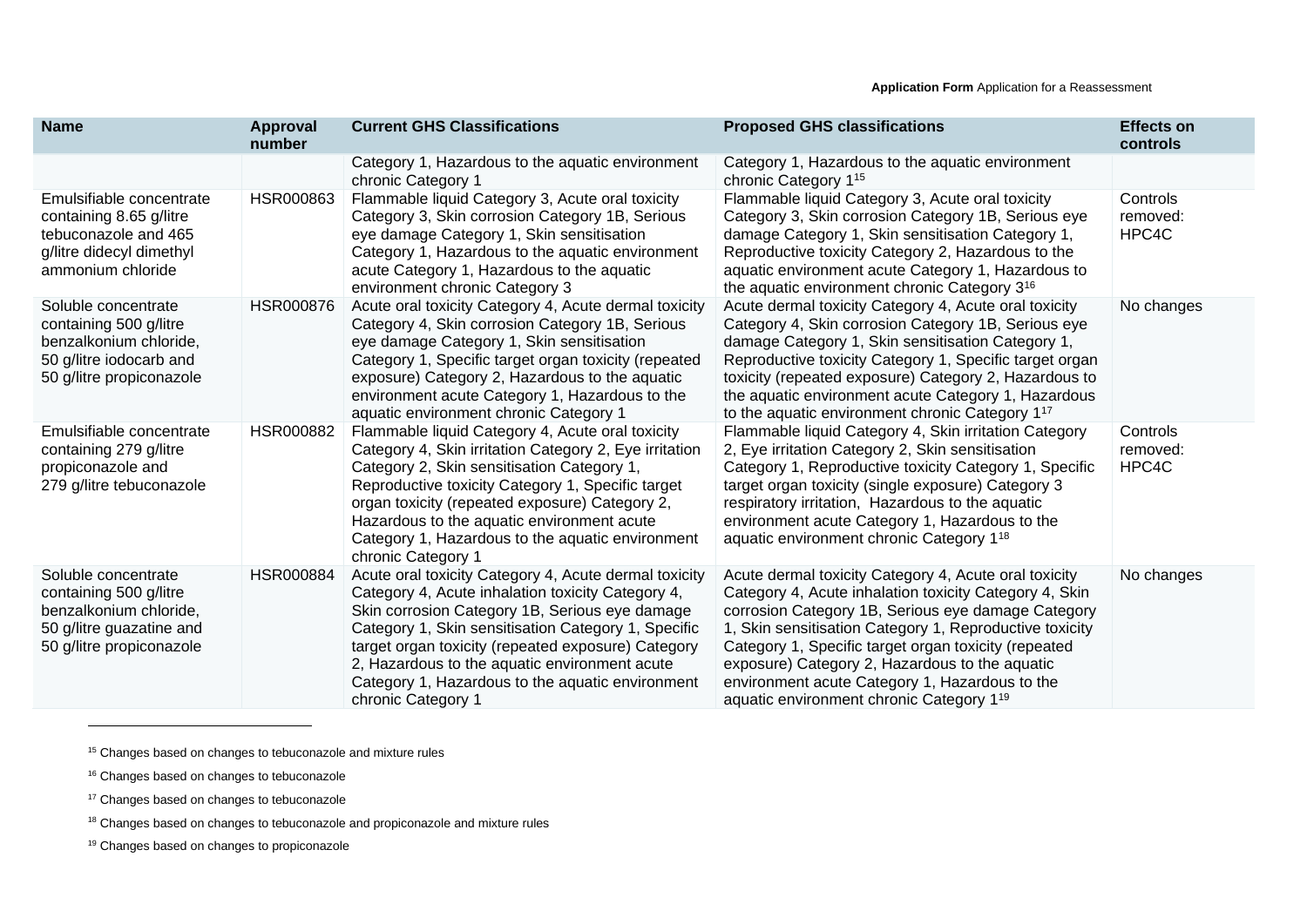| <b>Name</b>                                                                                                                 | Approval<br>number | <b>Current GHS Classifications</b>                                                                                                                                                                                                                                                                                                                                       | <b>Proposed GHS classifications</b>                                                                                                                                                                                                                                                                                                                                                                 | <b>Effects on</b><br>controls            |
|-----------------------------------------------------------------------------------------------------------------------------|--------------------|--------------------------------------------------------------------------------------------------------------------------------------------------------------------------------------------------------------------------------------------------------------------------------------------------------------------------------------------------------------------------|-----------------------------------------------------------------------------------------------------------------------------------------------------------------------------------------------------------------------------------------------------------------------------------------------------------------------------------------------------------------------------------------------------|------------------------------------------|
| Emulsifiable concentrate<br>containing 100 g/litre<br>propiconazole                                                         | <b>HSR000894</b>   | Flammable liquid Category 4, Eye irritation<br>Category 2, Specific target organ toxicity (repeated<br>exposure) Category 2, Hazardous to the aquatic<br>environment acute Category 1, Hazardous to the<br>aquatic environment chronic Category 1                                                                                                                        | Flammable liquid Category 4, Respiratory<br>sensitisation, Category 1, Reproductive toxicity<br>Category 1, Hazardous to the aquatic environment<br>acute Category 1, Hazardous to the aquatic<br>environment chronic Category 120                                                                                                                                                                  | Controls<br>removed:<br>HPC4C            |
| Emulsifiable concentrate<br>containing 240 g/litre<br>didecyl dimethyl ammonium<br>chloride and 48 g/litre<br>propiconazole | <b>HSR000895</b>   | Flammable liquid Category 3, Corrosive to metals<br>Category 1, Acute oral toxicity Category 4, Acute<br>inhalation toxicity Category 2, Skin corrosion<br>Category 1C, Serious eye damage Category 1,<br>Skin sensitisation Category 1, Specific target organ<br>toxicity (repeated exposure) Category 2,<br>Hazardous to the aquatic environment chronic<br>Category 1 | Flammable liquid Category 3, Corrosive to metals<br>Category 1, Acute oral toxicity Category 4, Acute<br>inhalation toxicity Category 2, Skin corrosion Category<br>1B, Serious eye damage Category 1, Skin sensitisation<br>Category 1, Reproductive toxicity Category 1,<br>Hazardous to the aquatic environment chronic<br>Category 1 <sup>21</sup>                                              | Controls<br>removed:<br>HPC4C<br>HSW7    |
| Soluble concentrate<br>containing 86 g/litre boric<br>acid, 50.5 g/litre<br>fenpropimorph and<br>24.8 g/litre propiconazole | <b>HSR000896</b>   | Acute inhalation toxicity Category 4, Skin corrosion<br>Category 1C, Serious eye damage Category 1,<br>Reproductive toxicity Category 2, Specific target<br>organ toxicity (repeated exposure) Category 2,<br>Hazardous to the aquatic environment acute<br>Category 1, Hazardous to the aquatic environment<br>chronic Category 1                                       | Acute oral toxicity Category 4, Acute inhalation toxicity<br>Category 4, Skin corrosion Category 1C, Serious eye<br>damage Category 1, Skin sensitisation Category 1,<br>Reproductive toxicity Category 1, Specific target organ<br>toxicity (repeated exposure) Category 2, Hazardous to<br>the aquatic environment acute Category 1, Hazardous<br>to the aquatic environment chronic Category 122 | Controls<br>removed:<br>HPC4C            |
| Procure                                                                                                                     | HSR001740          | Eye irritation Category 2, Specific target organ<br>toxicity (repeated exposure) Category 2,<br>Hazardous to the aquatic environment acute<br>Category 1, Hazardous to the aquatic environment<br>chronic Category 1                                                                                                                                                     | Skin sensitisation Category 1, Reproductive toxicity<br>Category 1, Hazardous to soil organisms, Hazardous<br>to terrestrial vertebrates, Hazardous to the aquatic<br>environment acute Category 1, Hazardous to the<br>aquatic environment chronic Category 1 <sup>23</sup>                                                                                                                        | Controls added:<br>HSW <sub>5</sub>      |
| TF3 Substance A                                                                                                             | HSR002459          | Flammable liquid Category 4, Acute oral toxicity<br>Category 3, Skin corrosion Category 1C, Serious<br>eye damage Category 1, Respiratory sensitisation<br>Category 1, Skin sensitisation Category 1,<br>Reproductive toxicity Category 1, Specific target<br>organ toxicity (repeated exposure) Category 2,<br>Hazardous to the aquatic environment acute               | Acute dermal toxicity Category 4, Flammable liquid<br>Category 4, Acute oral toxicity Category 4, Skin<br>corrosion Category 1B, Serious eye damage Category<br>1, Skin sensitisation Category 1, Reproductive toxicity<br>Category 1, Specific target organ toxicity (repeated<br>exposure) Category 2, Hazardous to the aquatic                                                                   | Controls<br>removed:<br>HPC <sub>2</sub> |

<sup>&</sup>lt;sup>20</sup> Changes based on changes to propiconazole

<sup>23</sup> Changes based on changes to propiconazole

<sup>&</sup>lt;sup>21</sup> Changes based on changes to propiconazole and mixture rules

<sup>&</sup>lt;sup>22</sup> Changes based on changes to propiconazole and mixture rules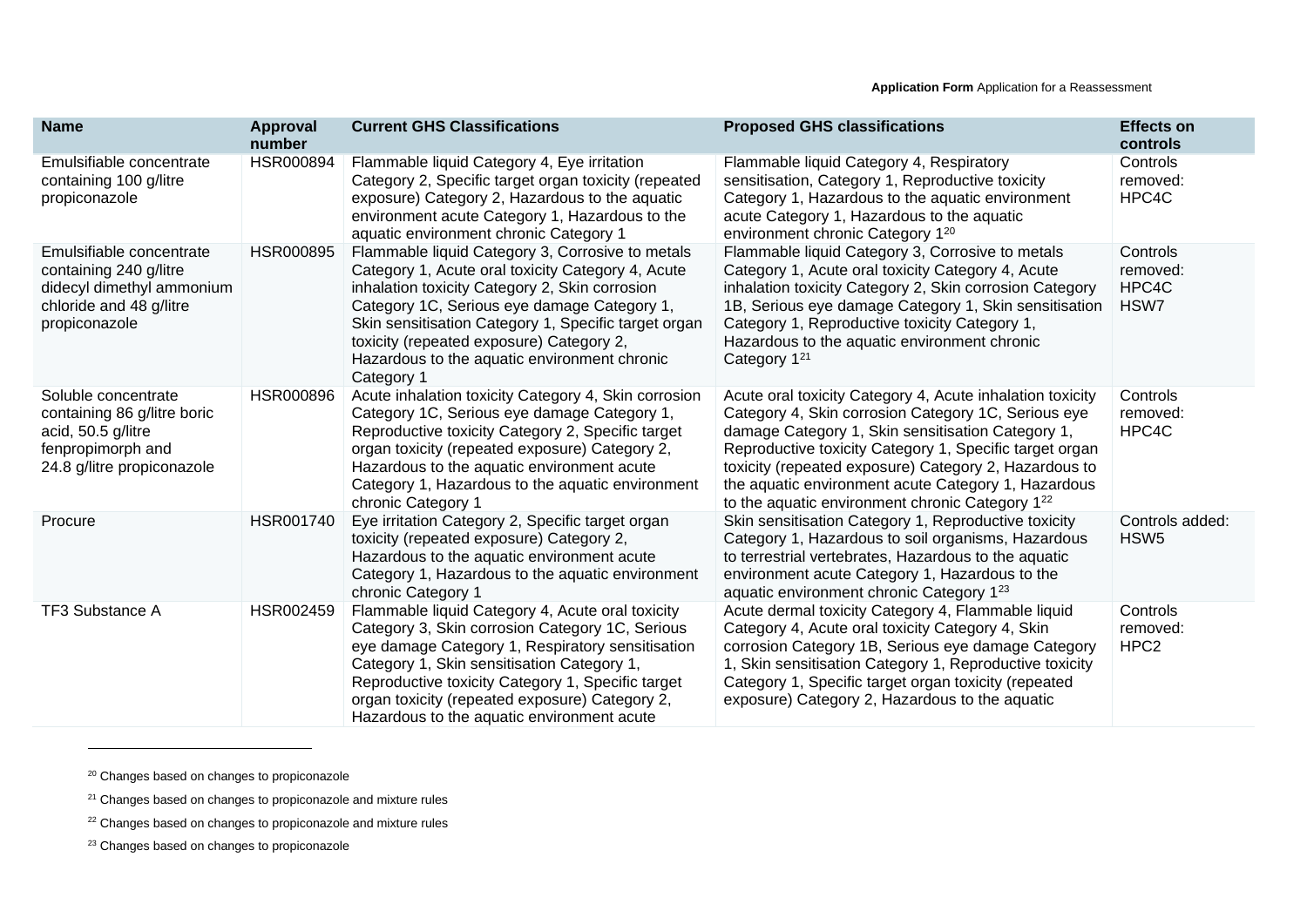| <b>Name</b>                                                                                                                     | <b>Approval</b><br>number | <b>Current GHS Classifications</b>                                                                                                                                                                                                                                                                                                                                                                                                                                      | <b>Proposed GHS classifications</b>                                                                                                                                                                                                                                                                                                                                                                                                                                                   | <b>Effects on</b><br>controls       |
|---------------------------------------------------------------------------------------------------------------------------------|---------------------------|-------------------------------------------------------------------------------------------------------------------------------------------------------------------------------------------------------------------------------------------------------------------------------------------------------------------------------------------------------------------------------------------------------------------------------------------------------------------------|---------------------------------------------------------------------------------------------------------------------------------------------------------------------------------------------------------------------------------------------------------------------------------------------------------------------------------------------------------------------------------------------------------------------------------------------------------------------------------------|-------------------------------------|
|                                                                                                                                 |                           | Category 1, Hazardous to the aquatic environment<br>chronic Category 1                                                                                                                                                                                                                                                                                                                                                                                                  | environment acute Category 1, Hazardous to the<br>aquatic environment chronic Category 1 <sup>24</sup>                                                                                                                                                                                                                                                                                                                                                                                |                                     |
| TF3 Substance B                                                                                                                 | HSR002460                 | Flammable liquid Category 4, Acute oral toxicity<br>Category 4, Skin corrosion Category 1C, Serious<br>eye damage Category 1, Respiratory sensitisation<br>Category 1, Skin sensitisation Category 1,<br>Reproductive toxicity Category 1, Specific target<br>organ toxicity (repeated exposure) Category 2,<br>Hazardous to the aquatic environment acute<br>Category 1, Hazardous to the aquatic environment<br>chronic Category 1                                    | Flammable liquid Category 4, Acute oral toxicity<br>Category 4, Skin corrosion Category 1B, Serious eye<br>damage Category 1, Respiratory sensitisation<br>Category 1, Skin sensitisation Category 1,<br>Reproductive toxicity Category 1, Specific target organ<br>toxicity (repeated exposure) Category 2, Hazardous to<br>the aquatic environment acute Category 1, Hazardous<br>to the aquatic environment chronic Category 1 <sup>25</sup>                                       | No changes                          |
| <b>STEMSHOT KF-1</b>                                                                                                            | HSR002471                 | Skin irritation Category 2, Serious eye damage<br>Category 1, Specific target organ toxicity (repeated<br>exposure) Category 2, Hazardous to the aquatic<br>environment acute Category 1, Hazardous to the<br>aquatic environment chronic Category 1                                                                                                                                                                                                                    | Skin irritation Category 2, Serious eye damage<br>Category 1, Skin sensitisation Category 1,<br>Reproductive toxicity Category 1, Hazardous to<br>terrestrial vertebrates, Hazardous to the aquatic<br>environment acute Category 1, Hazardous to the<br>aquatic environment chronic Category 1, <sup>26</sup>                                                                                                                                                                        | Controls added:<br>HSW <sub>5</sub> |
| Hornet 430SC                                                                                                                    | HSR007675                 | Specific target organ toxicity (repeated exposure)<br>Category 2, Hazardous to the aquatic environment<br>acute Category 1, Hazardous to the aquatic<br>environment chronic Category 1                                                                                                                                                                                                                                                                                  | Reproductive toxicity Category 2, Specific target organ<br>toxicity (repeated exposure) Category 2, Hazardous to<br>terrestrial vertebrates, Hazardous to the aquatic<br>environment acute Category 1, Hazardous to the<br>aquatic environment chronic Category 127                                                                                                                                                                                                                   | No changes                          |
| Liquid containing 70 - 120<br>g/litre boric acid, 140 - 180<br>g/litre copper carbonate<br>and $1 - 10$ g/litre<br>tebuconazole | HSR007733                 | Flammable liquid Category 4, Corrosive to metals<br>Category 1, Acute oral toxicity Category 4, Acute<br>dermal toxicity Category 4, Acute inhalation toxicity<br>Category 4, Skin corrosion Category 1C, Serious<br>eye damage Category 1, Reproductive toxicity<br>Category 2, Specific target organ toxicity (repeated<br>exposure) Category 2, Hazardous to the aquatic<br>environment acute Category 1, Hazardous to the<br>aquatic environment chronic Category 1 | Acute dermal toxicity Category 4, Flammable liquid<br>Category 4, Corrosive to metals Category 1, Acute oral<br>toxicity Category 4, Acute inhalation toxicity Category<br>4, Skin corrosion Category 1C, Serious eye damage<br>Category 1, Reproductive toxicity Category 1, Specific<br>target organ toxicity (repeated exposure) Category 2,<br>Hazardous to the aquatic environment acute Category<br>1, Hazardous to the aquatic environment chronic<br>Category 1 <sup>28</sup> | No changes                          |

<sup>24</sup> Changes based on changes to tebuconazole and propiconazole and mixture rules

<sup>25</sup> Changes based on Benzalkonium chloride

<sup>26</sup> Changes based on changes to propiconazole

<sup>27</sup> Changes based on changes to tebuconazole

<sup>28</sup> Changes based on Di-s-octyl phthalate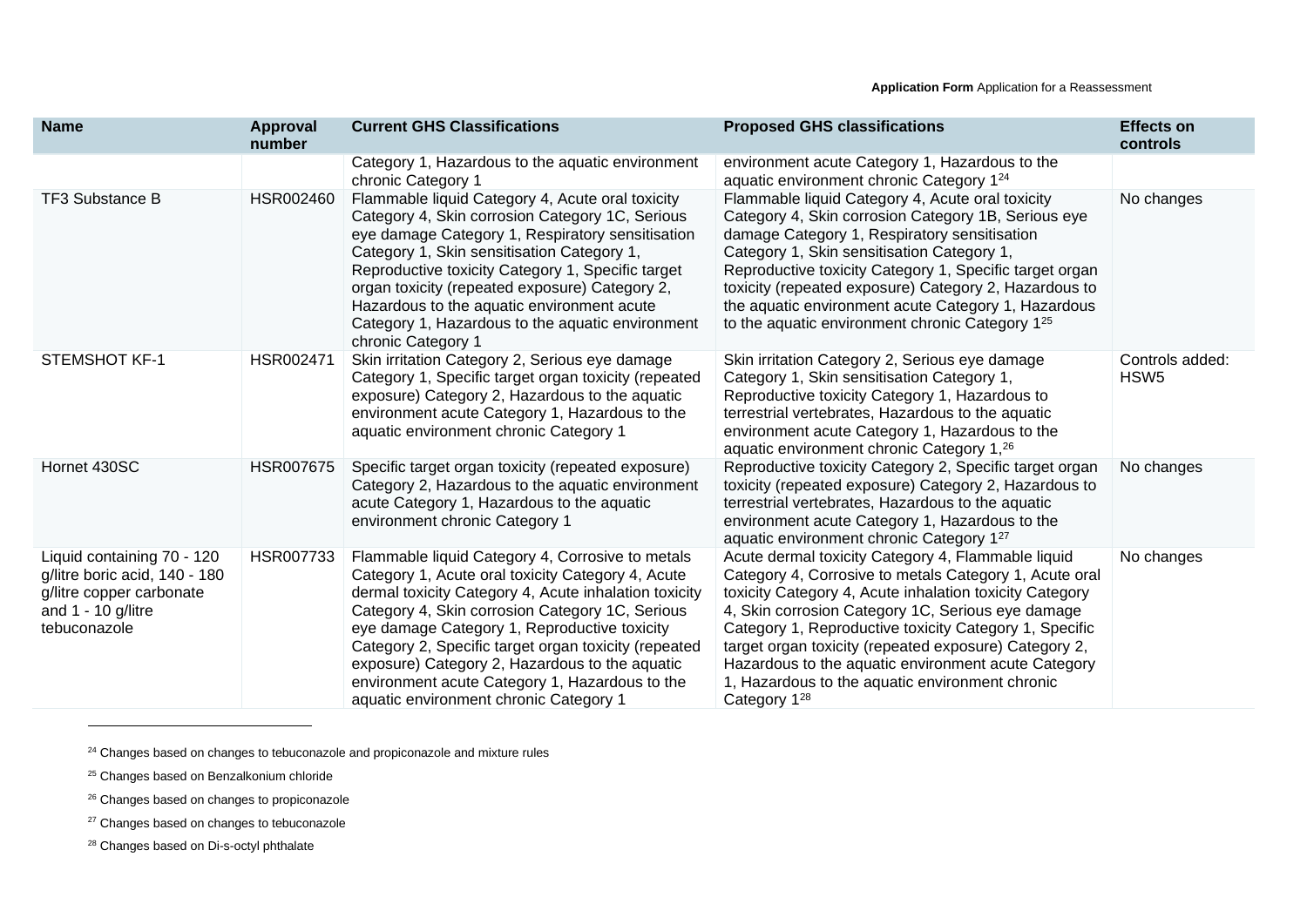| <b>Name</b>       | Approval<br>number | <b>Current GHS Classifications</b>                                                                                                                                                                                                                                                                                              | <b>Proposed GHS classifications</b>                                                                                                                                                                                                                                                                                                                                 | <b>Effects on</b><br>controls |
|-------------------|--------------------|---------------------------------------------------------------------------------------------------------------------------------------------------------------------------------------------------------------------------------------------------------------------------------------------------------------------------------|---------------------------------------------------------------------------------------------------------------------------------------------------------------------------------------------------------------------------------------------------------------------------------------------------------------------------------------------------------------------|-------------------------------|
| Axis Gold         | HSR007767          | Specific target organ toxicity (repeated exposure)<br>Category 2, Hazardous to the aquatic environment<br>acute Category 1, Hazardous to the aquatic<br>environment chronic Category 1                                                                                                                                          | Reproductive toxicity Category 2, Specific target organ<br>toxicity (repeated exposure) Category 2, Hazardous to<br>terrestrial vertebrates, Hazardous to the aquatic<br>environment acute Category 1, Hazardous to the<br>aquatic environment chronic Category 129                                                                                                 | No changes                    |
| Myco-RF           | HSR007810          | Acute oral toxicity Category 4, Specific target organ<br>toxicity (repeated exposure) Category 2,<br>Hazardous to terrestrial vertebrates, Hazardous to<br>the aquatic environment acute Category 1,<br>Hazardous to the aquatic environment chronic<br>Category 1                                                              | Acute oral toxicity Category 4, Eye irritation Category<br>2, Reproductive toxicity Category 2, Hazardous to<br>terrestrial vertebrates, Hazardous to the aquatic<br>environment acute Category 1, Hazardous to the<br>aquatic environment chronic Category 1,30                                                                                                    | No changes                    |
| Spotless          | <b>HSR007857</b>   | Skin irritation Category 2, Serious eye damage<br>Category 1, Skin sensitisation Category 1, Specific<br>target organ toxicity (repeated exposure) Category<br>2, Hazardous to terrestrial vertebrates, Hazardous<br>to the aquatic environment acute Category 1,<br>Hazardous to the aquatic environment chronic<br>Category 1 | Skin irritation Category 2, Serious eye damage<br>Category 1, Skin sensitisation Category 1,<br>Reproductive toxicity Category 1, Specific target organ<br>toxicity (repeated exposure) Category 2, Hazardous to<br>terrestrial vertebrates, Hazardous to the aquatic<br>environment acute Category 1, Hazardous to the<br>aquatic environment chronic Category 131 | No changes                    |
| Prosaro           | <b>HSR007871</b>   | Eye irritation Category 2, Specific target organ<br>toxicity (repeated exposure) Category 2,<br>Hazardous to terrestrial vertebrates, Hazardous to<br>the aquatic environment chronic Category 2                                                                                                                                | Eye irritation Category 2, Reproductive toxicity<br>Category 2, Specific target organ toxicity (repeated<br>exposure) Category 2, Hazardous to terrestrial<br>vertebrates, Hazardous to the aquatic environment<br>chronic Category 232                                                                                                                             | No changes                    |
| <b>Folicur WG</b> | HSR007887          | Eye irritation Category 2, Specific target organ<br>toxicity (repeated exposure) Category 2,<br>Hazardous to the aquatic environment acute<br>Category 1, Hazardous to the aquatic environment<br>chronic Category 1                                                                                                            | Eye irritation Category 2, Reproductive toxicity<br>Category 2, Hazardous to terrestrial invertebrates,<br>Hazardous to the aquatic environment acute Category<br>1, Hazardous to the aquatic environment chronic<br>Category 133                                                                                                                                   | No changes                    |

<sup>33</sup> Changes based on changes to tebuconazole

<sup>&</sup>lt;sup>29</sup> Changes based on changes to tebuconazole

<sup>&</sup>lt;sup>30</sup> Changes based on changes to tebuconazole

<sup>&</sup>lt;sup>31</sup> Changes based on changes to propiconazole

<sup>&</sup>lt;sup>32</sup> Changes based on changes to tebuconazole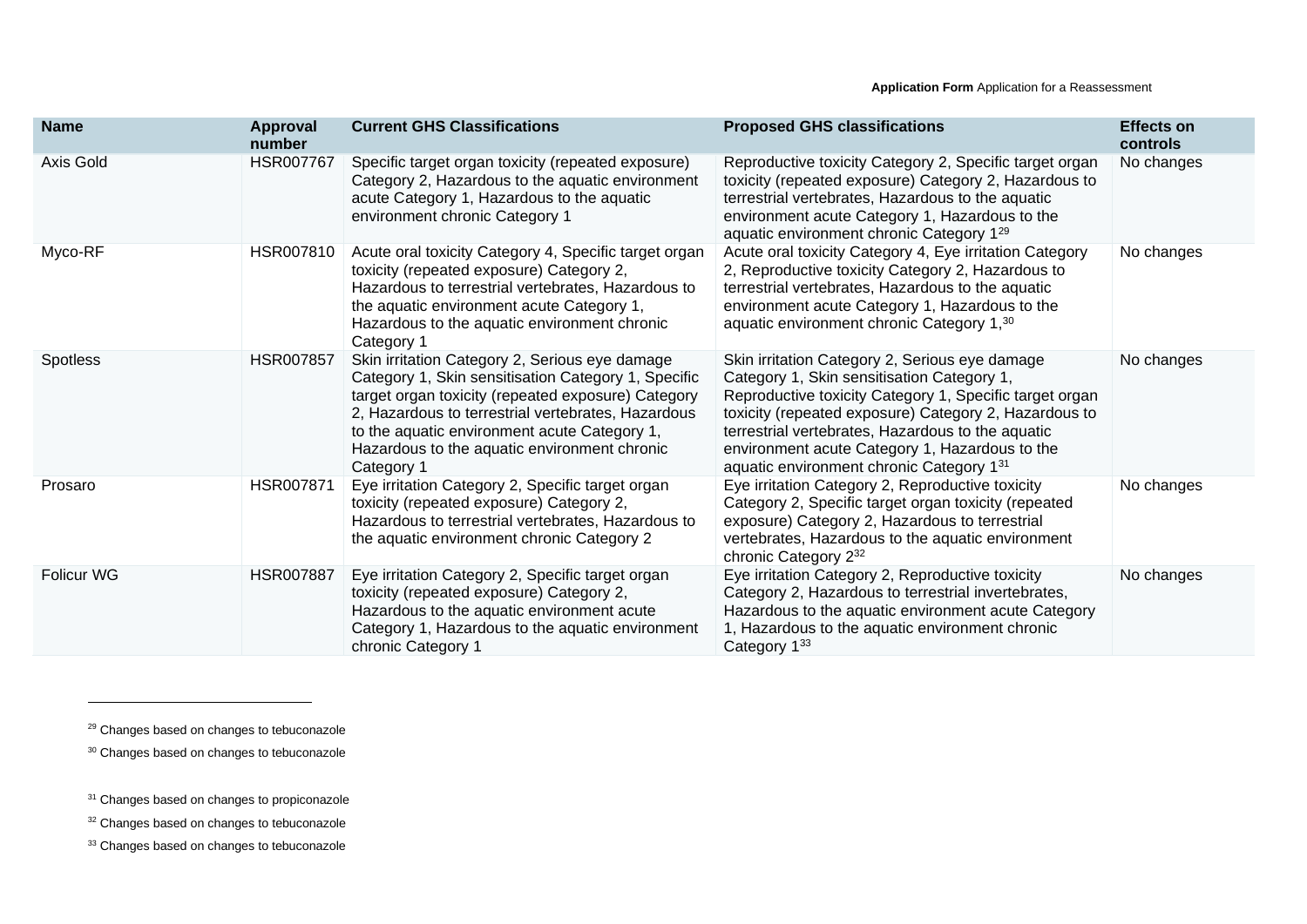| <b>Name</b>                          | <b>Approval</b><br>number | <b>Current GHS Classifications</b>                                                                                                                                                                                                                                                               | <b>Proposed GHS classifications</b>                                                                                                                                                                                                                                                                                                                                                                 | <b>Effects on</b><br>controls       |
|--------------------------------------|---------------------------|--------------------------------------------------------------------------------------------------------------------------------------------------------------------------------------------------------------------------------------------------------------------------------------------------|-----------------------------------------------------------------------------------------------------------------------------------------------------------------------------------------------------------------------------------------------------------------------------------------------------------------------------------------------------------------------------------------------------|-------------------------------------|
| <b>GELSEAL</b>                       | HSR007920                 | Reproductive toxicity Category 2, Specific target<br>organ toxicity (repeated exposure) Category 2,<br>Hazardous to the aquatic environment chronic<br>Category 3                                                                                                                                | Skin sensitisation Category 1, Germ cell mutagenicity<br>Category 2, Reproductive toxicity Category 2,<br>Hazardous to the aquatic environment chronic<br>Category 334                                                                                                                                                                                                                              | Controls added:<br>HSW <sub>5</sub> |
| ORD-X370 plus TEB EC25<br>- Option 1 | <b>HSR007958</b>          | Hazardous to the aquatic environment chronic<br>Category 2                                                                                                                                                                                                                                       | Hazardous to the aquatic environment chronic<br>Category 2                                                                                                                                                                                                                                                                                                                                          | No changes                          |
| ORD-X370 plus TEB EC25<br>- Option 2 | HSR007959                 | Reproductive toxicity Category 1, Specific target<br>organ toxicity (repeated exposure) Category 2,<br>Hazardous to the aquatic environment acute<br>Category 1, Hazardous to the aquatic environment<br>chronic Category 1                                                                      | Reproductive toxicity Category 1, Specific target organ<br>toxicity (repeated exposure) Category 2, Hazardous to<br>the aquatic environment acute Category 1, Hazardous<br>to the aquatic environment chronic Category 1                                                                                                                                                                            | No changes                          |
| ORD-X370 plus TEB EC25<br>- Option 3 | HSR007960                 | Eye irritation Category 2, Reproductive toxicity<br>Category 1, Specific target organ toxicity (repeated<br>exposure) Category 1, Hazardous to the aquatic<br>environment acute Category 1, Hazardous to the<br>aquatic environment chronic Category 1                                           | Eye irritation Category 2, Reproductive toxicity<br>Category 1, Specific target organ toxicity (repeated<br>exposure) Category 1, Hazardous to the aquatic<br>environment acute Category 1, Hazardous to the<br>aquatic environment chronic Category 1                                                                                                                                              | No changes                          |
| TEB EC25                             | HSR007961                 | Acute oral toxicity Category 4, Acute dermal toxicity<br>Category 4, Skin irritation Category 2, Eye irritation<br>Category 2, Reproductive toxicity Category 1,<br>Specific target organ toxicity (repeated exposure)<br>Category 1, Hazardous to the aquatic environment<br>chronic Category 2 | Acute oral toxicity Category 4, Acute dermal toxicity<br>Category 4, Skin irritation Category 2, Eye irritation<br>Category 2, Reproductive toxicity Category 1, Specific<br>target organ toxicity (repeated exposure) Category 1,<br>Hazardous to the aquatic environment chronic<br>Category 2                                                                                                    | No changes                          |
| Wocosen 15TK                         | HSR100007                 | Eye irritation Category 2, Respiratory sensitisation<br>Category 1, Skin sensitisation Category 1, Specific<br>target organ toxicity (repeated exposure) Category<br>2, Hazardous to the aquatic environment acute<br>Category 1, Hazardous to the aquatic environment<br>chronic Category 1     | Acute oral toxicity Category 4, Acute inhalation toxicity<br>Category 3, Skin corrosion Category 1B, Serious eye<br>damage Category 1, Skin sensitisation Category 1,<br>Reproductive toxicity Category 1, Specific target organ<br>toxicity (repeated exposure) Category 2, Hazardous to<br>the aquatic environment acute Category 1, Hazardous<br>to the aquatic environment chronic Category 135 | Controls<br>removed:<br>HPC4C       |
| Eurogel                              | HSR100023                 | Skin irritation Category 2, Eye irritation Category 2,<br>Skin sensitisation Category 1, Reproductive toxicity<br>Category 2, Specific target organ toxicity (repeated<br>exposure) Category 2, Hazardous to the aquatic<br>environment chronic Category 2                                       | Skin irritation Category 2, Eye irritation Category 2,<br>Skin sensitisation Category 1, Reproductive toxicity<br>Category 2, Specific target organ toxicity (repeated                                                                                                                                                                                                                              | Controls<br>removed:<br>HPC4C       |

<sup>&</sup>lt;sup>34</sup> Changes based on mixture rules

<sup>&</sup>lt;sup>35</sup> Changes based on changes to propiconazole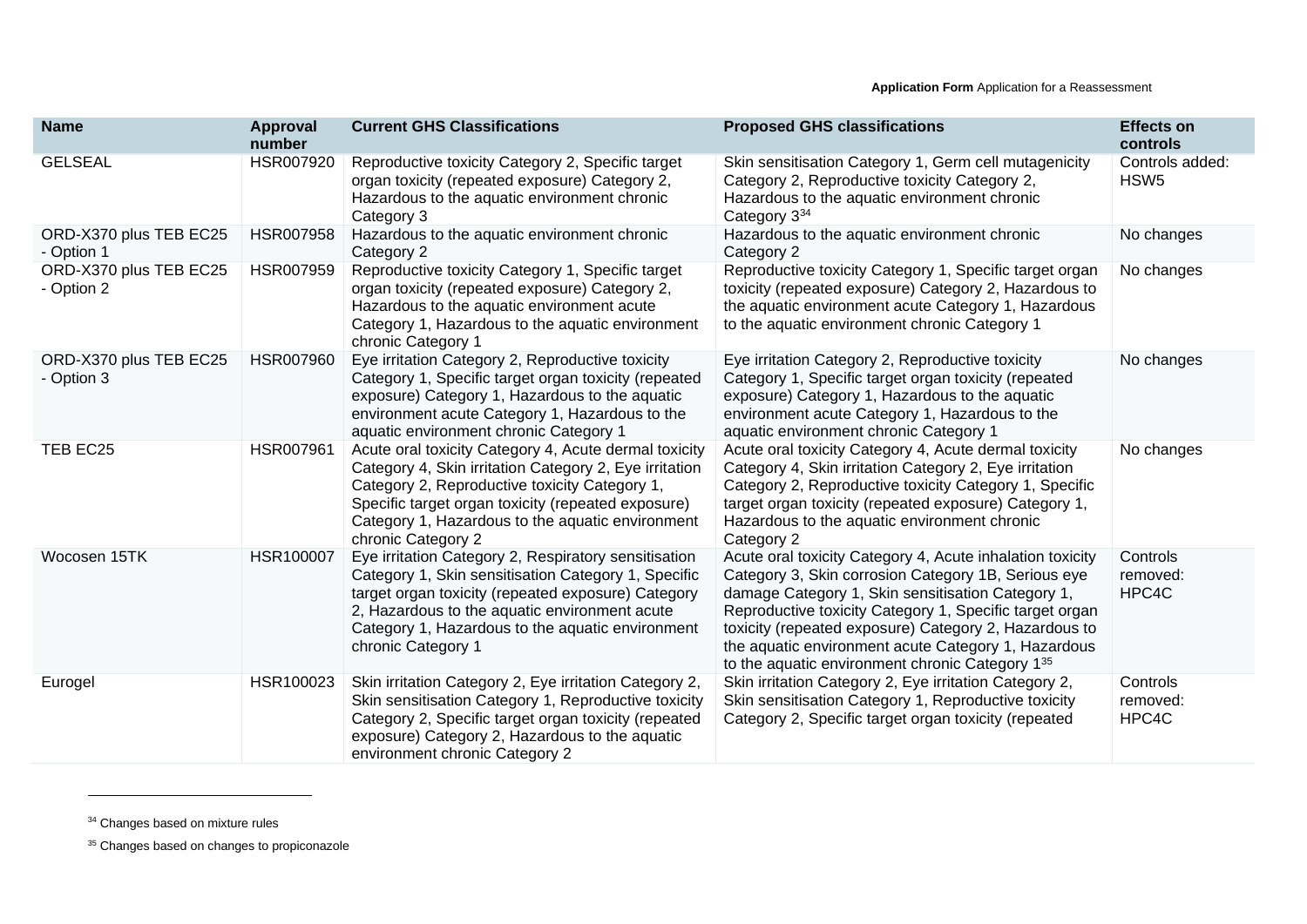| <b>Name</b>                                          | <b>Approval</b><br>number | <b>Current GHS Classifications</b>                                                                                                                                                                                                                                                                    | <b>Proposed GHS classifications</b>                                                                                                                                                                                                                                                                                                                             | <b>Effects on</b><br>controls |
|------------------------------------------------------|---------------------------|-------------------------------------------------------------------------------------------------------------------------------------------------------------------------------------------------------------------------------------------------------------------------------------------------------|-----------------------------------------------------------------------------------------------------------------------------------------------------------------------------------------------------------------------------------------------------------------------------------------------------------------------------------------------------------------|-------------------------------|
|                                                      |                           |                                                                                                                                                                                                                                                                                                       | exposure) Category 2, Hazardous to the aquatic<br>environment chronic Category 236                                                                                                                                                                                                                                                                              |                               |
| Preventol A20-CT30                                   | HSR100041                 | Acute oral toxicity Category 4, Eye irritation<br>Category 2, Skin sensitisation Category 1,<br>Reproductive toxicity Category 1, Specific target<br>organ toxicity (repeated exposure) Category 1,<br>Hazardous to the aquatic environment chronic<br>Category 2                                     | Acute oral toxicity Category 4, Eye irritation Category<br>2, Skin sensitisation Category 1, Reproductive toxicity<br>Category 1, Specific target organ toxicity (repeated<br>exposure) Category 1, Hazardous to the aquatic<br>environment chronic Category 2                                                                                                  | No changes                    |
| Preventol A20                                        | HSR100042                 | Acute oral toxicity Category 4, Skin sensitisation<br>Category 1, Reproductive toxicity Category 1,<br>Specific target organ toxicity (repeated exposure)<br>Category 1, Hazardous to the aquatic environment<br>acute Category 1, Hazardous to the aquatic<br>environment chronic Category 1         | Acute oral toxicity Category 4, Skin sensitisation<br>Category 1, Reproductive toxicity Category 1, Specific<br>target organ toxicity (repeated exposure) Category 1,<br>Hazardous to the aquatic environment acute Category<br>1, Hazardous to the aquatic environment chronic<br>Category 1                                                                   | No changes                    |
| Tebuconazole emulsifiable<br>concentrate 50g/kg      | HSR100128                 | Skin irritation Category 2, Eye irritation Category 2,<br>Specific target organ toxicity (repeated exposure)<br>Category 2, Hazardous to the aquatic environment<br>chronic Category 2                                                                                                                | Skin irritation Category 2, Eye irritation Category 2,<br>Reproductive toxicity Category 2, Hazardous to the<br>aquatic environment chronic Category 237                                                                                                                                                                                                        | Controls<br>removed:<br>HPC4C |
| <b>Greenseal Ultra</b>                               | HSR100149                 | Skin irritation Category 2, Eye irritation Category 2,<br>Skin sensitisation Category 1, Hazardous to<br>terrestrial vertebrates, Hazardous to the aquatic<br>environment chronic Category 2                                                                                                          | Skin irritation Category 2, Eye irritation Category 2,<br>Skin sensitisation Category 1, Reproductive toxicity<br>Category 2, Specific target organ toxicity (repeated<br>exposure) Category 2, Hazardous to terrestrial<br>vertebrates, Hazardous to the aquatic environment<br>acute Category 1, Hazardous to the aquatic<br>environment chronic Category 138 | Controls<br>removed:<br>HPC4C |
| Liquid containing 450 - 550<br>g/litre propiconazole | HSR100339                 | Flammable liquid Category 4, Acute oral toxicity<br>Category 4, Serious eye damage Category 1, Skin<br>sensitisation Category 1, Specific target organ<br>toxicity (repeated exposure) Category 2,<br>Hazardous to terrestrial vertebrates, Hazardous to<br>the aquatic environment acute Category 1, | Flammable liquid Category 4, Skin sensitisation<br>Category 1, Reproductive toxicity Category 1,<br>Hazardous to soil organisms, Hazardous to terrestrial<br>vertebrates, Hazardous to the aquatic environment<br>acute Category 1, Hazardous to the aquatic<br>environment chronic Category 139                                                                | No changes                    |

<sup>39</sup> Changes based on changes to propiconazole and mixture rules

<sup>36</sup> Changes based on changes to tebuconazole and Decanamide, N,N-dimethyl-

<sup>&</sup>lt;sup>37</sup> Changes based on changes to tebuconazole

<sup>38</sup> Changes based on changes to tebuconazole and mixture rules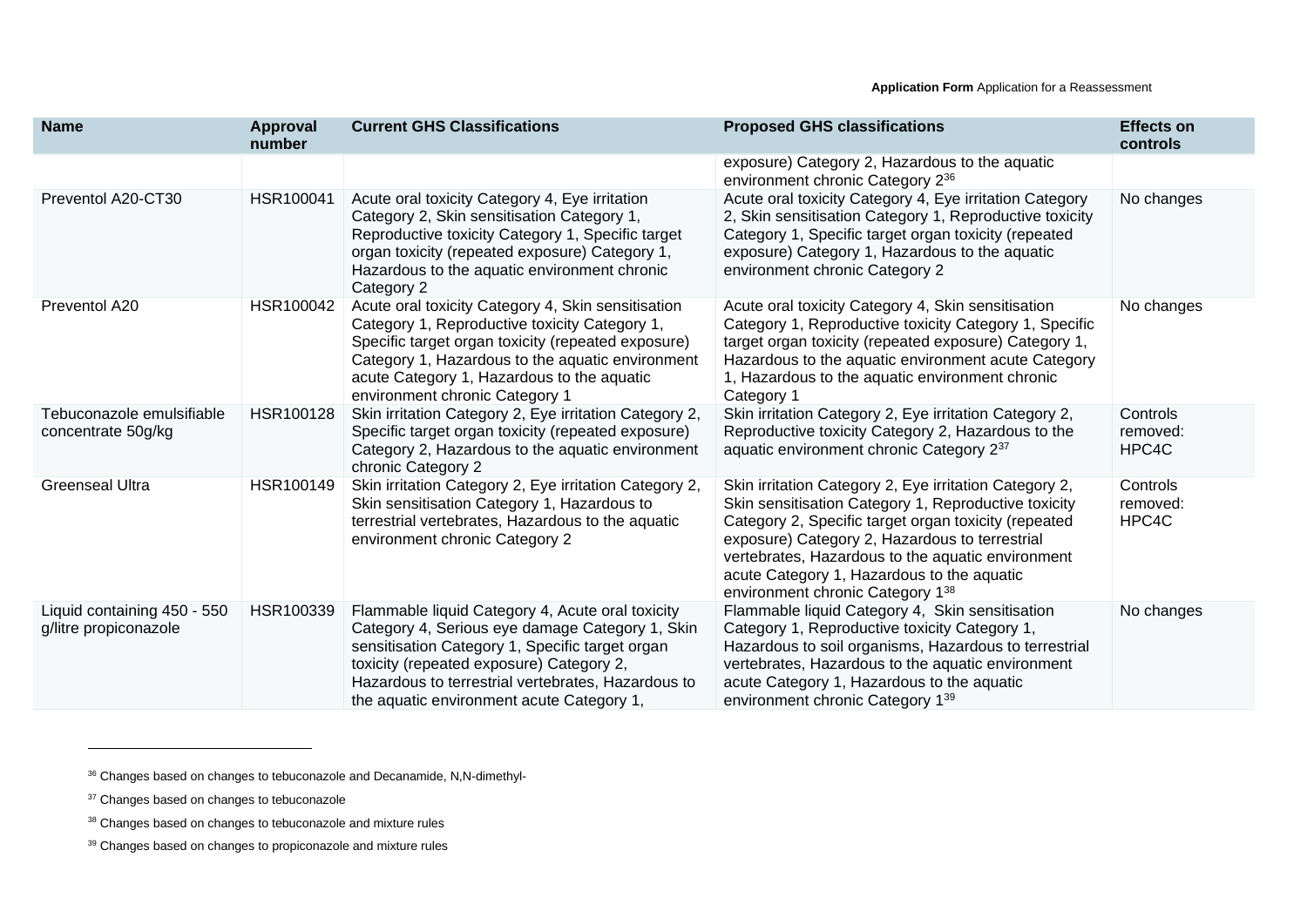| <b>Name</b>  | <b>Approval</b><br>number | <b>Current GHS Classifications</b>                                                                                                                                                                                                                                                                                                                                    | <b>Proposed GHS classifications</b>                                                                                                                                                                                                                                                                                                                                                                                                                                                              | <b>Effects on</b><br>controls |
|--------------|---------------------------|-----------------------------------------------------------------------------------------------------------------------------------------------------------------------------------------------------------------------------------------------------------------------------------------------------------------------------------------------------------------------|--------------------------------------------------------------------------------------------------------------------------------------------------------------------------------------------------------------------------------------------------------------------------------------------------------------------------------------------------------------------------------------------------------------------------------------------------------------------------------------------------|-------------------------------|
|              |                           | Hazardous to the aquatic environment chronic<br>Category 1                                                                                                                                                                                                                                                                                                            |                                                                                                                                                                                                                                                                                                                                                                                                                                                                                                  |                               |
| StemCap KF-2 | HSR100345                 | Specific target organ toxicity (repeated exposure)<br>Category 2, Hazardous to terrestrial vertebrates,<br>Hazardous to the aquatic environment acute<br>Category 1, Hazardous to the aquatic environment<br>chronic Category 1                                                                                                                                       | Reproductive toxicity Category 2, Hazardous to<br>terrestrial vertebrates, Hazardous to the aquatic<br>environment acute Category 1, Hazardous to the<br>aquatic environment chronic Category 140                                                                                                                                                                                                                                                                                                | No changes                    |
| Envy         | HSR100365                 | Flammable liquid Category 3, Aspiration hazard<br>Category 1, Reproductive toxicity Category 1,<br>Specific target organ toxicity (repeated exposure)<br>Category 2, Hazardous to the aquatic environment<br>chronic Category 1                                                                                                                                       | Flammable liquid Category 3, Reproductive toxicity<br>Category 1, Hazardous to the aquatic environment<br>chronic Category 241                                                                                                                                                                                                                                                                                                                                                                   | Controls<br>removed:<br>HPC4C |
| Headway      | HSR100366                 | Flammable liquid Category 4, Acute oral toxicity<br>Category 4, Eye irritation Category 2, Specific<br>target organ toxicity (repeated exposure) Category<br>2, Hazardous to terrestrial vertebrates, Hazardous<br>to the aquatic environment acute Category 1,<br>Hazardous to the aquatic environment chronic<br>Category 1                                         | Flammable liquid Category 4, Acute oral toxicity<br>Category 4, Eye irritation Category 2, Skin<br>sensitisation Category 1, Reproductive toxicity<br>Category 1, Specific target organ toxicity (repeated<br>exposure) Category 2, Hazardous to soil organisms,<br>Hazardous to terrestrial vertebrates, Hazardous to the<br>aquatic environment acute Category 1, Hazardous to<br>the aquatic environment chronic Category 142                                                                 | No changes                    |
| Falcon       | HSR100368                 | Acute oral toxicity Category 4, Acute dermal toxicity<br>Category 4, Skin corrosion Category 1C, Serious<br>eye damage Category 1, Specific target organ<br>toxicity (repeated exposure) Category 1,<br>Hazardous to terrestrial vertebrates, Hazardous to<br>the aquatic environment acute Category 1,<br>Hazardous to the aquatic environment chronic<br>Category 1 | Acute dermal toxicity Category 4, Acute oral toxicity<br>Category 4, Skin corrosion Category 1C, Serious eye<br>damage Category 1, Reproductive toxicity Category 2,<br>Specific target organ toxicity (repeated exposure)<br>Category 1, Specific target organ toxicity (single<br>exposure) Category 3 respiratory irritation, Hazardous<br>to terrestrial vertebrates, Hazardous to the aquatic<br>environment acute Category 1, Hazardous to the<br>aquatic environment chronic Category 143 | No changes                    |
| RotStop      | HSR100605                 | Eye irritation Category 2, Respiratory sensitisation<br>Category 1, Skin sensitisation Category 1,<br>Reproductive toxicity Category 2, Specific target                                                                                                                                                                                                               | Eye irritation Category 2, Skin sensitisation Category<br>1, Reproductive toxicity Category 1, Specific target<br>organ toxicity (repeated exposure) Category 1.                                                                                                                                                                                                                                                                                                                                 | Controls<br>removed:<br>HPC4C |

<sup>40</sup> Changes based on changes to tebuconazole

<sup>41</sup> Changes based on mixture rules

<sup>42</sup> Changes based on changes to propiconazole

<sup>43</sup> Changes based on changes to tebuconazole and Decanamide, N,N-dimethyl-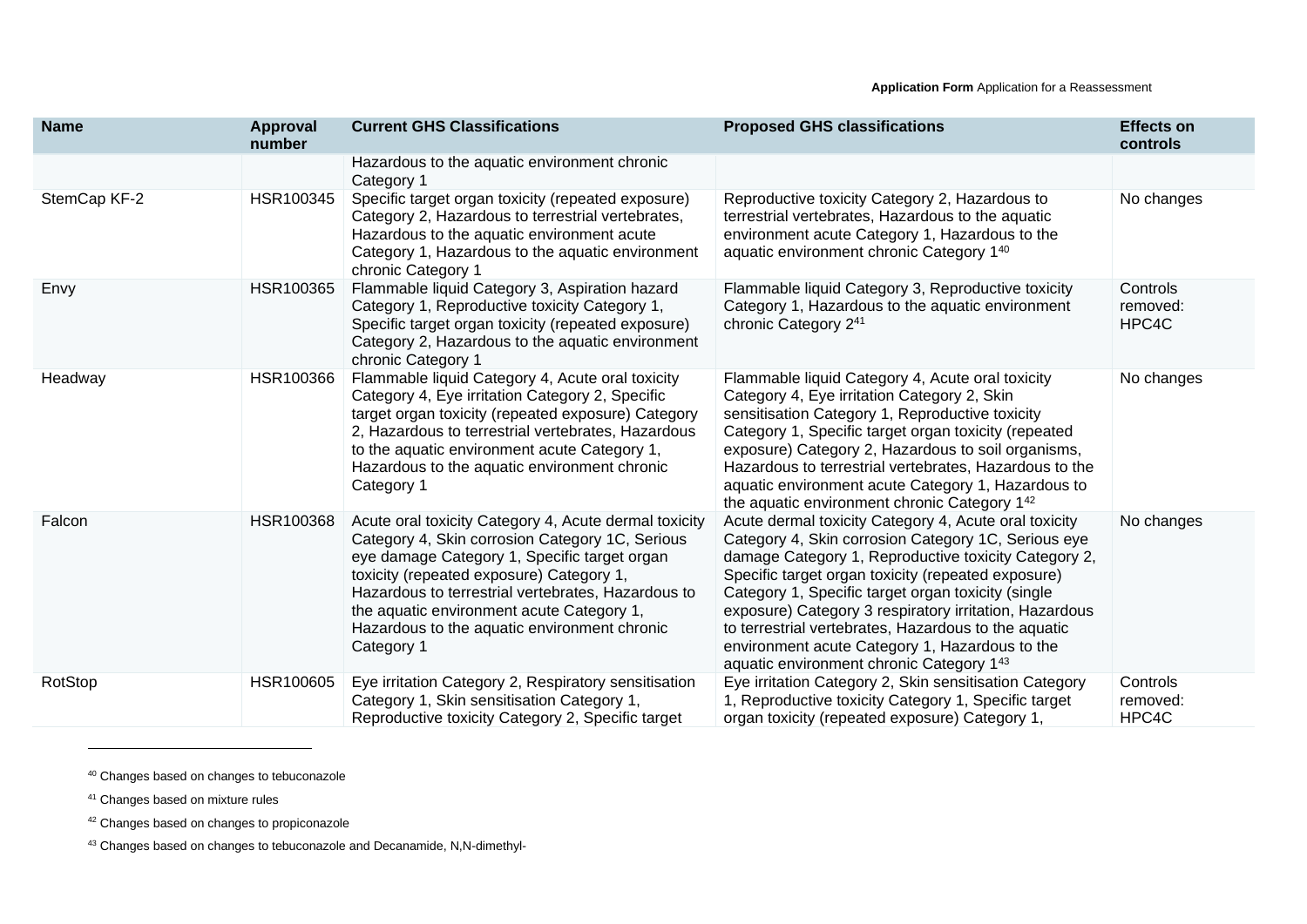| <b>Name</b> | Approval<br>number | <b>Current GHS Classifications</b>                                                                                                                                                                                                                                                                                                                                                                                                         | <b>Proposed GHS classifications</b>                                                                                                                                                                                                                                                                                                                                                                                                                                                                                                                                   | <b>Effects on</b><br>controls |
|-------------|--------------------|--------------------------------------------------------------------------------------------------------------------------------------------------------------------------------------------------------------------------------------------------------------------------------------------------------------------------------------------------------------------------------------------------------------------------------------------|-----------------------------------------------------------------------------------------------------------------------------------------------------------------------------------------------------------------------------------------------------------------------------------------------------------------------------------------------------------------------------------------------------------------------------------------------------------------------------------------------------------------------------------------------------------------------|-------------------------------|
|             |                    | organ toxicity (repeated exposure) Category 1,<br>Hazardous to the aquatic environment acute<br>Category 1, Hazardous to the aquatic environment<br>chronic Category 1                                                                                                                                                                                                                                                                     | Hazardous to the aquatic environment acute Category<br>1, Hazardous to the aquatic environment chronic<br>Category 144                                                                                                                                                                                                                                                                                                                                                                                                                                                |                               |
| J57.59      | HSR100689          | Flammable liquid Category 3, Eye irritation<br>Category 2, Specific target organ toxicity (repeated<br>exposure) Category 2, Hazardous to the aquatic<br>environment acute Category 1, Hazardous to the<br>aquatic environment chronic Category 1                                                                                                                                                                                          | Aspiration hazard Category 1, Flammable liquid<br>Category 3, Eye irritation Category 2, Skin<br>sensitisation Category 1, Reproductive toxicity<br>Category 1, Specific target organ toxicity (single<br>exposure) Category 3 narcotic effects, Hazardous to<br>the aquatic environment acute Category 1, Hazardous<br>to the aquatic environment chronic Category 145                                                                                                                                                                                               | Controls<br>removed:<br>HPC4C |
| J57.65A     | HSR100749          | Corrosive to metals Category 1, Acute oral toxicity<br>Category 4, Acute dermal toxicity Category 4,<br>Acute inhalation toxicity Category 4, Skin corrosion<br>Category 1C, Serious eye damage Category 1,<br>Reproductive toxicity Category 2, Specific target<br>organ toxicity (repeated exposure) Category 2,<br>Hazardous to the aquatic environment acute<br>Category 1, Hazardous to the aquatic environment<br>chronic Category 1 | Acute dermal toxicity Category 4, Corrosive to metals<br>Category 1, Acute oral toxicity Category 4, Acute<br>inhalation toxicity Category 4, Skin corrosion Category<br>1C, Serious eye damage Category 1, Skin<br>sensitisation Category 1, Reproductive toxicity<br>Category 1, Specific target organ toxicity (repeated<br>exposure) Category 2, Specific target organ toxicity<br>(single exposure) Category 3 respiratory irritation,<br>Hazardous to the aquatic environment acute Category<br>1, Hazardous to the aquatic environment chronic<br>Category 146 | Controls<br>removed:<br>HPC4C |
| J57.65B     | HSR100750          | Corrosive to metals Category 1, Acute oral toxicity<br>Category 4, Acute inhalation toxicity Category 4,<br>Skin corrosion Category 1C, Serious eye damage<br>Category 1, Skin sensitisation Category 1,<br>Reproductive toxicity Category 2, Specific target<br>organ toxicity (repeated exposure) Category 2,<br>Hazardous to the aquatic environment acute<br>Category 1, Hazardous to the aquatic environment<br>chronic Category 1    | Corrosive to metals Category 1, Acute oral toxicity<br>Category 4, Acute inhalation toxicity Category 4, Skin<br>corrosion Category 1C, Serious eye damage Category<br>1, Reproductive toxicity Category 2, Specific target<br>organ toxicity (repeated exposure) Category 2, Specific<br>target organ toxicity (single exposure) Category 3<br>respiratory irritation, Hazardous to the aquatic<br>environment acute Category 1, Hazardous to the<br>aquatic environment chronic Category 147                                                                        | No changes                    |

<sup>47</sup> Changes based on changes to tebuconazole and mixture rules

<sup>44</sup> Changes based on changes to propiconazole

<sup>45</sup> Changes based on changes to propiconazole, tebuconazole and mixture rules

<sup>46</sup> Changes based on changes to tebuconazole and mixture rules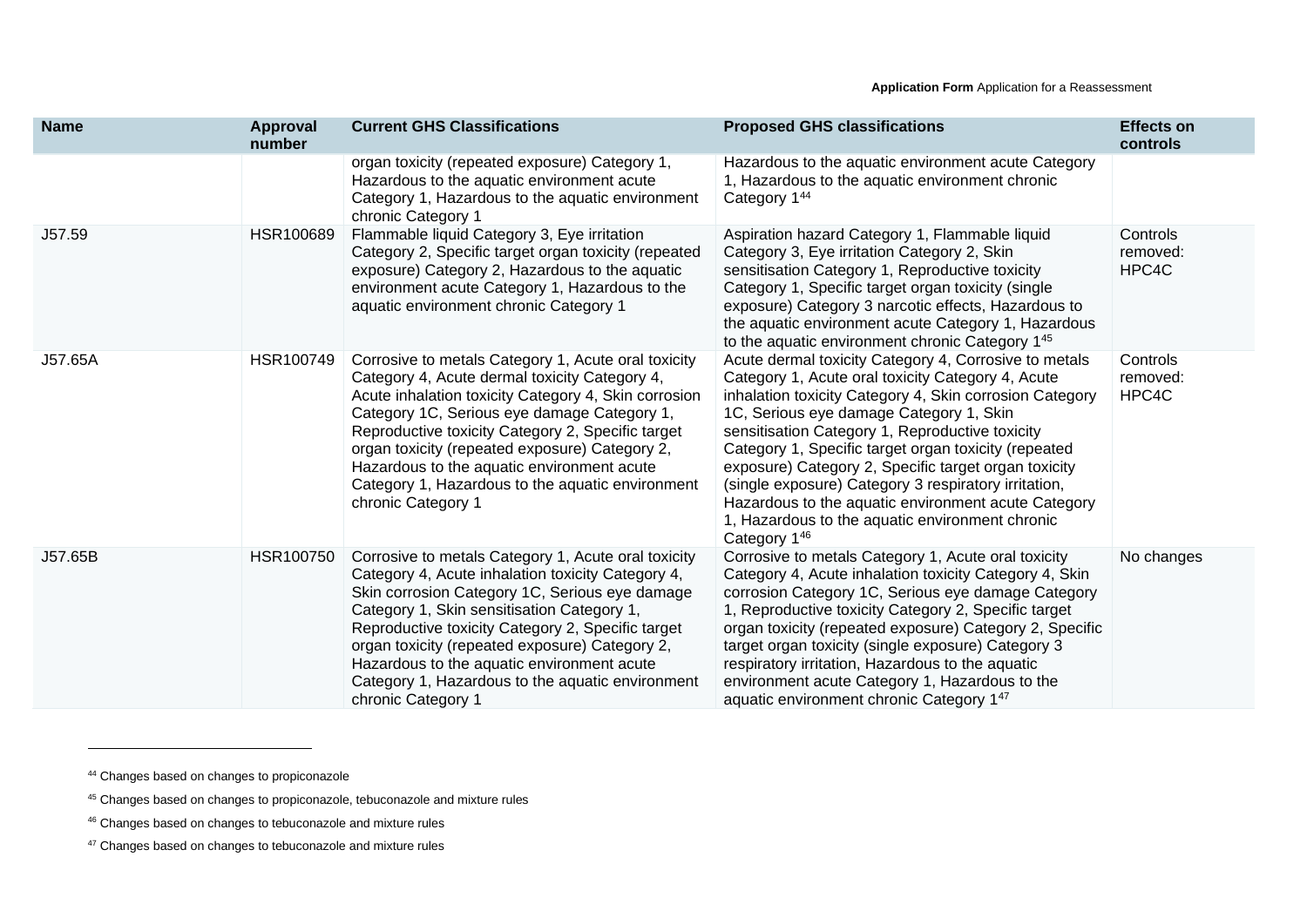| <b>Name</b>        | <b>Approval</b><br>number | <b>Current GHS Classifications</b>                                                                                                                                                                                                                                                                                                  | <b>Proposed GHS classifications</b>                                                                                                                                                                                                                                                                                                                                           | <b>Effects on</b><br>controls      |
|--------------------|---------------------------|-------------------------------------------------------------------------------------------------------------------------------------------------------------------------------------------------------------------------------------------------------------------------------------------------------------------------------------|-------------------------------------------------------------------------------------------------------------------------------------------------------------------------------------------------------------------------------------------------------------------------------------------------------------------------------------------------------------------------------|------------------------------------|
| J57.63             | HSR100802                 | Skin irritation Category 2, Eye irritation Category 2,<br>Reproductive toxicity Category 1, Specific target<br>organ toxicity (repeated exposure) Category 2,<br>Hazardous to the aquatic environment acute<br>Category 1, Hazardous to the aquatic environment<br>chronic Category 1                                               | Skin irritation Category 2, Eye irritation Category 2,<br>Skin sensitisation Category 1, Reproductive toxicity<br>Category 1, Hazardous to the aquatic environment<br>acute Category 1, Hazardous to the aquatic<br>environment chronic Category 148                                                                                                                          | No changes                         |
| ORD-X170 revised   | HSR100809                 | Specific target organ toxicity (repeated exposure)<br>Category 2, Hazardous to the aquatic environment<br>acute Category 1, Hazardous to the aquatic<br>environment chronic Category 1                                                                                                                                              | Reproductive toxicity Category 2, Specific target organ<br>toxicity (repeated exposure) Category 2, Hazardous to<br>the aquatic environment acute Category 1, Hazardous<br>to the aquatic environment chronic Category 1, 49                                                                                                                                                  | No changes                         |
| Capri              | HSR100862                 | Specific target organ toxicity (repeated exposure)<br>Category 2, Hazardous to the aquatic environment<br>chronic Category 3                                                                                                                                                                                                        | Reproductive toxicity Category 2, Hazardous to the<br>aquatic environment acute Category 1, Hazardous to<br>the aquatic environment chronic Category 150                                                                                                                                                                                                                      | No changes                         |
| J57.67             | HSR100930                 | Acute oral toxicity Category 4, Acute inhalation<br>toxicity Category 4, Eye irritation Category 2, Germ<br>cell mutagenicity Category 2, Specific target organ<br>toxicity (repeated exposure) Category 2,<br>Hazardous to the aquatic environment acute<br>Category 1, Hazardous to the aquatic environment<br>chronic Category 1 | Acute oral toxicity Category 4, Acute inhalation toxicity<br>Category 4, Eye irritation Category 2, Germ cell<br>mutagenicity Category 2, Reproductive toxicity<br>Category 2, Specific target organ toxicity (repeated<br>exposure) Category 2, Hazardous to the aquatic<br>environment acute Category 1, Hazardous to the<br>aquatic environment chronic Category 151       | No changes                         |
| <b>Raxil Ultra</b> | HSR100943                 | Specific target organ toxicity (repeated exposure)<br>Category 2, Hazardous to the aquatic environment<br>chronic Category 2                                                                                                                                                                                                        | Skin sensitisation Category 1, Reproductive toxicity<br>Category 2, Hazardous to the aquatic environment<br>chronic Category 252                                                                                                                                                                                                                                              | Control added:<br>HSW <sub>5</sub> |
| Tnl 3215           | HSR100987                 | Acute inhalation toxicity Category 4, Skin corrosion<br>Category 1C, Serious eye damage Category 1,<br>Skin sensitisation Category 1, Specific target organ<br>toxicity (repeated exposure) Category 2,<br>Hazardous to the aquatic environment acute<br>Category 1, Hazardous to the aquatic environment<br>chronic Category 1     | Acute oral toxicity Category 4, Acute inhalation toxicity<br>Category 4, Skin corrosion Category 1C, Serious eye<br>damage Category 1, Respiratory sensitisation<br>Category 1, Skin sensitisation Category 1,<br>Carcinogenicity Category 2, Reproductive toxicity<br>Category 1, Specific target organ toxicity (repeated<br>exposure) Category 2, Hazardous to the aquatic | No changes                         |

<sup>48</sup> Changes based on changes to tebuconazole and propiconazole

<sup>49</sup> Changes based on changes to tebuconazole

<sup>50</sup> Changes based on changes to tebuconazole

<sup>&</sup>lt;sup>51</sup> Changes based on changes to tebuconazole

<sup>52</sup> Changes based on changes to tebuconazole and mixture rules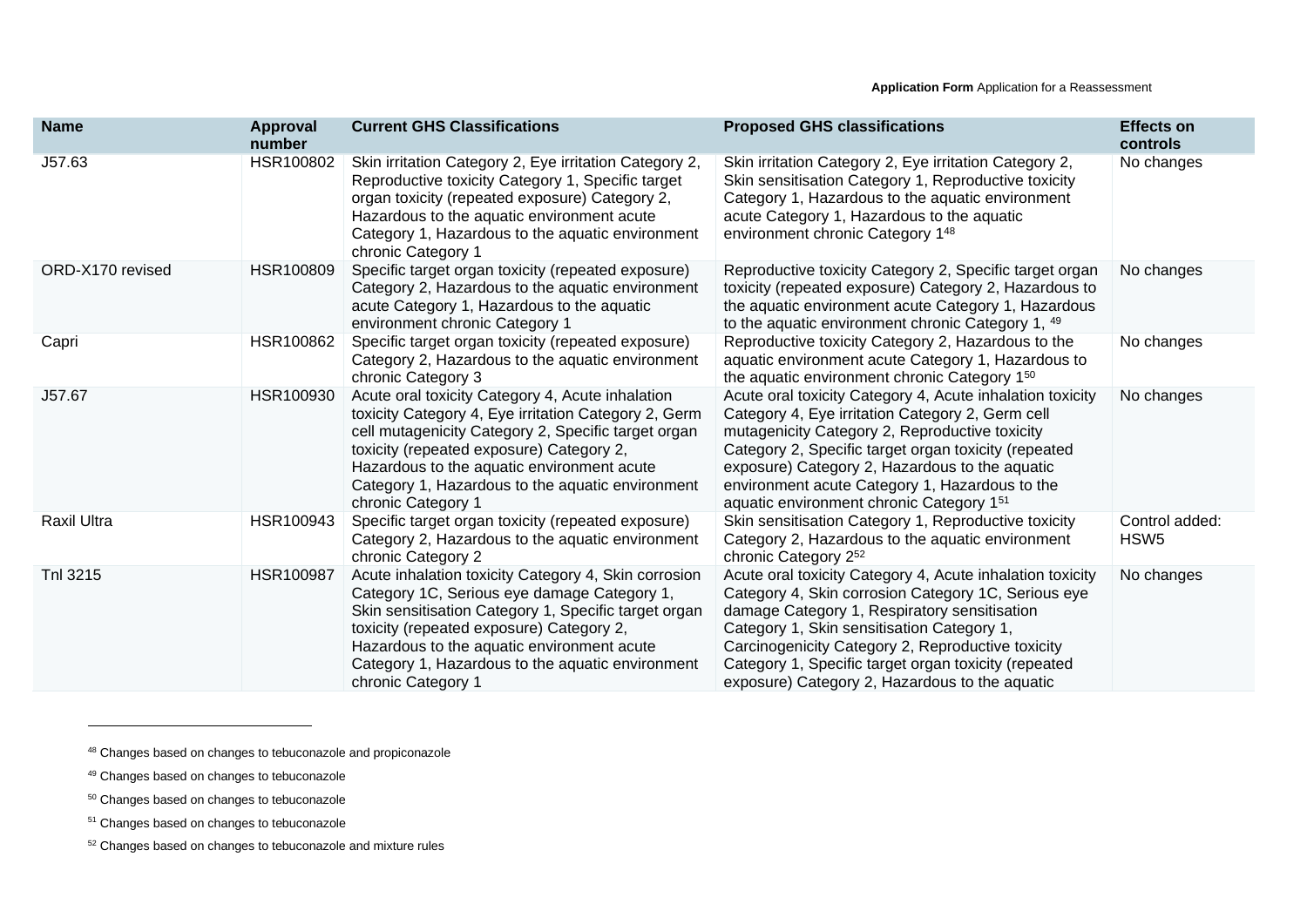| <b>Name</b>          | <b>Approval</b><br>number | <b>Current GHS Classifications</b>                                                                                                                                                                                                                                                                                                                            | <b>Proposed GHS classifications</b>                                                                                                                                                                                                                                                                                                | <b>Effects on</b><br>controls |
|----------------------|---------------------------|---------------------------------------------------------------------------------------------------------------------------------------------------------------------------------------------------------------------------------------------------------------------------------------------------------------------------------------------------------------|------------------------------------------------------------------------------------------------------------------------------------------------------------------------------------------------------------------------------------------------------------------------------------------------------------------------------------|-------------------------------|
|                      |                           |                                                                                                                                                                                                                                                                                                                                                               | environment acute Category 1, Hazardous to the<br>aquatic environment chronic Category 153                                                                                                                                                                                                                                         |                               |
| <b>Gelseal Ultra</b> | HSR101006                 | Skin irritation Category 2, Eye irritation Category 2,<br>Skin sensitisation Category 1, Reproductive toxicity<br>Category 2, Specific target organ toxicity (repeated<br>exposure) Category 2, Hazardous to terrestrial<br>vertebrates, Hazardous to the aquatic environment<br>acute Category 1, Hazardous to the aquatic<br>environment chronic Category 1 | Skin irritation Category 2, Eye irritation Category 2,<br>Skin sensitisation Category 1, Reproductive toxicity<br>Category 2, Hazardous to terrestrial vertebrates,<br>Hazardous to the aquatic environment acute Category<br>1, Hazardous to the aquatic environment chronic<br>Category 1                                        | No changes                    |
| Elito                | HSR101009                 | Specific target organ toxicity (repeated exposure)<br>Category 2, Hazardous to terrestrial vertebrates,<br>Hazardous to the aquatic environment acute<br>Category 1, Hazardous to the aquatic environment<br>chronic Category 1                                                                                                                               | Reproductive toxicity Category 2, Hazardous to<br>terrestrial vertebrates, Hazardous to the aquatic<br>environment acute Category 1, Hazardous to the<br>aquatic environment chronic Category 154                                                                                                                                  | No changes                    |
| Prozole              | HSR101041                 | Flammable liquid Category 4, Eye irritation<br>Category 2, Specific target organ toxicity (repeated<br>exposure) Category 2, Hazardous to terrestrial<br>vertebrates, Hazardous to the aquatic environment<br>acute Category 1, Hazardous to the aquatic<br>environment chronic Category 1                                                                    | Flammable liquid Category 4, Eye irritation Category 2,<br>Skin sensitisation Category 1, Reproductive toxicity<br>Category 1, Hazardous to soil organisms, Hazardous<br>to terrestrial vertebrates, Hazardous to the aquatic<br>environment acute Category 1, Hazardous to the<br>aquatic environment chronic Category 155        | No changes                    |
| ORD-X170S            | HSR101093                 | Flammable liquid Category 3, Serious eye damage<br>Category 1, Specific target organ toxicity (repeated<br>exposure) Category 2, Hazardous to the aquatic<br>environment acute Category 1, Hazardous to the<br>aquatic environment chronic Category 1                                                                                                         | Flammable liquid Category 3, Acute inhalation toxicity<br>Category 4, Serious eye damage Category 1,<br>Reproductive toxicity Category 2, Specific target organ<br>toxicity (repeated exposure) Category 2, Hazardous to<br>the aquatic environment acute Category 1, Hazardous<br>to the aquatic environment chronic Category 156 | No changes                    |
| <b>Raxil Star</b>    | HSR101132                 | Specific target organ toxicity (repeated exposure)<br>Category 2, Hazardous to the aquatic environment<br>chronic Category 2                                                                                                                                                                                                                                  | Reproductive toxicity Category 2, Specific target organ<br>toxicity (repeated exposure) Category 2, Hazardous to<br>the aquatic environment chronic Category 2, <sup>57</sup>                                                                                                                                                      | Controls added:<br>HSW7       |

- <sup>56</sup> Changes based on changes to tebuconazole and mixture rules
- <sup>57</sup> Changes based on changes to tebuconazole

<sup>53</sup> Changes based on changes to tebuconazole, propiconazole, and polymethylene polyphenylisocyanate

<sup>54</sup> Changes based on changes to tebuconazole

<sup>55</sup> Changes based on changes to propiconazole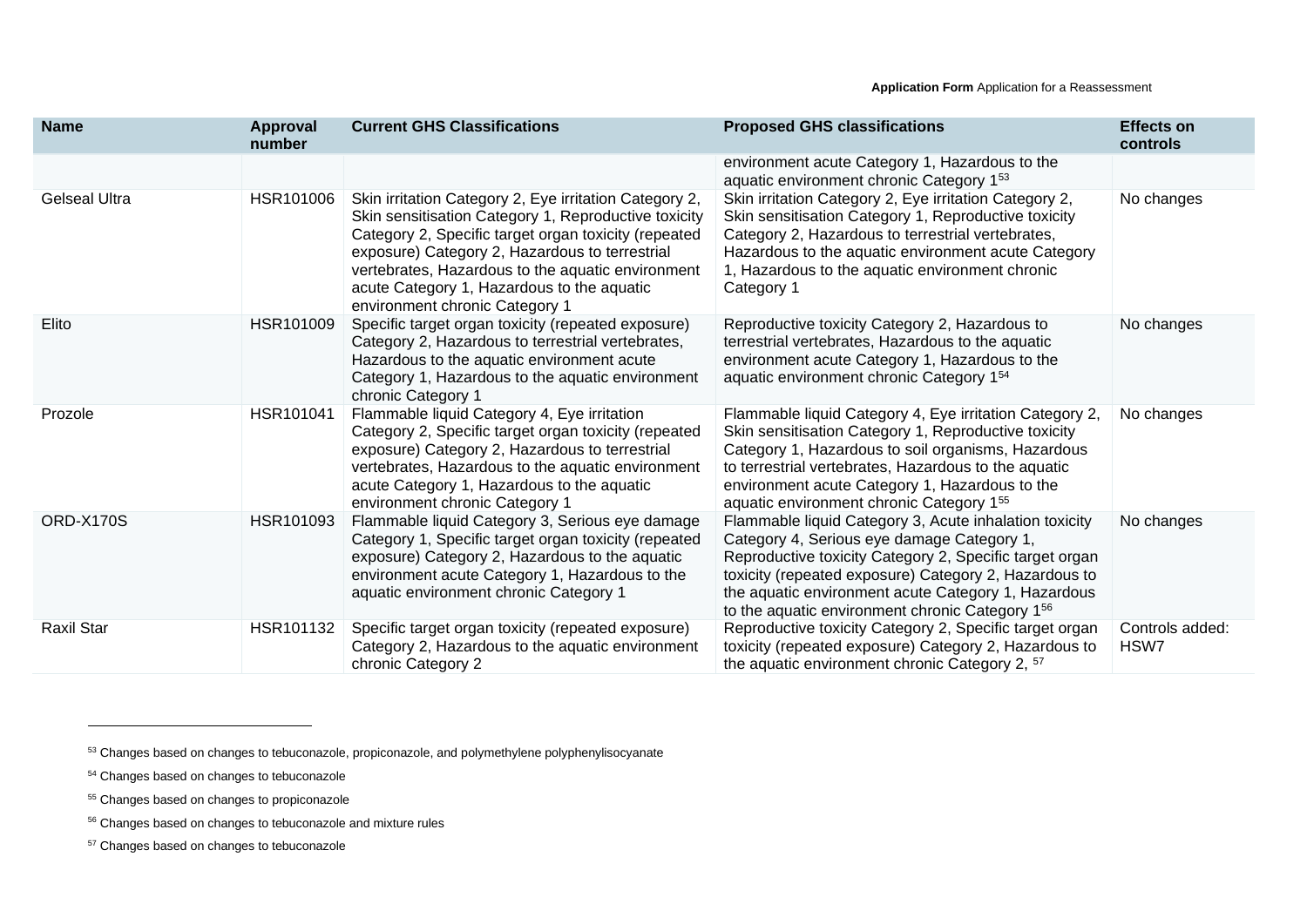| <b>Name</b>          | Approval<br>number | <b>Current GHS Classifications</b>                                                                                                                                                                                                                                                                                                                                                               | <b>Proposed GHS classifications</b>                                                                                                                                                                                                                                                                                                                                                             | <b>Effects on</b><br>controls |
|----------------------|--------------------|--------------------------------------------------------------------------------------------------------------------------------------------------------------------------------------------------------------------------------------------------------------------------------------------------------------------------------------------------------------------------------------------------|-------------------------------------------------------------------------------------------------------------------------------------------------------------------------------------------------------------------------------------------------------------------------------------------------------------------------------------------------------------------------------------------------|-------------------------------|
| Unicorn              | HSR101162          | Specific target organ toxicity (repeated exposure)<br>Category 2, Hazardous to the aquatic environment<br>chronic Category 2                                                                                                                                                                                                                                                                     | Reproductive toxicity Category 2, Hazardous to the<br>aquatic environment chronic Category 258                                                                                                                                                                                                                                                                                                  | No changes                    |
| <b>Hylite NCF</b>    | HSR101201          | Acute oral toxicity Category 4, Acute dermal toxicity<br>Category 4, Skin corrosion Category 1B, Serious<br>eye damage Category 1, Skin sensitisation<br>Category 1, Reproductive toxicity Category 2,<br>Specific target organ toxicity (repeated exposure)<br>Category 1, Hazardous to the aquatic environment<br>acute Category 1, Hazardous to the aquatic<br>environment chronic Category 1 | Acute dermal toxicity Category 4, Acute oral toxicity<br>Category 4, Skin corrosion Category 1B, Serious eye<br>damage Category 1, Skin sensitisation Category 1,<br>Reproductive toxicity Category 1, Specific target organ<br>toxicity (repeated exposure) Category 1, Hazardous to<br>the aquatic environment acute Category 1, Hazardous<br>to the aquatic environment chronic Category 159 | No changes                    |
| Soluble Copper Azole | HSR101208          | Corrosive to metals Category 1, Acute oral toxicity<br>Category 4, Skin corrosion Category 1C, Serious<br>eye damage Category 1, Reproductive toxicity<br>Category 1, Specific target organ toxicity (repeated<br>exposure) Category 2, Hazardous to the aquatic<br>environment acute Category 1, Hazardous to the<br>aquatic environment chronic Category 1                                     | Corrosive to metals Category 1, Acute oral toxicity<br>Category 4, Skin corrosion Category 1C, Serious eye<br>damage Category 1, Reproductive toxicity Category 1,<br>Specific target organ toxicity (repeated exposure)<br>Category 2, Hazardous to the aquatic environment<br>acute Category 1, Hazardous to the aquatic<br>environment chronic Category 1                                    | No changes                    |
| ORD-X46P             | HSR101272          | Flammable liquid Category 4, Acute inhalation<br>toxicity Category 4, Aspiration hazard Category 1,<br>Skin irritation Category 2, Serious eye damage<br>Category 1, Reproductive toxicity Category 2,<br>Specific target organ toxicity (repeated exposure)<br>Category 2, Hazardous to the aquatic environment<br>acute Category 1, Hazardous to the aquatic<br>environment chronic Category 1 | Flammable liquid Category 4, Acute inhalation toxicity<br>Category 4, Aspiration hazard Category 1, Skin<br>irritation Category 2, Serious eye damage Category 1,<br>Reproductive toxicity Category 2, Specific target organ<br>toxicity (repeated exposure) Category 2, Hazardous to<br>the aquatic environment acute Category 1, Hazardous<br>to the aquatic environment chronic Category 1   | No changes                    |
| ORD-X46S             | HSR101275          | Flammable liquid Category 4, Acute inhalation<br>toxicity Category 4, Aspiration hazard Category 1,<br>Skin irritation Category 2, Eye irritation Category 2,<br>Reproductive toxicity Category 2, Specific target<br>organ toxicity (repeated exposure) Category 2,<br>Hazardous to the aquatic environment acute<br>Category 1, Hazardous to the aquatic environment<br>chronic Category 1     | Flammable liquid Category 4, Acute inhalation toxicity<br>Category 4, Aspiration hazard Category 1, Skin<br>irritation Category 2, Eye irritation Category 2,<br>Reproductive toxicity Category 2, Specific target organ<br>toxicity (repeated exposure) Category 2, Hazardous to<br>the aquatic environment acute Category 1, Hazardous<br>to the aquatic environment chronic Category 1       | No changes                    |

<sup>58</sup> Changes based on changes to tebuconazole

<sup>59</sup> Changes based on changes to propiconazole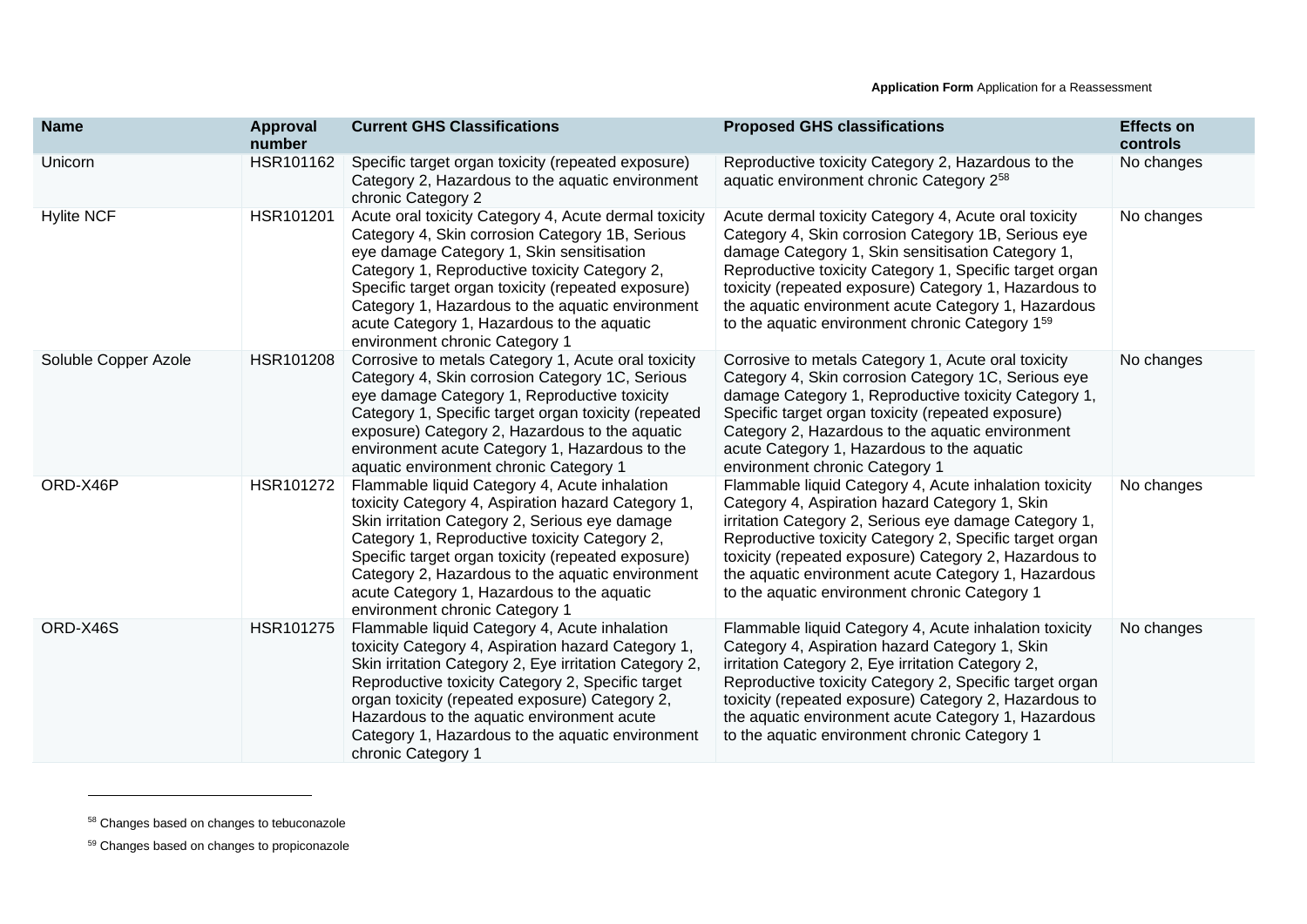| <b>Name</b>                                  | <b>Approval</b><br>number | <b>Current GHS Classifications</b>                                                                                                                                                                                                                                                                                                           | <b>Proposed GHS classifications</b>                                                                                                                                                                                                                                                                                                       | <b>Effects on</b><br>controls        |
|----------------------------------------------|---------------------------|----------------------------------------------------------------------------------------------------------------------------------------------------------------------------------------------------------------------------------------------------------------------------------------------------------------------------------------------|-------------------------------------------------------------------------------------------------------------------------------------------------------------------------------------------------------------------------------------------------------------------------------------------------------------------------------------------|--------------------------------------|
| Propistrong                                  | HSR101283                 | Aspiration hazard Category 1, Eye irritation<br>Category 2, Skin sensitisation Category 1, Specific<br>target organ toxicity (repeated exposure) Category<br>2, Hazardous to terrestrial vertebrates, Hazardous<br>to the aquatic environment acute Category 1,<br>Hazardous to the aquatic environment chronic<br>Category 1                | Aspiration hazard Category 1, Eye irritation Category<br>2, Skin sensitisation Category 1, Reproductive toxicity<br>Category 1, Hazardous to soil organisms, Hazardous<br>to terrestrial vertebrates, Hazardous to the aquatic<br>environment acute Category 1, Hazardous to the<br>aquatic environment chronic Category 160              | No changes                           |
| Kestrel                                      | HSR101293                 | Skin irritation Category 2, Eye irritation Category 2,<br>Reproductive toxicity Category 2, Specific target<br>organ toxicity (repeated exposure) Category 2,<br>Hazardous to terrestrial vertebrates, Hazardous to<br>the aquatic environment acute Category 1,<br>Hazardous to the aquatic environment chronic<br>Category 1               | Skin irritation Category 2, Eye irritation Category 2,<br>Reproductive toxicity Category 2, Specific target organ<br>toxicity (repeated exposure) Category 2, Hazardous to<br>terrestrial vertebrates, Hazardous to the aquatic<br>environment acute Category 1, Hazardous to the<br>aquatic environment chronic Category 1               | No changes                           |
| Prune Seal (new<br>formulation)              | HSR101311                 | Skin irritation Category 2, Eye irritation Category 2,<br>Respiratory sensitisation Category 1, Skin<br>sensitisation Category 1, Reproductive toxicity<br>Category 2, Specific target organ toxicity (repeated<br>exposure) Category 2, Hazardous to terrestrial<br>vertebrates, Hazardous to the aquatic environment<br>chronic Category 2 | Skin irritation Category 2, Eye irritation Category 2,<br>Respiratory sensitisation Category 1, Skin sensitisation<br>Category 1, Reproductive toxicity Category 2, Specific<br>target organ toxicity (repeated exposure) Category 2,<br>Hazardous to terrestrial vertebrates, Hazardous to the<br>aquatic environment chronic Category 2 | No changes                           |
| <b>BUZZ ULTRA 750 WG</b><br><b>FUNGICIDE</b> | HSR101335                 | Reproductive toxicity Category 2, Specific target<br>organ toxicity (repeated exposure) Category 2,<br>Hazardous to terrestrial vertebrates, Hazardous to<br>the aquatic environment acute Category 1,<br>Hazardous to the aquatic environment chronic<br>Category 1                                                                         | Reproductive toxicity Category 2, Hazardous to<br>terrestrial vertebrates, Hazardous to the aquatic<br>environment acute Category 1, Hazardous to the<br>aquatic environment chronic Category 1                                                                                                                                           | No changes                           |
| GPFC-RTU 424                                 | HSR101395                 | Hazardous to the aquatic environment chronic<br>Category 3                                                                                                                                                                                                                                                                                   | Hazardous to the aquatic environment chronic<br>Category 3                                                                                                                                                                                                                                                                                | No changes                           |
| Custodia                                     | HSR101411                 | Acute oral toxicity Category 4, Reproductive toxicity<br>Category 2, Specific target organ toxicity (repeated<br>exposure) Category 2, Hazardous to the aquatic<br>environment acute Category 2, Hazardous to the<br>aquatic environment chronic Category 2,                                                                                 | Acute oral toxicity Category 4, Reproductive toxicity<br>Category 2, Specific target organ toxicity (repeated<br>exposure) Category 2, Hazardous to the aquatic<br>environment chronic Category 261                                                                                                                                       | Controls<br>removed:<br><b>HSW15</b> |

<sup>&</sup>lt;sup>60</sup> Changes based on changes to propiconazole

<sup>&</sup>lt;sup>61</sup> Changes based on mixture rules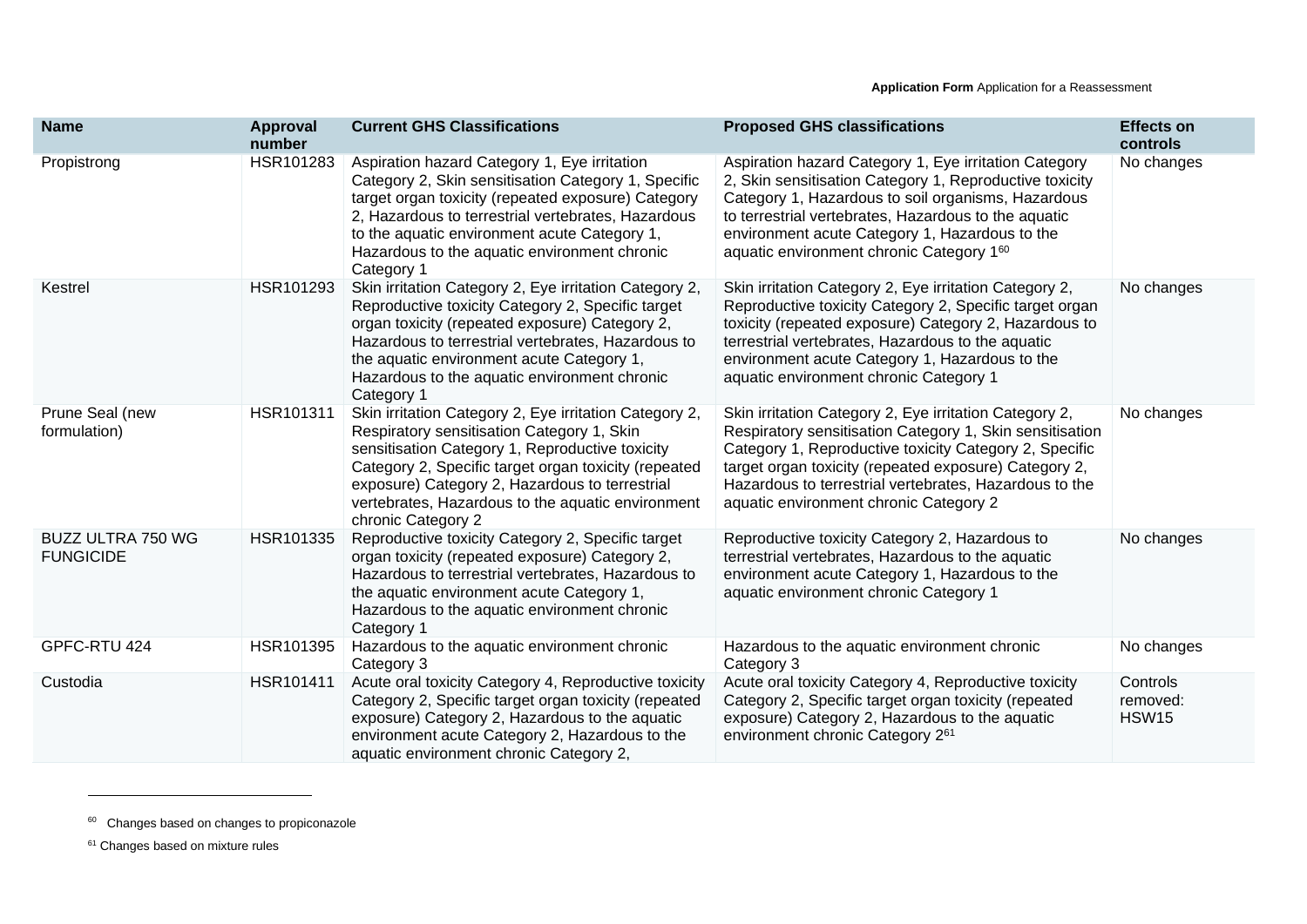| <b>Name</b>                                     | Approval<br>number | <b>Current GHS Classifications</b>                                                                                                                                                                                                                                                                                    | <b>Proposed GHS classifications</b>                                                                                                                                                                                                                                                                                                                                                  | <b>Effects on</b><br>controls |
|-------------------------------------------------|--------------------|-----------------------------------------------------------------------------------------------------------------------------------------------------------------------------------------------------------------------------------------------------------------------------------------------------------------------|--------------------------------------------------------------------------------------------------------------------------------------------------------------------------------------------------------------------------------------------------------------------------------------------------------------------------------------------------------------------------------------|-------------------------------|
| Protim Optimum                                  | HSR000006          | Flammable liquid category 3, Aspiration hazard<br>category 1, Specific target organ toxicity (repeated<br>exposure) category 2, Hazardous to the aquatic<br>environment acute category 1, Hazardous to the<br>aquatic environment chronic category 1,                                                                 | Aspiration hazard Category 1, Flammable liquid<br>Category 3, Skin sensitisation Category 1,<br>Reproductive toxicity Category 1, Specific target organ<br>toxicity (single exposure) Category 3 narcotic effects,<br>Hazardous to the aquatic environment acute Category<br>1, Hazardous to the aquatic environment chronic<br>Category 162                                         | No changes                    |
| Vacsol Azure                                    | HSR000007          | Flammable liquid category 3, Aspiration hazard<br>category 1, Specific target organ toxicity (repeated<br>exposure) category 2, Hazardous to the aquatic<br>environment acute category 1, Hazardous to the<br>aquatic environment chronic category 1,                                                                 | Aspiration hazard Category 1, Flammable liquid<br>Category 3, Skin sensitisation Category 1,<br>Reproductive toxicity Category 1, Specific target organ<br>toxicity (single exposure) Category 3 narcotic effects,<br>Hazardous to terrestrial invertebrates, Hazardous to<br>the aquatic environment acute Category 1, Hazardous<br>to the aquatic environment chronic Category 163 | No changes                    |
| TimTech AZ                                      | HSR000093          | Flammable liquid category 3, Specific target organ<br>toxicity (repeated exposure) category 2, Hazardous<br>to the aquatic environment acute category 1,<br>Hazardous to the aquatic environment chronic<br>category 1                                                                                                | Aspiration hazard Category 1, Flammable liquid<br>Category 3, Skin sensitisation Category 1,<br>Carcinogenicity Category 2, Reproductive toxicity<br>Category 1, Specific target organ toxicity (single<br>exposure) Category 3 narcotic effects, Hazardous to<br>the aquatic environment acute Category 1, Hazardous<br>to the aquatic environment chronic Category 164             | No changes                    |
| <b>Copper Naphthenate</b><br>Formulation Type 3 | HSR000128          | Flammable liquid category 3, Aspiration Hazard<br>Category 1, Skin irritation category 2, Eye irritation<br>category 2, Respiratory sensitisation category 1,<br>Skin sensitisation category 1, Hazardous to the<br>aquatic environment acute category 1, Hazardous<br>to the aquatic environment chronic category 1, | Aspiration hazard Category 1, Flammable liquid<br>Category 3, Skin irritation Category 2, Eye irritation<br>Category 2, Skin sensitisation Category 1,<br>Reproductive toxicity Category 1, Specific target organ<br>toxicity (repeated exposure) Category 2, Hazardous to<br>terrestrial invertebrates, Hazardous to the aquatic                                                    | No changes                    |

<sup>&</sup>lt;sup>62</sup> Changes based on changes to tebuconazole, propiconazole and permethrin. Changes to permethrin have been included as the active is also included in the reassessment of synthetic pyrethroid substances that is currently being prepared.

<sup>63</sup> Changes based on changes to tebuconazole, propiconazole, permethrin and mixture rules. Changes to permethrin have been included as the active is also included in the reassessment of synthetic pyrethroid substances that is currently being prepared.

<sup>&</sup>lt;sup>64</sup> Changes based on changes to tebuconazole, propiconazole and permethrin. Changes to permethrin have been included as the active is also included in the reassessment of synthetic pyrethroid substances that is currently being prepared.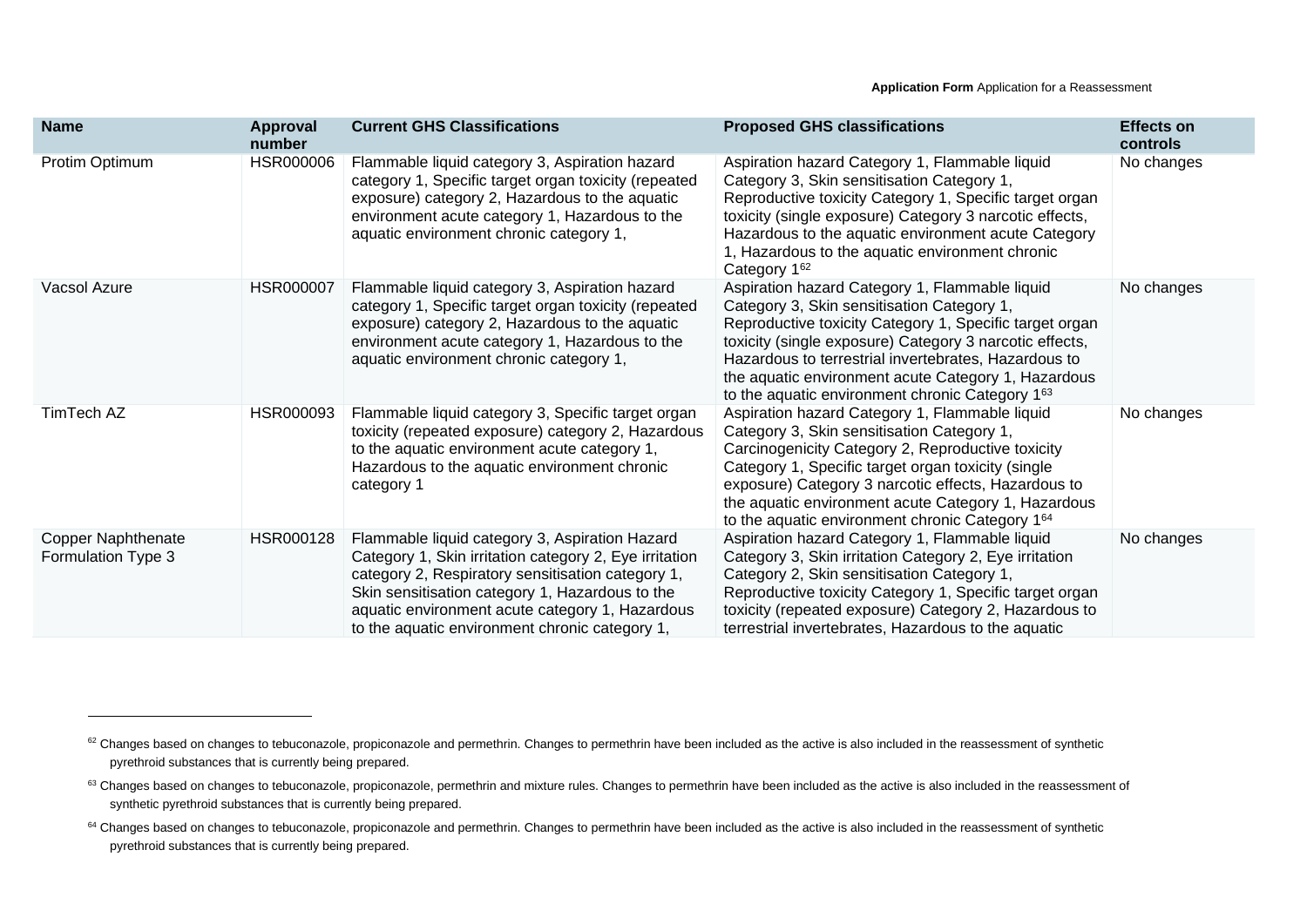| <b>Name</b>                                     | Approval<br>number | <b>Current GHS Classifications</b>                                                                                                                                                                                                                                                                                                                                                                                      | <b>Proposed GHS classifications</b>                                                                                                                                                                                                                                                                                                                                                  | <b>Effects on</b><br>controls |
|-------------------------------------------------|--------------------|-------------------------------------------------------------------------------------------------------------------------------------------------------------------------------------------------------------------------------------------------------------------------------------------------------------------------------------------------------------------------------------------------------------------------|--------------------------------------------------------------------------------------------------------------------------------------------------------------------------------------------------------------------------------------------------------------------------------------------------------------------------------------------------------------------------------------|-------------------------------|
|                                                 |                    |                                                                                                                                                                                                                                                                                                                                                                                                                         | environment acute Category 1, Hazardous to the<br>aquatic environment chronic Category 165                                                                                                                                                                                                                                                                                           |                               |
| <b>Copper Naphthenate</b><br>Formulation Type 4 | HSR000129          | Flammable liquid category 4, Aspiration Hazard<br>Category 1, Skin irritation category 2, Eye irritation<br>category 2, Respiratory sensitisation category 1,<br>Skin sensitisation category 1, Hazardous to the<br>aquatic environment acute category 1, Hazardous<br>to the aquatic environment chronic category 1,                                                                                                   | Aspiration hazard Category 1, Flammable liquid<br>Category 4, Skin irritation Category 2, Eye irritation<br>Category 2, Skin sensitisation Category 1,<br>Reproductive toxicity Category 1, Specific target organ<br>toxicity (repeated exposure) Category 1, Hazardous to<br>the aquatic environment acute Category 1, Hazardous<br>to the aquatic environment chronic Category 166 | No changes                    |
| TimTech AZUS                                    | HSR000132          | Flammable liquid category 3, Aspiration Hazard<br>Category 1, Respiratory sensitisation category 1,<br>Skin sensitisation category 1, Specific target organ<br>toxicity (repeated exposure) category 2, Hazardous<br>to the aquatic environment acute category 1,<br>Hazardous to the aquatic environment chronic<br>category 1,                                                                                        | Aspiration hazard Category 1, Flammable liquid<br>Category 3, Skin sensitisation Category 1,<br>Reproductive toxicity Category 1, Specific target organ<br>toxicity (single exposure) Category 3 narcotic effects,<br>Hazardous to the aquatic environment acute Category<br>1, Hazardous to the aquatic environment chronic<br>Category 167                                         | No changes                    |
| J57.10A                                         | HSR000945          | Flammable liquid category 3, Aspiration hazard<br>category 1, Respiratory sensitisation category 1,<br>Skin sensitisation category 1, Specific target organ<br>toxicity (repeated exposure) category 2, Specific<br>target organ toxicity (single exposure) category 3<br>respiratory irritation, Hazardous to the aquatic<br>environment acute category 1, Hazardous to the<br>aquatic environment chronic category 1, | Aspiration hazard Category 1, Flammable liquid<br>Category 3, Eye irritation Category 2, Skin<br>sensitisation Category 1, Reproductive toxicity<br>Category 1, Specific target organ toxicity (single<br>exposure) Category 3 narcotic effects, Hazardous to<br>the aquatic environment acute Category 1, Hazardous<br>to the aquatic environment chronic Category 168              | Controls<br>removed:<br>HPC4C |
| J57.10B                                         | <b>HSR000955</b>   | Flammable liquid category 3, Aspiration hazard<br>category 1, Respiratory sensitisation category 1,<br>Skin sensitisation category 1, Specific target organ<br>toxicity (repeated exposure) category 2, Hazardous                                                                                                                                                                                                       | Aspiration hazard Category 1, Flammable liquid<br>Category 3, Eye irritation Category 2, Skin<br>sensitisation Category 1, Reproductive toxicity<br>Category 1, Specific target organ toxicity (single                                                                                                                                                                               | Controls<br>removed:<br>HPC4C |

<sup>&</sup>lt;sup>65</sup> Changes based on changes to tebuconazole and permethrin. Changes to permethrin have been included as the active is also included in the reassessment of synthetic pyrethroid substances that is currently being prepared.

<sup>&</sup>lt;sup>66</sup> Changes based on changes to tebuconazole and permethrin. Changes to permethrin have been included as the active is also included in the reassessment of synthetic pyrethroid substances that is currently being prepared.

<sup>&</sup>lt;sup>67</sup> Changes based on changes to tebuconazole, propiconazole, permethrin and mixture rules. Changes to permethrin have been included as the active is also included in the reassessment of synthetic pyrethroid substances that is currently being prepared.

<sup>&</sup>lt;sup>68</sup> Changes based on changes to tebuconazole, propiconazole, permethrin and mixture rules. Changes to permethrin have been included as the active is also included in the reassessment of synthetic pyrethroid substances that is currently being prepared.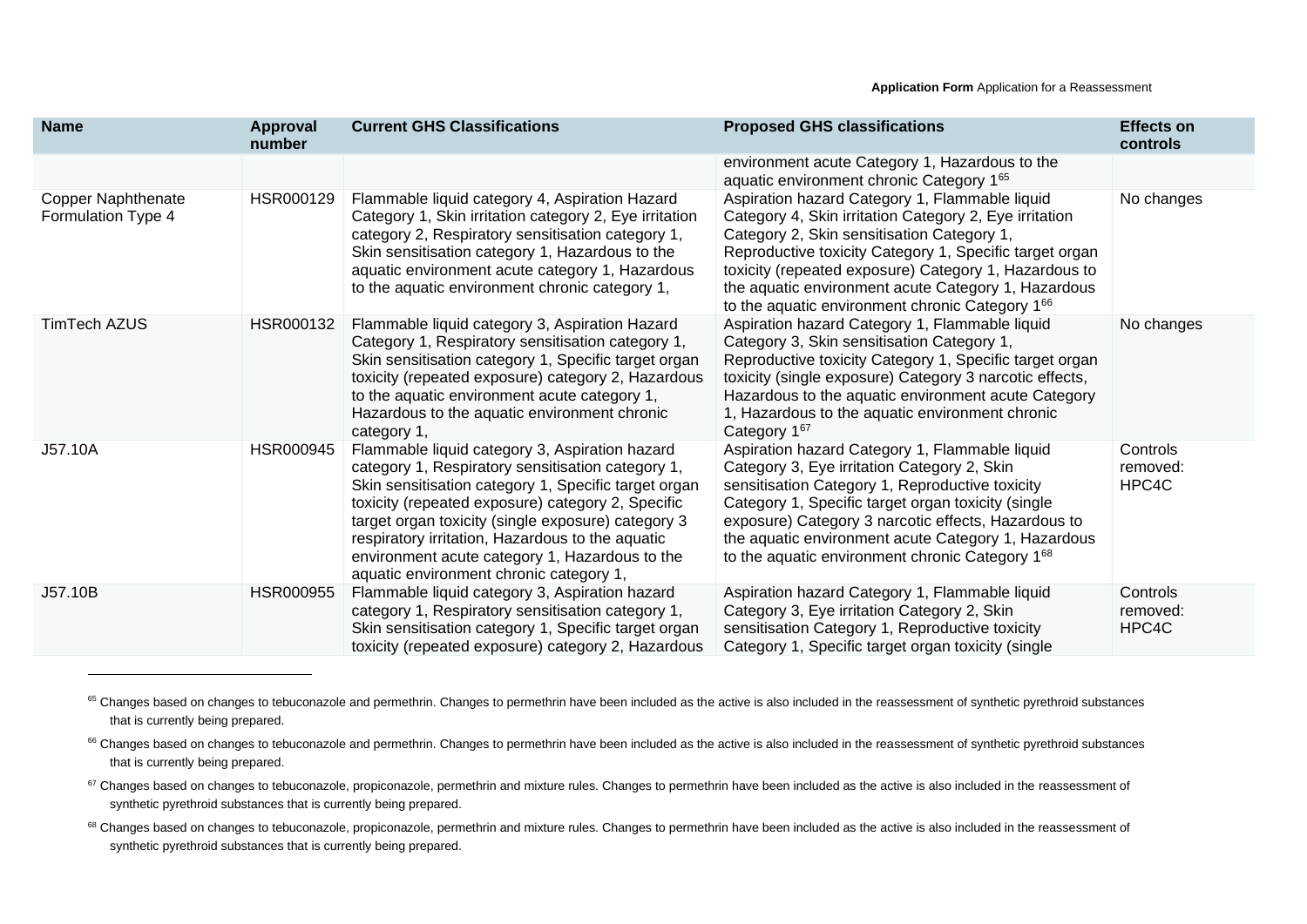| <b>Name</b>        | <b>Approval</b><br>number | <b>Current GHS Classifications</b>                                                                                                                                                                                                                                                                                                                          | <b>Proposed GHS classifications</b>                                                                                                                                                                                                                                                                                                                                     | <b>Effects on</b><br>controls |
|--------------------|---------------------------|-------------------------------------------------------------------------------------------------------------------------------------------------------------------------------------------------------------------------------------------------------------------------------------------------------------------------------------------------------------|-------------------------------------------------------------------------------------------------------------------------------------------------------------------------------------------------------------------------------------------------------------------------------------------------------------------------------------------------------------------------|-------------------------------|
|                    |                           | to the aquatic environment acute category 1,<br>Hazardous to the aquatic environment chronic<br>category 1,                                                                                                                                                                                                                                                 | exposure) Category 3 narcotic effects, Hazardous to<br>the aquatic environment acute Category 1, Hazardous<br>to the aquatic environment chronic Category 169                                                                                                                                                                                                           |                               |
| J57.10C            | HSR000974                 | Flammable liquid category 3, Aspiration hazard<br>category 1, Respiratory sensitisation category 1,<br>Skin sensitisation category 1, Specific target organ<br>toxicity (repeated exposure) category 2, Hazardous<br>to the aquatic environment acute category 1,<br>Hazardous to the aquatic environment chronic<br>category 1,                            | Aspiration hazard Category 1, Flammable liquid<br>Category 3, Skin sensitisation Category 1,<br>Reproductive toxicity Category 1, Specific target organ<br>toxicity (single exposure) Category 3 narcotic effects,<br>Hazardous to the aquatic environment acute Category<br>1, Hazardous to the aquatic environment chronic<br>Category 170                            | Controls<br>removed:<br>HPC4C |
| Taratek 1995       | HSR001762                 | Flammable liquid category 4, Eye irritation category<br>2, Respiratory sensitisation category 1, Skin<br>sensitisation category 1, Specific target organ<br>toxicity (repeated exposure) category 2, Hazardous<br>to the aquatic environment acute category 1,<br>Hazardous to the aquatic environment chronic<br>category 1,                               | Flammable liquid Category 4, Eye irritation Category 2,<br>Skin sensitisation Category 1, Reproductive toxicity<br>Category 1, Specific target organ toxicity (repeated<br>exposure) Category 2, Hazardous to the aquatic<br>environment acute Category 1, Hazardous to the<br>aquatic environment chronic Category 171                                                 | Controls<br>removed:<br>HPC4C |
| Protim Optimum II  | HSR002441                 | Flammable liquid category 3, Aspiration hazard<br>category 1, Eye irritation category 2, Respiratory<br>sensitisation category 1, Skin sensitisation category<br>1, Specific target organ toxicity (repeated<br>exposure) category 2, Hazardous to the aquatic<br>environment acute category 1, Hazardous to the<br>aquatic environment chronic category 1, | Aspiration hazard Category 1, Flammable liquid<br>Category 3, Eye irritation Category 2, Skin<br>sensitisation Category 1, Reproductive toxicity<br>Category 1, Specific target organ toxicity (single<br>exposure) Category 3 narcotic effects, Hazardous to<br>the aquatic environment acute Category 1, Hazardous<br>to the aquatic environment chronic Category 172 | Controls<br>removed:<br>HPC4C |
| Protim Optimum III | HSR002442                 | Flammable liquid category 3, Aspiration hazard<br>category 1, Eye irritation category 2, Respiratory<br>sensitisation category 1, Skin sensitisation category<br>1, Specific target organ toxicity (repeated                                                                                                                                                | Aspiration hazard Category 1, Flammable liquid<br>Category 3, Serious eye damage Category 1, Skin<br>sensitisation Category 1, Reproductive toxicity<br>Category 1, Specific target organ toxicity (single                                                                                                                                                              | Controls<br>removed:<br>HPC4C |

<sup>&</sup>lt;sup>69</sup> Changes based on changes to tebuconazole, propiconazole, permethrin and mixture rules. Changes to permethrin have been included as the active is also included in the reassessment of synthetic pyrethroid substances that is currently being prepared.

<sup>70</sup> Changes based on changes to tebuconazole, propiconazole, permethrin and mixture rules. Changes to permethrin have been included as the active is also included in the reassessment of synthetic pyrethroid substances that is currently being prepared.

<sup>&</sup>lt;sup>71</sup> Changes based on changes to tebuconazole, propiconazole and permethrin. Changes to permethrin have been included as the active is also included in the reassessment of synthetic pyrethroid substances that is currently being prepared.

<sup>72</sup> Changes based on changes to tebuconazole, propiconazole, permethrin and mixture rules. Changes to permethrin have been included as the active is also included in the reassessment of synthetic pyrethroid substances that is currently being prepared.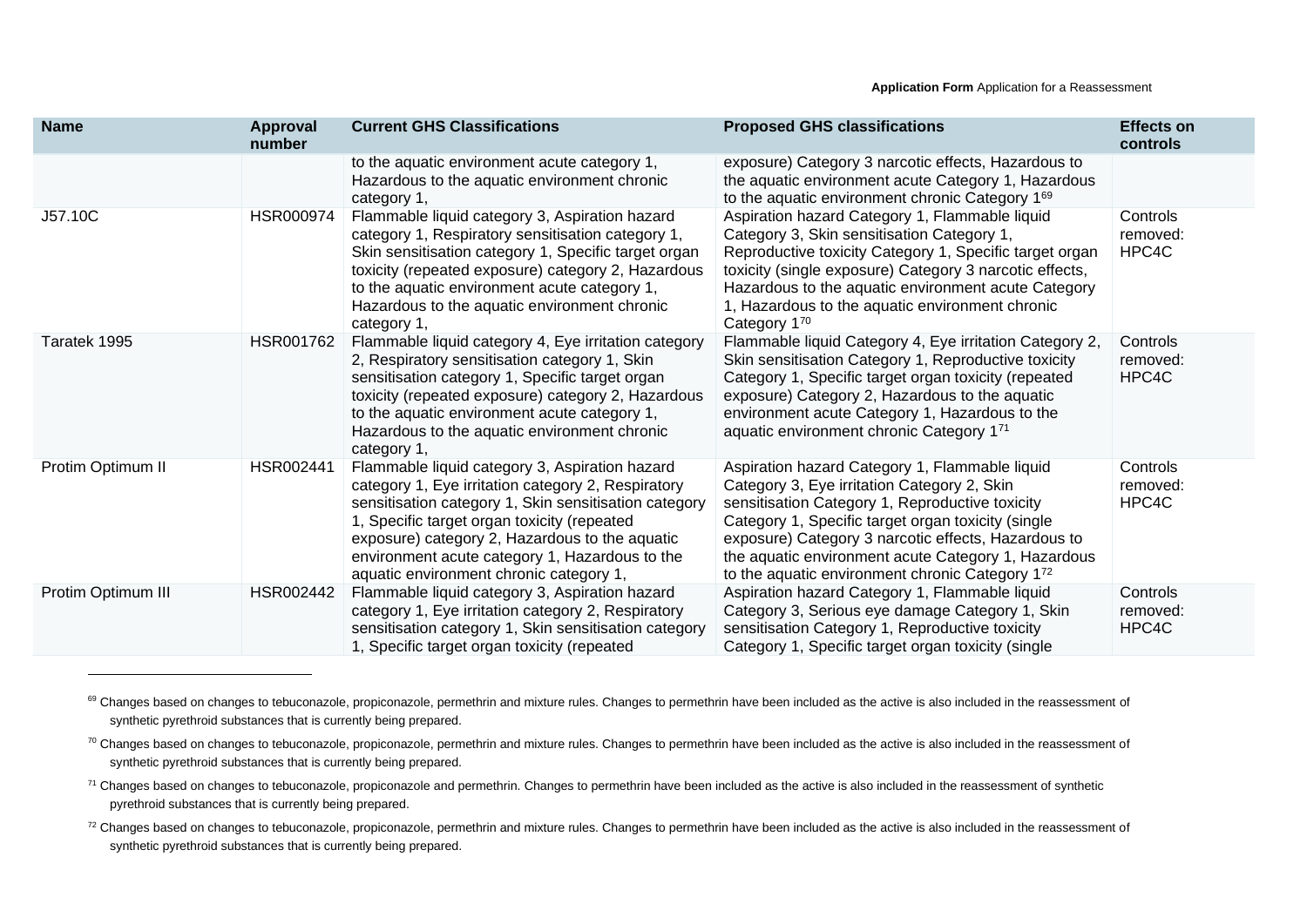| <b>Name</b>    | Approval<br>number | <b>Current GHS Classifications</b>                                                                                                                                                                                                                                                                                                                                                                                                  | <b>Proposed GHS classifications</b>                                                                                                                                                                                                                                                                                                                                                                                               | <b>Effects on</b><br>controls                     |
|----------------|--------------------|-------------------------------------------------------------------------------------------------------------------------------------------------------------------------------------------------------------------------------------------------------------------------------------------------------------------------------------------------------------------------------------------------------------------------------------|-----------------------------------------------------------------------------------------------------------------------------------------------------------------------------------------------------------------------------------------------------------------------------------------------------------------------------------------------------------------------------------------------------------------------------------|---------------------------------------------------|
|                |                    | exposure) category 2, Hazardous to the aquatic<br>environment acute category 1, Hazardous to the<br>aquatic environment chronic category 1,                                                                                                                                                                                                                                                                                         | exposure) Category 3 narcotic effects, Hazardous to<br>the aquatic environment acute Category 1, Hazardous<br>to the aquatic environment chronic Category $1^{73}$                                                                                                                                                                                                                                                                |                                                   |
| J57.23I        | <b>HSR007648</b>   | Flammable liquid category 3, Acute oral toxicity<br>category 4, Acute dermal toxicity category 3,<br>Aspiration hazard category 1, Eye irritation<br>category 2, Respiratory sensitisation category 1,<br>Skin sensitisation category 1, Specific target organ<br>toxicity (repeated exposure) category 2, Hazardous<br>to the aquatic environment acute category 1,<br>Hazardous to the aquatic environment chronic<br>category 1, | Aspiration hazard Category 1, Flammable liquid<br>Category 3, Acute oral toxicity Category 4, Acute<br>inhalation toxicity Category 4, Eye irritation Category 2,<br>Skin sensitisation Category 1, Reproductive toxicity<br>Category 1, Specific target organ toxicity (repeated<br>exposure) Category 2, Hazardous to the aquatic<br>environment acute Category 1, Hazardous to the<br>aquatic environment chronic Category 174 | Controls<br>removed:<br>HPC <sub>2</sub><br>HPC4C |
| J57.23K        | <b>HSR007650</b>   | Flammable liquid category 3, Acute oral toxicity<br>category 4, Acute dermal toxicity category 3,<br>Aspiration hazard category 1, Eye irritation<br>category 2, Respiratory sensitisation category 1,<br>Skin sensitisation category 1, Specific target organ<br>toxicity (repeated exposure) category 2, Hazardous<br>to the aquatic environment acute category 1,<br>Hazardous to the aquatic environment chronic<br>category 1, | Aspiration hazard Category 1, Flammable liquid<br>Category 3, Acute oral toxicity Category 4, Acute<br>inhalation toxicity Category 4, Eye irritation Category 2,<br>Skin sensitisation Category 1, Reproductive toxicity<br>Category 1, Specific target organ toxicity (repeated<br>exposure) Category 2, Hazardous to the aquatic<br>environment acute Category 1, Hazardous to the<br>aquatic environment chronic Category 175 | Controls<br>removed:<br>HPC <sub>2</sub><br>HPC4C |
| Wocosen ME-3WP | HSR007772          | Eye irritation category 2, Respiratory sensitisation<br>category 1, Skin sensitisation category 1, Specific<br>target organ toxicity (repeated exposure) category<br>2, Hazardous to the aquatic environment acute<br>category 1, Hazardous to the aquatic environment<br>chronic category 1,                                                                                                                                       | Eye irritation Category 2, Skin sensitisation Category<br>1, Reproductive toxicity Category 1, Specific target<br>organ toxicity (repeated exposure) Category 2,<br>Hazardous to the aquatic environment acute Category<br>1, Hazardous to the aquatic environment chronic<br>Category 176                                                                                                                                        | Controls<br>removed:<br>HPC4C                     |

<sup>&</sup>lt;sup>73</sup> Changes based on changes to tebuconazole, propiconazole, permethrin and mixture rules. Changes to permethrin have been included as the active is also included in the reassessment of synthetic pyrethroid substances that is currently being prepared.

<sup>74</sup> Changes based on changes to tebuconazole, propiconazole, permethrin and mixture rules. Changes to permethrin have been included as the active is also included in the reassessment of synthetic pyrethroid substances that is currently being prepared.

<sup>&</sup>lt;sup>75</sup> Changes based on changes to tebuconazole, propiconazole, permethrin and mixture rules. Changes to permethrin have been included as the active is also included in the reassessment of synthetic pyrethroid substances that is currently being prepared.

<sup>&</sup>lt;sup>76</sup> Changes based on changes to tebuconazole, propiconazole and permethrin. Changes to permethrin have been included as the active is also included in the reassessment of synthetic pyrethroid substances that is currently being prepared.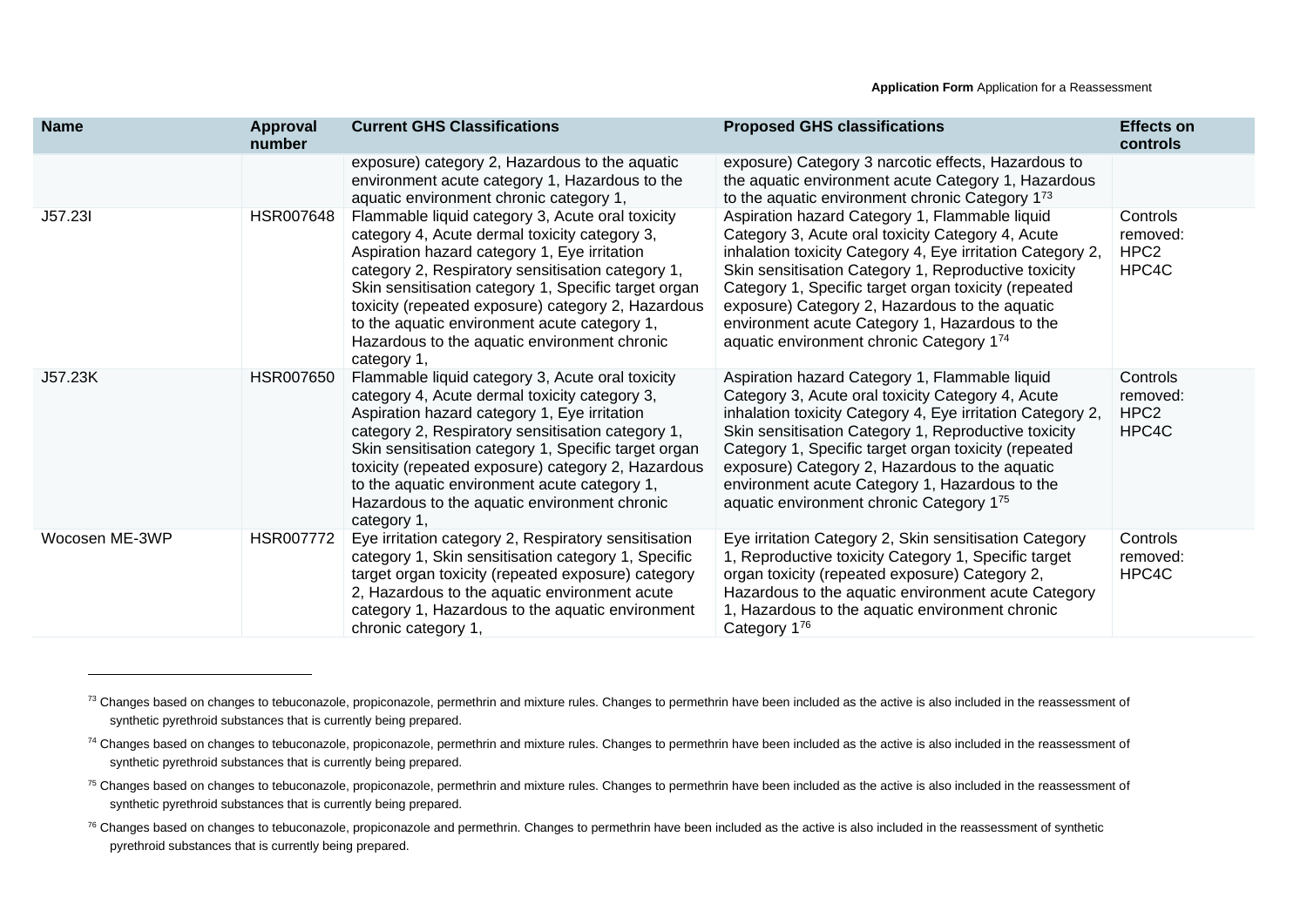| <b>Name</b>                      | Approval<br>number | <b>Current GHS Classifications</b>                                                                                                                                                                                                                                                                                                                            | <b>Proposed GHS classifications</b>                                                                                                                                                                                                                        | <b>Effects on</b><br>controls |
|----------------------------------|--------------------|---------------------------------------------------------------------------------------------------------------------------------------------------------------------------------------------------------------------------------------------------------------------------------------------------------------------------------------------------------------|------------------------------------------------------------------------------------------------------------------------------------------------------------------------------------------------------------------------------------------------------------|-------------------------------|
| Protim Aquazole<br>Concentrate   | <b>HSR007777</b>   | Flammable liquid category 4, Eye irritation category<br>2, Respiratory sensitisation category 1, Skin<br>sensitisation category 1, Specific target organ<br>toxicity (repeated exposure) category 2, Hazardous<br>to the aquatic environment acute category 1,<br>Hazardous to the aquatic environment chronic<br>category 2,                                 | Flammable liquid Category 4, Eye irritation Category 2,<br>Skin sensitisation Category 1, Reproductive toxicity<br>Category 1, Hazardous to the aquatic environment<br>acute Category 1, Hazardous to the aquatic<br>environment chronic Category 177      | Controls<br>removed:<br>HPC4C |
| PROTIM Aquazole Ready-<br>to-use | HSR007778          | Eye irritation category 2, Respiratory sensitisation<br>category 1, Skin sensitisation category 1,<br>Hazardous to the aquatic environment acute<br>category 1, Hazardous to the aquatic environment<br>chronic category 1,                                                                                                                                   | Eye irritation Category 2, Skin sensitisation Category<br>1, Reproductive toxicity Category 1, Hazardous to the<br>aquatic environment acute Category 1, Hazardous to<br>the aquatic environment chronic Category 178                                      | Controls<br>removed:<br>HPC4C |
| <b>TNL2436</b>                   | <b>HSR007948</b>   | Flammable liquid category 4, Acute oral toxicity<br>category 4, Eye irritation category 2, Respiratory<br>sensitisation category 1, Skin sensitisation category<br>1, Specific target organ toxicity (repeated<br>exposure) category 2, Hazardous to the aquatic<br>environment acute category 1, Hazardous to the<br>aquatic environment chronic category 1, | Flammable liquid Category 4, Acute oral toxicity<br>Category 4, Skin sensitisation Category 1,<br>Reproductive toxicity Category 1, Hazardous to the<br>aquatic environment acute Category 1, Hazardous to<br>the aquatic environment chronic Category 179 | Controls<br>removed:<br>HPC4C |
| IV 64 WB Timber<br>Concentrate   | HSR100111          | Skin irritation category 2, Eye irritation category 2,<br>Respiratory sensitisation category 1, Skin<br>sensitisation category 1, Specific target organ<br>toxicity (repeated exposure) category 2, Hazardous<br>to the aquatic environment acute category 1,<br>Hazardous to the aquatic environment chronic<br>category 1,                                  | Skin irritation Category 2, Serious eye damage<br>Category 1, Skin sensitisation Category 1,<br>Reproductive toxicity Category 1, Hazardous to the<br>aquatic environment acute Category 1, Hazardous to<br>the aquatic environment chronic Category 180   | Controls<br>removed:<br>HPC4C |
| Premix B                         | HSR100274          | Flammable liquid category 3, Acute oral toxicity<br>category 4, Skin irritation category 2, Serious eye                                                                                                                                                                                                                                                       | Flammable liquid Category 3, Acute oral toxicity<br>Category 4, Skin irritation Category 2, Serious eye                                                                                                                                                    | Controls<br>removed:          |

<sup>77</sup> Changes based on changes to tebuconazole, propiconazole, permethrin and mixture rules. Changes to permethrin have been included as the active is also included in the reassessment of synthetic pyrethroid substances that is currently being prepared.

<sup>78</sup> Changes based on changes to tebuconazole, propiconazole and permethrin. Changes to permethrin have been included as the active is also included in the reassessment of synthetic pyrethroid substances that is currently being prepared.

<sup>79</sup> Changes based on changes to tebuconazole, propiconazole and permethrin. Changes to permethrin have been included as the active is also included in the reassessment of synthetic pyrethroid substances that is currently being prepared.

<sup>80</sup> Changes based on changes to tebuconazole, propiconazole and permethrin. Changes to permethrin have been included as the active is also included in the reassessment of synthetic pyrethroid substances that is currently being prepared.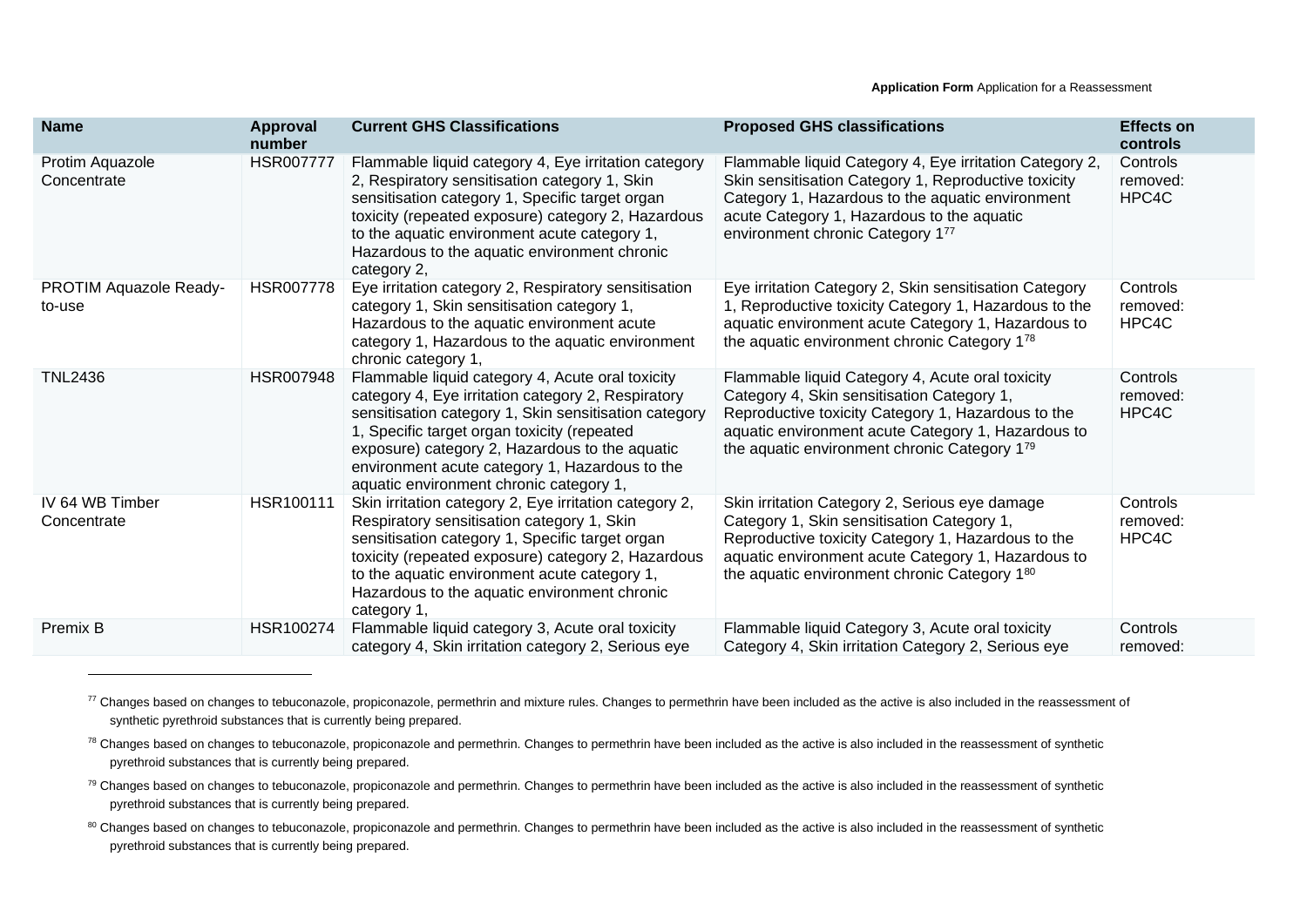| <b>Name</b>      | Approval<br>number | <b>Current GHS Classifications</b>                                                                                                                                                                                                                                                                                                                                                                                                  | <b>Proposed GHS classifications</b>                                                                                                                                                                                                                                                                                                 | <b>Effects on</b><br>controls                     |
|------------------|--------------------|-------------------------------------------------------------------------------------------------------------------------------------------------------------------------------------------------------------------------------------------------------------------------------------------------------------------------------------------------------------------------------------------------------------------------------------|-------------------------------------------------------------------------------------------------------------------------------------------------------------------------------------------------------------------------------------------------------------------------------------------------------------------------------------|---------------------------------------------------|
|                  |                    | damage category 1, Respiratory sensitisation<br>category 1, Skin sensitisation category 1, Specific<br>target organ toxicity (repeated exposure) category<br>2, Hazardous to the aquatic environment acute<br>category 1, Hazardous to the aquatic environment<br>chronic category 1,                                                                                                                                               | damage Category 1, Skin sensitisation Category 1,<br>Reproductive toxicity Category 1, Hazardous to the<br>aquatic environment acute Category 1, Hazardous to<br>the aquatic environment chronic Category 181                                                                                                                       | HPC4C                                             |
| <b>Premix BR</b> | HSR100275          | Flammable liquid category 3, Acute oral toxicity<br>category 4, Skin irritation category 2, Serious eye<br>damage category 1, Respiratory sensitisation<br>category 1, Skin sensitisation category 1, Specific<br>target organ toxicity (repeated exposure) category<br>2, Hazardous to the aquatic environment acute<br>category 1, Hazardous to the aquatic environment<br>chronic category 1,                                    | Flammable liquid Category 3, Acute oral toxicity<br>Category 4, Skin irritation Category 2, Serious eye<br>damage Category 1, Skin sensitisation Category 1,<br>Reproductive toxicity Category 1, Hazardous to the<br>aquatic environment acute Category 1, Hazardous to<br>the aquatic environment chronic Category 182            | Controls<br>removed:<br>HPC4C                     |
| J57.41           | HSR100280          | Eye irritation category 2, Respiratory sensitisation<br>category 1, Skin sensitisation category 1,<br>Reproductive toxicity category 2, Specific target<br>organ toxicity (repeated exposure) category 1,<br>Hazardous to the aquatic environment acute<br>category 1, Hazardous to the aquatic environment<br>chronic category 1,                                                                                                  | Eye irritation Category 2, Skin sensitisation Category<br>1, Reproductive toxicity Category 1, Specific target<br>organ toxicity (repeated exposure) Category 1,<br>Hazardous to the aquatic environment acute Category<br>1, Hazardous to the aquatic environment chronic<br>Category 183                                          | No change                                         |
| J57.47           | HSR100405          | Flammable liquid category 4, Acute oral toxicity<br>category 4, Acute dermal toxicity category 3,<br>Aspiration hazard Category 1, Eye irritation<br>category 2, Respiratory sensitisation category 1,<br>Skin sensitisation category 1, Specific target organ<br>toxicity (repeated exposure) category 2, Hazardous<br>to the aquatic environment acute category 1,<br>Hazardous to the aquatic environment chronic<br>category 1, | Aspiration hazard Category 1, Flammable liquid<br>Category 4, Acute oral toxicity Category 4, Acute<br>inhalation toxicity Category 4, Eye irritation Category 2,<br>Skin sensitisation Category 1, Reproductive toxicity<br>Category 1, Specific target organ toxicity (repeated<br>exposure) Category 2, Hazardous to the aquatic | Controls<br>removed:<br>HPC <sub>2</sub><br>HPC4C |

<sup>81</sup> Changes based on changes to tebuconazole, propiconazole and permethrin. Changes to permethrin have been included as the active is also included in the reassessment of synthetic pyrethroid substances that is currently being prepared.

<sup>&</sup>lt;sup>82</sup> Changes based on changes to tebuconazole, propiconazole and permethrin. Changes to permethrin have been included as the active is also included in the reassessment of synthetic pyrethroid substances that is currently being prepared.

<sup>83</sup> Changes based on changes to tebuconazole, propiconazole and permethrin. Changes to permethrin have been included as the active is also included in the reassessment of synthetic pyrethroid substances that is currently being prepared.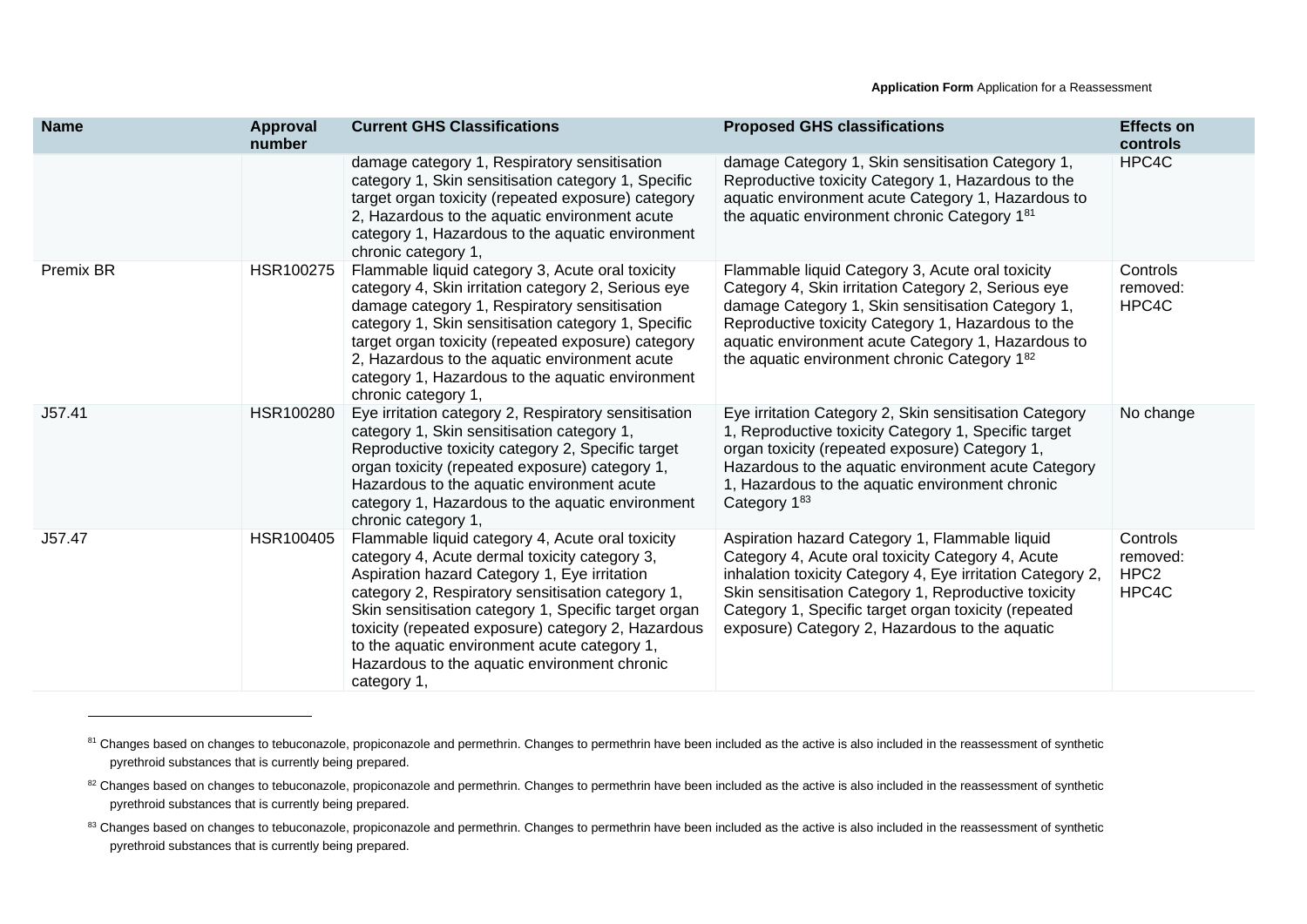| <b>Name</b>         | Approval<br>number | <b>Current GHS Classifications</b>                                                                                                                                                                                                                                                                                                                                                                                                      | <b>Proposed GHS classifications</b>                                                                                                                                                                                                                                                                                                                                                                                                          | <b>Effects on</b><br>controls |
|---------------------|--------------------|-----------------------------------------------------------------------------------------------------------------------------------------------------------------------------------------------------------------------------------------------------------------------------------------------------------------------------------------------------------------------------------------------------------------------------------------|----------------------------------------------------------------------------------------------------------------------------------------------------------------------------------------------------------------------------------------------------------------------------------------------------------------------------------------------------------------------------------------------------------------------------------------------|-------------------------------|
|                     |                    |                                                                                                                                                                                                                                                                                                                                                                                                                                         | environment acute Category 1, Hazardous to the<br>aquatic environment chronic Category 184                                                                                                                                                                                                                                                                                                                                                   |                               |
| J57.52              | HSR100482          | Skin irritation category 2, Eye irritation category 2,<br>Respiratory sensitisation category 1, Skin<br>sensitisation category 1, Reproductive toxicity<br>category 2, Specific target organ toxicity (repeated<br>exposure) category 1, Hazardous to the aquatic<br>environment acute category 1, Hazardous to the<br>aquatic environment chronic category 1,                                                                          | Skin irritation Category 2, Eye irritation Category 2,<br>Skin sensitisation Category 1, Reproductive toxicity<br>Category 1, Specific target organ toxicity (repeated<br>exposure) Category 1, Hazardous to the aquatic<br>environment acute Category 1, Hazardous to the<br>aquatic environment chronic Category 185                                                                                                                       | No change                     |
| J57.48A Concentrate | HSR100503          | Flammable liquid category 4, Acute oral toxicity<br>category 4, Acute inhalation toxicity category 4,<br>Aspiration hazard category 1, Eye irritation<br>category 2, Respiratory sensitisation category 1,<br>Skin sensitisation category 1, Specific target organ<br>toxicity (repeated exposure) category 2, Hazardous<br>to the aquatic environment acute category 1,<br>Hazardous to the aquatic environment chronic<br>category 1, | Aspiration hazard Category 1, Flammable liquid<br>Category 4, Acute oral toxicity Category 4, Acute<br>inhalation toxicity Category 4, Serious eye damage<br>Category 1, Skin sensitisation Category 1,<br>Reproductive toxicity Category 1, Specific target organ<br>toxicity (repeated exposure) Category 1, Hazardous to<br>the aquatic environment acute Category 1, Hazardous<br>to the aquatic environment chronic Category 186        | Controls<br>removed:<br>HPC4C |
| <b>J57.48B-RTU</b>  | HSR100504          | Flammable liquid category 3, Aspiration hazard<br>category 1, Respiratory sensitisation category 1,<br>Skin sensitisation category 1, Specific target organ<br>toxicity (repeated exposure) category 2, Hazardous<br>to the aquatic environment acute category 1,<br>Hazardous to the aquatic environment chronic<br>category 1,                                                                                                        | Aspiration hazard Category 1, Flammable liquid<br>Category 3, Eye irritation Category 2, Skin<br>sensitisation Category 1, Reproductive toxicity<br>Category 1, Specific target organ toxicity (repeated<br>exposure) Category 2, Specific target organ toxicity<br>(single exposure) Category 3 narcotic effects,<br>Hazardous to the aquatic environment acute Category<br>1, Hazardous to the aquatic environment chronic<br>Category 187 | Controls<br>removed:<br>HPC4C |

<sup>84</sup> Changes based on changes to tebuconazole, propiconazole and permethrin. Changes to permethrin have been included as the active is also included in the reassessment of synthetic pyrethroid substances that is currently being prepared.

<sup>85</sup> Changes based on changes to propiconazole

<sup>86</sup> Changes based on changes to tebuconazole, propiconazole, permethrin and mixture rules. Changes to permethrin have been included as the active is also included in the reassessment of synthetic pyrethroid substances that is currently being prepared.

<sup>&</sup>lt;sup>87</sup> Changes based on changes to tebuconazole, propiconazole, permethrin and mixture rules. Changes to permethrin have been included as the active is also included in the reassessment of synthetic pyrethroid substances that is currently being prepared. Some classifications usually triggered by aromatic hydrocarbon solvents have not been included in this proposed classification for consistency with the original application appraisal.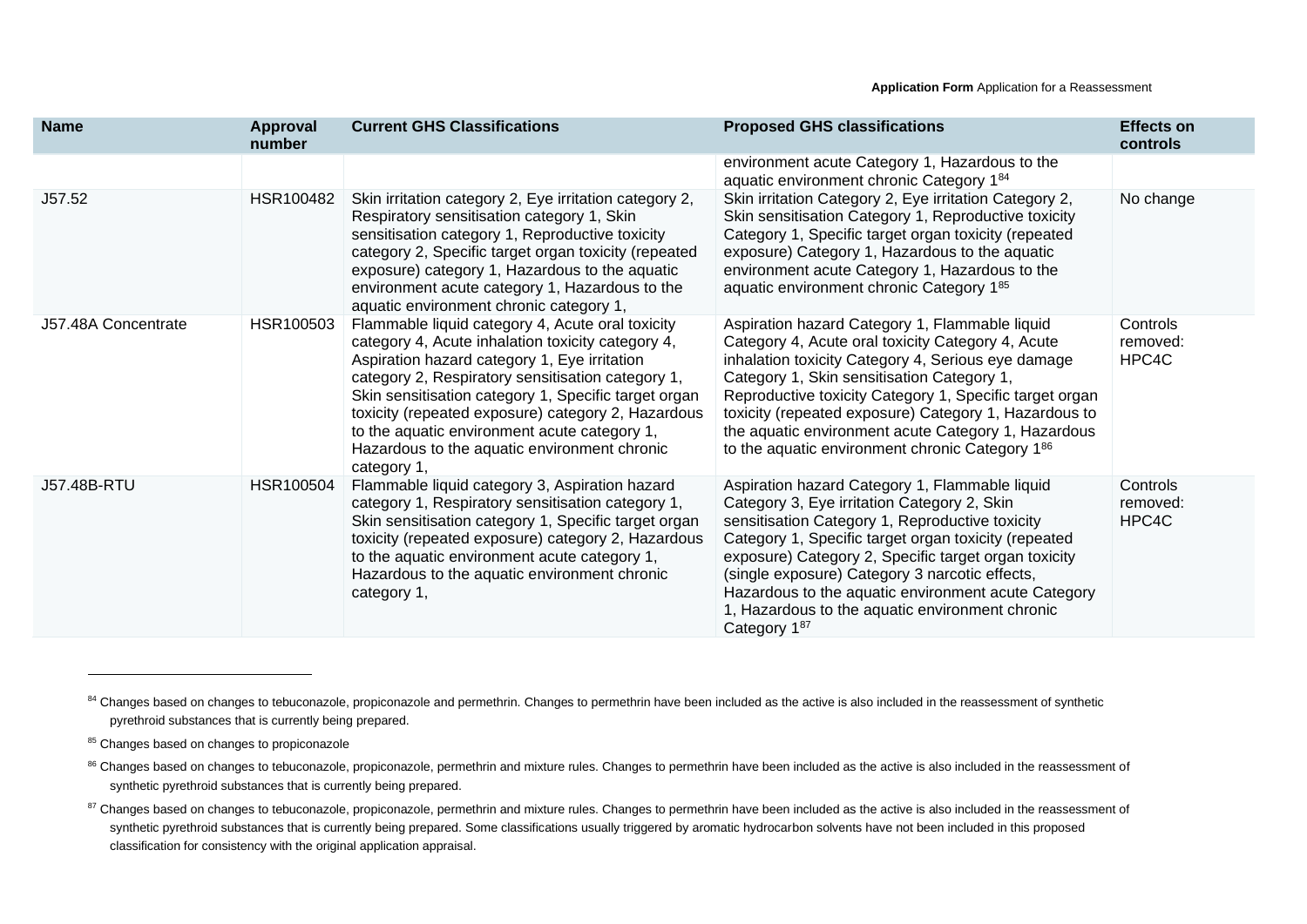| <b>Name</b>             | Approval<br>number | <b>Current GHS Classifications</b>                                                                                                                                                                                                                                                                                                                                                                    | <b>Proposed GHS classifications</b>                                                                                                                                                                                                                                                                                                                                                                            | <b>Effects on</b><br>controls |
|-------------------------|--------------------|-------------------------------------------------------------------------------------------------------------------------------------------------------------------------------------------------------------------------------------------------------------------------------------------------------------------------------------------------------------------------------------------------------|----------------------------------------------------------------------------------------------------------------------------------------------------------------------------------------------------------------------------------------------------------------------------------------------------------------------------------------------------------------------------------------------------------------|-------------------------------|
| J57.55                  | HSR100582          | Eye irritation category 2, Respiratory sensitisation<br>category 1, Skin sensitisation category 1,<br>Reproductive toxicity category 2, Specific target<br>organ toxicity (repeated exposure) category 2,<br>Hazardous to the aquatic environment acute<br>category 1, Hazardous to the aquatic environment<br>chronic category 1,                                                                    | Serious eye damage Category 1, Skin sensitisation<br>Category 1, Reproductive toxicity Category 1, Specific<br>target organ toxicity (repeated exposure) Category 2,<br>Hazardous to the aquatic environment acute Category<br>1, Hazardous to the aquatic environment chronic<br>Category 188                                                                                                                 | No changes                    |
| <b>XYLA Concentrate</b> | HSR100591          | Flammable liquid category 3, Aspiration hazard<br>Category 1, Respiratory sensitisation category 1,<br>Skin sensitisation category 1, Specific target organ<br>toxicity (repeated exposure) category 2, Hazardous<br>to the aquatic environment acute category 1,<br>Hazardous to the aquatic environment chronic<br>category 1                                                                       | Aspiration hazard Category 1, Flammable liquid<br>Category 3, Skin sensitisation Category 1,<br>Reproductive toxicity Category 2, Specific target organ<br>toxicity (repeated exposure) Category 2, Specific target<br>organ toxicity (single exposure) Category 3 narcotic<br>effects, Hazardous to the aquatic environment acute<br>Category 1, Hazardous to the aquatic environment<br>chronic Category 189 | Controls<br>removed:<br>HPC4C |
| J57.56                  | HSR100617          | Eye irritation category 2, Respiratory sensitisation<br>category 1, Skin sensitisation category 1,<br>Reproductive toxicity category 2, Specific target<br>organ toxicity (repeated exposure) category 1,<br>Hazardous to the aquatic environment acute<br>category 1, Hazardous to the aquatic environment<br>chronic category                                                                       | Eye irritation Category 2, Skin sensitisation Category<br>1, Reproductive toxicity Category 1, Specific target<br>organ toxicity (repeated exposure) Category 1,<br>Hazardous to the aquatic environment acute Category<br>1, Hazardous to the aquatic environment chronic<br>Category 190                                                                                                                     | No changes                    |
| <b>WBA Concentrate</b>  | HSR100640          | Flammable liquid category 4, Acute oral toxicity<br>category 4, Acute inhalation toxicity category 4,<br>Eye irritation category 2, Respiratory sensitisation<br>category 1, Skin sensitisation category 1, Specific<br>target organ toxicity (repeated exposure) category<br>2, Hazardous to the aquatic environment acute<br>category 1, Hazardous to the aquatic environment<br>chronic category 1 | Flammable liquid Category 4, Acute oral toxicity<br>Category 4, Acute inhalation toxicity Category 4, Eye<br>irritation Category 2, Skin sensitisation Category 1,<br>Reproductive toxicity Category 1, Specific target organ<br>toxicity (repeated exposure) Category 2, Hazardous to<br>the aquatic environment acute Category 1, Hazardous<br>to the aquatic environment chronic Category 191               | Controls<br>removed:<br>HPC4C |

88 Changes based on changes to propiconazole and mixture rules.

89 Changes based on changes to tebuconazole, permethrin and mixture rules. Changes to permethrin have been included as the active is also included in the reassessment of synthetic pyrethroid substances that is currently being prepared.

90 Changes based on changes to propiconazole.

91 Changes based on changes to tebuconazole, propiconazole, permethrin and mixture rules. Changes to permethrin have been included as the active is also included in the reassessment of synthetic pyrethroid substances that is currently being prepared.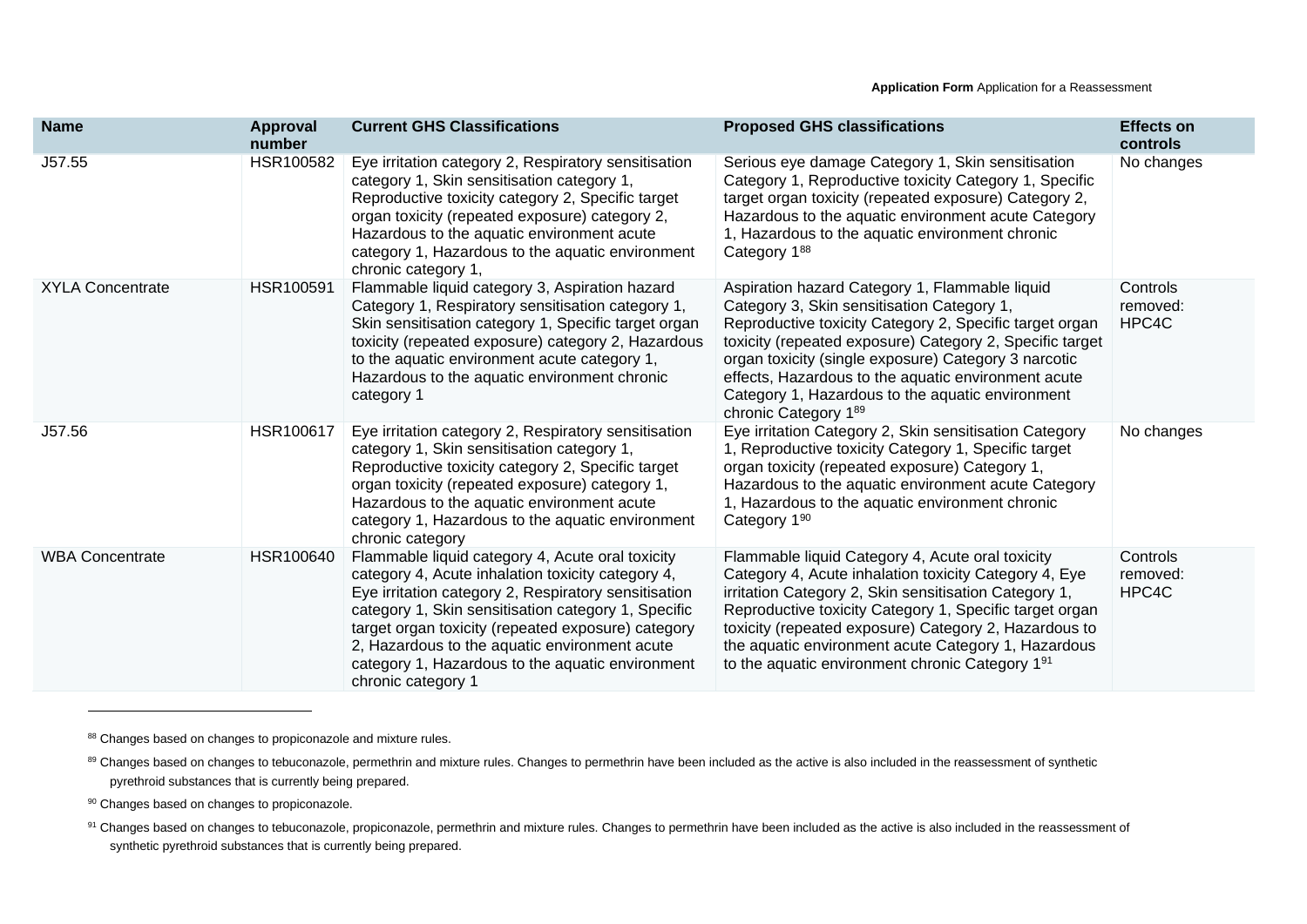| <b>Name</b>            | Approval<br>number | <b>Current GHS Classifications</b>                                                                                                                                                                                                                                                                                                                                                                                                        | <b>Proposed GHS classifications</b>                                                                                                                                                                                                                                                                                                                                                                                                                                                                                   | <b>Effects on</b><br>controls |
|------------------------|--------------------|-------------------------------------------------------------------------------------------------------------------------------------------------------------------------------------------------------------------------------------------------------------------------------------------------------------------------------------------------------------------------------------------------------------------------------------------|-----------------------------------------------------------------------------------------------------------------------------------------------------------------------------------------------------------------------------------------------------------------------------------------------------------------------------------------------------------------------------------------------------------------------------------------------------------------------------------------------------------------------|-------------------------------|
| J57.58A                | HSR100656          | Flammable liquid category 3, Acute oral toxicity<br>category 4, Acute inhalation toxicity category 4,<br>Skin irritation category 2, Eye irritation category 2,<br>Respiratory sensitisation category 1, Skin<br>sensitisation category 1, Specific target organ<br>toxicity (repeated exposure) category 2, Hazardous<br>to the aquatic environment acute category 1,<br>Hazardous to the aquatic environment chronic<br>category 1,     | Aspiration hazard Category 1, Flammable liquid<br>Category 3, Acute inhalation toxicity Category 4, Skin<br>irritation Category 2, Serious eye damage Category 1,<br>Skin sensitisation Category 1, Reproductive toxicity<br>Category 1, Specific target organ toxicity (repeated<br>exposure) Category 1, Specific target organ toxicity<br>(single exposure) Category 3 narcotic effects,<br>Hazardous to the aquatic environment acute Category<br>1, Hazardous to the aquatic environment chronic<br>Category 192 | Controls<br>removed:<br>HPC4C |
| J57.58B                | <b>HSR100657</b>   | Flammable liquid category 3, Aspiration hazard<br>Category 1, Eye irritation category 2, Respiratory<br>sensitisation category 1, Skin sensitisation category<br>1, Specific target organ toxicity (repeated<br>exposure) category 2, Hazardous to the aquatic<br>environment acute category 1, Hazardous to the<br>aquatic environment chronic category 1                                                                                | Aspiration hazard Category 1, Flammable liquid<br>Category 3, Eye irritation Category 2, Skin<br>sensitisation Category 1, Reproductive toxicity<br>Category 1, Specific target organ toxicity (repeated<br>exposure) Category 2, Specific target organ toxicity<br>(single exposure) Category 3 narcotic effects,<br>Hazardous to the aquatic environment acute Category<br>1, Hazardous to the aquatic environment chronic<br>Category 193                                                                          | Controls<br>removed:<br>HPC4C |
| Osmose Protim Aquazole | HSR100940          | Acute oral toxicity category 4, Acute dermal toxicity<br>category 4, Skin irritation category 2, Serious eye<br>damage category 1, Respiratory sensitisation<br>category 1, Skin sensitisation category 1,<br>Reproductive toxicity category 1, Specific target<br>organ toxicity (repeated exposure) category 2,<br>Hazardous to the aquatic environment acute<br>category 1, Hazardous to the aquatic environment<br>chronic category 1 | Acute oral toxicity category 4, Acute dermal toxicity<br>category 4. Acute inhalation toxicity category 4, Skin<br>irritation category 2, Serious eye damage category 1,<br>Skin sensitisation category 1, Reproductive toxicity<br>category 1, Specific target organ toxicity (repeated<br>exposure) category 2, Hazardous to the aquatic<br>environment acute category 1, Hazardous to the<br>aquatic environment chronic category 194                                                                              | Controls<br>removed:<br>HPC4C |
| Protim Optimum CA      | HSR100985          | Flammable liquid category 3, Aspiration hazard<br>category 1, Eye irritation category 2, Respiratory                                                                                                                                                                                                                                                                                                                                      | Aspiration hazard Category 1, Flammable liquid<br>Category 3, Eye irritation Category 2, Skin                                                                                                                                                                                                                                                                                                                                                                                                                         | Controls<br>removed:          |

<sup>92</sup> Changes based on changes to tebuconazole, propiconazole, permethrin and mixture rules. Changes to permethrin have been included as the active is also included in the reassessment of synthetic pyrethroid substances that is currently being prepared.

<sup>93</sup> Changes based on changes to tebuconazole, propiconazole, permethrin and mixture rules. Changes to permethrin have been included as the active is also included in the reassessment of synthetic pyrethroid substances that is currently being prepared.

<sup>94</sup> Changes based on changes to tebuconazole, propiconazole, permethrin and mixture rules. Changes to permethrin have been included as the active is also included in the reassessment of synthetic pyrethroid substances that is currently being prepared.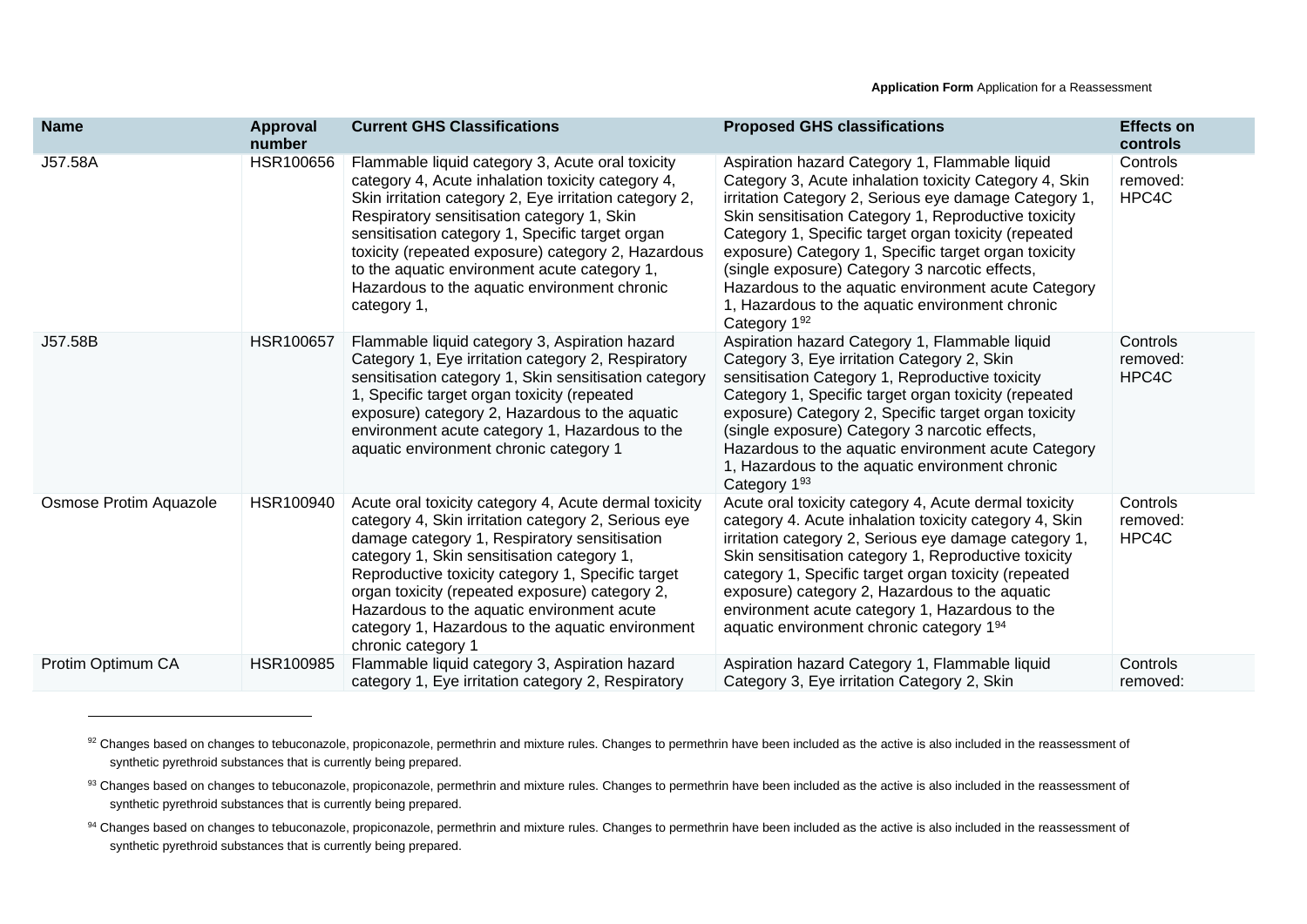| <b>Name</b>                                         | <b>Approval</b><br>number | <b>Current GHS Classifications</b>                                                                                                                                                                                                                                                                                                                   | <b>Proposed GHS classifications</b>                                                                                                                                                                                                                                                                                                                                                                                                                      | <b>Effects on</b><br>controls |
|-----------------------------------------------------|---------------------------|------------------------------------------------------------------------------------------------------------------------------------------------------------------------------------------------------------------------------------------------------------------------------------------------------------------------------------------------------|----------------------------------------------------------------------------------------------------------------------------------------------------------------------------------------------------------------------------------------------------------------------------------------------------------------------------------------------------------------------------------------------------------------------------------------------------------|-------------------------------|
|                                                     |                           | sensitisation category 1, Skin sensitisation category<br>1, Carcinogenicity category 2, Reproductive toxicity<br>category 2, Specific target organ toxicity (repeated<br>exposure) category 1, Hazardous to the aquatic<br>environment acute category 1, Hazardous to the<br>aquatic environment chronic category 1                                  | sensitisation Category 1, Carcinogenicity Category 2,<br>Reproductive toxicity Category 1, Specific target organ<br>toxicity (repeated exposure) Category 2, Specific target<br>organ toxicity (single exposure) Category 3 narcotic<br>effects, Hazardous to terrestrial vertebrates,<br>Hazardous to terrestrial invertebrates, Hazardous to<br>the aquatic environment acute Category 1, Hazardous<br>to the aquatic environment chronic Category 195 | HPC4C                         |
| J57.74                                              | HSR101046                 | Flammable liquid category 4, Aspiration hazard<br>category 1, Eye irritation category 2, Skin<br>sensitisation category 1, Specific target organ<br>toxicity (repeated exposure) category 2, Hazardous<br>to the aquatic environment acute category 1,<br>Hazardous to the aquatic environment chronic<br>category 1,                                | Aspiration hazard Category 1, Flammable liquid<br>Category 4, Eye irritation Category 2, Skin<br>sensitisation Category 1, Reproductive toxicity<br>Category 1, Specific target organ toxicity (repeated<br>exposure) Category 2, Hazardous to the aquatic<br>environment acute Category 1, Hazardous to the<br>aquatic environment chronic Category 1 <sup>96</sup>                                                                                     | Controls<br>removed:<br>HPC4C |
| Protim Optimum HF                                   | HSR101265                 | Flammable liquid category 4, Aspiration hazard<br>category 1, Eye irritation category 2,<br>Carcinogenicity category 2, Reproductive toxicity<br>category 2, Specific target organ toxicity (repeated<br>exposure) category 2, Hazardous to the aquatic<br>environment acute category 1, Hazardous to the<br>aquatic environment chronic category 1, | Aspiration hazard Category 1, Flammable liquid<br>Category 4, Eye irritation Category 2, Skin<br>sensitisation Category 1, Carcinogenicity Category 2,<br>Reproductive toxicity Category 1, Specific target organ<br>toxicity (repeated exposure) Category 2, Hazardous to<br>the aquatic environment acute Category 1, Hazardous<br>to the aquatic environment chronic Category 197                                                                     | No changes                    |
| Protim Optimum HFII 0.6%<br>and Protim Optimum 1.2% | HSR101305                 | Flammable liquid category 4, Aspiration hazard<br>category 1, Reproductive toxicity category 2,<br>Hazardous to the aquatic environment acute<br>category 1, Hazardous to the aquatic environment<br>chronic category 1,                                                                                                                             | Aspiration hazard Category 1, Flammable liquid<br>Category 4, Skin sensitisation Category 1,<br>Reproductive toxicity Category 1, Hazardous to the                                                                                                                                                                                                                                                                                                       | No changes                    |

<sup>&</sup>lt;sup>95</sup> Changes based on changes to tebuconazole, propiconazole, permethrin and mixture rules. Changes to permethrin have been included as the active is also included in the reassessment of synthetic pyrethroid substances that is currently being prepared.

<sup>96</sup> Changes based on changes to propiconazole.

<sup>97</sup> Changes based on changes to tebuconazole, propiconazole, permethrin and mixture rules. Changes to permethrin have been included as the active is also included in the reassessment of synthetic pyrethroid substances that is currently being prepared. During the transfer of substances from HSNO classifications to GHS, the substances Protim Optimum HF 0.6% and Protim Optimum HF 1.2% were merged. This substance is now a range from 0.6% to 1.2% of active ingredients.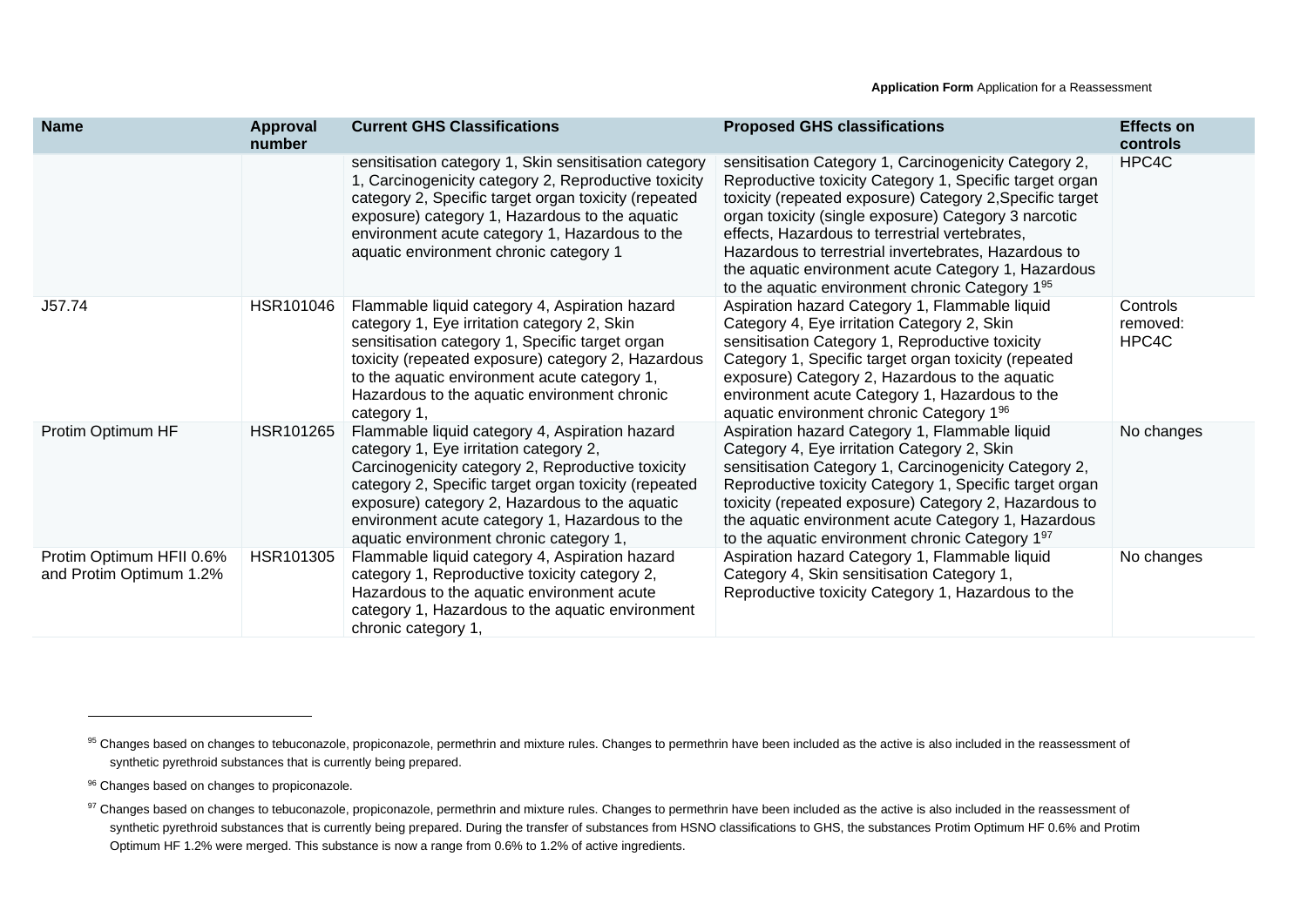| <b>Name</b>                                             | Approval<br>number | <b>Current GHS Classifications</b>                                                                                                                                                                                                                                                                                                                                                     | <b>Proposed GHS classifications</b>                                                                                                                                                                                                                                                                                                                                                                | <b>Effects on</b><br>controls |
|---------------------------------------------------------|--------------------|----------------------------------------------------------------------------------------------------------------------------------------------------------------------------------------------------------------------------------------------------------------------------------------------------------------------------------------------------------------------------------------|----------------------------------------------------------------------------------------------------------------------------------------------------------------------------------------------------------------------------------------------------------------------------------------------------------------------------------------------------------------------------------------------------|-------------------------------|
|                                                         |                    |                                                                                                                                                                                                                                                                                                                                                                                        | aquatic environment acute Category 1, Hazardous to<br>the aquatic environment chronic Category 1 <sup>98</sup>                                                                                                                                                                                                                                                                                     |                               |
| Protim Optimum HFII 2.0%                                | HSR101307          | Flammable liquid category 4, Aspiration hazard<br>category 1, Reproductive toxicity category 2,<br>Specific target organ toxicity (repeated exposure)<br>category 2, Hazardous to the aquatic environment<br>acute category 1, Hazardous to the aquatic<br>environment chronic category 1,                                                                                             | Aspiration hazard Category 1, Flammable liquid<br>Category 4, Skin sensitisation Category 1,<br>Reproductive toxicity Category 1, Specific target organ<br>toxicity (repeated exposure) Category 2, Hazardous to<br>the aquatic environment acute Category 1, Hazardous<br>to the aquatic environment chronic Category 199                                                                         | No changes                    |
| Protim Optimum LO 0.6%<br>and Protim Optimum LO<br>1.2% | HSR101403          | Flammable liquid category 3, Aspiration hazard<br>Category 1, Skin irritation Category 2, Skin<br>sensitisation Category 1, Carcinogenicity Category<br>2, Reproductive toxicity Category 2, Hazardous to<br>the aquatic environment acute Category 1,<br>Hazardous to the aquatic environment chronic<br>Category 1                                                                   | Aspiration hazard Category 1, Flammable liquid<br>Category 3, Skin irritation Category 2, Skin<br>sensitisation Category 1, Carcinogenicity Category 2,<br>Reproductive toxicity Category 1, Hazardous to the<br>aquatic environment acute Category 1, Hazardous to<br>the aquatic environment chronic Category 1 <sup>100</sup>                                                                   | No changes                    |
| Protim Optimum LO 2.0%                                  | HSR101404          | Aspiration hazard Category 1, Flammable liquid<br>Category 3, Skin irritation Category 2, Skin<br>sensitisation Category 1, Carcinogenicity Category<br>2, Reproductive toxicity Category 2, Specific target<br>organ toxicity (repeated exposure) Category 2,<br>Hazardous to the aquatic environment acute<br>Category 1, Hazardous to the aquatic environment<br>chronic Category 1 | Aspiration hazard Category 1, Flammable liquid<br>Category 3, Skin irritation Category 2, Skin<br>sensitisation Category 1, Carcinogenicity Category 2,<br>Reproductive toxicity Category 1, Specific target organ<br>toxicity (repeated exposure) Category 2, Hazardous to<br>the aquatic environment acute Category 1, Hazardous<br>to the aquatic environment chronic Category 1 <sup>101</sup> | No changes                    |
| J57.81                                                  | HSR101394          | Flammable liquid Category 4, Acute oral toxicity<br>Category 4, Acute inhalation toxicity Category 4,<br>Aspiration hazard Category 1, Eye irritation<br>Category 2, Respiratory sensitisation Category 1,<br>Skin sensitisation Category 1, Reproductive toxicity                                                                                                                     | Aspiration hazard Category 1, Flammable liquid<br>Category 4, Acute inhalation toxicity Category 4, Eye<br>irritation Category 2, Skin sensitisation Category 1,<br>Reproductive toxicity Category 1, Hazardous to the                                                                                                                                                                             | No changes                    |

<sup>98</sup> Changes based on changes to tebuconazole, propiconazole, permethrin and mixture rules. Changes to permethrin have been included as the active is also included in the reassessment of synthetic pyrethroid substances that is currently being prepared. During the transfer of substances from HSNO classifications to GHS, the substances Protim Optimum HF II 0.6% and Protim Optimum HF 1.2% II were merged. This substance is now a range from 0.6% to 1.2% of active ingredients. Some classifications usually triggered by aromatic hydrocarbon solvents have not been included in this proposed classification for consistency with the original application appraisal.

<sup>99</sup> Changes based on changes to tebuconazole, propiconazole, permethrin and mixture rules. Changes to permethrin have been included as the active is also included in the reassessment of synthetic pyrethroid substances that is currently being prepared.

<sup>&</sup>lt;sup>100</sup> Changes based on changes to propiconazole.

<sup>&</sup>lt;sup>101</sup> Changes based on mixture rules.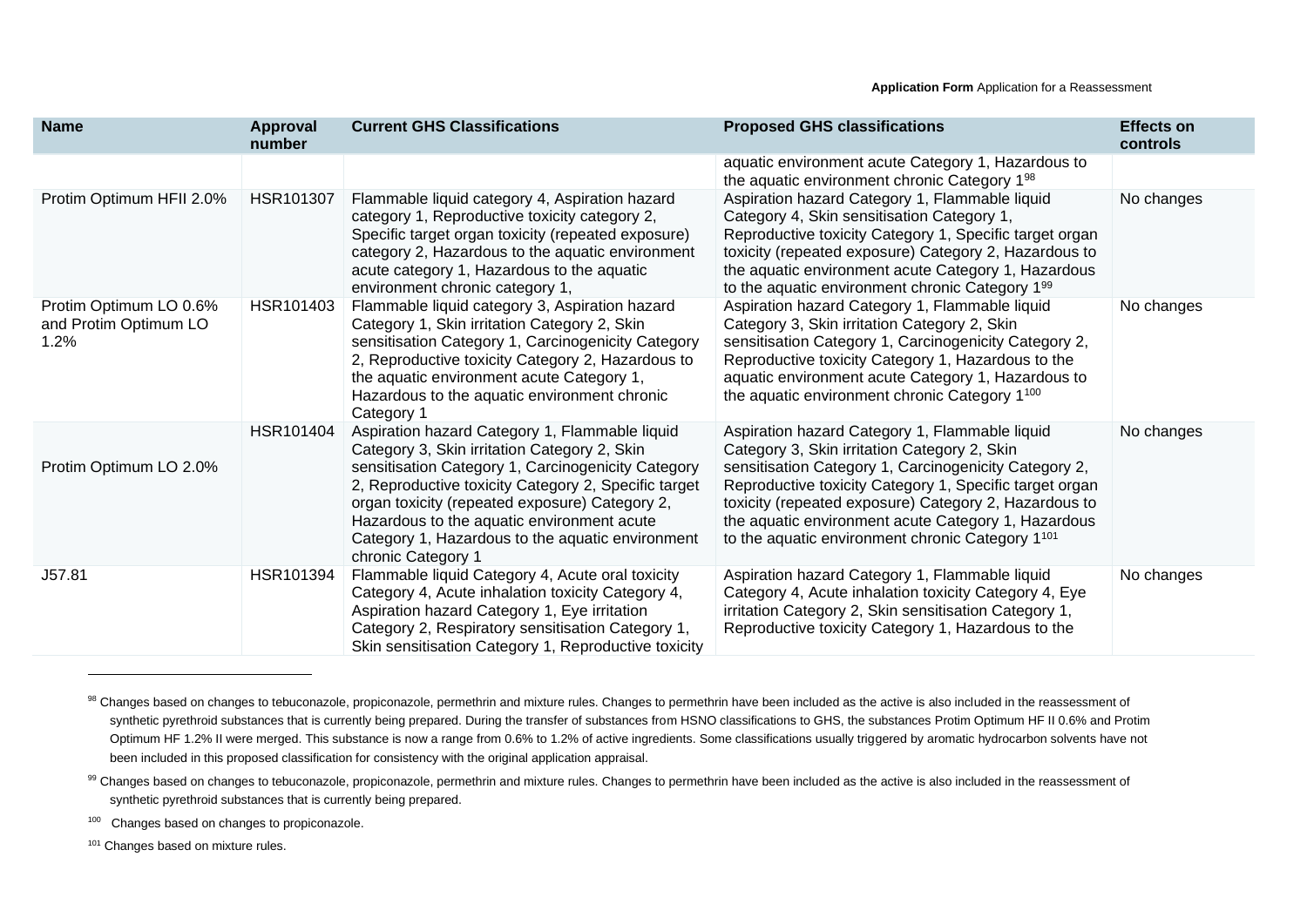| <b>Name</b>                                               | Approval<br>number | <b>Current GHS Classifications</b>                                                                                                                                                                                                                                                                                                                                                                                                                                        | <b>Proposed GHS classifications</b>                                                                                                                                                                                                                                                                                                                        | <b>Effects on</b><br>controls |
|-----------------------------------------------------------|--------------------|---------------------------------------------------------------------------------------------------------------------------------------------------------------------------------------------------------------------------------------------------------------------------------------------------------------------------------------------------------------------------------------------------------------------------------------------------------------------------|------------------------------------------------------------------------------------------------------------------------------------------------------------------------------------------------------------------------------------------------------------------------------------------------------------------------------------------------------------|-------------------------------|
|                                                           |                    | Category 2, Specific target organ toxicity (repeated<br>exposure) Category 2, Hazardous to the aquatic<br>environment acute Category 1, Hazardous to the<br>aquatic environment chronic Category 1                                                                                                                                                                                                                                                                        | aquatic environment acute Category 1, Hazardous to<br>the aquatic environment chronic Category 1 <sup>102</sup>                                                                                                                                                                                                                                            |                               |
| Protim Optimum PTB 0.6%<br>and Protim Optimum PTB<br>1.2% | HSR101405          | Flammable liquid category 4, Acute oral toxicity<br>category 4, Acute inhalation toxicity category 4,<br>Aspiration hazard category 1, Eye irritation<br>category 2, Respiratory sensitisation category 1,<br>Skin sensitisation category 1, Reproductive toxicity<br>category 2, Specific target organ toxicity (repeated<br>exposure) Category 2, Hazardous to the aquatic<br>environment acute Category 1, Hazardous to the<br>aquatic environment chronic Category 1, | Aspiration hazard Category 1, Flammable liquid<br>Category 4, Skin sensitisation Category 1,<br>Carcinogenicity Category 2, Reproductive toxicity<br>Category 1, Hazardous to the aquatic environment<br>acute Category 1, Hazardous to the aquatic<br>environment chronic Category 1103                                                                   | No changes                    |
| Protim Optimum PTB 2%                                     | HSR101406          | Flammable liquid category 4, Aspiration hazard<br>category 1, Skin sensitisation category 1,<br>Carcinogenicity category 2, Reproductive toxicity<br>category 2, Specific target organ toxicity (repeated<br>exposure) Category 2, Hazardous to the aquatic<br>environment acute Category 1, Hazardous to the<br>aquatic environment chronic Category 1                                                                                                                   | Aspiration hazard Category 1, Flammable liquid<br>Category 4, Skin sensitisation Category 1,<br>Carcinogenicity Category 2, Reproductive toxicity<br>Category 1, Specific target organ toxicity (repeated<br>exposure) Category 2, Hazardous to the aquatic<br>environment acute Category 1, Hazardous to the<br>aquatic environment chronic Category 1104 | No changes                    |
| J57.23A                                                   | HSR007640          | Flammable liquid Category 3, Acute oral toxicity<br>Category 4, Aspiration hazard Category 1, Eye<br>irritation Category 2, Reproductive toxicity Category<br>2, Specific target organ toxicity (repeated<br>exposure) Category 2, Hazardous to the aquatic<br>environment acute Category 1, Hazardous to the<br>aquatic environment chronic Category 1                                                                                                                   | Aspiration hazard Category 1, Flammable liquid<br>Category 3, Acute oral toxicity Category 4, Eye<br>irritation Category 2, Skin sensitisation Category 1,<br>Reproductive toxicity Category 1, Hazardous to the<br>aquatic environment acute Category 1, Hazardous to<br>the aquatic environment chronic Category 1 <sup>105</sup>                        | No changes                    |

<sup>&</sup>lt;sup>102</sup> Changes based on changes to tebuconazole, propiconazole, permethrin and mixture rules. Changes to permethrin have been included as the active is also included in the reassessment of synthetic pyrethroid substances that is currently being prepared.

<sup>103</sup> Changes based on changes to propiconazole and bifenthrin. Changes to bifenthrin have been included as the active is also included in the reassessment of synthetic pyrethroid substances that is currently being prepared.

<sup>104</sup> Changes based on bifenthrin and mixture rules. Changes to bifenthrin have been included as the active is also included in the reassessment of synthetic pyrethroid substances that is currently being prepared.

<sup>105</sup> Changes based on changes to propiconazole, permethrin and mixture rules. Changes to permethrin have been included as the active is also included in the reassessment of synthetic pyrethroid substances that is currently being prepared.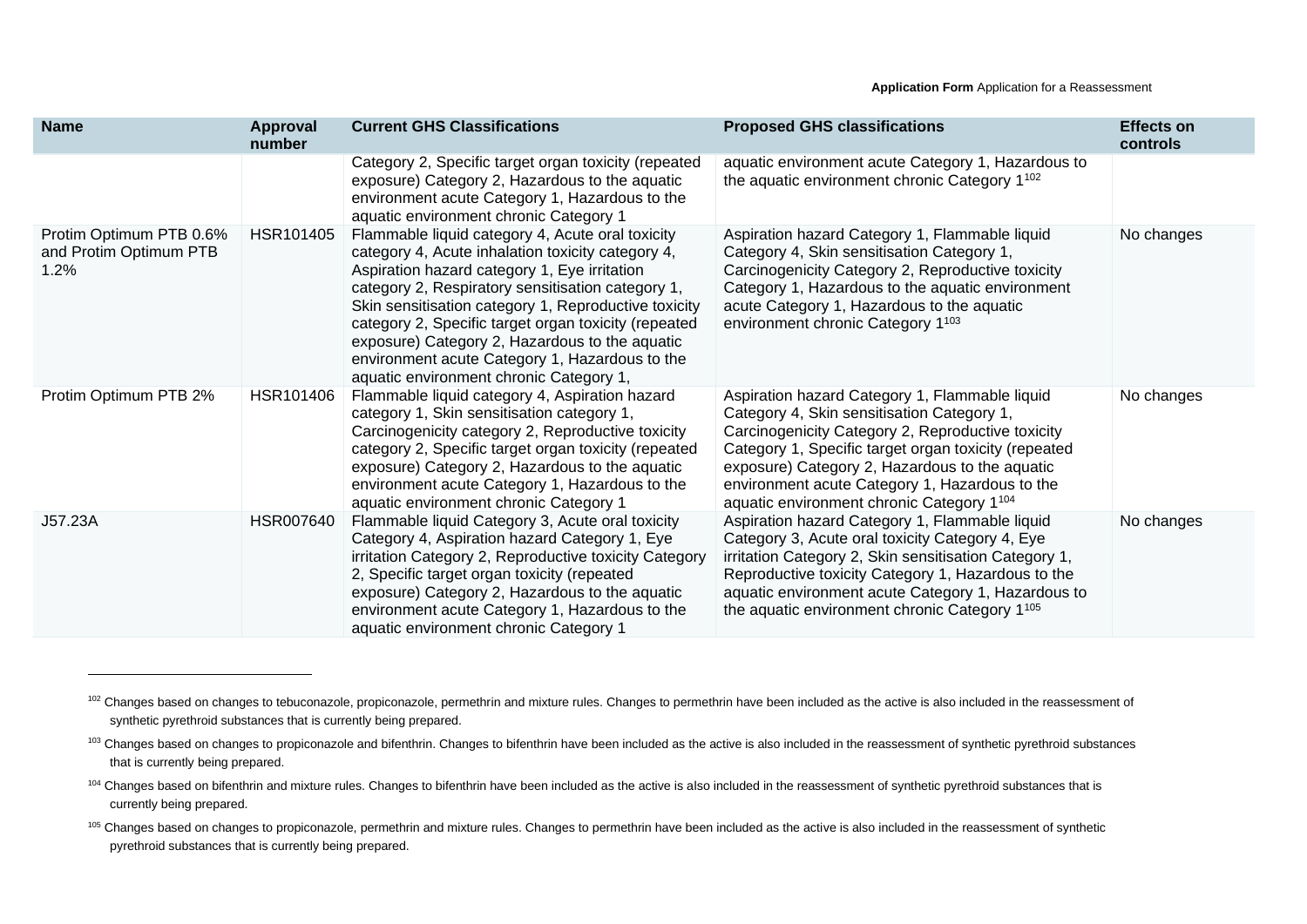| <b>Name</b> | <b>Approval</b><br>number | <b>Current GHS Classifications</b>                                                                                                                                                                                                                                                                                                                                                         | <b>Proposed GHS classifications</b>                                                                                                                                                                                                                                                                                                                                                                                                | <b>Effects on</b><br>controls                     |
|-------------|---------------------------|--------------------------------------------------------------------------------------------------------------------------------------------------------------------------------------------------------------------------------------------------------------------------------------------------------------------------------------------------------------------------------------------|------------------------------------------------------------------------------------------------------------------------------------------------------------------------------------------------------------------------------------------------------------------------------------------------------------------------------------------------------------------------------------------------------------------------------------|---------------------------------------------------|
| J57.23B     | HSR007641                 | Flammable liquid Category 3, Acute oral toxicity<br>Category 4, Aspiration hazard Category 1, Skin<br>sensitisation Category 1, Eye irritation Category 2,<br>Reproductive toxicity Category 2, Specific target<br>organ toxicity (repeated exposure) Category 2,<br>Hazardous to the aquatic environment acute<br>Category 1, Hazardous to the aquatic environment<br>chronic Category 1  | Aspiration hazard Category 1, Flammable liquid<br>Category 3, Acute oral toxicity Category 4, Acute<br>inhalation toxicity Category 4, Eye irritation Category 2,<br>Skin sensitisation Category 1, Reproductive toxicity<br>Category 1, Specific target organ toxicity (repeated<br>exposure) Category 2, Hazardous to the aquatic<br>environment acute Category 1, Hazardous to the<br>aquatic environment chronic Category 1106 | No changes                                        |
| J57.23C     | HSR007642                 | Flammable liquid category 3, Acute oral toxicity<br>category 4, Acute dermal toxicity category 3,<br>Aspiration hazard category 1, Eye irritation<br>category 2, Specific target organ toxicity (repeated<br>exposure) category 2, Hazardous to the aquatic<br>environment acute category 1, Hazardous to the<br>aquatic environment chronic category 1,                                   | Aspiration hazard Category 1, Flammable liquid<br>Category 3, Acute oral toxicity Category 4, Acute<br>inhalation toxicity Category 4, Eye irritation Category 2,<br>Skin sensitisation Category 1, Reproductive toxicity<br>Category 1, Specific target organ toxicity (repeated<br>exposure) Category 2, Hazardous to the aquatic<br>environment acute Category 1, Hazardous to the<br>aquatic environment chronic Category 1107 | No changes                                        |
| J57.23D     | HSR007643                 | Flammable liquid category 3, Acute oral toxicity<br>category 4, Acute dermal toxicity category 3,<br>Aspiration hazard category 1, Eye irritation<br>category 2, Skin sensitisation category 1, Specific<br>target organ toxicity (repeated exposure) category<br>2, Hazardous to the aquatic environment acute<br>category 1, Hazardous to the aquatic environment<br>chronic category 1, | Flammable liquid Category 3, Acute oral toxicity<br>Category 4, Eye irritation Category 2, Skin<br>sensitisation Category 1, Reproductive toxicity<br>Category 1, Hazardous to the aquatic environment<br>acute Category 1, Hazardous to the aquatic<br>environment chronic Category 1 <sup>108</sup>                                                                                                                              | Controls<br>removed:<br>HPC4C                     |
| J57.23E     | HSR007644                 | Flammable liquid category 3, Acute oral toxicity<br>category 4, Acute dermal toxicity category 3, Acute<br>inhalation toxicity category 4, Aspiration hazard<br>category 1, Eye irritation category 2, Skin<br>sensitisation category 1, Specific target organ<br>toxicity (repeated exposure) category 2, Hazardous<br>to the aquatic environment acute category 1,                       | Aspiration hazard Category 1, Flammable liquid<br>Category 3, Acute oral toxicity Category 4, Acute<br>inhalation toxicity Category 4, Eye irritation Category 2,<br>Skin sensitisation Category 1, Reproductive toxicity<br>Category 1, Specific target organ toxicity (repeated<br>exposure) Category 2, Hazardous to the aquatic                                                                                                | Controls<br>removed:<br>HPC <sub>2</sub><br>HPC4C |

<sup>&</sup>lt;sup>106</sup> Changes based on changes to tebuconazole, propiconazole, permethrin and mixture rules. Changes to permethrin have been included as the active is also included in the reassessment of synthetic pyrethroid substances that is currently being prepared.

<sup>&</sup>lt;sup>107</sup> Changes based on changes to propiconazole.

<sup>&</sup>lt;sup>108</sup> Changes based on changes to propiconazole, permethrin and mixture rules. Changes to permethrin have been included as the active is also included in the reassessment of synthetic pyrethroid substances that is currently being prepared.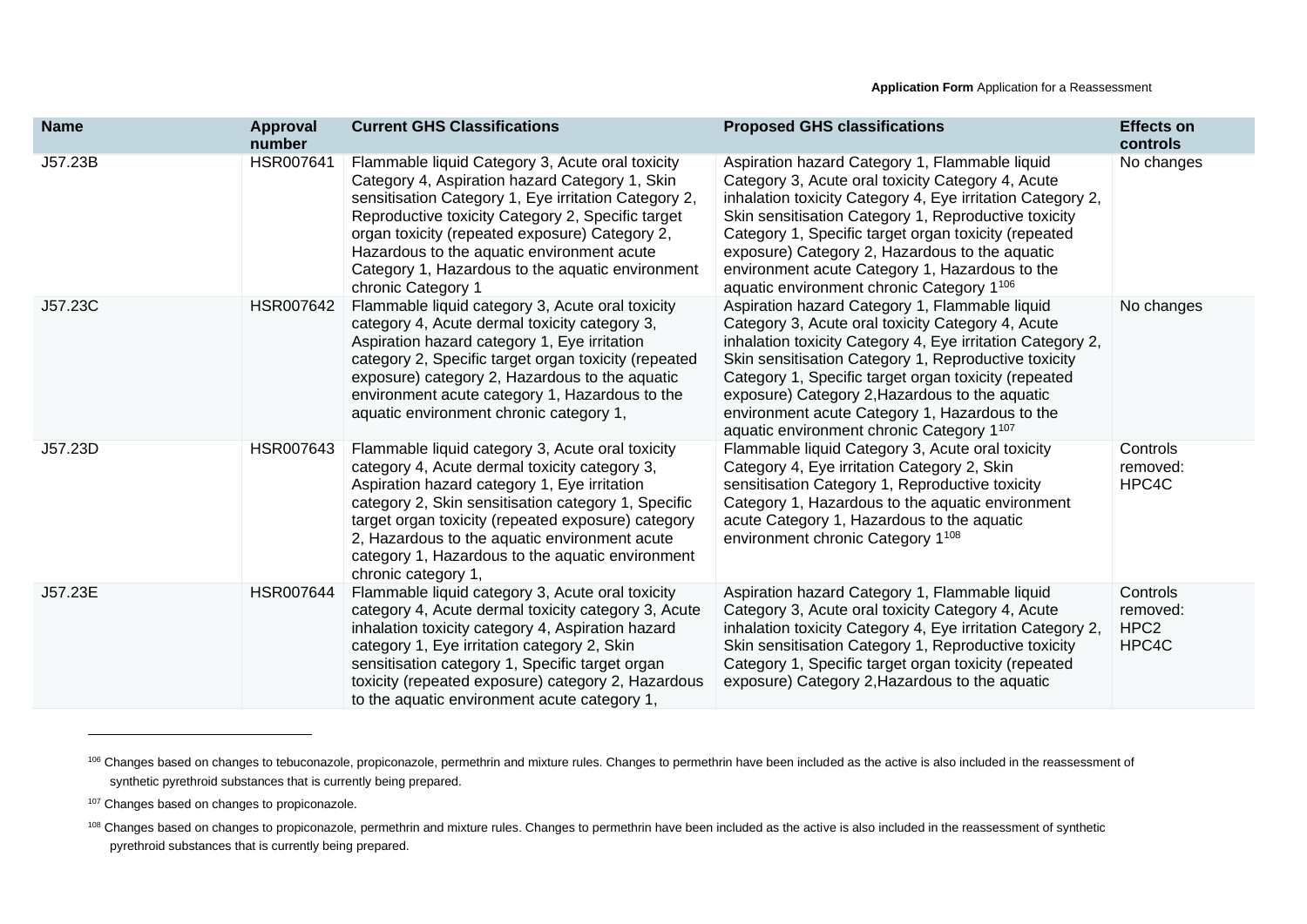| <b>Name</b> | <b>Approval</b><br>number | <b>Current GHS Classifications</b>                                                                                                                                                                                                                                                                                                                                                                                                  | <b>Proposed GHS classifications</b>                                                                                                                                                                                                                                                                                                                                                                                                            | <b>Effects on</b><br>controls                     |
|-------------|---------------------------|-------------------------------------------------------------------------------------------------------------------------------------------------------------------------------------------------------------------------------------------------------------------------------------------------------------------------------------------------------------------------------------------------------------------------------------|------------------------------------------------------------------------------------------------------------------------------------------------------------------------------------------------------------------------------------------------------------------------------------------------------------------------------------------------------------------------------------------------------------------------------------------------|---------------------------------------------------|
|             |                           | Hazardous to the aquatic environment chronic<br>category 1,                                                                                                                                                                                                                                                                                                                                                                         | environment acute Category 1, Hazardous to the<br>aquatic environment chronic Category 1109                                                                                                                                                                                                                                                                                                                                                    |                                                   |
| J57.23F     | <b>HSR007645</b>          | Flammable liquid category 3, Acute oral toxicity<br>category 4, Acute dermal toxicity category 3,<br>Aspiration hazard category 1, Eye irritation<br>category 2, Specific target organ toxicity (repeated<br>exposure) category 2, Hazardous to the aquatic<br>environment acute category 1, Hazardous to the<br>aquatic environment chronic category 1,                                                                            | Aspiration hazard Category 1, Flammable liquid<br>Category 3, Acute oral toxicity Category 4, Acute<br>inhalation toxicity Category 4, Eye irritation Category 2,<br>Skin sensitisation Category 1, Reproductive toxicity<br>Category 1, Specific target organ toxicity (repeated<br>exposure) Category 2, Hazardous to the aquatic<br>environment acute Category 1, Hazardous to the<br>aquatic environment chronic Category 1 <sup>110</sup> | Controls<br>removed:<br>HPC <sub>2</sub><br>HPC4C |
| J57.23G     | HSR007646                 | Flammable liquid category 3, Acute oral toxicity<br>category 4, Acute dermal toxicity category 3,<br>Aspiration hazard category 1, Eye irritation<br>category 2, Skin sensitisation category 1, Specific<br>target organ toxicity (repeated exposure) category<br>2, Hazardous to the aquatic environment acute<br>category 1, Hazardous to the aquatic environment<br>chronic category 1,                                          | Aspiration hazard Category 1, Flammable liquid<br>Category 3, Acute oral toxicity Category 4, Acute<br>inhalation toxicity Category 4, Eye irritation Category 2,<br>Skin sensitisation Category 1, Reproductive toxicity<br>Category 1, Specific target organ toxicity (repeated<br>exposure) Category 2, Hazardous to the aquatic<br>environment acute Category 1, Hazardous to the<br>aquatic environment chronic Category 1111             | Controls<br>removed:<br>HPC <sub>2</sub><br>HPC4C |
| J57.23H     | <b>HSR007647</b>          | Flammable liquid category 3, Acute oral toxicity<br>category 4, Acute dermal toxicity category 3, Acute<br>inhalation toxicity category 4, Aspiration hazard<br>category 1, Eye irritation category 2, Skin<br>sensitisation category 1, Specific target organ<br>toxicity (repeated exposure) category 2, Hazardous<br>to the aquatic environment acute category 1,<br>Hazardous to the aquatic environment chronic<br>category 1, | Aspiration hazard Category 1, Flammable liquid<br>Category 3, Acute oral toxicity Category 4, Acute<br>inhalation toxicity Category 4, Eye irritation Category 2,<br>Skin sensitisation Category 1, Reproductive toxicity<br>Category 1, Specific target organ toxicity (repeated<br>exposure) Category 2, Hazardous to the aquatic<br>environment acute Category 1, Hazardous to the<br>aquatic environment chronic Category 1 <sup>112</sup> | Controls<br>removed:<br>HPC <sub>2</sub><br>HPC4C |

<sup>109</sup> Changes based on changes to propiconazole, permethrin and mixture rules. Changes to permethrin have been included as the active is also included in the reassessment of synthetic pyrethroid substances that is currently being prepared.

<sup>110</sup> Changes based on changes to propiconazole, permethrin and mixture rules. Changes to permethrin have been included as the active is also included in the reassessment of synthetic pyrethroid substances that is currently being prepared.

<sup>&</sup>lt;sup>111</sup> Changes based on changes to propiconazole, permethrin and mixture rules. Changes to permethrin have been included as the active is also included in the reassessment of synthetic pyrethroid substances that is currently being prepared.

<sup>&</sup>lt;sup>112</sup> Changes based on changes to propiconazole, permethrin and mixture rules. Changes to permethrin have been included as the active is also included in the reassessment of synthetic pyrethroid substances that is currently being prepared.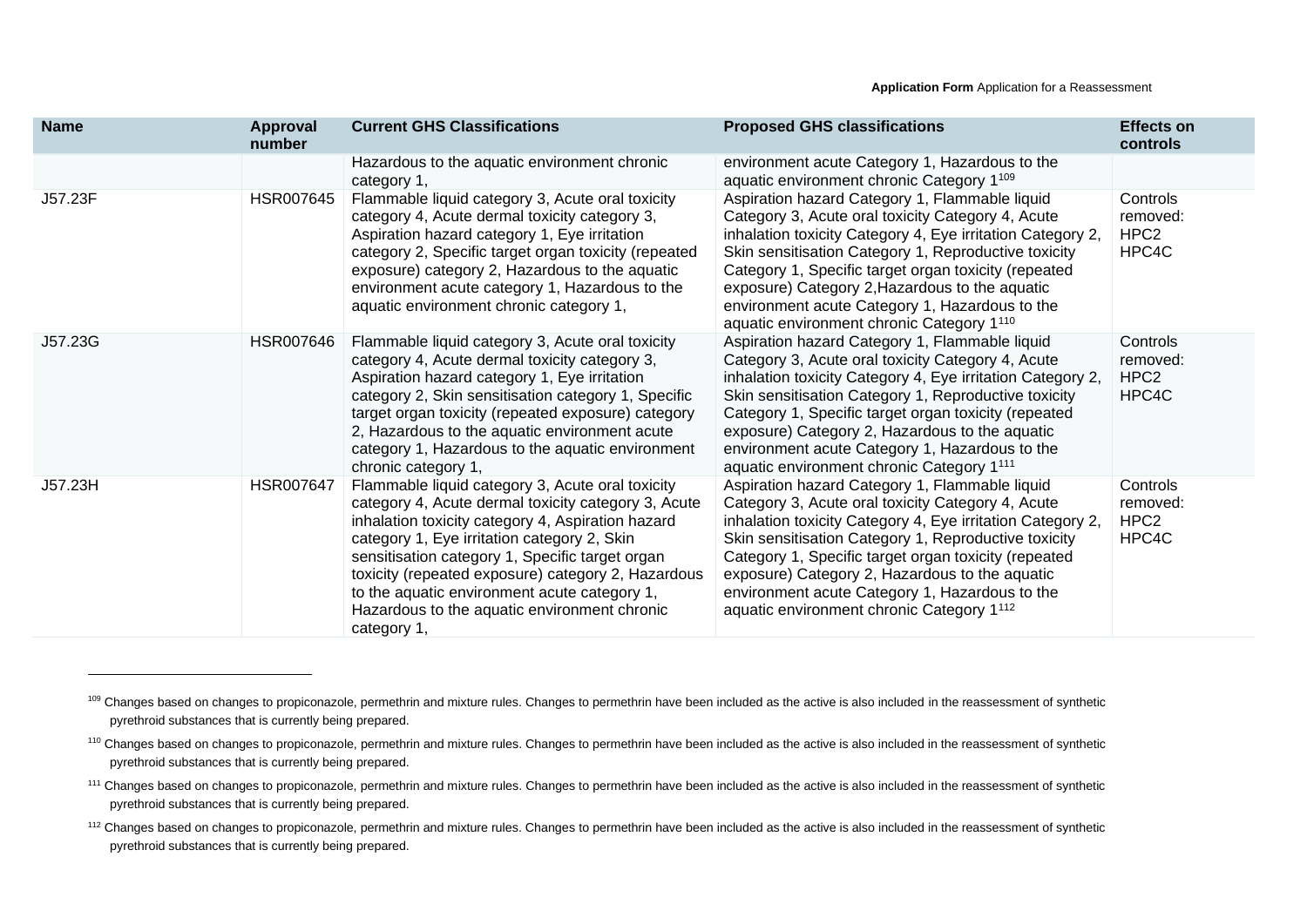| <b>Name</b>              | <b>Approval</b><br>number | <b>Current GHS Classifications</b>                                                                                                                                                                                                                                                                                                                                                                                                                                        | <b>Proposed GHS classifications</b>                                                                                                                                                                                                                                                                                                                                                                                                            | <b>Effects on</b><br>controls                     |
|--------------------------|---------------------------|---------------------------------------------------------------------------------------------------------------------------------------------------------------------------------------------------------------------------------------------------------------------------------------------------------------------------------------------------------------------------------------------------------------------------------------------------------------------------|------------------------------------------------------------------------------------------------------------------------------------------------------------------------------------------------------------------------------------------------------------------------------------------------------------------------------------------------------------------------------------------------------------------------------------------------|---------------------------------------------------|
| J57.23J                  | HSR007649                 | Flammable liquid category 3, Acute oral toxicity<br>category 4, Acute dermal toxicity category 3,<br>Aspiration hazard category 1, Eye irritation<br>category 2, Respiratory sensitisation category 1,<br>Skin sensitisation category 1, Specific target organ<br>toxicity (repeated exposure) category 2, Hazardous<br>to the aquatic environment acute category 1,<br>Hazardous to the aquatic environment chronic<br>category 1,                                       | Aspiration hazard Category 1, Flammable liquid<br>Category 3, Acute oral toxicity Category 4, Acute<br>inhalation toxicity Category 4, Eye irritation Category 2,<br>Skin sensitisation Category 1, Reproductive toxicity<br>Category 1, Specific target organ toxicity (repeated<br>exposure) Category 2, Hazardous to the aquatic<br>environment acute Category 1, Hazardous to the<br>aquatic environment chronic Category 1 <sup>113</sup> | Controls<br>removed:<br>HPC <sub>2</sub><br>HPC4C |
| J57.23L                  | <b>HSR007651</b>          | Flammable liquid category 3, Acute oral toxicity<br>category 4, Acute dermal toxicity category 3, Acute<br>inhalation toxicity category 4, Aspiration hazard<br>category 1, Eye irritation category 2, Respiratory<br>sensitisation category 1, Skin sensitisation category<br>1, Specific target organ toxicity (repeated<br>exposure) category 2, Hazardous to the aquatic<br>environment acute category 1, Hazardous to the<br>aquatic environment chronic category 1, | Aspiration hazard Category 1, Flammable liquid<br>Category 3, Acute oral toxicity Category 4, Acute<br>inhalation toxicity Category 4, Eye irritation Category 2,<br>Skin sensitisation Category 1, Reproductive toxicity<br>Category 1, Specific target organ toxicity (repeated<br>exposure) Category 2, Hazardous to the aquatic<br>environment acute Category 1, Hazardous to the<br>aquatic environment chronic Category 1 <sup>114</sup> | Controls<br>removed:<br>HPC <sub>2</sub><br>HPC4C |
| Protim Optimum HF Premix | HSR101473                 | Flammable liquid category 3, Acute oral toxicity<br>category 4, Acute dermal toxicity category 3, Acute<br>inhalation toxicity category 4, Aspiration hazard<br>category 1, Eye irritation category 2, Respiratory<br>sensitisation category 1, Skin sensitisation category<br>1, Specific target organ toxicity (repeated<br>exposure) category 2, Hazardous to the aquatic<br>environment acute category 1, Hazardous to the<br>aquatic environment chronic category 1, | Aspiration hazard Category 1, Flammable liquid<br>Category 4, Acute oral toxicity Category 4, Acute<br>inhalation toxicity Category 4, Eye irritation Category 2,<br>Skin sensitisation Category 1, Reproductive toxicity<br>Category 1, Hazardous to the aquatic environment<br>acute Category 1, Hazardous to the aquatic<br>environment chronic Category 1                                                                                  | No changes                                        |

<sup>&</sup>lt;sup>113</sup> Changes based on changes to propiconazole, permethrin and mixture rules. Changes to permethrin have been included as the active is also included in the reassessment of synthetic pyrethroid substances that is currently being prepared.

<sup>&</sup>lt;sup>114</sup> Changes based on changes to propiconazole.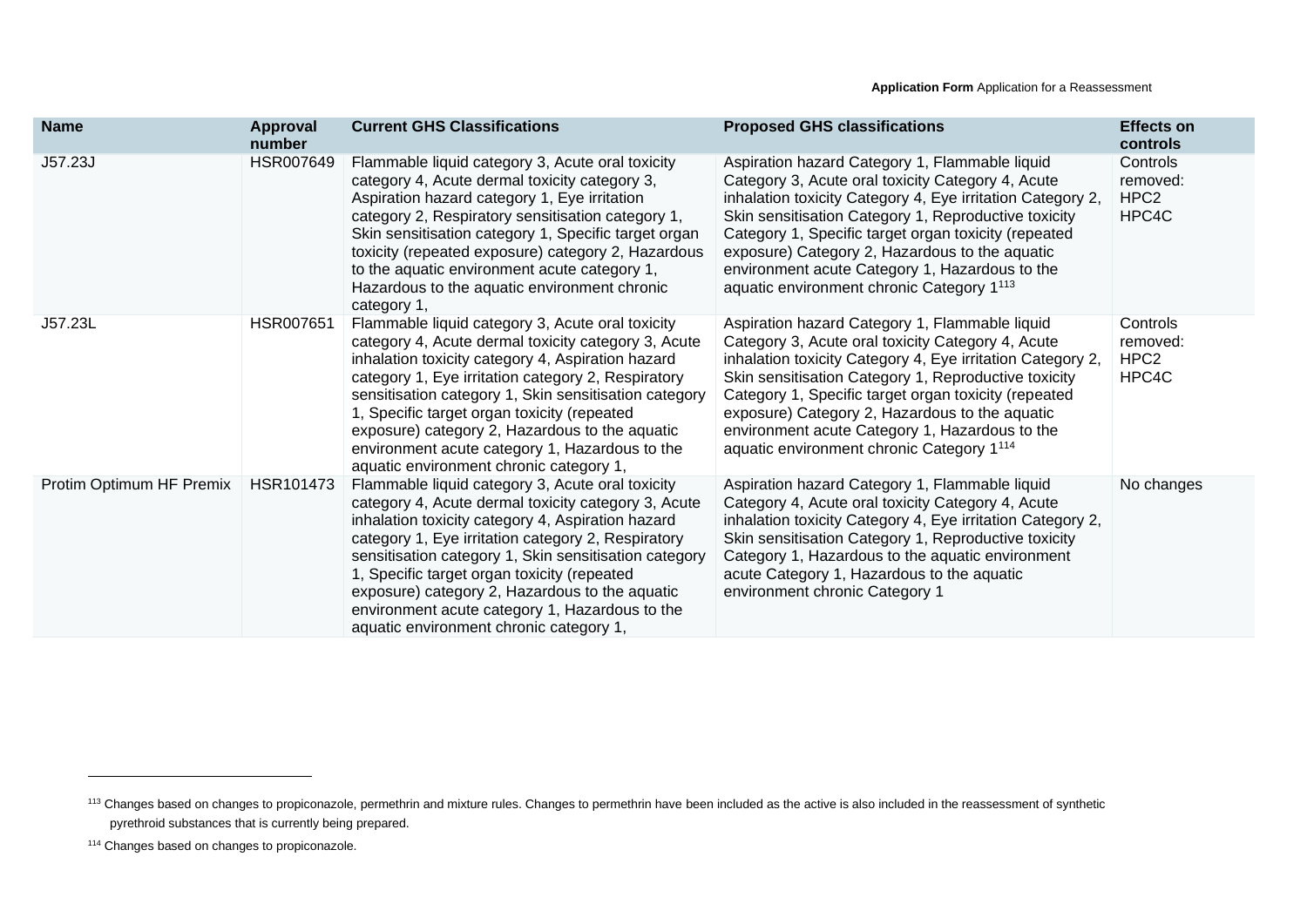## **Appendix 3. Ecotoxicological and toxicological hazard assessments of the substances**

## **Tebuconazole**

## **Acute toxicity**

Tebuconazole is of low acute toxicity by dermal or inhalation routes of administration. However, it has moderate acute toxicity by the oral route. The lethal dose (LD50) reported from various studies in DAR and RAC opinion are:

**Table 1: Acute toxicity studies with tebuconazole**

| <b>Study</b>                           | Dose level                                                                                                                       | <b>Results</b>                                                                                                                                                                                                                        | <b>Classification</b> |
|----------------------------------------|----------------------------------------------------------------------------------------------------------------------------------|---------------------------------------------------------------------------------------------------------------------------------------------------------------------------------------------------------------------------------------|-----------------------|
| Acute oral toxicity-<br>rat            | Males: 1600, 2300, 3000,<br>3900 and 5000 mg/kg bw                                                                               | $LD_{50}$ (males) = 4000 mg/kg bw                                                                                                                                                                                                     | Cat 4 (GHS)           |
| (OECD TG 401)                          | Females: 730, 950, 1230,<br>1600, 2300, 3000, 3900<br>and 5000 mg/kg bw                                                          | $LD_{50}$ (females) = 1700 mg/kg bw                                                                                                                                                                                                   |                       |
|                                        |                                                                                                                                  | Mortalities: total of 7 males (from 3000-<br>5000 mg/kg bw) and 22 females (from<br>950-5000 mg/kg bw).                                                                                                                               |                       |
| Acute oral toxicity-<br>rat            | Fasted: 1000, 2500, 4500<br>and 5000 mg/kg bw (male)                                                                             | $LD_{50}$ (males) > 5000 mg/kg bw (fasted)<br>and 4264 mg/kg bw (non-fasted)                                                                                                                                                          |                       |
| (Based on relevant<br>OECD guidelines) | 1000, 2500, 3150, 3550<br>and 5000 mg/kg bw<br>(female)                                                                          | LD <sub>50</sub> (males): 3933 mg/kg bw (fasted)<br>and 3352 mg/kg bw (non-fasted)                                                                                                                                                    |                       |
|                                        | Non-fasted: 500, 1000,<br>3550, 3750, 4000, 5000<br>mg/kg bw (male)<br>500, 1000, 2500, 3550,<br>4250, 4500 mg/kg bw<br>(female) | Mortalities: A total of 2 fasted males<br>(5000 mg/kg bw) and 7 fasted females<br>(from 3150-5000 mg/kg bw) and a total<br>of 9 non-fasted males (from 3750-5000<br>mg/kg bw) and 12 non-fasted females<br>(from 2500-4500 mg/kg bw). |                       |
| Acute oral toxicity-<br>mice           | Males: 1600, 2300, 3000,<br>3900 and 5000 mg/kg bw.                                                                              | $LD_{50} = 2800$ mg/kg bw (male) and<br>5200 mg/kg bw (female).                                                                                                                                                                       |                       |
| (Similar to OECD TG<br>401)            | Females: 3000, 3900 and<br>5000 mg/kg bw.                                                                                        | Mortality: A total of 13 males (from<br>1600-5000 mg/kg bw) and 4 females<br>(from 3900-5000 mg/kg bw).                                                                                                                               |                       |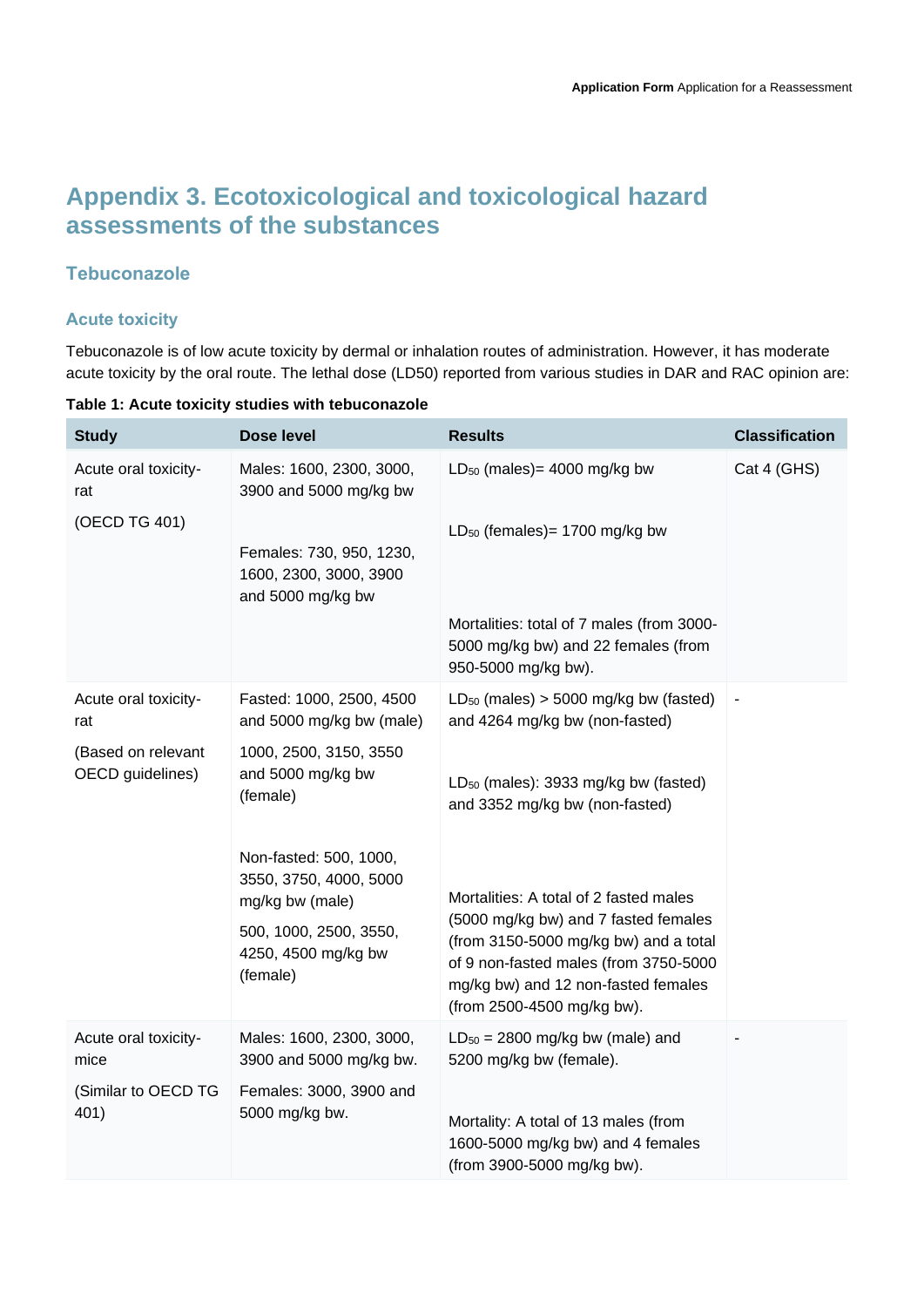| <b>Study</b>                                                           | Dose level                                                                                    | <b>Results</b>                                                                                                                | <b>Classification</b> |
|------------------------------------------------------------------------|-----------------------------------------------------------------------------------------------|-------------------------------------------------------------------------------------------------------------------------------|-----------------------|
| Acute oral toxicity-<br>mice<br>(Based on relevant<br>OECD guidelines) | 100, 500, 1000, 1800,<br>2500, 3150 and 3550<br>mg/kg bw (male)                               | $LD_{50} = 1615$ mg/kg bw (male) and<br>3023 mg/kg bw (female).                                                               | Cat 4 (GHS)           |
|                                                                        | 500, 1000, 1800, 2500,<br>3550 and 5000 mg/kg bw<br>(female)                                  | Mortality: A total of 17 fasted male<br>mice (1000-3550 mg/kg bw) and<br>10 fasted female mice (from 1800-<br>5000 mg/kg bw). |                       |
| Acute dermal<br>toxicity-rat<br>(OCED TG 402)                          | 2000 mg/kg bw                                                                                 | $LD_{50}$ > 2000 mg/kg bw                                                                                                     | Not classified        |
| Acute dermal<br>toxicity-rat                                           | 5000 mg/kg bw                                                                                 | $LD_{50}$ > 5000 mg/kg bw                                                                                                     | Not classified        |
| (Based on relevant<br>OECD guidelines)                                 |                                                                                               |                                                                                                                               |                       |
| Acute inhalation<br>toxicity                                           | Nominal concentration:<br>4000 mg/m <sup>3</sup> (aerosol)                                    | $LC_{50}$ > 371 mg/ m <sup>3</sup><br>(aerosol) and $LC_{50} > 5093$ mg/m <sup>3</sup>                                        | Not classified        |
| (OECD TG 403)                                                          | Analytical concentration:<br>371 mg/m <sup>3</sup> (aerosol), 5093<br>$mg/m3$ (dust)          | (dust)                                                                                                                        |                       |
| Acute inhalation<br>toxicity                                           | Nominal concentration:<br>100, 250, 2500, 5000                                                | $LC_{50}$ (male) > 818 mg/kg bw (1x4 hrs)<br>and $> 240$ mg/m <sup>3</sup> (female)                                           | Not classified        |
| (Based on relevant<br>quidelines)                                      | mg/m <sup>3</sup> (aerosol exposure<br>$1x4$ hrs)                                             |                                                                                                                               |                       |
|                                                                        | 0, 100, 300, 1000 mg/m <sup>3</sup><br>(aerosol exposure 5x6 hrs)                             |                                                                                                                               |                       |
|                                                                        | Analytical concentration:<br>16, 49, 387, 818 mg/m <sup>3</sup><br>(aerosol exposure 1x4 hrs) |                                                                                                                               |                       |
|                                                                        | 0, 24, 60, 240 mg/m <sup>3</sup><br>(aerosol exposure 5x6 hrs)                                |                                                                                                                               |                       |

Tebuconazole is classified as acute oral toxicity Category 4 following principles of GHS. The classification is based on the lowest acute oral LD50 of tebuconazole (1700 mg/kg bw in rats and 1615 mg/kg bw in mice).

## **Skin irritancy**

Two skin irritation studies (patch-test) were reported in rabbits, where animals were exposed for 4 hours. No irritant effects (erythema and oedema formation) were observed during the course of the studies. Based on these results, tebuconazole is not classified as a skin irritant.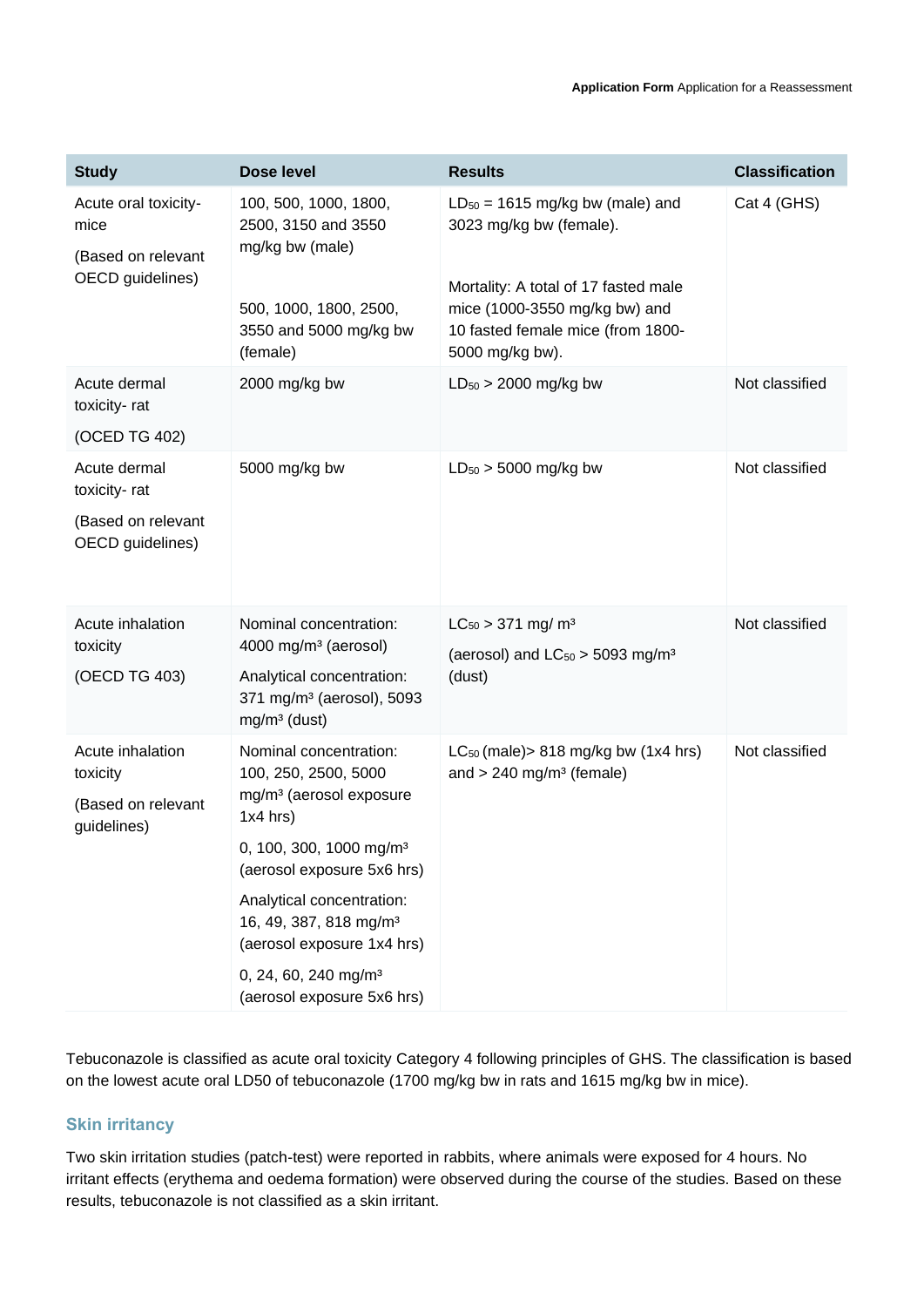## **Eye irritancy**

The eye irritation potential of tebuconazole was tested in rabbits in two studies. In the first study, tebuconazole caused discharge, redness and swelling of the conjunctiva that resolved by eight days after dosing. Tebuconazole did not cause corneal opacities or lesions of the iris. In the second study, it did not cause corneal opacities or lesions of the iris. Reddening of conjunctiva was observed in one animal (average score 0.3; reversible at 48 hours). Based on these results, tebuconazole is not classified as an eye irritant.

### **Contact sensitisation**

Three skin sensitisation studies were conducted in guinea pigs (Guinea Pig Maximization Test and Buehler Patch Test). Tebuconazole showed no skin-sensitising potential and is therefore not classified as a contact sensitiser.

## **Genotoxicity**

A battery of in-vitro and in-vivo assays showed no evidence for genotoxic potential, no indication of gene mutations, chromosome anomalies or increases in DNA repair activity. Hence, no classification is warranted for genotoxicity.

## **Carcinogenicity**

In a two-year carcinogenicity study in the rat, there was increase in C-cell adenomas and carcinomas of the thyroid in all treated males and no clear dose-response relationship was observed. The incidences were within the range of spontaneously occurring thyroid C-cell tumours in old male Wistar rats. There was no evidence of progression from adenoma to carcinoma from histopathology data. A NOAEL for carcinogenicity was determined at 180 ppm for males and females, equivalent to 53.1 mg/kg bw/day for males and 80.5 mg/kg bw/day for females.

In mice at 1500 ppm, there was a statistically significant increase in incidence of liver tumours. The incidences of carcinomas at this dose were 21% (versus 0% in controls) in males and 26% (versus 2% in controls) in females. Hepatocellular tumours caused by a variety of chemical substances at hepatotoxic doses occur frequently, and it is thought that under these circumstances, elevated incidences of spontaneous, relatively frequent tumours in rodents have no relevance for humans if the exposure to human beings lies in a non-toxic range. No evidence for carcinogenic effects of tebuconazole on other organs may be inferred from the incidence, type, location, or distribution among the study groups of the neoplasms observed. A NOAEL for carcinogenicity effects was determined at 500 ppm for males and females, equivalent to 85 and 103 mg/kg bw/day for males and females, respectively.

| <b>Study</b>                                             | <b>Dose</b><br>levels<br>(ppm) | <b>NOAEL</b><br>(mg/kg<br>bw/day)       | <b>LOAEL</b><br>(mg/kg<br>bw/day) | <b>Findings</b>                                                                                                                                                  |
|----------------------------------------------------------|--------------------------------|-----------------------------------------|-----------------------------------|------------------------------------------------------------------------------------------------------------------------------------------------------------------|
| 2-year oral chronic/<br>carcinogenicity - rat            | 0, 100, 300,<br>1000           | 55.0 M $/$<br>86.3 F<br>$(1000$ ppm $)$ | ٠                                 | C-cell adenomas and carcinomas of the<br>thyroid were increased in all treated males.<br>A slightly higher frequency of endometrial<br>adenocarcinoma in females |
| 21-months oral<br>chronic/<br>carcinogenicity -<br>mouse | 0, 20, 60,<br>180              | 53.1 M/<br>80.5 F (180<br>ppm)          | $\blacksquare$                    | No increase in tumour incidence was found.<br>The study was repeated with higher doses.                                                                          |

#### **Table 2: Carcinogenicity studies of tebuconazole**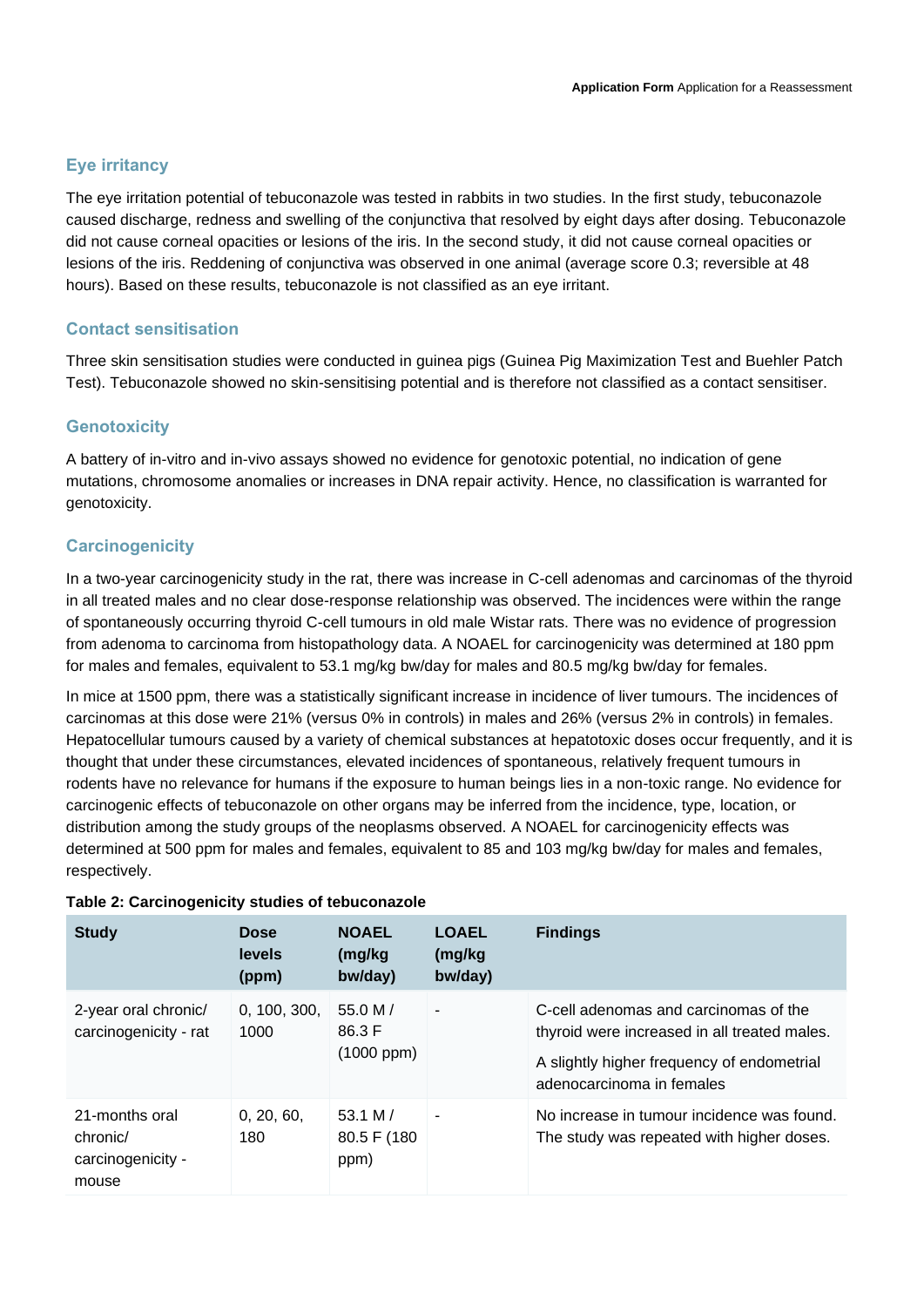| <b>Study</b>                                             | <b>Dose</b><br>levels<br>(ppm) | <b>NOAEL</b><br>(mg/kg<br>bw/day) | <b>LOAEL</b><br>(mg/kg<br>bw/day) | <b>Findings</b>                                                                              |
|----------------------------------------------------------|--------------------------------|-----------------------------------|-----------------------------------|----------------------------------------------------------------------------------------------|
|                                                          |                                |                                   |                                   |                                                                                              |
| 21-months oral<br>chronic/<br>carcinogenicity -<br>mouse | 0, 500,<br>1500                | 85 M / 103<br>F (500<br>ppm)      | App. 280<br>$(1500$ ppm $)$       | At 1500 ppm (~280 mg/kg bw/day), an<br>increased incidence of liver tumours was<br>observed. |

Based on these effects, tebuconazole is not classified for carcinogenicity.

## **Reproductive/developmental toxicity**

No classification for reproductive and developmental toxicity has been assigned for tebuconazole in the EPA's current classification.

Two oral developmental toxicity studies were conducted in rats. In both studies tebuconazole was administered from gestation days 6-15. Compared to concurrent controls, these studies showed an increased incidence of resorptions, post-implantation loss and/or external malformations at the high dose (100 or 120 mg/kg bw/d) in the presence of maternal toxicity (reduced body weight gain). Maternal toxicity was also observed at the intermediate dose (30 mg/kg bw/d) in one study. Thus, embryotoxic/teratogenic findings were not observed in the absence of maternal toxicity in rats.

Three oral developmental toxicity studies are available in rabbits for which tebuconazole was administered from gestation days 6-18. At 30 mg/kg bw/d (the high dose in one study, intermediate dose in two studies) compared to concurrent controls, no embryotoxicity/teratogenicity was seen in one study, an increased incidence of resorptions and post-implantation loss that were within laboratory's historical control range were seen in one study, and the final study showed an increased incidence of post-implantation loss and external malformations outside the laboratory's historical incidence. No maternal toxicity was observed at this dose level in any study. At 100 mg/kg bw/d (the high dose in two studies), resorptions, post-implantation loss and external malformations were seen in the presence of maternal toxicity (reduced body weight gain). While embryotoxic/teratogenic findings were not seen across all studies in the absence of maternal toxicity, overall, the data is considered to demonstrate that the findings are not exclusively secondary to maternal toxicity.

Two oral developmental toxicity studies are available in mice which is not the preferred rodent species for developmental toxicity studies. In both these studies tebuconazole was administered from gestation days 6-15 at the same dose levels. Compared to concurrent controls, in one study an increased incidence was seen in postimplantation loss and external malformations at the low dose (10 mg/kg bw/d) with the later finding outside the laboratory's control incidence (no such information was reported for post-implantation loss). No increased incidence in these findings were seen in this study at the intermediate dose (30 mg/kg bw/d), though an increased incidence in external malformations outside the laboratory's historical control incidence was seen in the other study at this dose level. At the high dose (100 mg/kg bw/d), an increased incidence was seen in resorptions, postimplantation loss and external malformations in both studies that were outside the laboratories historical control incidence when reported. No maternal toxicity was seen in either study up to or including the high dose. The embryotoxic/teratogenic findings in mice, which is not the preferred rodent test species, support such observed findings in rabbits being attributed to tebuconazole exposure.

The maternal NOAELs were 10 mg/kg bw/d in rats, 30 mg/kg bw/d in rabbits and 100 mg/kg bw/d in mice. The developmental NOAELs were 30 mg/kg bw/d in the rat, 10 mg/kg bw/d in the rabbit, whereas only a LOAEL of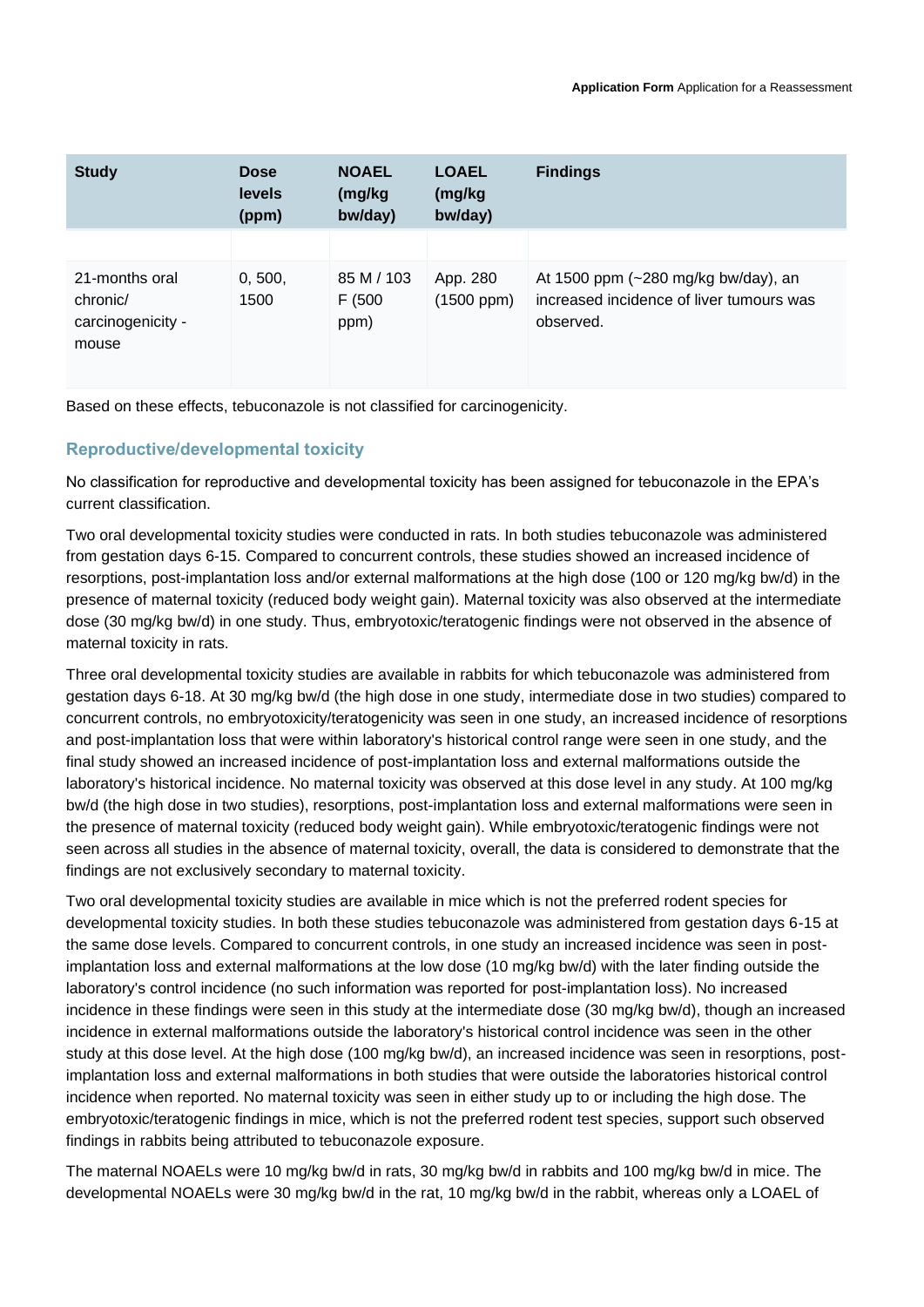10 mg/kg bw/d was identified in mice. Based on the effects observed through species (malformations, postimplantation loss, resorptions) and the absence of overt maternal toxicity, a Classification of Repr. 2 H361d "Suspected of damaging the unborn child" was proposed by EFSA (and is also the current classification in Annex VI of Regulation (EC) No 1272/2008).

| <b>Study</b>                                                                      | Dose levels<br>(mg/kg bw/day) | <b>NOAEL</b> (mg/kg<br>bw/day)                                                                 | <b>Findings</b>                                                                                                                                                                                                                                        |
|-----------------------------------------------------------------------------------|-------------------------------|------------------------------------------------------------------------------------------------|--------------------------------------------------------------------------------------------------------------------------------------------------------------------------------------------------------------------------------------------------------|
| Two-generation,                                                                   | 0, 100, 300, 1000             | $21.6 - 27.1 / 27.8$<br>33.9<br>males/females                                                  | Decreased litter size and food consumption,                                                                                                                                                                                                            |
| dietary-rat                                                                       | ppm                           |                                                                                                | retarded weight gains for parents and pups.                                                                                                                                                                                                            |
|                                                                                   |                               | $(300$ ppm $)$                                                                                 | Decreased organ weights. No effects on<br>reproductive parameters                                                                                                                                                                                      |
| Embryotoxicity,<br>gavage-rat                                                     | 0, 10, 30, 100                | Maternal: 10<br>Foetal: 30                                                                     | Reduced weight gains and liver affections<br>Increased number of resorptions, of<br>malformations and runts. Decreased number<br>of live foetuses and foetal body weight                                                                               |
| Embryotoxicity,<br>gavage                                                         | 0, 30, 60, 120                | Maternal: 30<br>Foetal: 60                                                                     | Reduced weight gains and liver affections<br>Increased number of resorptions, of<br>malformations and runts. Decreased number<br>of live foetuses and foetal body weight                                                                               |
| Developmental<br>neurotoxicity,<br>dietary                                        | 0, 100, 300, 1000<br>ppm      | 22 and 41.3<br>mg/kg bw/day<br>during gestation<br>and lactation,<br>respectively (300<br>ppm) | Mortality. Reduced body weight and feed<br>consumption, and prolonged gestation in<br>dams. Mortality, reduced pup weight and body<br>weight gain, reduced brain weight, delay in<br>vaginal patency, and decrease in cerebellar<br>thickness in, pups |
| Developmental<br>neurotoxicity,<br>perinatal dosing,<br>gavage, dams, and<br>pups | 0, 6, 20, 60                  | Maternal: 20<br><b>Pups: 20</b>                                                                | Impaired spatial learning following perinatal<br>dosing and repeated dosing of pups after<br>weaning                                                                                                                                                   |
| Embryotoxicity<br>gavage-rabbit                                                   | 0, 3, 10, 30                  | Maternal: 30<br>Foetal: 10                                                                     | No maternal effects increased number of<br>losses                                                                                                                                                                                                      |
| Embryotoxicity,<br>gavage-rabbit                                                  | 0, 10, 30, 100                | Maternal: 30<br>Foetal: 30                                                                     | Reduced body weight gain and increased post<br>implantation loss Increased malformations<br>and anomalies (external and skeletal)                                                                                                                      |
| Embryotoxicity<br>gavage-rabbit                                                   | 0, 10, 30, 100                | Maternal: 30<br>Foetal: 10                                                                     | Decreased food consumption and body weight<br>gain malformations, both external and skeletal                                                                                                                                                           |

Based on the observed findings in three species (malformations, post-implantation loss, resorptions) tebuconazole should be classified as reproductive toxicity Category 2 following the principles GHS.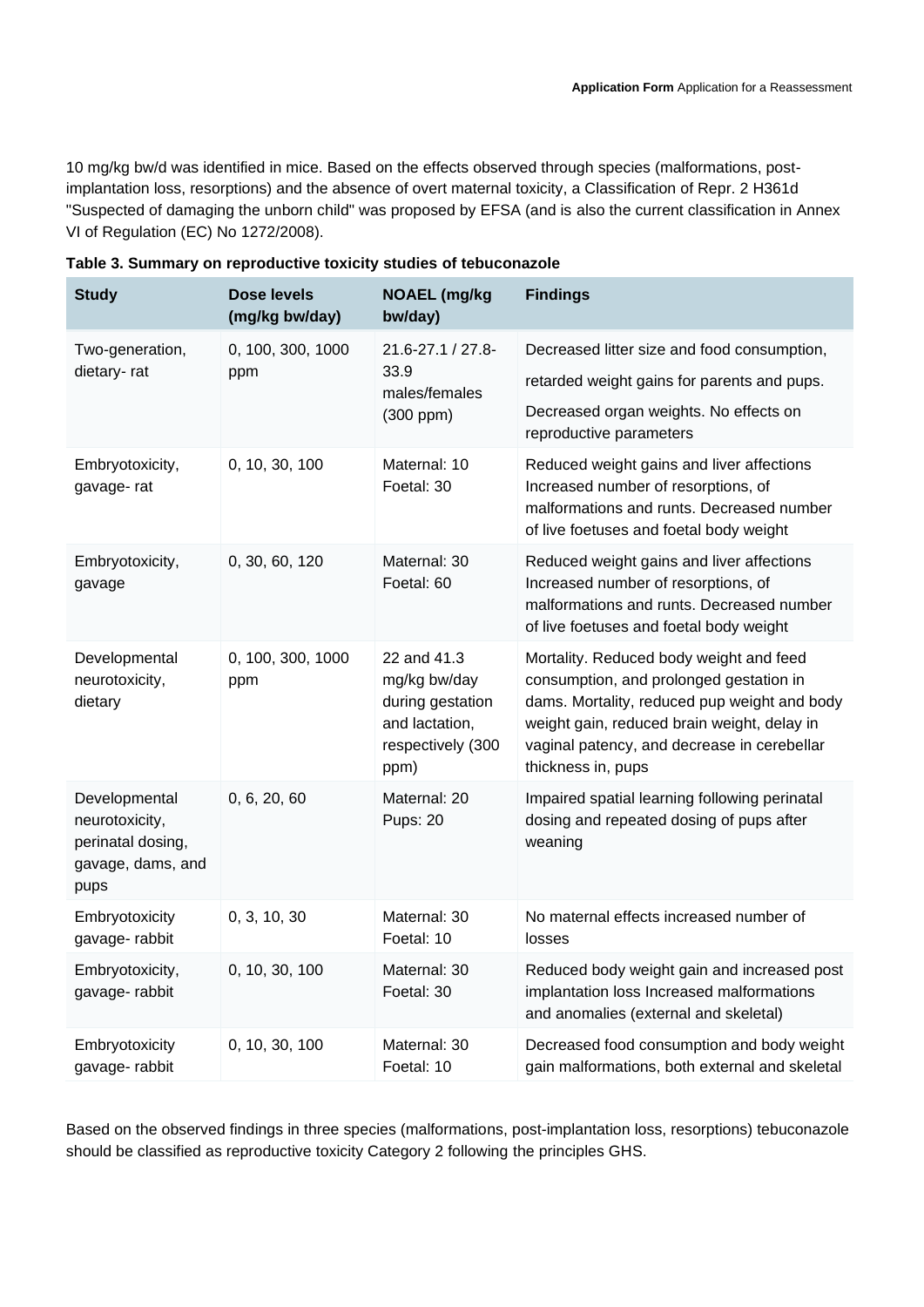## **Target organ or systemic toxicity**

The current classification IUCLID is based on a 1-year chronic toxicity study in dogs. Target organ classifications are generally based on 90 or 28-day toxicity studies. There were a number of 90 or 28-day toxicity studies reported in the DAR. No significant or severe toxicities were observed in these studies. Therefore, tebuconazole should not be classified for target organ toxicity.

## **Aquatic ecotoxicity**

Tebuconazole is not considered readily biodegradable and to have a low potential for bioaccumulation with log KOW<4 and a reported BCF of <500.

There is reliable acute data available for all three trophic levels, based on this information the lowest relevant acute aquatic toxicity value is an EC50 of 0.1444 mg ai/L for Lemna gibba (7-day, static) based on frond number. As this value is between 0.1 and 1.0 mg ai/L, an acute M-factor of 1 is assigned to the classification. Based on this endpoint, tebuconazole is classified as hazardous to the aquatic environment acute category 1 with an M-factor of 1 following the principles of GHS.

The lowest relevant chronic aquatic toxicity value is a NOEC of 0.01 mg ai/L for Daphnia magna (21-dat, semistatic). As this value is between 0.001 and 0.01 mg ai/L, a chronic M-factor of 10 is assigned to the classification. Based on this endpoint, tebuconazole is classified as hazardous to the aquatic environment chronic category 1 with an M-factor of 10 following the principles of GHS.

## **Soil ecotoxicity**

Tebuconazole is considered to have moderate to high persistence in soil (DT50>30 days).

Tebuconazole is currently not classified under GHS. This is based on study data indicating an acute 14-day LC50 of 1381 mg ai/kg dry weight for earthworm in the EPA's chemical database. Based on this endpoint, tebuconazole is not classified as toxic to soil organisms.

## **Terrestrial vertebrate ecotoxicity**

Tebuconazole is currently classified toxic to terrestrial vertebrates based on study data indicating an acute LD50 of 1555 mg ai/kg bw for bobwhite quail in the EPA's chemical database. Based on this endpoint, tebuconazole is classified as hazardous to terrestrial vertebrates following the principles of GHS.

## **Terrestrial invertebrate ecotoxicity**

Tebuconazole is currently not classified based on study data indicating an acute oral LD50 of >83.05 µg ai/bee for honeybee in the EPA's chemical database IUCLID. Based on this endpoint, tebuconazole is not classified following the principles of the GHS.

## **Propiconazole**

## **Acute toxicity**

Propiconazole is of low acute toxicity by dermal or inhalation routes of administration. However, it has moderate acute toxicity by the oral route. The lethal dose (LD50) reported in various studies are: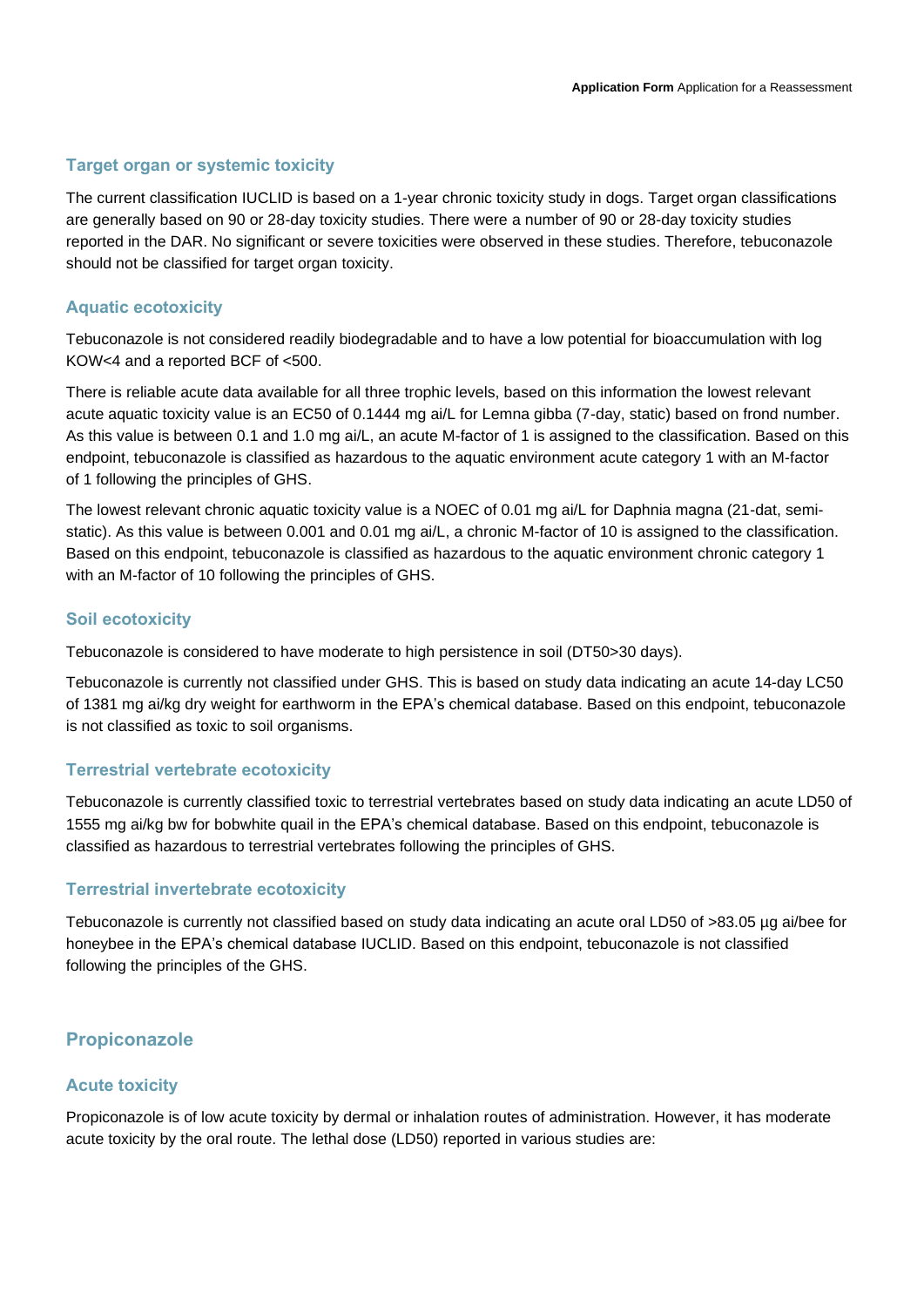| <b>Study</b>                                                                     | Dose level                          | <b>Results</b>                                           | <b>Classification</b> |
|----------------------------------------------------------------------------------|-------------------------------------|----------------------------------------------------------|-----------------------|
| Acute oral toxicity-rat                                                          | 175, 550, 2000 mg/kg bw             | $LD_{50} = 550$ mg/kg bw                                 | Cat 4 (GHS)           |
| (OECD TG 425; OPPTS<br>870.1100)                                                 |                                     | Mortalities at 2000 (2/2) and 550<br>$(1/3)$ mg/kg bw    |                       |
| Acute oral toxicity- mouse<br>(Similar to OECD TG 401)                           | 800, 1500, 2500 or 3000<br>mg/kg    | $LD_{50} = 1490$ mg/kg bw<br>$1/10$ deaths at 800 mg/kg, | Cat 4 (GHS)           |
|                                                                                  |                                     | 4/10 deaths at 1500 mg/kg,                               |                       |
|                                                                                  |                                     | 9/10 deaths at 2500 mg/kg,                               |                       |
|                                                                                  |                                     | 10/10 deaths at 3000 mg/kg                               |                       |
| Acute dermal toxicity-rat<br>(OCED TG 402; EC No<br>440/2008; OPPTS<br>870.1200) | 5000 mg/kg bw                       | $LD_{50}$ > 5000 mg/kg bw                                | Not classified        |
| Acute dermal toxicity-rat                                                        | 3000, 4000 mg/kg bw                 | $LD_{50}$ > 4000 mg/kg bw                                | Not classified        |
| (OCED TG 402)                                                                    |                                     |                                                          |                       |
| Acute oral toxicity- rabbit                                                      | 0, 2000, 6000 mg/kg bw              | $LD_{50}$ > 6000 mg/kg bw                                | Not used for          |
| (Similar to OECD TG 402)                                                         |                                     |                                                          | classification        |
| Acute inhalation toxicity                                                        | 0, 5836 $\pm$ 186 mg/m <sup>3</sup> | $LC_{50}$ (4 h): > 5800 mg/m <sup>3</sup>                | Not classified        |
| (OECD TG 403)                                                                    |                                     |                                                          |                       |

#### **Table 4: Acute toxicity studies with propiconazole**

The rat was the most sensitive species with LD50 of 550 mg/kg bw and classification should be based on the most appropriate sensitive species tested. Hence, propiconazole is classified as acute oral toxicity category 4 following the principles of GHS.

## **Skin irritancy**

Propiconazole was previously classified as 6.3B (equivalent to GHS skin irritant category 3) in New Zealand. However, following New Zealand's adoption of a GHS classification system on 1 May 2021, skin irritation Category 3 has no longer been adopted as a classification. Therefore, the classification of propiconazole for skin irritancy is not warranted.

## **Eye irritancy**

Propiconazole is currently classified as an eye irritant in New Zealand. Based on a new study submitted for renewal of the approval of the active substance propiconazole in the EU, it is a weak irritant, and no classification was required.

Based on the available information, classification of propiconazole for skin irritancy is not warranted.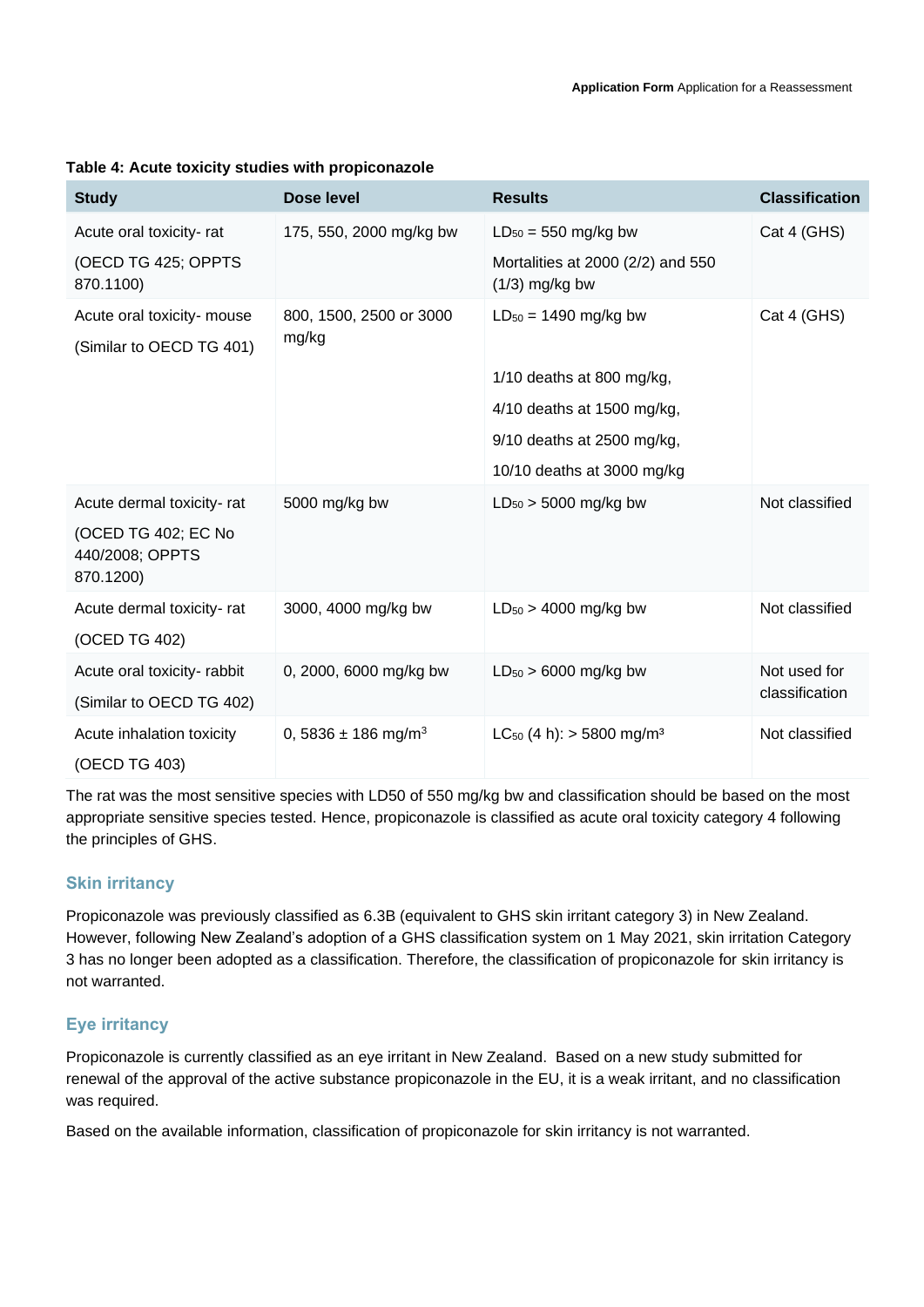## **Contact sensitisation**

Information in the EPA's chemical database IUCLID indicates that propiconazole should be classified as sensitiser based on maximisation test, but also indicates that no sensitisation was observed in the Buehler test. The maximisation test is more sensitive than the Buehler test. Hence, propiconazole is a contact sensitiser and is classified as contact sensitisation category 1 following the principles of GHS. The classification is based on a study showing 30% and 50% of sensitisation 24 hours and 48 hours after challenge with 30% propiconazole. It is noted that induction was not tested at concentrations of 1% and lower and therefore it is unknown if the response at 1% would have been higher than 60%. Therefore, category 1A could not be excluded with the available information and RAC concluded the classification of category 1.

| <b>Study</b>                                     | Dose level                                                       | <b>Results</b>                               | <b>Classification</b> |
|--------------------------------------------------|------------------------------------------------------------------|----------------------------------------------|-----------------------|
| Guinea pig<br>maximisation test<br>(OECD TG 406) | Day 0: Induction: intradermal 5%<br>propiconazole, in peanut oil | Test group:<br>$6/20$ (24 h after challenge) | Category 1<br>(GHS)   |
|                                                  | Day 8: Induction: 100%<br>propiconazole (or vaseline)            | 10/20 (48 h after challenge)                 |                       |
|                                                  | occlusive for 48 hours                                           | Vehicle control:                             |                       |
|                                                  | Day 21: Challenge: 30%<br>propiconazole (or vaseline)            | $0/10$ (24 h after challenge)                |                       |
|                                                  | occlusive for 24 hours                                           | $0/10$ (48 h after challenge)                |                       |

## **Table 5: Skin sensitisation studies with propiconazole**

In a new study, propiconazole caused no sensitisation after an intradermal injection dose of 1%. It was noted that in the induction phase skin reactions observed in control animals were like the test animals, while 24 hours after challenge one control animal (that received only vehicle) showed significant dermal response. The study was regarded as unacceptable because of the non-specific positive reactions in vehicle control animals. Also, no positive controls were included in this study and therefore negative results might be interpreted as an intrinsic resistance of the animals to sensitisation.

## **Genotoxicity and mutagenicity**

There was no evidence of mutagenicity in available in vitro and in vivo genotoxicity studies.

## **Carcinogenicity**

Three studies (2-year chronic toxicity and carcinogenicity study in rat, 2-year carcinogenicity study in CD-1 mouse and 18-month carcinogenicity study in male CD-1 mouse) were reported for propiconazole. Propiconazole induced liver tumours in male CD-1 mice at dose levels of 107.8 and 344.3 mg/kg bw/day. The statistically significant neoplastic findings in liver appeared only in one species in one sex (male mice) and malignancy (hepatocellular carcinomas) only occurred at doses above the maximum tolerable dose. The mechanistic studies supported CARmediated mode of action as plausible for propiconazole which is likely not relevant for humans. Overall, RAC concluded that the liver tumours found in mice are not of concern for humans. Hence, no classification is warranted for carcinogenicity.

## **Reproductive/ developmental toxicity**

Two oral developmental toxicity studies were conducted in rat. In both studies propiconazole was administered from gestation days 6-15. In the first study cleft palate was observed in a single foetus (1/302, incidence 0.33%) at the intermediate dose (90 mg/kg bw/day) and in two foetuses (2/285, incidence 0.70%) from separate litters at the high dose (360/300 mg/kg bw/day). Cleft palate was again observed in a supplementary study conducted with a single propiconazole administered dose (300 mg/kg bw/day) in two foetuses from separate litters (2/2064 foetuses, incidence 0.097%). Cleft palate was not observed in foetuses from the concurrent control animals in either study (270 foetuses in the first study and 2122 foetuses in the supplemental study) and had not been seen in historical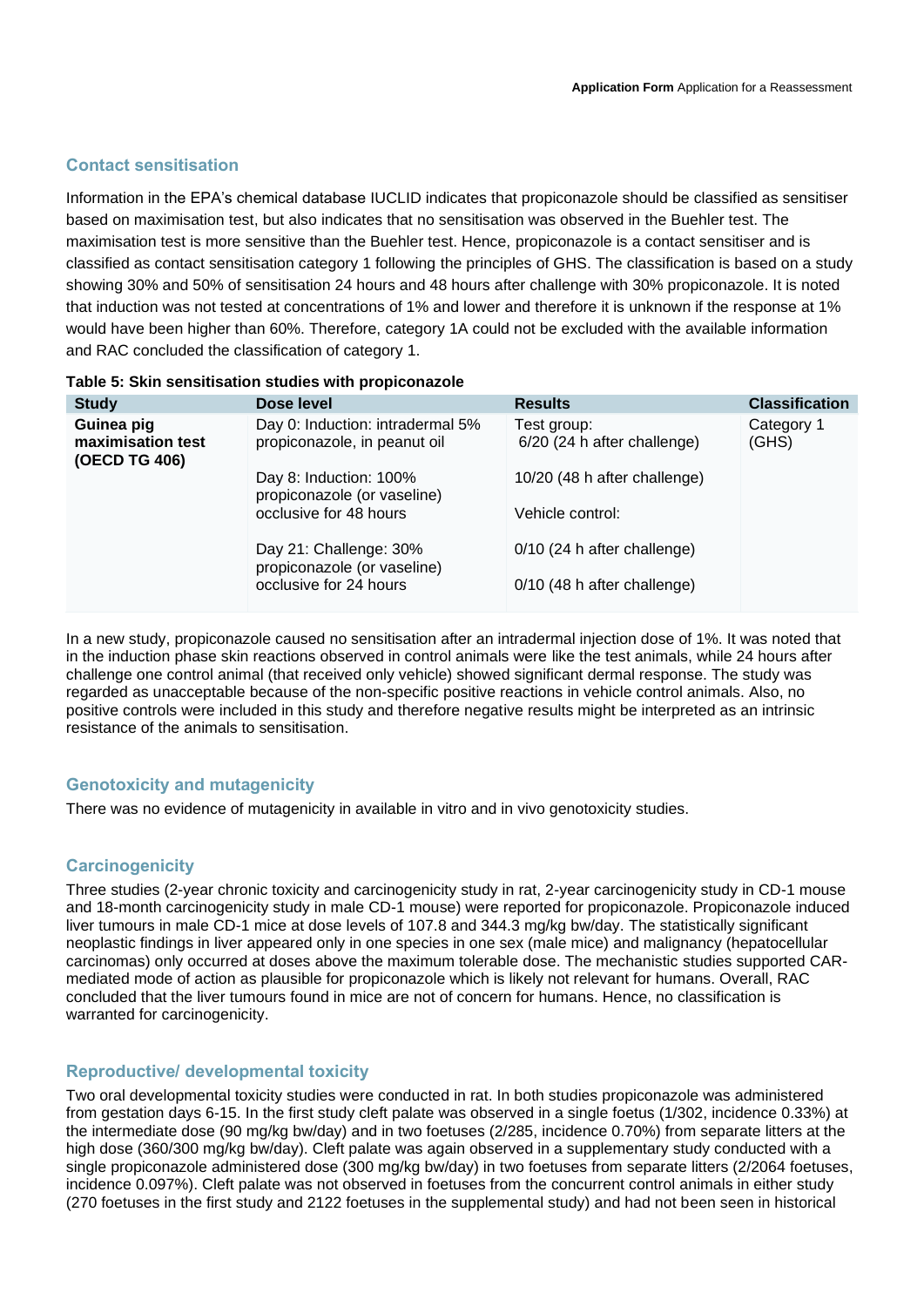control data for the testing laboratory (5431 foetuses). The incidence of cleft palate seen in the two rat propiconazole studies was also above historical control data submitted for other laboratories (4/25522 foetuses; 0.016%).

Additionally in the first study, a statistically significant increased incidence of visceral variations (short and absent renal papilla(e) and dilated ureters) were observed at the high dose (360/300 mg/kg bw/day) along with a statistically significant increased incidence of skeletal variations (rudimentary ribs and nonossified sternebrae) at the intermediate (90 mg/kg bw/day) and high dose.

In a rabbit developmental toxicity study with propiconazole administered from gestation days 7-19, compared to concurrent controls a statistically significant increased incidence of resorptions, abortions, early deliveries, and increased incidence of fully formed (13th) rib was observed at the high dose (400 mg/kg bw/day).

Cleft is a rare malformation in rats and was seen in two independent studies in both the absence of maternal toxicity (90 mg/kg bw/day) and the presence of maternal toxicity (360/300 and 300 mg/kg bw/day) and demonstrated a dose response pattern. The observed incidences were also above historical control data for the testing laboratory and other laboratories. An increased incidence of skeletal variations was also seen in the absence (90 mg/kg bw/day) and presence of maternal toxicity (300 mg/kg bw/day) and demonstrated a dose response pattern. Consequently, these findings were not considered a chance (spontaneous) finding and were attributed to propiconazole exposure. In contrast the increased incidence of visceral findings in the rat and observed resorptions, abortions, early deliveries, and skeletal findings in the rabbit were only observed at the high dose and in the presence of maternal toxicity.

The RAC noted that an increased incidence of cleft palate had also been observed in response to exposure to other triazoles (e.g. cyproconazole and epoxiconazole) and overall, concluded that this finding in both studies in rats was relevant to humans and warranted propiconazole be classified as a presumed human developmental toxicant classification [1B H360D (May damage the unborn child)]. The RAC also stated that the observed skeletal variations in rats at 90 mg/kg bw/day and resorptions, abortions, and early deliveries in rabbits at 400 mg/kg bw/day contribute to (i.e., support) propiconazole being considered a presumed human developmental toxicant. Based on the cleft palate observed in rats, propiconazole is classified as reproductive toxicity category 1 following the principles of GHS.

## **Target organ or systemic toxicity**

The current classification in IUCLID is based on neurotoxic effects. However, no clinical signs nor biochemical or histopathological changes were observed which might indicate that propiconazole is neurotoxic. Most of the repeated toxicity studies reported hepatotoxicity as a common toxic effect. The main reported hepatic effects were liver weight increases, hypertrophy, vacuolation, necrosis, and mineralization.

| <b>Study</b>                                  | Lowest reported dose<br>(mg/kg bw/day) | <b>Guidance value for STOT RE</b><br>classification (mg/kg bw/day) |
|-----------------------------------------------|----------------------------------------|--------------------------------------------------------------------|
| 28-day oral toxicity in rat                   | 150                                    | $30 \leq C \leq 300$                                               |
| 90-day oral toxicity in rat                   | 461/481                                | $10 \leq C \leq 100$                                               |
| 90-day oral toxicity in mouse (2)<br>studies) | 65-71-85                               | $10 \leq C \leq 100$                                               |
| 2-year oral toxicity in rat                   | 96-130                                 | $1.25 \le C \le 12.5$                                              |
| 2-year oral toxicity in mouse                 | 49-55                                  | $1.25 \le C \le 12.5$                                              |
| 18-month oral toxicity in mouse               | 59                                     | $2.2 \leq C \leq 22$                                               |
| 2-generation reproduction toxicity in rat     | 44-49                                  | $4 \le C \le 40$ (assuming 32 weeks of<br>exposure in F0)          |

#### **Table 6: Hepatotoxicity reported after repeated exposures to propiconazole**

In the above table, four studies (90-day and 2-year oral toxicity studies in rat, and 2-year and 18-month oral toxicity studies in mouse) showed that the hepatotoxicity appeared at doses well above the respective limit dose for warranting classification as STOT RE 2. RAC did not consider these studies relevant for classification. However, the other three studies (28-day in rat, 90-day oral toxicity studies in mice and 2-generation reproduction toxicity in rat) showed hepatotoxicity at doses either warranting classification as STOT RE Category 2 or on the border for classification.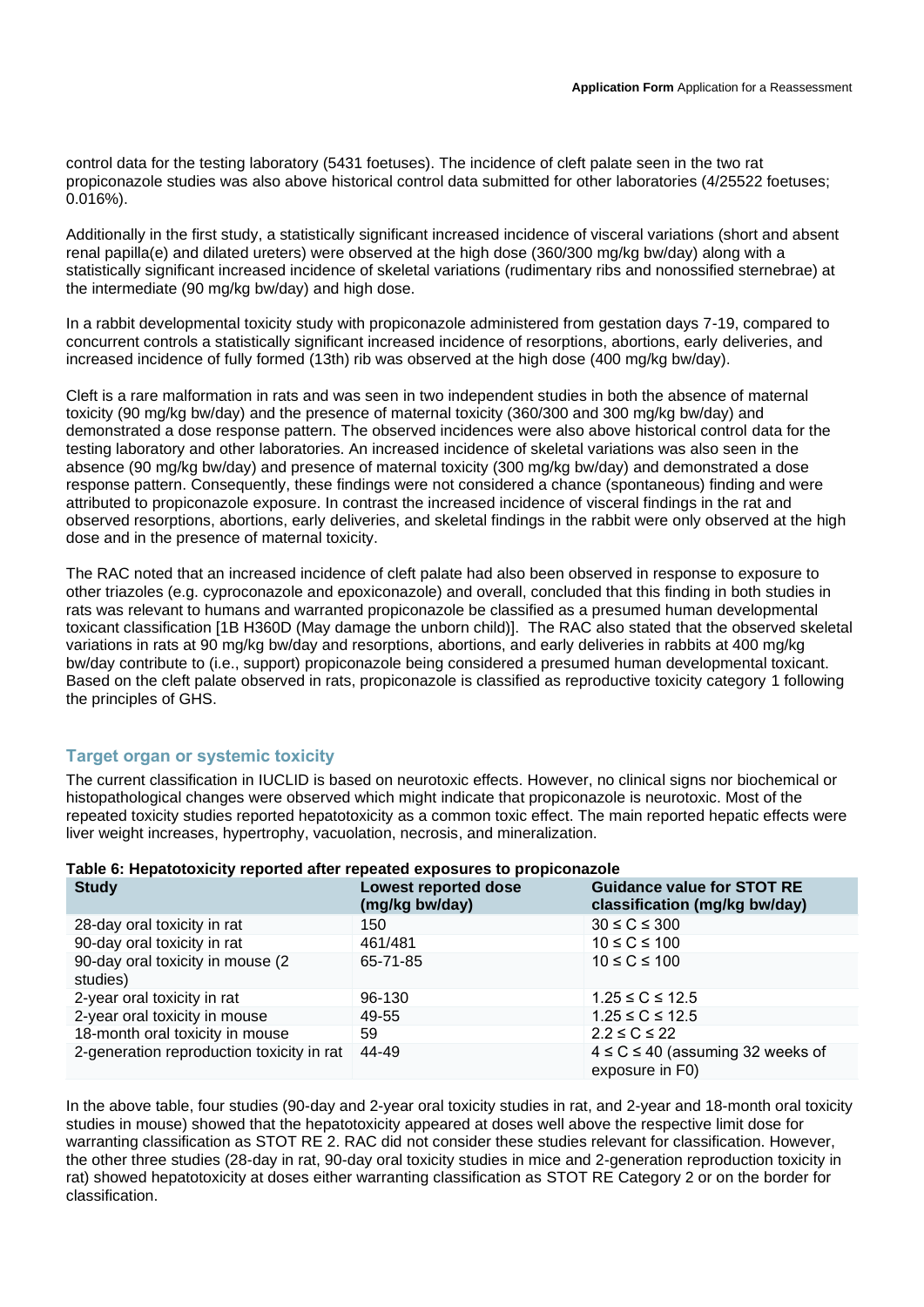In the 28-day oral toxicity study in the rat, the effects reported at 150 mg/kg bw/day were described as minimal hypertrophy of hepatocytes and small focus organising necrosis in liver parenchyma, while the dose showing moderate hypertrophy and multiple areas of necrosis was 450 mg/kg bw/d, and hence above the limit for classification.

In the 90-day oral toxicity studies, the severity of hepatocellular necrosis was observed to be slight or very slight in all animals except in two individuals where it was scored as moderate.

The 2-generation reproduction toxicity study in rat reported at 44-49 mg/kg bw/day liver hypertrophy in F0 and F1 in males affecting 93 and 33% of examined males and 50% of F1 females. These alterations were not significant in other generations. The incidence and relevance of these alterations were not considered by RAC as toxicologically relevant for warranting classification. In the same study, liver hypertrophy was consistently reported in four different generations in almost 100% of male and female, although in this case these effects were found at 215-243 mg/kg bw/day, which is above the limits for warranting classification as STOT RE category 2.

Overall, RAC noted that the hepatotoxicity associated with repeated exposure of propiconazole either appeared at concentrations above the cut-off values for warranting classification or when appeared below these limits, is seen with a severity and incidence not considered indicative of toxicologically relevant disturbances. Hence, propiconazole is not classified for target organ toxicity.

## **Aquatic ecotoxicity**

Propiconazole is not considered readily biodegradable and to have a low potential for bioaccumulation with log KOW<4 and a reported BCF of 180 L/kg.

There is reliable acute data available for all three trophic levels, based on this information the lowest relevant acute aquatic toxicity value is a LC50 of 0.51 mg ai/L for Americamysis bahia (96-hour, flow-through). As this value is between 0.1 and 1.0 mg ai/L, an acute M-factor of 1 is assigned to the classification. A lower value is available in IUCLID, the EPA's chemical database based on the green algae, Chlamydomonas noctigama. However, this endpoint was deemed unreliable for hazard classification following a review of the literature. Based on the A. bahia endpoint, propiconazole is classified as hazardous to the aquatic environment acute category 1 with an M-factor of 1 following the principles of GHS.

The lowest relevant chronic aquatic toxicity value is a NOEC of 0.068 mg ai/L for Cyprinodon variegatus (FLC, flow-through). As this value is between 0.01 and 0.1 mg, ai/L a chronic M-factor of 1 is assigned to the classification. Based on this endpoint, propiconazole is classified as hazardous to the aquatic environment chronic category 1 with an M-factor of 1 following the principles of GHS.

## **Soil ecotoxicity**

Propiconazole is considered to have moderate to high persistence in soil (DT50>30 days). Propiconazole is currently not classified following principles of GHS. This is based on data in IUCLID suggesting propiconazole does not have an adverse effect on soil microbes up to and including 100 ppm. However, a seedling emergence value of 4.32 mg ai/kg wet weight was available from ECHA's more recent assessment report of propiconazole. There is also an acute earthworm endpoint (LC50) in this document of 205 mg ai/kg wet weight, corrected to an EC50 of 20.5 mg ai/kg wet weight for the hazard classification. Based on lowest endpoint obtained from the seedling emergence, propiconazole is classified as hazardous to soil organisms following the principles of GHS.

#### **Terrestrial vertebrate ecotoxicity**

Propiconazole is currently classified toxic to terrestrial vertebrates based on an acute LD50 of 1344 mg ai/kg bw for rabbit in the EPA's chemical database. Based on this endpoint, propiconazole is classified as hazardous to terrestrial vertebrates following the principles of GHS.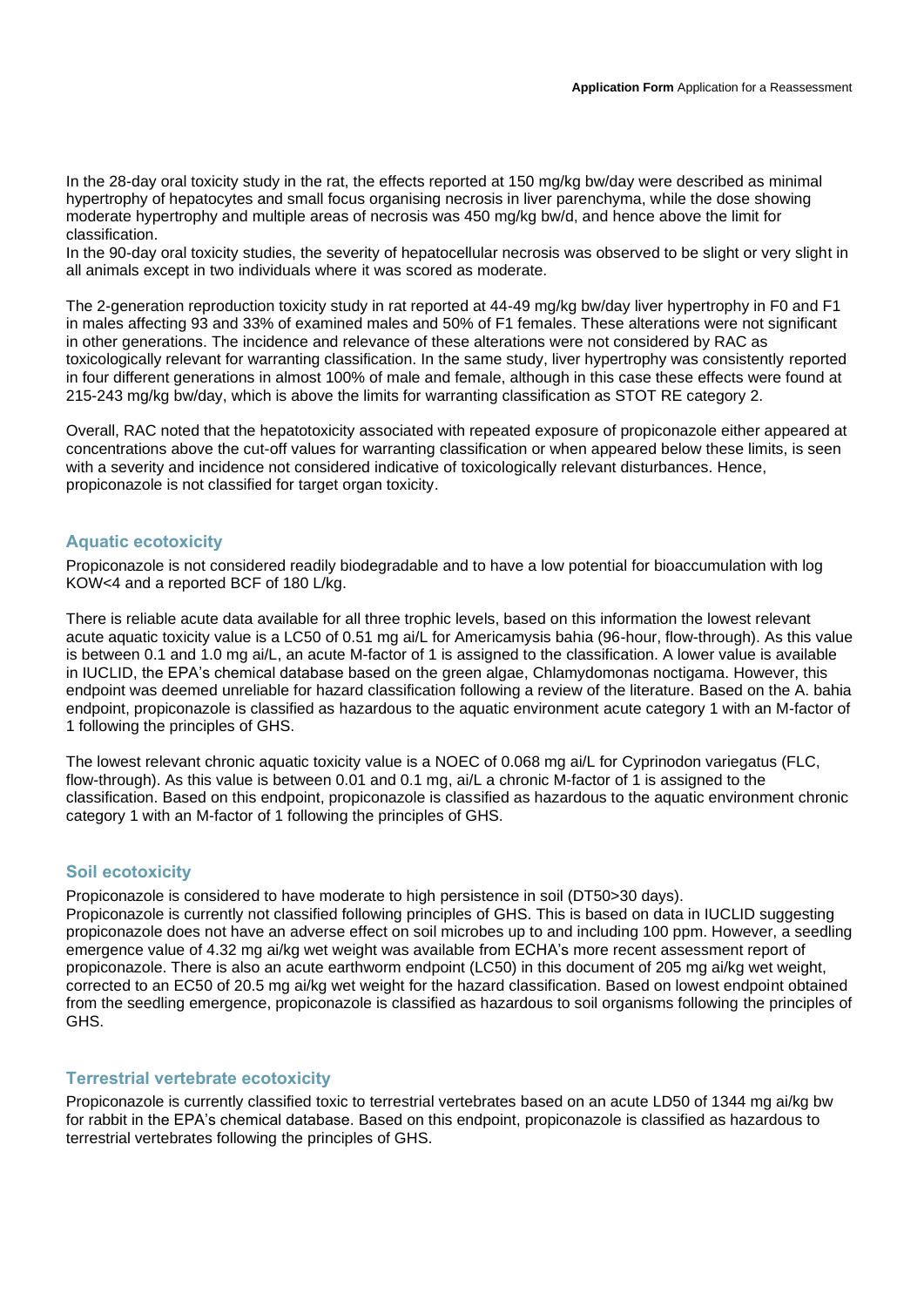## **Terrestrial invertebrate ecotoxicity**

Propiconazole is currently not classified based on an acute contact LC50 of >25 µg ai/bee for honeybee in the EPA's chemical database. Based on this endpoint, propiconazole is not classified following the principles of GHS.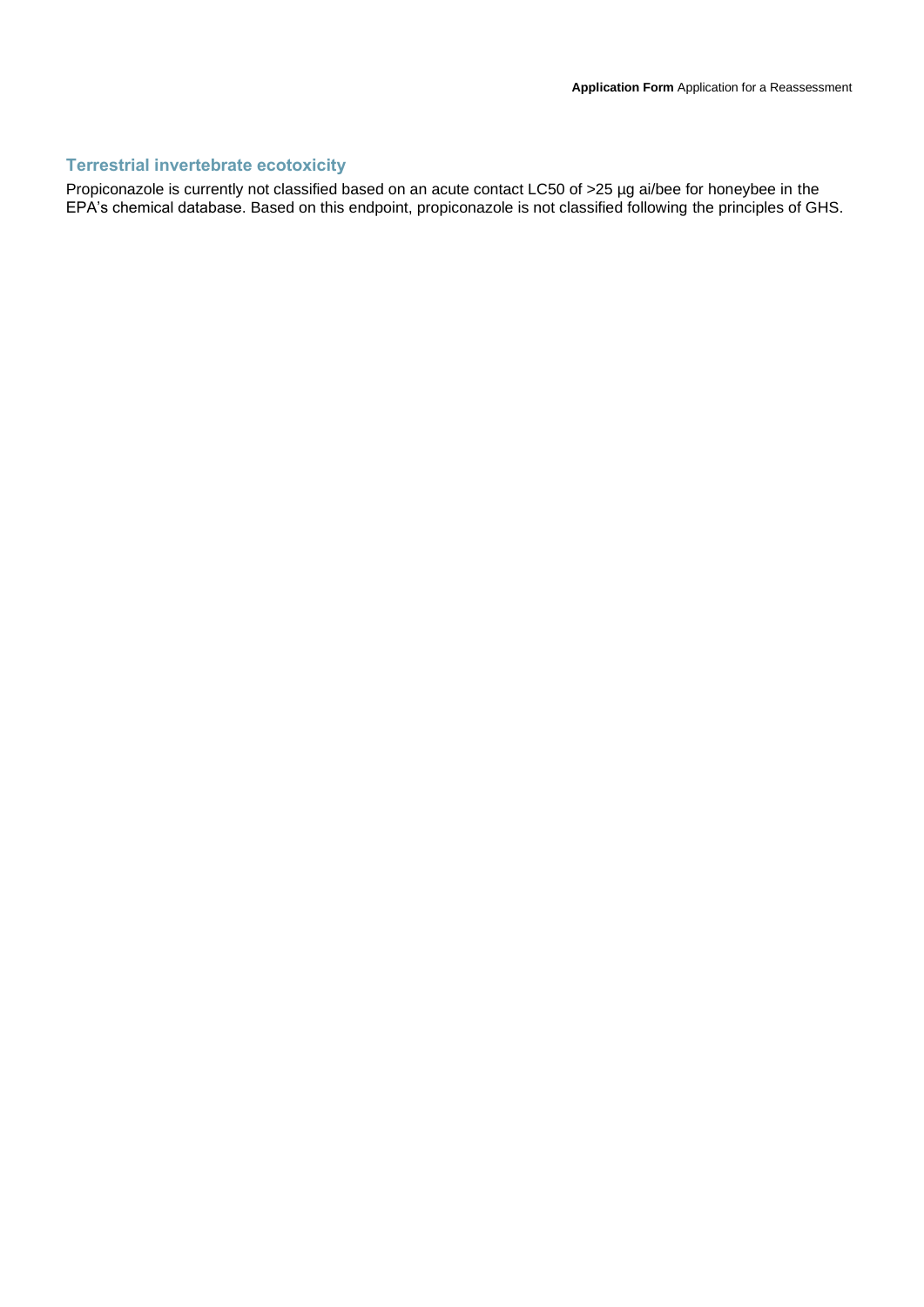## **Appendix 4: Māori impact assessment**

# **Māori Impact Assessment (MIA)**

## **for Notified Reassessment Application – Chemical Review**

| hazard classifications                        | <b>Skin sensitisation Category 2</b><br><b>Reproductive toxicity Category 1</b><br><b>Hazardous to soil organisms</b>                                                                                                                                 |
|-----------------------------------------------|-------------------------------------------------------------------------------------------------------------------------------------------------------------------------------------------------------------------------------------------------------|
| End-user<br>Proposed additional               | Certified handlers (growers and contractors) in commercial operations                                                                                                                                                                                 |
| Active ingredient<br>Purpose                  | PROPICONAZOLE<br>Broad-spectrum fungicide for cereals (barley, wheat, oat), pasture and ryegrass, pome<br>fruits, olive, kiwifruit, avocado, and turf. Used to prevent wood decay from fungus, and as<br>a preservative for other materials.          |
| Proposed additional<br>hazard classifications | <b>Reproductive toxicity Category 2</b>                                                                                                                                                                                                               |
| End-user                                      | ryegrass, pome and stone fruits, kiwifruit, grapes, onion, pea, and ornamental plants.<br>Used to prevent wood decay from fungus, and as a preservative for other materials.<br>Certified handlers (growers and contractors) in commercial operations |
| Active ingredient<br>Purpose                  | <b>TEBUCONAZOLE</b><br>Broad-spectrum fungicide for cereals (barley, wheat, oat, ryecorn, triticale), pasture and                                                                                                                                     |
| <b>KEY DETAILS</b><br>Applicant               | <b>Environmental Protection Authority</b>                                                                                                                                                                                                             |

This advice is prepared by Kaupapa Kura Taiao under s 58(1)(a) of the Hazardous Substances and New Organisms Act 1996 ("the Act / HSNO").

## **Impact Assessment**

Kaupapa Kura Taiao (The EPA's Māori Policy and Operations team) has undertaken a Māori impact assessment to consider potential impacts of the reassessment on the economic, social, and cultural well-being of Māori, and the relationship of Māori with the environment, pursuant to sections 5(b), 6(d) and 8 of the Hazardous Substances and New Organisms Act 1996 (HSNO). The cultural assessment includes tangible and intangible taonga, such as culturally significant species, resources, and places, and the customary values, practices and uses associated with these taonga. Key findings of the assessment are outlined below.

## **General comments**

Māori will be reassured by the following points in relation to this chemical review:

- The proposed additional hazard classifications will more accurately reflect the toxicity and ecotoxicity attributes of tebuconazole and propiconazole.
- The proposed changes will help to make users aware of these attributes so they can take steps to enhance the safe use of formulations containing tebuconazole and propiconazole.
- Formulations containing these actives are typically used by certified professional handlers in commercial operations, not by novice users in home environments. Therefore, potential for exposure is in lower in respect of vulnerable groups associated with kāinga (domestic settings).

Reproductive toxicity is a serious issue for Māori that raises concerns (including of a spiritual nature) in relation to: Hauātanga - impairment of functions and potential to participate fully at work, home or in society; Interference with whakapapa (genealogy) and whanaungatanga (family relationships); Te whānau tamariki - issues concerning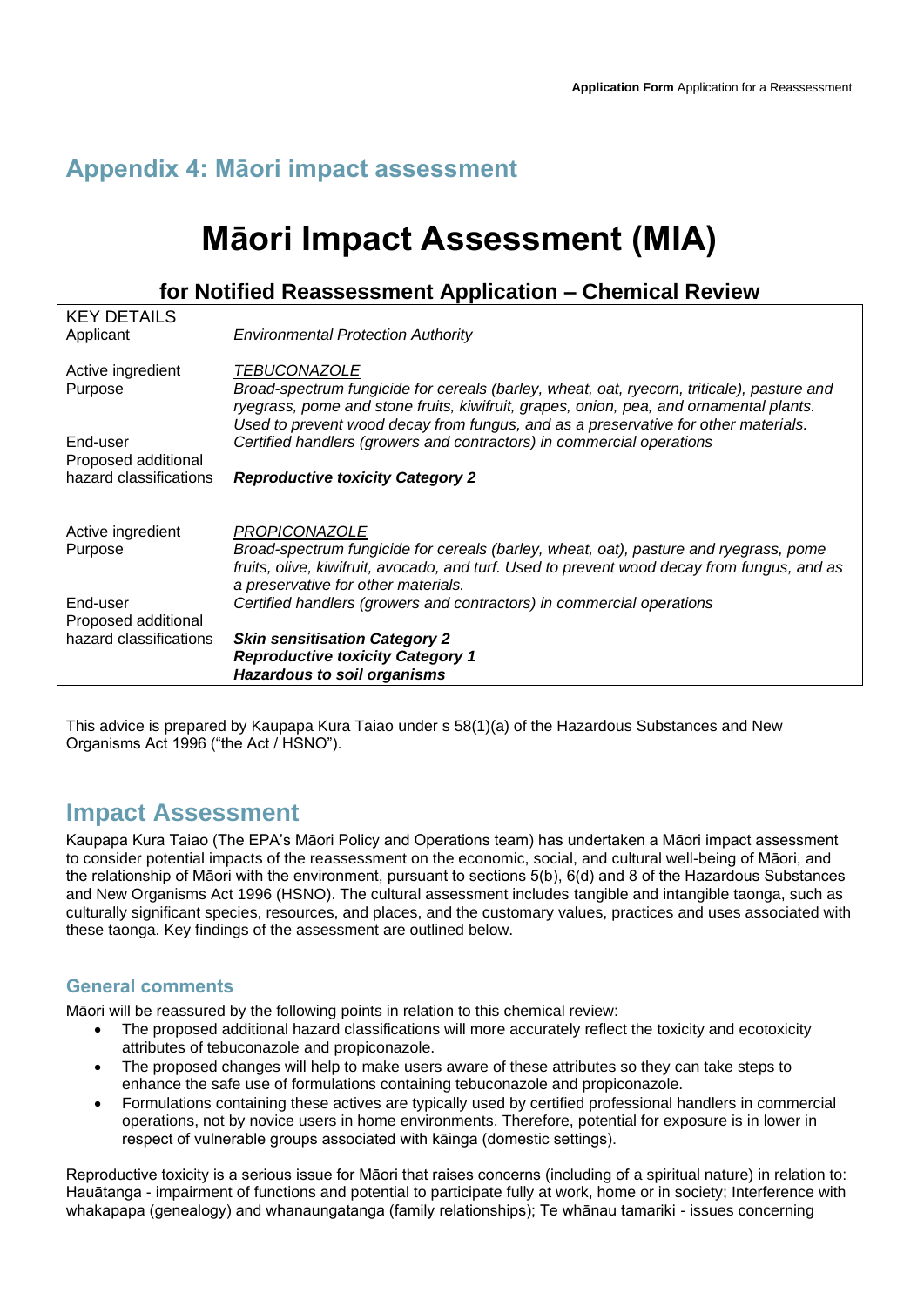fertility, pregnancy, birth and developmental defects, and; Ngā whakakino ki ngā pūnaha ā tinana - adverse effects on body organs and/or systems.

The classification for skin sensitisation can be addressed by using appropriate personal protective equipment to protect taha hauora (human health and well-being).

The 'Hazardous to soil organisms' classification recognises the potential for harm to culturally significant earthdwelling creatures belonging to a realm known as Te Aitanga a Punga (the progeny of Punga) e.g., noke / toke (earthworms) and iroiro (nematodes).

## **Consultation**

As part of reassessment preparations, the proposal was circulated for comment to Te Herenga, the Environmental Protection Authority's national network of Māori environmental practitioners and kaitiaki (environmental guardians). One response was received, which supports the application to update classifications and controls of these substances.

## **Impact on the relationship of Māori and their culture and traditions with their environment and taonga**

This application is not likely to significantly affect the relationship of Maori and their culture and traditions with their environment and taonga, including culturally significant species, resources, and places, and the customary values, practices and uses associated with these taonga.

## **Impact on the maintenance and enhancement of the capacity of people and communities to provide for their own economic, social, and cultural well-being**

This application is not likely to significantly affect the ability and capacity of Māori to maintain their economic, social, and cultural well-being.

## **Treaty of Waitangi principles**

The Principles of the Treaty of Waitangi have been considered in relation to this application, as summarised below.

*The active protection principle: the Crown has a duty to actively protect Māori interests.* No issues arise.

*The informed decision-making principle: the Crown has a duty to make informed decisions.* No issues arise.

*The partnership principle: to act fairly, reasonably, and in good faith.* No issues arise.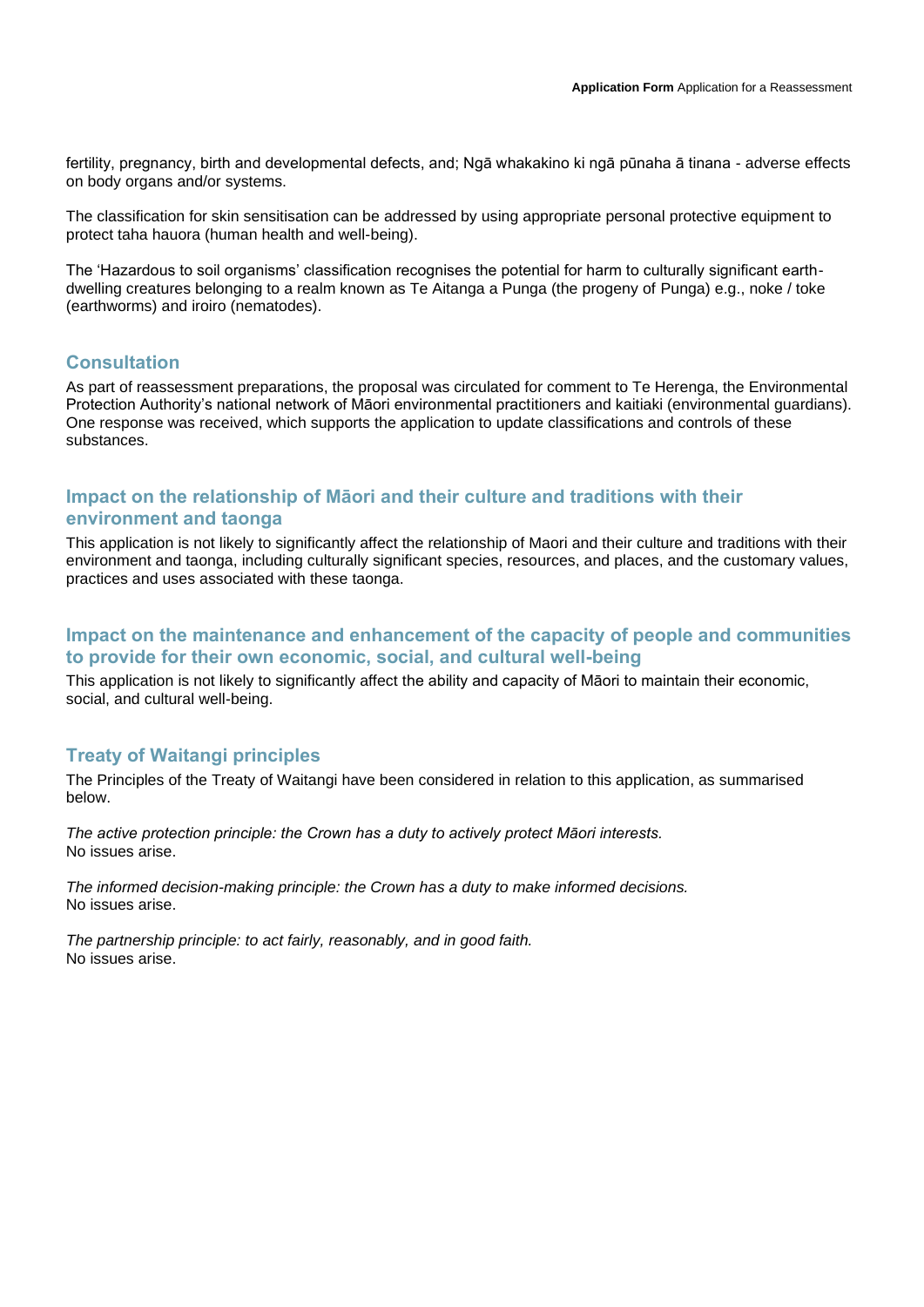## **Appendix 5. Control codes for changes in Table 4 Appendix 2**

The default EPA control codes are listed below in Table 5.

## **Table 5. EPA control codes used in this application**

| <b>Control</b><br>code | <b>EPA Notice</b>                                             | <b>Control description</b>                                      |
|------------------------|---------------------------------------------------------------|-----------------------------------------------------------------|
| <b>LAB</b>             | EPA Labelling Notice 2017                                     | Requirements for labelling of hazardous substances              |
| <b>PKG</b>             | EPA Packaging Notice 2017                                     | Requirements for packaging of hazardous substances              |
| <b>SDS</b>             | EPA Safety Data Sheet Notice 2017                             | Requirements for safety data sheets for hazardous<br>substances |
| <b>DIS</b>             | EPA Disposal Notice 2017                                      | Requirements for disposal of hazardous substances               |
| HPC-1                  | <b>EPA Hazardous Property Controls</b><br>Notice 2017 Part 1  | <b>Hazardous Property Controls preliminary provisions</b>       |
| $HPC-2$                | <b>EPA Hazardous Property Controls</b><br>Notice 2017 Part 2  | Certain substances restricted to workplaces only                |
| $HPC-3$                | <b>EPA Hazardous Property Controls</b><br>Notice 2017 Part 3  | Hazardous substances in a place other than a workplace          |
| $HPC-4A$               | <b>EPA Hazardous Property Controls</b><br>Notice 2017 Part 4A | Site and storage controls for class 9 substances                |
| $HPC-4B$               | <b>EPA Hazardous Property Controls</b><br>Notice 2017 Part 4B | Use of class 9 substances                                       |
| HPC-4C                 | <b>EPA Hazardous Property Controls</b><br>Notice 2017 Part 4C | Qualifications required for application of class 9 pesticides   |